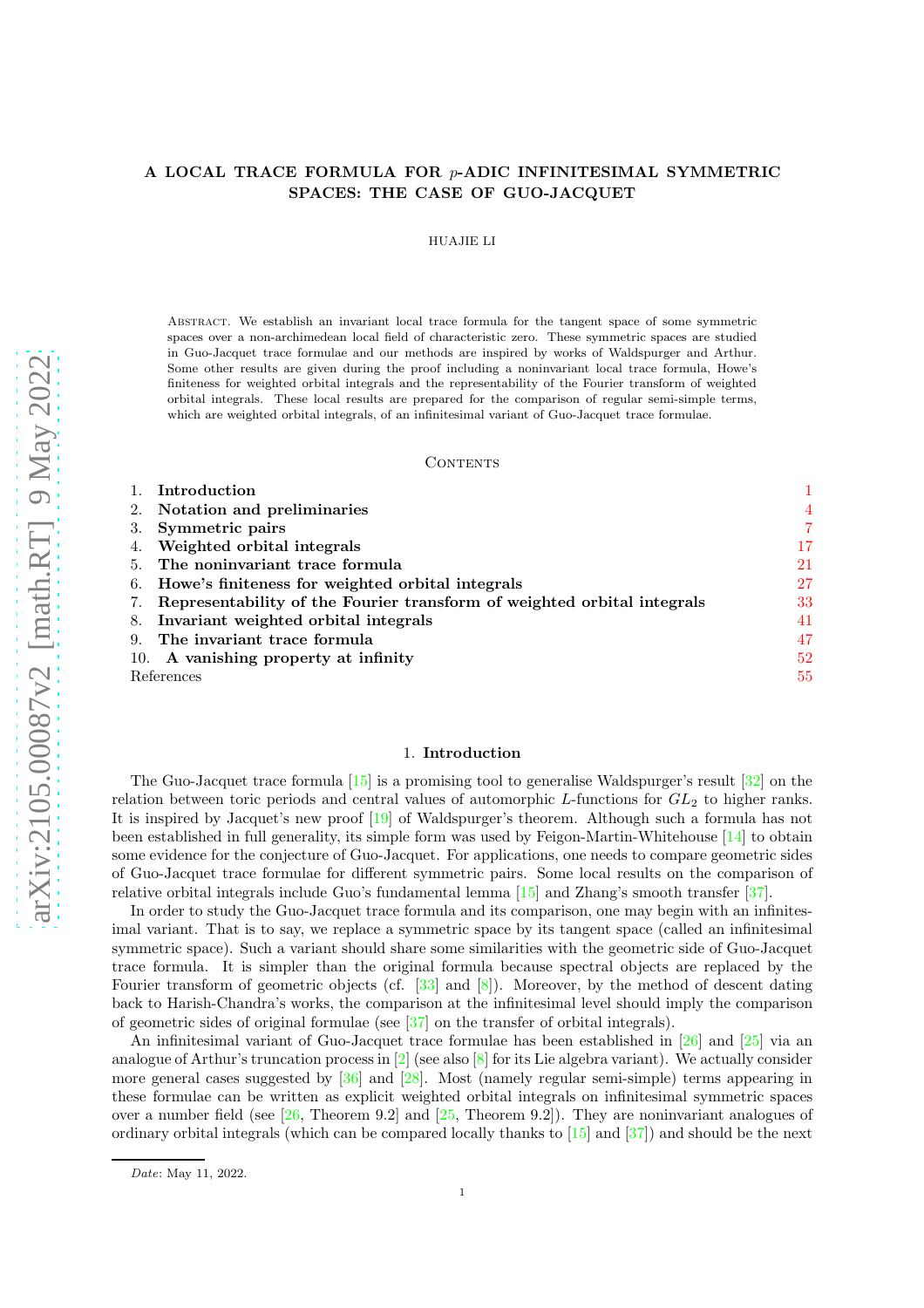objects to be compared. As the first evidence, the weighted fundamental lemma has been proved in [\[25,](#page-55-4) Theorem 10.9] thanks to Labesse's work [\[23\]](#page-55-7) on the base change for  $GL_n$ .

The same philosophy of Waldspurger's work [\[34\]](#page-55-8) on the endoscopic transfer has been followed by Zhang [\[37\]](#page-55-1) to prove the transfer of local orbital integrals on infinitesimal symmetric spaces of Guo-Jacquet. A simple form of the local trace formula [\[37,](#page-55-1) Lemma 6.5], Howe's finiteness for orbital integrals [\[29,](#page-55-9) Theorem 6.1] and representability of the Fourier transform of orbital integrals [\[37,](#page-55-1) Theorem 6.1] apart from a simple form of the global trace formula [\[37,](#page-55-1) Theorem 8.4 and p. 1875] and the fundamental lemma [\[37,](#page-55-1) Lemma 5.18] at the infinitesimal level have been used in Zhang's proof. It is expected that such a strategy should be extended to the weighted context. In fact, some successful attempts have been made by Chaudouard in  $[9]$  and  $[10]$  on the stable base change. We would like to follow these ideas in the comparison of local weighted orbital integrals on infinitesimal symmetric spaces of Guo-Jacquet. However, further study in noninvariant local harmonic analysis on infinitesimal symmetric spaces is needed to achieve our goal. This paper aims to prepare some essential ingredients such as a noninvariant local trace formula, Howe's finiteness for weighted orbital integrals, representability of the Fourier transform of weighted orbital integrals and an invariant local trace formula. Our methods are mainly inspired by the works of Waldspurger's [\[33\]](#page-55-2) and Arthur's [\[5\]](#page-54-8).

Let  $E/F$  be a quadratic field extension of non-archimedean local fields of characteristic zero. Denote by D a central division algebra over F and by  $GL_{n,D}$  the reductive group over F whose F-points are  $GL_n(D)$ . We study two generalised cases of Guo-Jacquet trace formulae. The first case is  $(G, H)$ , where  $G := GL_{2n,D}$  and  $H := GL_{n,D} \times GL_{n,D}$  denotes its diagonal subgroup by diagonal embedding. Denote by  $\mathfrak s$  the tangent space of the symmetric space  $G/H$  at the neutral element, on which H acts by conjugation. The second case is  $(G', H')$ , where G' is the group of invertible elements in a central simple algebra  $\mathfrak g'$  over F containing E, and H' is the centraliser of  $E^{\times}$  in G'. Denote by  $\mathfrak s'$  the corresponding infinitesimal symmetric space. Notice that  $(G, H)$  and  $(G', H')$  are the same symmetric pair after a base change to an algebraic closure of  $F$  containing  $E$ . In the rest of the introduction and this paper, we shall focus on results in the first case and provide complete proofs. The second case is similar in statements and proofs, so we shall only state main results, point out additional ingredients and sketch necessary steps for later use.

Before explaining the main results of this paper, we introduce some necessary notations. Let  $\eta$  be the quadratic character of  $F^{\times}/NE^{\times}$  attached to  $E/F$ , where N is the norm map  $E^{\times} \to F^{\times}$ . For  $x \in G(F)$ , we denote by Nrd(x) its reduced norm. Let  $\mathcal{C}_c^{\infty}(\mathfrak{s}(F))$  be the space of locally constant, compactly supported, complex-valued functions on  $\mathfrak{s}(F)$ . Denote by  $\mathfrak{s}_{rs} \subseteq \mathfrak{s}$  the Zariski open subset consisting of regular semi-simple elements (see Section [3.1\)](#page-6-1). Let  $M_0$  be the group of diagonal elements in  $G$ , which is a common minimal Levi subgroup of  $G$  and  $H$ . A Levi subgroup of  $G$  containing  $M_0$  is said to be  $ω\text{-stable if } ω := \begin{pmatrix} 0 & 1_n \\ 1 & 0 \end{pmatrix}$  $1_n \quad 0$  $\Big) \in M$ . Denote by  $\mathscr{L}^{G,\omega}(M_0)$  the set of  $\omega$ -stable Levi subgroups of G. Suppose that  $M \in \mathscr{L}^{G,\omega}(M_0)$ . Write  $\mathfrak{m} := \mathrm{Lie}(M)$  and  $M_H := M \cap H$ . Let  $A_M$  be the maximal F-split torus in the centre of M. Denote by  $\mathscr{F}^G(M)$  the set of parabolic subgroups of G containing M. This paper is organised in the following way.

In Section [2,](#page-3-0) we fix some notations of local harmonic analysis and recall some facts of Arthur's  $(G, M)$ -families, most of which can be found in [\[33,](#page-55-2) §I-II]. In particular, for  $M \in \mathscr{L}^{G,\omega}(M_0)$  and  $Q \in \mathscr{F}^G(M)$ , we define the local weight function  $v_M^Q$  on  $G(F)$  of main interest by [\(2.6.1\)](#page-5-0).

In Section [3,](#page-6-0) we prepare some properties of infinitesimal symmetric spaces. Some of them are stated for a general symmetric pair and most of them are relative avatars of classical works of Harish-Chandra [\[17\]](#page-54-9). Preliminaries on symmetric pairs can be found in [\[29\]](#page-55-9) and [\[1\]](#page-54-10).

In Section [4,](#page-16-0) we define local weighted orbital integrals for the action of  $H(F)$  on  $\mathfrak{s}(F)$  and study their properties. Let  $M \in \mathscr{L}^{G,\omega}(M_0)$  and  $Q \in \mathscr{F}^G(M)$ . For all  $f \in \mathcal{C}_c^{\infty}(\mathfrak{s}(F))$  and  $X \in (\mathfrak{m} \cap \mathfrak{s}_{rs})(F)$ , we define

$$
J^Q_M(\eta,X,f):=|D^{\mathfrak s}(X)|_F^{1/2}\int_{H_X(F)\backslash H(F)}f(\mathrm{Ad}(x^{-1})(X))\eta(\mathrm{Nrd}(x))v^Q_M(x)dx,
$$

where  $|D^{\mathfrak{s}}(X)|_F$  is the Weyl discriminant factor (see [\(3.1.1\)](#page-6-2)) and  $H_X$  denotes the centraliser of X in H. The distributions  $J_M^Q(\eta, X, \cdot)$  on  $\mathfrak{s}(F)$  are local analogues of the global weighted orbital integrals obtained in [\[26,](#page-55-3) Theorem 9.2].

In Section [5,](#page-20-0) we establish the noninvariant local trace formula. For  $f \in C_c^{\infty}(\mathfrak{s}(F))$ , we define its Fourier transform  $\hat{f}$  by [\(3.2.1\)](#page-11-0). For  $M \in \mathscr{L}^{G,\omega}(M_0)$ , let  $\mathscr{T}_{ell}(\mathfrak{m} \cap \mathfrak{s})$  be a set of representatives for  $M_H(F)$ -conjugacy classes of M-elliptic Cartan subspaces in  $\mathfrak{m} \cap \mathfrak{s}$  (see Section [3.2\)](#page-8-0). For  $f, f' \in C_c^{\infty}(\mathfrak{s}(F))$ ,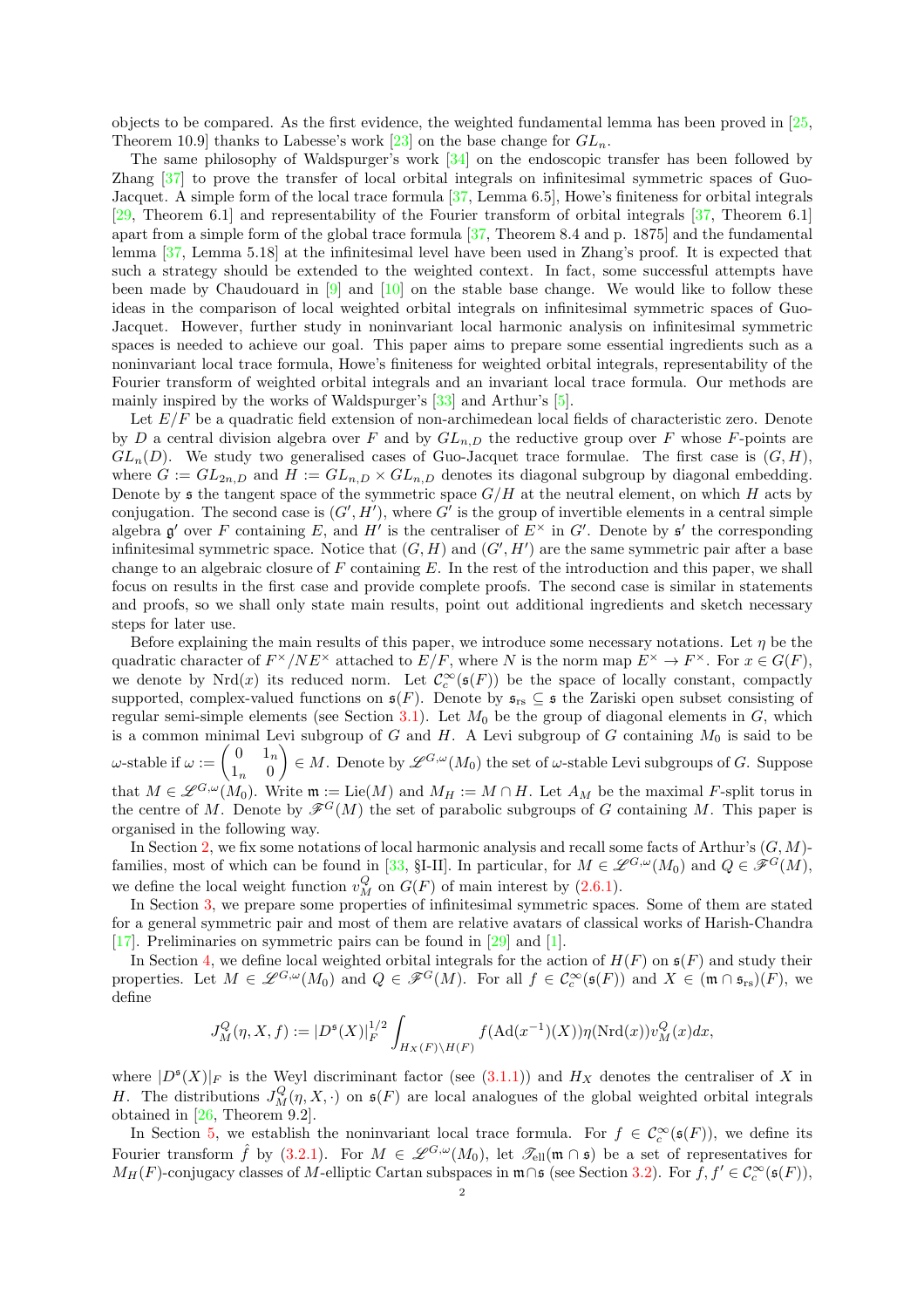we define

$$
\begin{split} J^G(\eta,f,f'):=&\sum_{M\in\mathscr{L}^{G,\omega}(M_0)}|W^{M_n}_0||W^{GL_n}_0|^{-1}(-1)^{\dim(A_M/A_G)}\sum_{\mathfrak{c}\in\mathscr{T}_{\mathrm{ell}}(\mathfrak{m}\cap\mathfrak{s})}|W(M_H,\mathfrak{c})|^{-1}\int_{(\mathfrak{c}\cap\mathfrak{s}_{\mathrm{rs}})(F)}|W^{G,\mathfrak{c}}(M_H,\mathfrak{c})|^{-1}\int_{(\mathfrak{c}\cap\mathfrak{s}_{\mathrm{rs}})(F)}|W^{G,\mathfrak{c}}(M_H,\mathfrak{c})|^{-1}\int_{(\mathfrak{c}\cap\mathfrak{s}_{\mathrm{rs}})(F)}|W^{G,\mathfrak{c}}(M_H,\mathfrak{c})|^{-1}\int_{(\mathfrak{c}\cap\mathfrak{s}_{\mathrm{rs}})(F)}|W^{G,\mathfrak{c}}(M_H,\mathfrak{c})|^{-1}\int_{(\mathfrak{c}\cap\mathfrak{s}_{\mathrm{rs}})(F)}|W^{G,\mathfrak{c}}(M_H,\mathfrak{c})|^{-1}\int_{(\mathfrak{c}\cap\mathfrak{s}_{\mathrm{rs}})(F)}|W^{G,\mathfrak{c}}(M_H,\mathfrak{c})|^{-1}\int_{(\mathfrak{c}\cap\mathfrak{s}_{\mathrm{rs}})(F)}|W^{G,\mathfrak{c}}(M_H,\mathfrak{c})|^{-1}\int_{(\mathfrak{c}\cap\mathfrak{s}_{\mathrm{rs}})(F)}|W^{G,\mathfrak{c}}(M_H,\mathfrak{c})|^{-1}\int_{(\mathfrak{c}\cap\mathfrak{s}_{\mathrm{rs}})(F)}|W^{G,\mathfrak{c}}(M_H,\mathfrak{c})|^{-1}\int_{(\mathfrak{c}\cap\mathfrak{s}_{\mathrm{rs}})(F)}|W^{G,\mathfrak{c}}(M_H,\mathfrak{c})|^{-1}\int_{(\mathfrak{c}\cap\mathfrak{s}_{\mathrm{rs}})(F)}|W^{G,\mathfrak{c}}(M_H,\mathfrak{c})|^{-1}\int_{(\mathfrak{c}\cap\mathfrak{s}_{\mathrm{rs}})(F)}|W^{G,\mathfrak{c}}(M_H,\mathfrak{c})|^{-1}\int_{(\mathfrak{c}\cap\mathfrak{s}_{\mathrm{rs}})(F)}|W^{G,\mathfrak{c}}(M_H,\mathfrak{c})|^{-1}\int_{(\mathfrak{c}\
$$

where  $W_0^{M_n}$ ,  $W_0^{GL_n}$  and  $W(M_H, \mathfrak{c})$  are certain Weyl groups (see Section [3.2\)](#page-8-0), and  $J_M^G(\eta, X, f, f')$  is defined by  $(5.1.1)$ .

**Theorem 1.1** (see Theorems [5.3](#page-21-0) and [5.12\)](#page-26-1). For all  $f, f' \in C_c^{\infty}(\mathfrak{s}(F))$ , we have the equality  $J^G(\eta, f, \hat{f}') = J^G(\eta, \hat{f}, f').$ 

This formula results from the Plancherel formula and an analogue of Arthur's truncation process in [\[5\]](#page-54-8). We cannot deduce it via the exponential map as in [\[33,](#page-55-2) §V] for lack of a local trace formula for symmetric spaces. One needs to return to the proof of  $[5]$  instead.

In Section [6,](#page-26-0) we show Howe's finiteness for weighted orbital integrals on  $\mathfrak{s}(F)$ . For  $r \subseteq \mathfrak{s}(F)$  an open compact subgroup, denote by  $\mathcal{C}_c^{\infty}(\mathfrak{s}(F)/r)$  the subspace of  $\mathcal{C}_c^{\infty}(\mathfrak{s}(F))$  consisting of the functions invariant by translation of r.

**Proposition 1.2** (see Corollaries [6.6](#page-31-0) and [6.9\)](#page-32-1). Let r be an open compact subgroup of  $\mathfrak{s}(F)$ ,  $M \in$  $\mathscr{L}^{G,\omega}(M_0)$  and  $\sigma \subseteq (\mathfrak{m} \cap \mathfrak{s}_{rs})(F)$ . Suppose that there exists a compact subset  $\sigma_0 \subseteq (\mathfrak{m} \cap \mathfrak{s})(F)$  such that  $\sigma \subseteq \mathrm{Ad}((M_H)(F))(\sigma_0)$ . Then there exists a finite subset  $\{X_i : i \in I\} \subseteq \sigma$  and a finite subset  $\{f_i : i \in I\} \subseteq C_c^{\infty}(\mathfrak{s}(F)/r)$  such that for all  $X \in \sigma$  and all  $f \in C_c^{\infty}(\mathfrak{s}(F)/r)$ , we have the equality

$$
J_M^G(\eta, X, f) = \sum_{i \in I} J_M^G(\eta, X_i, f) J_M^G(\eta, X, f_i).
$$

The proof originates from Howe's seminal work [\[18\]](#page-54-11) which is extended to weighted orbital integrals on Lie algebras by Waldspurger. We modify the argument in [\[33,](#page-55-2) §IV] to make it apply to our case.

In Section [7,](#page-32-0) we show that the Fourier transform of weighted orbital integrals on  $\mathfrak{s}(F)$  is represented by locally integrable functions on  $\mathfrak{s}(F)$ .

**Proposition 1.3** (see Propositions [7.2](#page-33-0) and [7.10\)](#page-39-0). Let  $M \in \mathcal{L}^{G,\omega}(M_0)$  and  $X \in (\mathfrak{m} \cap \mathfrak{s}_{rs})(F)$ . Then there exists a locally constant function  $\hat{j}_M^G(\eta, X, \cdot)$  on  $\mathfrak{s}_{rs}(F)$  such that for all  $f \in \mathcal{C}_c^{\infty}(\mathfrak{s}(F))$ , we have

$$
J^G_M(\eta,X,\widehat{f})=\int_{\mathfrak{s}(F)}f(Y)\widehat{j}^G_M(\eta,X,Y)|D^{\mathfrak{s}}(Y)|_F^{-1/2}dY.
$$

Its proof is similar to that in [\[33,](#page-55-2) §V] and makes use of the noninvariant trace formula and Howe's finiteness for weighted orbital integrals.

In Section [8,](#page-40-0) we modify weighted orbital integrals to obtain  $\eta(\mathrm{Nrd}(\cdot))$ -invariant distributions  $I_M^G(\eta, X, \cdot)$ on  $\mathfrak{s}(F)$  by [\(8.1.1\)](#page-40-1) and [\(8.1.7\)](#page-44-0), where  $M \in \mathscr{L}^{G,\omega}(M_0)$  and  $X \in (\mathfrak{m} \cap \mathfrak{s}_{rs})(F)$ . The method is close to Arthur's standard one, but it is simpler here since there is no spectral object involved, which is also a feature of [\[33\]](#page-55-2). By the above proposition and the construction via induction, there also exists a locally constant function  $\hat{i}_M^G(\eta, X, \cdot)$  on  $\mathfrak{s}_{rs}(F)$  such that for all  $f \in \mathcal{C}_c^{\infty}(\mathfrak{s}(F))$ , we have

$$
I^G_M(\eta,X,\widehat{f})=\int_{\mathfrak{s}(F)}f(Y)\widehat{i}^G_M(\eta,X,Y)|D^{\mathfrak{s}}(Y)|_F^{-1/2}dY.
$$

In Section [9,](#page-46-0) we establish the invariant local trace formula. For  $f, f' \in C_c^{\infty}(\mathfrak{s}(F))$ , we define

$$
I^G(\eta, f, f') := \sum_{M \in \mathscr{L}^{G, \omega}(M_0)} |W_0^{M_n}| |W_0^{GL_n}|^{-1} (-1)^{\dim(A_M/A_G)} \sum_{\mathfrak{c} \in \mathscr{P}_{\text{ell}}(\mathfrak{m} \cap \mathfrak{s})} |W(M_H, \mathfrak{c})|^{-1} \int_{(\mathfrak{c} \cap \mathfrak{s}_{\text{rs}})(F)} |W_M(\mathfrak{c})|^{-1} d\mathfrak{c}
$$

**Theorem 1.4** (see Theorems [9.1](#page-46-1) and [9.4\)](#page-50-0). For all  $f, f' \in C_c^{\infty}(\mathfrak{s}(F))$ , we have the equality

$$
I^G(\eta, f, f') = I^G(\eta, f', f).
$$

This formula is deduced from the noninvariant local trace formula. We mainly consult [\[33,](#page-55-2) §VII] for the proof.

In Section [10,](#page-51-0) we prove a vanishing property at "infinity" of the function  $\hat{i}_M^G(\eta, \cdot, Y)$  on  $(\mathfrak{m} \cap \mathfrak{s}_{rs})(F)$ , where  $M \in \mathscr{L}^{G,\omega}(M_0), M \neq G$  and  $Y \in \mathfrak{s}_{rs}(F)$ . Denote by  $v_F(\cdot)$  the valuation on F.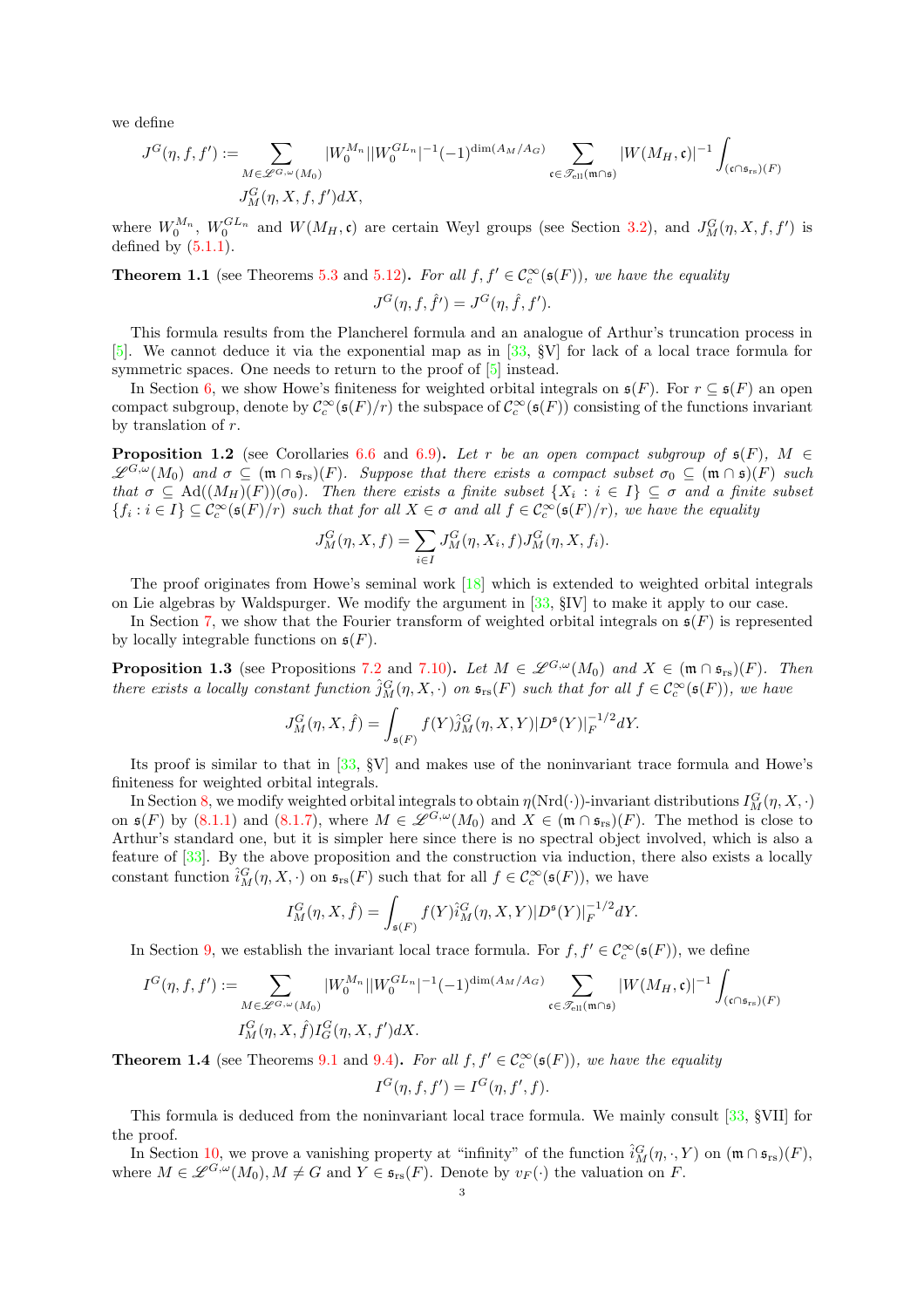**Proposition 1.5** (see Propositions [10.1](#page-51-1) and [10.4\)](#page-54-12). Let  $M \in \mathscr{L}^{G,\omega}(M_0), M \neq G$ . Let  $X \in (\mathfrak{m} \cap \mathfrak{s}_{rs})(F)$ and  $Y \in \mathfrak{s}_{rs}(F)$ . Then there exists  $N \in \mathbb{N}$  such that if  $\lambda \in F^\times$  satisfies  $v_F(\lambda) < -N$ , we have

$$
\hat{i}_M^G(\eta, \lambda X, Y) = 0.
$$

It is an analogue of [\[9,](#page-54-6) Proposition 2.2] and serves as a complement of the limit formula for the function  $\hat{i}_G^G(\eta, \cdot, Y)$  on  $\mathfrak{s}_{rs}(F)$  in [\[37,](#page-55-1) Proposition 7.1], where  $Y \in \mathfrak{s}_{rs}(F)$ . In a subsequent paper, we shall prove some relations between the functions  $\hat{i}_M^G$  and their analogues for the case of  $(G', H')$ , which are related to the comparison of Guo-Jacquet trace formulae at the infinitesimal level. The above vanishing property will be used to construct some nice test functions whose Fourier transforms have vanishing nontrivial weighted orbital integrals.

In the end, we remark that although we concentrate on the case of Guo-Jacquet here, many results in this paper might be extended to other symmetric pairs, which can be seen from their proofs.

Acknowledgement. This is part of my thesis under the supervision of Pierre-Henri Chaudouard at the Université de Paris. I am grateful to my thesis advisor for his constant support on this project and particularly for answering my numerous questions about Waldspurger's and Arthur's papers on the local trace formula. I would like to thank Jean-Loup Waldspurger for his valuable comments on my manuscript which pointed out an error in an earlier version. Part of this article was revised when I was a postdoc at the Aix-Marseille Université. I also thank Raphaël Beuzart-Plessis for helpful discussions on general symmetric pairs during the revision. This work was supported by grants from Région Ile-de-France. The project leading to this publication has received funding from Excellence Initiative of Aix–Marseille University–A\*MIDEX, a French "Investissements d'Aveni" programme.

#### 2. Notation and preliminaries

<span id="page-3-0"></span>2.1. **Fields.** Let F be a non-archimedean local field of characteristic zero. Denote by  $|\cdot|_F$  (resp.  $v_F(\cdot)|$ ) the normalised absolute value (resp. the valuation) on F and by  $\mathcal{O}_F$  the ring of integers of F. Fix a uniformiser  $\varpi$  of  $\mathcal{O}_F$ . Let q be the cardinality of the residue field of  $\mathcal{O}_F$ .

<span id="page-3-1"></span>2.2. Groups and the map  $H_P$ . Let G be a (connected) reductive group defined over F. All algebraic groups and algebraic varieties in this article are assumed to be defined over  $F$  until further notice. Fix a Levi subgroup  $M_0$  of a minimal parabolic subgroup of  $G$ .

Denote by  $A_G$  the maximal F-split torus in the centre of G. Define

$$
\mathfrak{a}_G := \text{Hom}_{\mathbb{Z}}(X(G)_F, \mathbb{R}),
$$

where  $X(G)_F$  is the group of F-rational characters of G. Define the homomorphism  $H_G: G(F) \to \mathfrak{a}_G$ by

$$
\langle H_G(x), \chi \rangle = \log(|\chi(x)|_F)
$$

for all  $x \in G(F)$  and  $\chi \in X(G)_F$ . Set  $\mathfrak{a}_{G,F} := H_G(G(F))$ , which is a lattice in  $\mathfrak{a}_G$ .

Fix a maximal compact subgroup  $K = K_G$  of  $G(F)$  which is admissible relative to  $M_0$  in the sense of  $[3, p. 9]$ ; in other words, K is the stabiliser in  $G(F)$  of a special point in the apartment associated to  $A_{M_0}$  of the Bruhat-Tits building of G. For a central division algebra D over F, we denote by  $GL_{n,D}$ the reductive group over F whose F-points are  $GL_n(D)$ . In this paper, when  $G = \text{Res}_{E/F} GL_{n,D'}$  with D' being a central division algebra over a finite extension E of F, we choose  $M_0 \simeq (\text{Res}_{E/F}\mathbb{G}_{m,D'})^n$  to be the subgroup of diagonal elements in G, and  $K = GL_n(\mathcal{O}_{D'})$  with  $\mathcal{O}_{D'}$  being the ring of integers of D' (see [\[35,](#page-55-10) p. 191] for example). Set  $W_0^G := \text{Norm}_{G(F)}(M_0)/M_0(F)$  to be the Weyl group of  $(G, M_0)$ , where  $\text{Norm}_{G(F)}(M_0)$  denotes the normaliser of  $M_0$  in  $G(F)$ . It is known that any element in  $W_0^G$  admits a representative in K.

By a Levi subgroup of  $G$ , we mean a group M containing  $M_0$  which is the Levi component of some parabolic subgroup of G. For such a group M, set  $K_M := M(F) \cap K$ . Then the triplet  $(M, K_M, M_0)$ satisfies the same hypotheses as  $(G, K, M_0)$ . Denote by  $\mathscr{F}^G(M)$ ,  $\mathscr{P}^G(M)$  and  $\mathscr{L}^G(M)$  the set of parabolic subgroups of G containing M, parabolic subgroups of G with Levi factor M and Levi subgroups of G containing M respectively.

For  $P \in \mathcal{F}^G(M_0)$ , let  $M_P$  be the Levi component containing  $M_0$  and  $N_P$  the unipotent radical. Denote  $A_P := A_{M_P}$  and  $\mathfrak{a}_P := \mathfrak{a}_{M_P}$  whose dual R-linear space is denoted by  $\mathfrak{a}_P^*$ . Define a map  $H_P : G(F) \to \mathfrak{a}_{M_P}$ by

$$
H_P(mnk) = H_{M_P}(m)
$$

for all  $m \in M_P(F)$ ,  $n \in N_P(F)$  and  $k \in K$ . Let  $\overline{P} \in \mathcal{P}^G(M_P)$  be the parabolic subgroup opposite to P.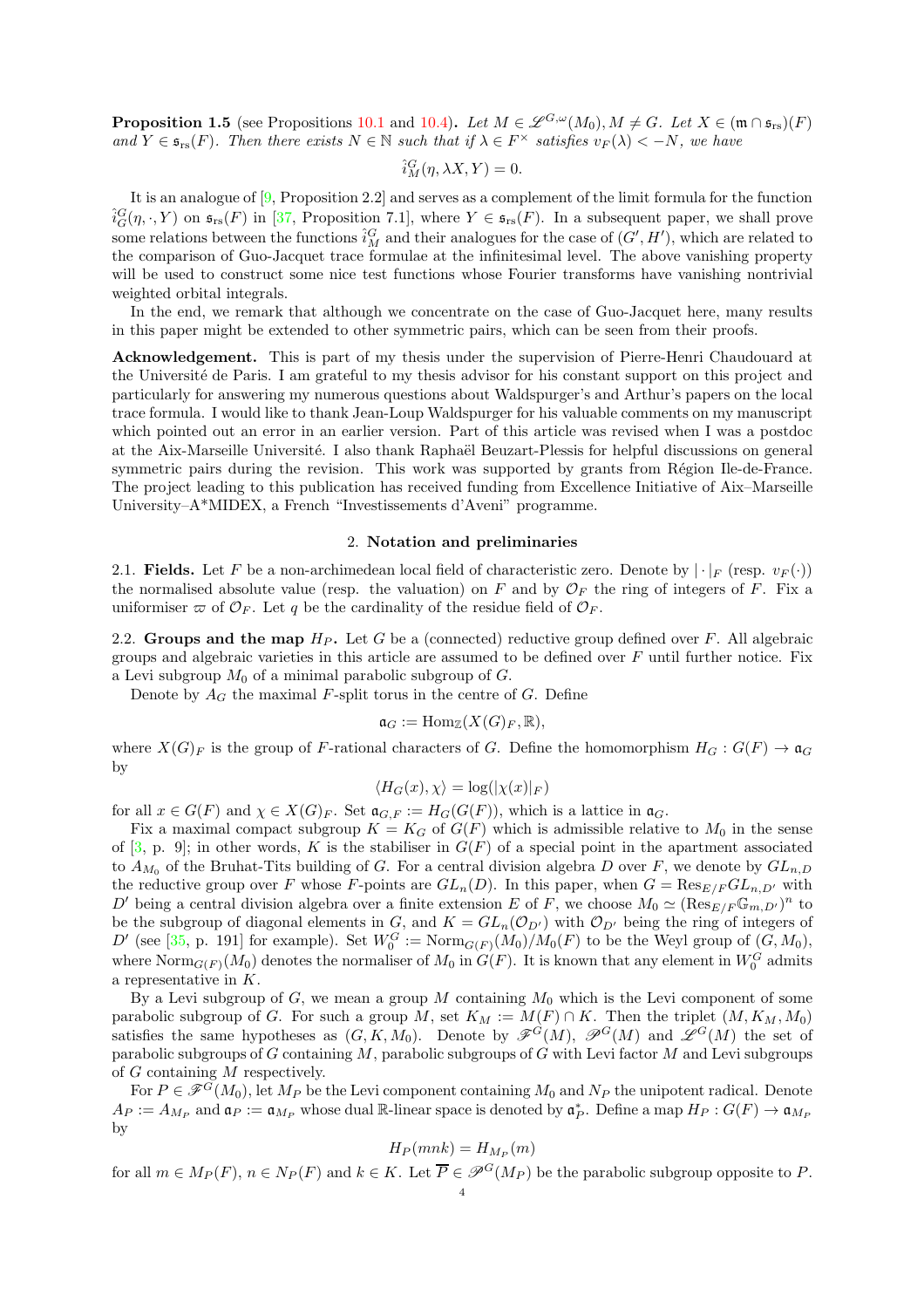For  $P \subseteq Q$  a pair of parabolic subgroups in  $\mathscr{F}^G(M_0)$ , the restriction  $X(M_Q)_F \hookrightarrow X(M_P)_F$  induces a pair of dual maps  $\mathfrak{a}_P \to \mathfrak{a}_Q$  and  $\mathfrak{a}_Q^* \hookrightarrow \mathfrak{a}_P^*$ . Let  $\mathfrak{a}_P^Q$  be the kernel of the former map  $\mathfrak{a}_P \twoheadrightarrow \mathfrak{a}_Q$ . Set  $\Delta_P^Q$ to be the set of simple roots for the action of  $A_P$  on  $P \cap M_Q$ . Denote by  $(\Delta_P^Q)^{\vee}$  the set of "coroots" as in [\[6,](#page-54-14) p. 26]. Then  $(\Delta_P^Q)^\vee$  is a basis of the R-linear space  $\mathfrak{a}_P^Q$ .

2.3. Heights. We fix a height function  $\|\cdot\| : G(F) \to \mathbb{R}$  as in [\[5,](#page-54-8) §4]. It satisfies the following properties: (1)  $||x|| \geq 1, \forall x \in G(F);$ 

(2)  $||xy|| \le ||x|| ||y||, \forall x, y \in G(F);$ 

(3) there exist constants  $c > 0$  and  $N \in \mathbb{N}$  such that  $||x^{-1}|| \le c||x||^N$ ,  $\forall x \in G(F)$ .

If  $P \in \mathscr{F}^G(M_0)$ , for any  $x \in G(F)$ , we can choose  $m_P(x) \in M_P(F)$ ,  $n_P(x) \in N_P(F)$  and  $k_P(x) \in K$ such that  $x = m_P(x)n_P(x)k_P(x)$ . Then

(4) there exist constants  $c > 0$  and  $N \in \mathbb{N}$  such that  $||m_P(x)|| + ||n_P(x)|| \le c||x||^N$ ,  $\forall x \in G(F)$ .

We also fix a Euclidean norm (still denoted by  $\|\cdot\|$ ) on the R-linear space  $\mathfrak{a}_{M_0}$  which is invariant under the action of  $W_0^G$  on  $\mathfrak{a}_{M_0}$ . Then

(5) there exist  $c_1, c_2 > 0$  such that

$$
c_1(1+\log\|y\|) \le 1 + \|H_{M_0}(y)\| \le c_2(1+\log\|y\|), \forall y \in M_0(F).
$$

In addition, we require that  $\|\cdot\|$  is a norm on  $G(F)$  in the sense of [\[22,](#page-55-11) §18.2]. This is possible. For example, for  $G = GL_n$ , by writing  $(g, g^{-1}) = (g_{ij}, h_{ij})_{1 \leq i,j \leq n}$ , one may define  $||g|| := \sup_{i,j} {||g_{ij}|_F, |h_{ij}|_F}$ 

for  $g \in G(F)$ . Since  $\{g_{ij}, h_{ij}\}_{1\leq i,j\leq n}$  is a set of generators for the ring of regular functions of G (viewed as an affine variety over F), this defines a norm in the sense of [\[22,](#page-55-11) §18.2] on  $GL_n(F)$ . For general G, one can choose an closed embedding  $G \to GL_n$  over F and define the norm on  $G(F)$  by the pull-back of the norm on  $GL_n(F)$ . By [\[22,](#page-55-11) Proposition 18.1.(2)], this defines a norm in the sense of [22, §18.2] on  $G(F).$ 

2.4. **Functions and distributions.** Let  $\mathfrak{g} := \text{Lie}(G)$ . More generally, we shall use a minuscule Fraktur letter to denote the Lie algebra of its corresponding algebraic group. Denote by Ad the adjoint action of G on itself or g. The adjoint action of g on itself is denoted by ad.

For a locally compact and totally disconnected topological space X (e.g.  $G(F)$  or  $\mathfrak{g}(F)$ ), denote by  $\mathcal{C}_c^{\infty}(X)$  the space of locally constant, compactly supported, complex-valued functions on X. For  $f \in C_c^{\infty}(X)$ , denote by Supp $(f)$  its support. Denote by  $C_c^{\infty}(X)^*$  the space of distributions on X, i.e., the linear dual of  $\mathcal{C}_c^{\infty}(X)$ .

Suppose that there is a left action of  $G(F)$  on such an X. Then  $G(F)$  acts on  $\mathcal{C}_c^{\infty}(X)$  (or more generally the space of complex functions on  $X$ ) from the left by

$$
g \cdot f(x) := f(g^{-1} \cdot x), \forall g \in G(F), f \in \mathcal{C}_c^{\infty}(X), x \in X.
$$

Moreover,  $G(F)$  acts on  $\mathcal{C}_c^{\infty}(X)^*$  from the left by

$$
g \cdot d(f) := d(g^{-1} \cdot f), \forall g \in G(F), d \in \mathcal{C}_c^{\infty}(X)^*, f \in \mathcal{C}_c^{\infty}(X).
$$

Let  $\eta: G(F) \to \mathbb{C}^\times$  be a locally constant character. We say a function  $f \in \mathcal{C}_c^\infty(X)$  (resp. a distribution  $d \in \mathcal{C}_c^{\infty}(X)^*$  is  $\eta$ -invariant if  $g \cdot f = \eta(g)f$  (resp.  $g \cdot d = \eta(g)d$ ) for all  $g \in G(F)$ . For trivial  $\eta$ , we simply say that such a function (resp. distribution) is invariant.

<span id="page-4-0"></span>2.5. Haar measures. Fix the Haar measure on K such that  $vol(K) = 1$ . Following [\[33,](#page-55-2) §I.4], for all  $P \in \mathscr{F}^G(M_0)$ , we fix a Haar measure on  $N_P(F)$  such that

$$
\int_{N_P(F)} \exp(2\rho_{\overline{P}}(H_{\overline{P}}(n)))dn=1,
$$

where  $\rho_{\overline{P}}$  is the half of the sum of roots (with multiplicity) associated to the parabolic subgroup P opposite to P. From [\[5,](#page-54-8) p. 12], for all  $M \in \mathscr{L}^G(M_0)$ , there are compatible Haar measures on  $G(F)$  and  $M(F)$  such that for all  $P \in \mathscr{P}^G(M)$  and  $f \in C_c^{\infty}(G(F))$ , we have

$$
\int_{G(F)} f(x)dx = \int_{M(F) \times N_P(F) \times K} f(mnk)dkdndm.
$$

We shall fix such measures.

For a F-split torus T, we choose the Haar measure on  $T(F)$  such that the maximal compact subgroup of  $T(F)$  is of volume 1. For a general torus T, we choose the Haar measure on T such that the induced measure on  $T(F)/A_T(F)$  satisfies vol $(T(F)/A_T(F)) = 1$ .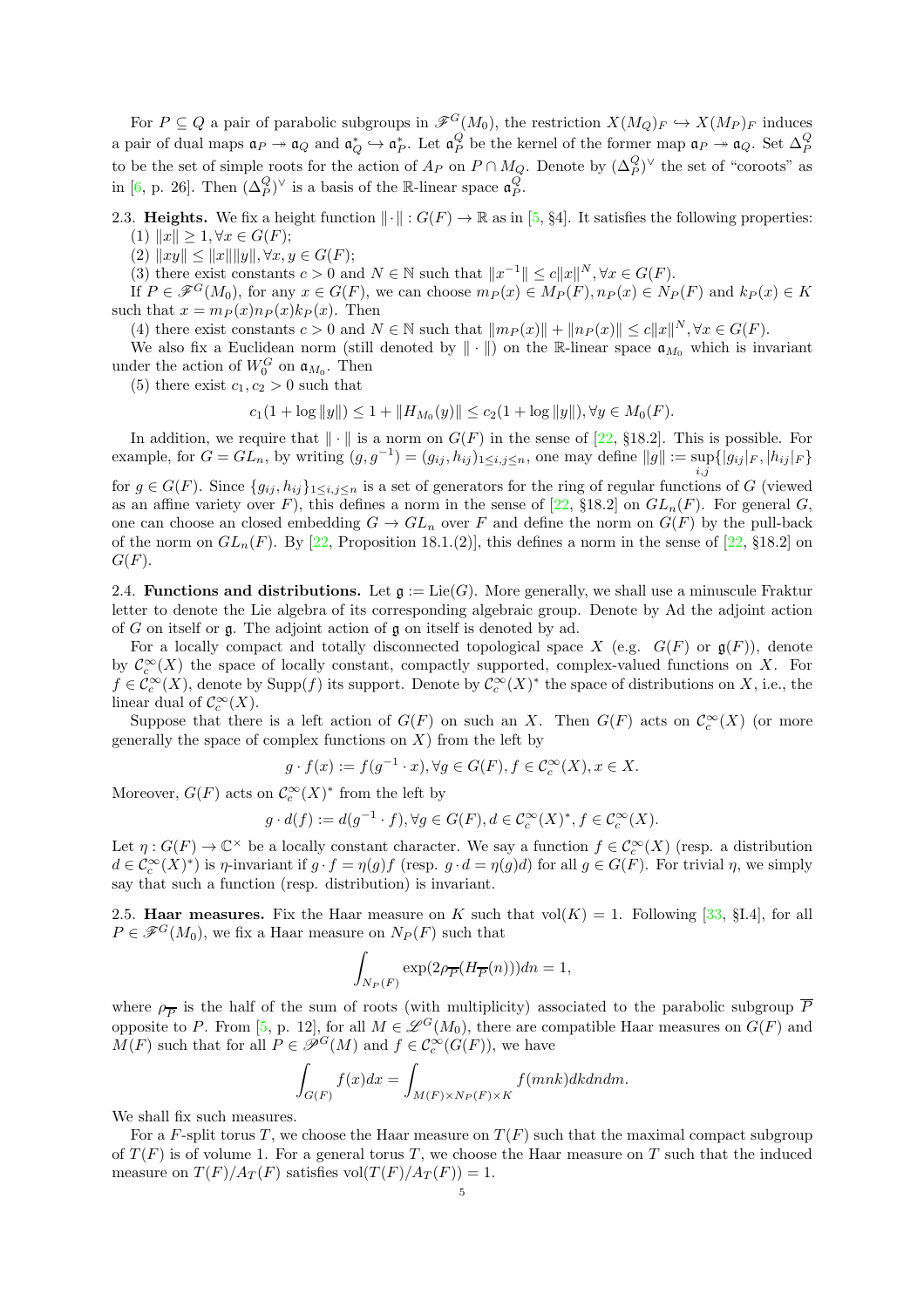Notice that if  $M_0$  is a torus, we have associated to it two measures. However, it will be clear which one should be used according to the context.

Fix open neighbourhoods  $V_{\mathfrak{g}}$  of 0 in  $\mathfrak{g}(F)$  and  $V_G$  of 1 in  $G(F)$  such that the exponential map exp :  $V_{\mathfrak{g}} \to V_G$  induces a homeomorphism between them. Choose the unique Haar measure on  $\mathfrak{g}(F)$ such that exp preserves the measures. Similarly, we obtain Haar measures on F-points of Lie algebras of algebraic subgroups of G.

From the fixed Euclidean norm  $\|\cdot\|$  on  $\mathfrak{a}_{M_0}$ , we deduce measures on  $\mathfrak{a}_{M_0}$  and its subspaces.

2.6.  $(G, M)$ -families. Following [\[3,](#page-54-13) p. 15], we define

$$
\theta_P^Q(\lambda):=\mathrm{vol}(\mathfrak{a}_P^Q/\mathbb{Z}(\Delta_P^Q)^{\vee})^{-1}\prod_{\alpha^{\vee}\in (\Delta_P^Q)^{\vee}}\lambda(\alpha^{\vee}), \forall \lambda \in i\mathfrak{a}_P^*,
$$

where  $\mathbb{Z}(\Delta_P^Q)^\vee$  denotes the lattice in  $\mathfrak{a}_P^Q$  generated by  $(\Delta_P^Q)^\vee$ .

Suppose that  $M \in \mathscr{L}^G(M_0)$  and that  $Q \in \mathscr{F}^G(M)$ . Let  $(c_P)_{P \in \mathscr{P}^G(M)}$  be a  $(G, M)$ -family in the sense of  $[3, p. 36]$ . By  $[3, \text{Lemma } 6.2]$ , we can define

$$
c_M^Q:=\lim_{\lambda\to 0}\sum_{\{P\in\mathscr{P}^G(M):P\subseteq Q\}}c_P(\lambda)\theta_P^Q(\lambda)^{-1}.
$$

We sometimes write  $c_M := c_M^G$  if  $Q = G$ .

An important example is following. According to [\[3,](#page-54-13) p. 40-41], for  $x \in G(F)$ ,

<span id="page-5-0"></span>
$$
v_P(\lambda, x) := e^{-\lambda(H_P(x))}, \forall \lambda \in i\mathfrak{a}_M^*, P \in \mathcal{P}^G(M),
$$

is a  $(G, M)$ -family (denoted by  $(v_P(x))_{P \in \mathscr{P}^G(M)}$ ). Then we obtain a function

(2.6.1) 
$$
v_M^Q(x) := \lim_{\lambda \to 0} \sum_{\{P \in \mathscr{P}^G(M): P \subseteq Q\}} v_P(\lambda, x) \theta_P^Q(\lambda)^{-1}, \forall x \in G(F).
$$

For a smooth function  $c_P(\lambda)$  on  $i\mathfrak{a}_P^*$ , we can associate to it a smooth function  $c_P(\lambda)$  on  $i\mathfrak{a}_P^*$  as in [\[3,](#page-54-13) (6.3) in §6]. Denote by  $c'_P$  the value of  $c'_P(\lambda)$  at  $\lambda = 0$ . Let  $(c_P)_{P \in \mathscr{P}^G(M)}$  and  $(d_P)_{P \in \mathscr{P}^G(M)}$  be two  $(G, M)$ -families, we define their product  $((cd)_{P})_{P \in \mathscr{P}^G(M)}$  in the obvious way and have the following product formula (see [\[3,](#page-54-13) Lemma 6.3])

(2.6.2) 
$$
(cd)_M = \sum_{Q \in \mathscr{F}^G(M)} c'_Q d_M^Q.
$$

<span id="page-5-1"></span>2.7. The maps  $d_M^G$  and s. Suppose that  $M \in \mathscr{L}^G(M_0)$ . As in [\[4,](#page-54-15) p. 356], we define a map

<span id="page-5-2"></span>
$$
d_M^G: \mathscr{L}^G(M) \times \mathscr{L}^G(M) \to \mathbb{R}_{\geq 0}
$$

such that for all  $(L_1, L_2) \in \mathscr{L}^G(M) \times \mathscr{L}^G(M)$ ,

- (1)  $d_M^G(G, M) = d_M^G(M, G) = 1;$
- (2)  $d_M^G(L_1, L_2) = d_M^G(L_2, L_1);$
- (3)  $d_M^G(L_1, L_2) \neq 0$  if and only if  $\mathfrak{a}_M^G = \mathfrak{a}_M^{L_1} \oplus \mathfrak{a}_M^{L_2}$ .

Following [\[33,](#page-55-2) §II.4], we also choose a map (not unique)

$$
s: \mathscr{L}^G(M) \times \mathscr{L}^G(M) \to \mathscr{F}^G(M) \times \mathscr{F}^G(M)
$$

such that for all  $(L_1, L_2) \in \mathscr{L}^G(M) \times \mathscr{L}^G(M)$ ,

- (4)  $s(L_1, L_2) \in \overline{\mathscr{P}}^G(L_1) \times \overline{\mathscr{P}}^G(L_2);$
- (5) if  $s(L_1, L_2) = (Q_1, Q_2)$ , then  $s(L_2, L_1) = (\overline{Q_2}, \overline{Q_1})$ ;
- (6) (splitting formula) if  $(c_P)_{P \in \mathcal{P}^G(M)}$  and  $(d_P)_{P \in \mathcal{P}^G(M)}$  are  $(G, M)$ -families, we have the equality

$$
(cd)_M = \sum_{L_1, L_2 \in \mathscr{L}^G(M)} d_M^G(L_1, L_2) c_M^{Q_1} c_M^{Q_2},
$$

where  $(Q_1, Q_2) := s(L_1, L_2);$ 

(7) (descent formula) if  $(c_P)_{P \in \mathscr{P}^G(M)}$  is a  $(G, M)$ -family and  $L \in \mathscr{L}^G(M)$ , we have the equality

$$
c_L=\sum_{L'\in \mathscr{L}^G(M)}d_M^G(L,L')c_M^{Q'},
$$

where  $Q'$  denotes the second component of  $s(L, L')$ .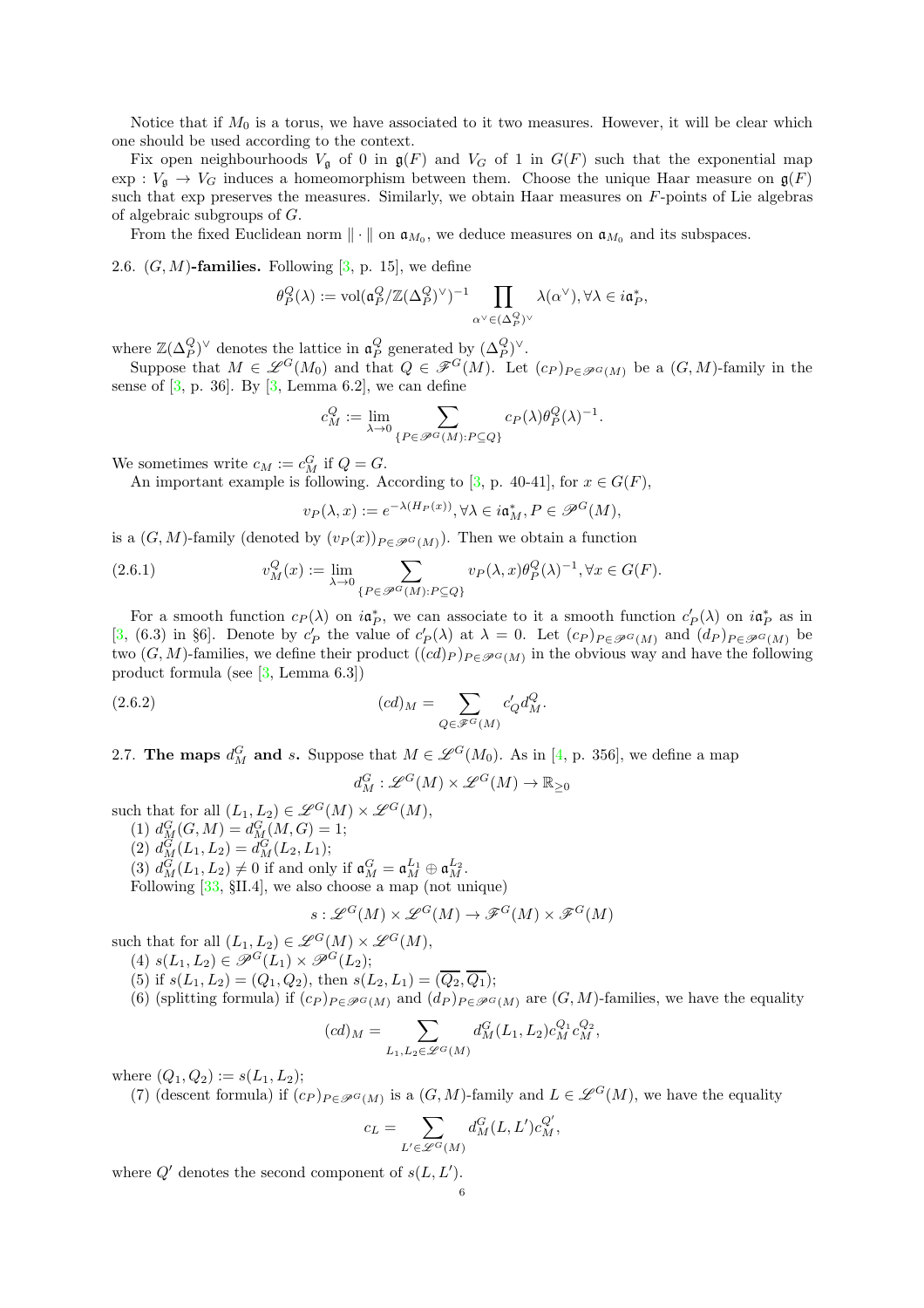#### 3. Symmetric pairs

<span id="page-6-1"></span><span id="page-6-0"></span>3.1. General cases. Following [\[1,](#page-54-10) Definition 7.1.1], by a symmetric pair, we mean a triple  $(G, H, \theta)$ where  $H \subseteq G$  are a pair of reductive groups, and  $\theta$  is an involution on G such that H is the subgroup of fixed points of  $\theta$ .

Suppose that  $(G, H, \theta)$  is a symmetric pair. Let  $\mathfrak{g} := \mathrm{Lie}(G)$  and  $\mathfrak{h} := \mathrm{Lie}(H)$ . Write  $d\theta$  for the differential of  $\theta$ . Then

$$
\mathfrak{h} = \{ X \in \mathfrak{g} : (d\theta)(X) = X \}.
$$

Define

$$
S := \{ x \in G : x\theta(x) = 1 \},\
$$

on which  $G$  acts by

$$
x \cdot s := xs\theta(x)^{-1}, \forall x \in G, s \in S.
$$

We have a symmetrization map  $G/H \to S$  defined by  $x \mapsto x\theta(x)^{-1}$  which identifies the symmetric space  $G/H$  with the G-orbit of the neutral element on S. The induced action of H on S is the conjugation by H. Let  $\mathfrak s$  be the tangent space at the neutral element of S. Then

$$
\mathfrak{s} = \{ X \in \mathfrak{g} : (d\theta)(X) = -X \},
$$

on which  $H$  acts by restriction of the adjoint action. Notice that

$$
\mathfrak{g}=\mathfrak{h}\oplus\mathfrak{s}.
$$

For  $X \in \mathfrak{s}$ , denote by  $H_X$  (resp.  $\mathfrak{g}_X$ ,  $\mathfrak{h}_X$ ,  $\mathfrak{s}_X$ ) the centraliser of X in H (resp.  $\mathfrak{g}$ ,  $\mathfrak{h}$ ,  $\mathfrak{s}$ ).

We say an element  $X \in \mathfrak{s}$  is semi-simple if the orbit  $\text{Ad}(H)(X)$  is Zariski closed in  $\mathfrak{s}$ . By [\[29,](#page-55-9) Fact A, p. 108-109],  $X \in \mathfrak{s}(F)$  is semi-simple if and only if  $\text{Ad}(H(F))(X)$  is closed in  $\mathfrak{s}(F)$  in the analytic topology. We say an element  $X \in \mathfrak{s}$  is regular if  $H_X$  has minimal dimension. It is known that  $X \in \mathfrak{s}$  is regular if and only if  $g_X$  (or  $\mathfrak{s}_X$ ) has minimal dimension (cf. [\[21,](#page-54-16) Proposition 7]). Denote by  $\mathfrak{s}_{rs}$  the subset of s consisting of regular semi-simple elements in s. For  $X \in \mathfrak{s}$ , consider the characteristic polynomial  $\det(\lambda - \mathrm{ad}(X)|_{\mathfrak{g}})$ . Denote by  $\mathfrak{D}^{\mathfrak{s}}(X)$  the coefficient of the least power of  $\lambda$  appearing nontrivially in this polynomial. Then  $\mathfrak{D}^{\mathfrak{s}}(X)$  is an H-invariant polynomial on  $\mathfrak{s}$ . From [\[29,](#page-55-9) end of p. 107], we know that  $X \in \mathfrak{s}$  is regular semi-simple if and only if  $\mathfrak{D}^{\mathfrak{s}}(X) \neq 0$ . Thus  $\mathfrak{s}_{rs}$  is a principal Zariski open subset of  $\mathfrak{s}$ .

By a Cartan subspace of  $\mathfrak{s}$ , we mean a maximal abelian subspace for the Lie bracket  $\mathfrak{c} \subseteq \mathfrak{s}$  (defined over F) consisting of semi-simple elements. For such c, let  $c_{reg} := c \cap s_{rs}$ . By [\[24,](#page-55-12) Theorem 5.1 and Corollary of Theorem 5.2], if  $\mathfrak{c} \subseteq \mathfrak{s}$  is a Cartan subspace, then the centraliser of  $\mathfrak{c}$  in  $\mathfrak{s}$  is  $\mathfrak{c}$  itself. By [\[24,](#page-55-12) Corollary 2 of Theorem 3.2, if  $X \in \mathfrak{s}_{rs}(F)$ , then  $\mathfrak{s}_X$  is a Cartan subspace of  $\mathfrak{s}$ . Hence, if  $X \in \mathfrak{c}_{reg}(F)$ with  $\mathfrak{c} \subseteq \mathfrak{s}$  being a Cartan subspace, then  $\mathfrak{s}_X = \mathfrak{c}$  because of the maximality. By [\[24,](#page-55-12) Corollary 2 of Theorem 4.1], all Cartan subspaces of  $\mathfrak s$  are of the form  $\mathfrak s_X$  where  $X \in \mathfrak s_{rs}(F)$ . By [\[31,](#page-55-13) p. 323], all Cartan subspaces of  $\epsilon$  are conjugate by H over an algebraic closure of F. In particular, all Cartan subspaces of s have the same dimension.

For a Cartan subspace  $\mathfrak{c} \subseteq \mathfrak{s}$ , denote by  $T_{\mathfrak{c}}$  the centraliser of  $\mathfrak{c}$  in H and set  $\mathfrak{t}_{\mathfrak{c}} := \mathrm{Lie}(T_{\mathfrak{c}})$ . It is known that if  $X \in \mathfrak{c}_{reg}(F)$  with  $\mathfrak{c} \subseteq \mathfrak{s}$  being a Cartan subspace, then  $H_X = T_{\mathfrak{c}}$  (see [\[29,](#page-55-9) p. 112]). Note that  $T_{\mathfrak{c}}$ is not necessarily a torus in general (though it is always a torus in cases of main interest in this paper thanks to Corollary [3.11.](#page-9-0)3)).

For  $X \in \mathfrak{s}(F)$ , we define the Weyl discriminant factor

<span id="page-6-2"></span>
$$
|D^{\mathfrak{s}}(X)|_F := |\mathfrak{D}^{\mathfrak{s}}(X)|_F^{1/2}.
$$

From the above discussion, we see that if  $X \in \mathfrak{c}(F)$  with  $\mathfrak{c} \subseteq \mathfrak{s}$  being a Cartan subspace, then

(3.1.1) 
$$
|D^{\mathfrak{s}}(X)|_F = |\det(\mathrm{ad}(X)|_{\mathfrak{h}/\mathfrak{t}_{\mathfrak{c}} \oplus \mathfrak{s}/\mathfrak{c}})|_F^{1/2}.
$$

For a Cartan subspace  $\mathfrak{c} \subseteq \mathfrak{s}$ , set  $W(H,\mathfrak{c}) := \text{Norm}_{H(F)}(\mathfrak{c})/T_{\mathfrak{c}}(F)$  to be its Weyl group, where Norm $_{H(F)}(c)$  denotes the normaliser of c in  $H(F)$ . Fix a set  $\mathscr{T}(s)$  of representatives for  $H(F)$ -conjugacy classes of Cartan subspaces in  $\mathfrak{s}$ , which is a finite set by [\[29,](#page-55-9) p. 105]. Then we have the Weyl integration formula (see [\[29,](#page-55-9) p. 106])

<span id="page-6-3"></span>
$$
(3.1.2) \qquad \int_{\mathfrak{s}(F)} f(X)dX = \sum_{\mathfrak{c} \in \mathcal{T}(\mathfrak{s})} |W(H, \mathfrak{c})|^{-1} \int_{\mathfrak{c}_{\text{reg}}(F)} |D^{\mathfrak{s}}(X)|_F \int_{T_{\mathfrak{c}}(F)\backslash H(F)} f(\text{Ad}(x^{-1})(X)) dxdX
$$

for all  $f \in C_c^{\infty}(\mathfrak{s}(F))$ . Recall that the adjoint action induces a local isomorphism  $\beta : (T_{\mathfrak{c}}(F) \setminus H(F)) \times$  $\mathfrak{c}_{\text{reg}}(F) \to \mathfrak{s}_{\text{rs}}(F)$  of F-analytic manifolds, whose image is open in  $\mathfrak{s}_{\text{rs}}(F)$ . Here we should use compatible Haar measures on  $\mathfrak{s}(F)$  and  $\mathfrak{c}_{\text{reg}}(F)$ , i.e., we require that  $\beta$  should preserve the measures. For particular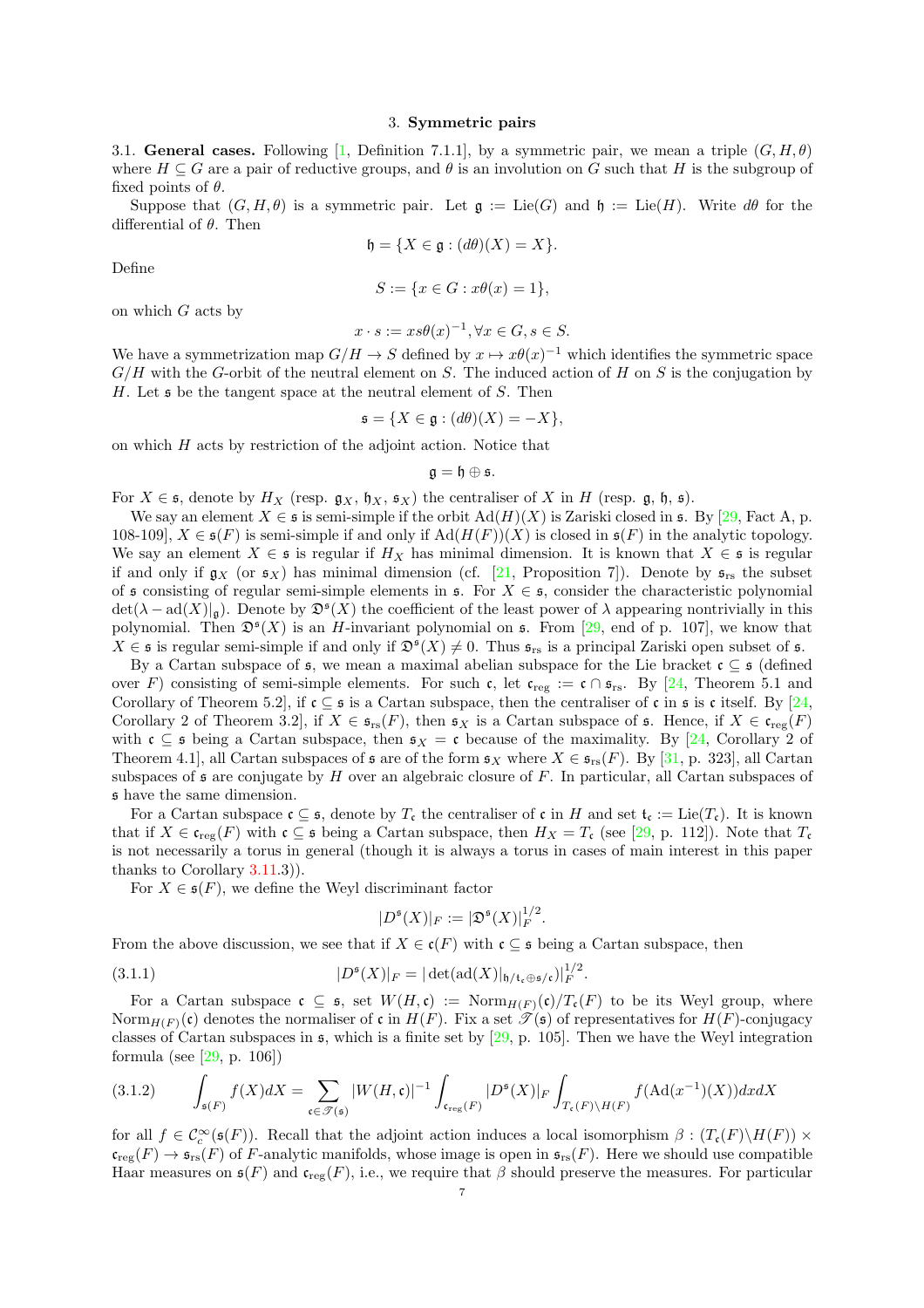cases to be considered, we shall fix Haar measures on  $\mathfrak{s}(F)$  in the following sections. Notice that we shall not use the Haar measure on  $\mathfrak{c}_{\text{reg}}(F)$  obtained via the exponential map.

The lemma below makes the definition of Fourier transform on  $\mathfrak{s}(F)$  possible.

**Lemma 3.1.** Let  $(G, H, \theta)$  be a symmetric pair. Then there exists a G-invariant  $\theta$ -invariant nondegenerate symmetric bilinear form  $\langle \cdot, \cdot \rangle$  on  $\mathfrak{g}$ . In particular,  $\mathfrak{g} = \mathfrak{h} \oplus \mathfrak{s}$  is an orthogonal direct sum with respect to  $\langle \cdot, \cdot \rangle$ , and the restriction of  $\langle \cdot, \cdot \rangle$  to h or s is non-degenerate.

*Proof.* This is [\[1,](#page-54-10) Lemma 7.1.9].

The following lemma is a special case of [\[38,](#page-55-14) Lemma 3.10], which is an analogue of Harish-Chandra's compactness lemma [\[17,](#page-54-9) Lemma 25].

<span id="page-7-2"></span>**Lemma 3.2.** Let  $\sigma_s$  be a compact subset of  $\mathfrak{s}(F)$ . Suppose that c is a Cartan subspace of  $\mathfrak{s}$ . Let  $\sigma_c$  be a compact subset of  $\mathfrak{c}_{\text{reg}}(F)$ . Then

$$
\{x \in T_{\mathfrak{c}}(F) \backslash H(F) : \mathrm{Ad}(x^{-1}) (\sigma_{\mathfrak{c}}) \cap \sigma_{\mathfrak{s}} \neq \emptyset \}
$$

is relatively compact in  $T_c(F)\backslash H(F)$ .

*Proof.* Choose an arbitrary  $X \in \sigma_{\mathfrak{c}}$ . We have  $H_X = T_{\mathfrak{c}}$ . Let  $N^{\mathfrak{s}}_{\text{Ad}(H)(X),X}$  be the normal space (see [\[1,](#page-54-10) Notation 2.3.3]) to  $\text{Ad}(H)(X)$  in  $\mathfrak s$  at the point X. Note that  $N^{\mathfrak s}_{\text{Ad}(H)(X),X} \simeq \mathfrak s/\text{ad}(\mathfrak h)(X)$ . From

$$
\mathfrak{g} = \mathfrak{g}_X \oplus \mathrm{ad}(\mathfrak{g})(X) = \mathfrak{h}_X \oplus \mathfrak{s}_X \oplus \mathrm{ad}(\mathfrak{h})(X) \oplus \mathrm{ad}(\mathfrak{s})(X),
$$

we see that  $\mathfrak{s} = \mathfrak{s}_X \oplus \mathrm{ad}(\mathfrak{h})(X)$ . Then  $N^{\mathfrak{s}}_{\mathrm{Ad}(H)(X),X} \simeq \mathfrak{s}_X$  as  $H_X$ -spaces. Since  $X \in \mathfrak{c}_{\mathrm{reg}}$ ,  $\mathfrak{c}_{\mathrm{reg}} \subseteq \mathfrak{s}_X$  is an étale Luna slice at X in the sense of [\[1,](#page-54-10) Theorem A.2.3]. Thus we can apply [\[38,](#page-55-14) Lemma 3.10].  $\square$ 

Denote by  $F[\mathfrak{s}]^H$  the F-algebra of H-invariant polynomial functions on  $\mathfrak{s}$ . For  $\mathfrak{c} \subseteq \mathfrak{s}$  a Cartan subspace, denote by  $F[\mathfrak{c}]^{W(H,\mathfrak{c})}$  the F-algebra of  $W(H,\mathfrak{c})$ -invariant polynomial functions on  $\mathfrak{c}$ . An analogue of Chevalley restriction theorem holds for symmetric spaces.

<span id="page-7-0"></span>**Lemma 3.3.** 1) Let c be a Cartan subspace of  $\mathfrak{s}$ . The restriction

$$
F[\mathfrak{s}]^H \to F[\mathfrak{c}]^{W(H, \mathfrak{c})}
$$

is an isomorphism.

2) The F-algebra  $F[\mathfrak{s}]^H$  has a finite system of algebraically independent homogeneous generators.

*Proof.* See [\[30,](#page-55-15) Theorem 7 and Corollary of Theorem 8] and [\[29,](#page-55-9) Proposition 2.3].

The next lemma is an analogue of [\[17,](#page-54-9) Lemma 28].

<span id="page-7-1"></span>**Lemma 3.4.** Let  $\sigma \subseteq \mathfrak{s}(F)$  be a compact subset. Let c be a Cartan subspace of  $\mathfrak{s}$ . Then  $\mathfrak{c}(F) \cap$  $Cl(Ad(H(F))(\sigma))$  is relatively compact in  $c(F)$ , where Cl denotes the closure of a subset in  $s(F)$ .

*Proof.* This is  $[37, \text{Lemma 6.12}]$ , whose proof relying on Lemma [3.3](#page-7-0) applies to an arbitrary symmetric pair.

The following lemma is an analogue of [\[33,](#page-55-2) Lemme III.4].

<span id="page-7-3"></span>**Lemma 3.5.** Let  $\sigma \subseteq \mathfrak{s}(F)$  be a compact subset. Let c be a Cartan subspace of  $\mathfrak{s}$  and  $T_{\mathfrak{c}}$  the centraliser of c in H. Then there exists  $c_{\sigma} > 0$  such that for all  $x \in H(F)$  and  $X \in \mathfrak{c}_{reg}(F)$  satisfying  $\text{Ad}(x^{-1})(X) \in \sigma$ , we have

$$
\inf_{\tau \in T_{\epsilon}(F)} \log \|\tau x\| \leq c_{\sigma} \sup \{1, -\log |D^{\mathfrak{s}}(X)|_F\}.
$$

*Proof.* Let  $\|\cdot\|_{T_{\epsilon}\setminus H}$  be any norm on  $(T_{\epsilon}\setminus H)(F)$  in the sense of [\[22,](#page-55-11) §18.2]. Applying the argument of [\[22,](#page-55-11) Lemma 20.3] to the finite morphism

$$
\beta:(T_{\mathfrak{c}}\backslash H)\times\mathfrak{c}_{\text{reg}}\to\mathfrak{s}_{\text{rs}}
$$

of affine algebraic varieties defined by  $\beta(x, X) := \text{Ad}(x^{-1})(X)$ , we show the inequality

$$
\log ||x||_{T_{\mathfrak{c}} \setminus H} \leq c_{\sigma} \sup \{ 1, -\log |D^{\mathfrak{s}}(X)|_F \}.
$$

By [\[22,](#page-55-11) Proposition 18.3], the quotient  $H \to T_c\backslash H$  has the norm descent property in the sense of [22, §18.6]. That is to say, the restriction of  $\|\cdot\|_{T_{\mathfrak{c}}\setminus H}$  to  $T_{\mathfrak{c}}(F)\setminus H(F)$  is equivalent to the abstract norm  $\inf_{\tau\in T_{\mathfrak{c}}(F)}\|\tau\cdot\|$  on  $T_{\mathfrak{c}}(F)\setminus H(F)$ .  $\inf_{\tau \in T_{\mathfrak{c}}(F)}$   $\|\tau \cdot\|$  on  $T_{\mathfrak{c}}(F) \backslash H(F)$ .

The lemma below is an analogue of [\[17,](#page-54-9) Lemma 44].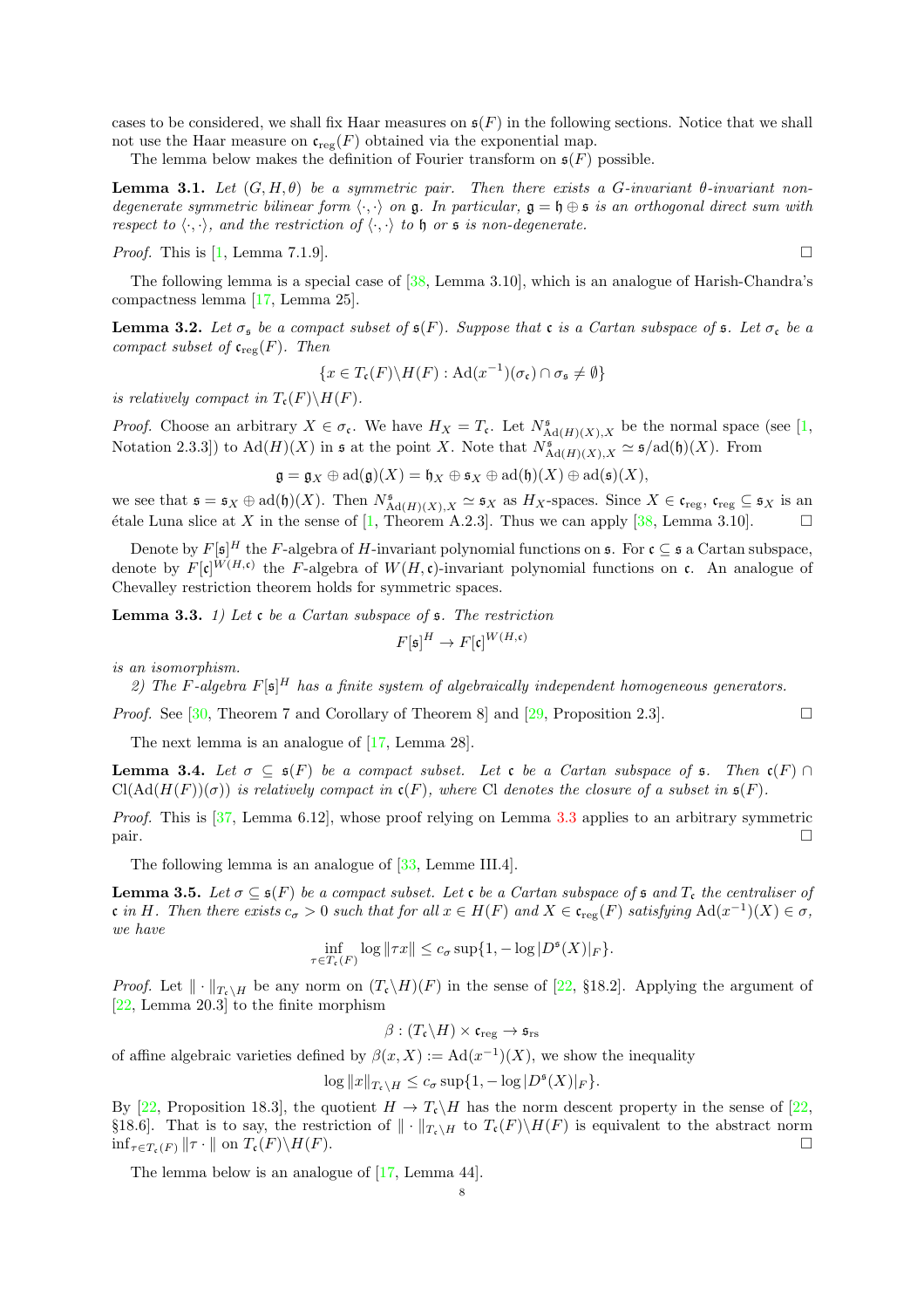<span id="page-8-1"></span>**Lemma 3.6.** There exists  $\varepsilon > 0$  such that the function  $|D^{\mathfrak{s}}(X)|_F^{-\varepsilon}$  is locally integrable on  $\mathfrak{c}(F)$  for any Cartan subspace c of  $\mathfrak s$ .

*Proof.* See [\[38,](#page-55-14) Lemma 4.3].

<span id="page-8-2"></span>Corollary 3.7. For any  $r \geq 0$ , the function  $\sup\{1, -\log |D^{s}(X)|_F\}^r$  is locally integrable on  $\mathfrak{c}(F)$  for any Cartan subspace c of s.

*Proof.* We have the elementary fact (cf. the proof of [\[22,](#page-55-11) Corollary 20.2]): for  $\varepsilon > 0$  and  $r \ge 0$ , there exists  $c > 0$  such that

$$
\sup\{1,\log y\}^r\leq cy^\varepsilon+1,\forall y>0.
$$

Then it suffices to apply Lemma [3.6.](#page-8-1)

We say an element  $X \in \mathfrak{s}(F)$  is nilpotent if  $0 \in \text{Cl}(\text{Ad}(H(F))(X))$ , where Cl denotes the closure of a subset in  $\mathfrak{s}(F)$ . From [\[1,](#page-54-10) Lemmas 2.3.12 and 7.3.8], we know that  $X \in \mathfrak{s}(F)$  is nilpotent if and only if it is a nilpotent element in  $\mathfrak g$ . Denote by  $\mathcal N^{\mathfrak s}$  the set of nilpotent elements in  $\mathfrak s(F)$ , which is a cone. The following lemma is an analogue of Jacobson-Morozov theorem.

<span id="page-8-3"></span>**Lemma 3.8.** Let  $(G, H, \theta)$  be a symmetric pair and  $X \in \mathcal{N}^{\mathfrak{s}}$ . Then there exists a group homomorphism  $\varphi: SL_2(F) \to G(F)$  such that

$$
d\varphi \begin{pmatrix} 0 & 1 \\ 0 & 0 \end{pmatrix} = X, d\varphi \begin{pmatrix} 0 & 0 \\ 1 & 0 \end{pmatrix} \in \mathfrak{s}(F) \text{ and } \varphi \begin{pmatrix} t & \\ & t^{-1} \end{pmatrix} \in H(F), \forall t \in F^{\times}.
$$

*Proof.* This is  $[1, \text{Lemma 7.1.11}].$ 

<span id="page-8-4"></span>Let  $X \in \mathfrak{s}_{rs}(F)$ . The orbital integral of X is the distribution  $I_X$  on  $\mathfrak{s}(F)$  defined by

(3.1.3) 
$$
\forall f \in C_c^{\infty}(\mathfrak{s}(F)), I_X(f) := |D^{\mathfrak{s}}(X)|_F^{1/2} \int_{H_X(F) \backslash H(F)} f(\mathrm{Ad}(x^{-1})(X)) dx.
$$

The next lemma is an analogue of Harish-Chandra's submersion principle [\[17,](#page-54-9) Theorem 11].

<span id="page-8-5"></span>**Lemma 3.9.** Let  $I : s_{rs}(F) \to \mathbb{C}$  be a function. The following conditions are equivalent:

(1) I is locally constant, invariant by the adjoint action of  $H(F)$  and of support included in  $\text{Ad}(H(F))(\sigma)$ with  $\sigma \subseteq \mathfrak{s}_{rs}(F)$  a compact subset;

(2) there exists  $f \in C_c^{\infty}(\mathfrak{s}_{rs}(F))$  such that

$$
\forall X \in \mathfrak{s}_{rs}(F), I(X) = I_X(f).
$$

*Proof.* For  $\mathfrak{c} \in \mathcal{T}(\mathfrak{s})$ , apply the argument of [\[11,](#page-54-17) Lemme 6.1] to the morphism

$$
\Phi_{\mathfrak{c}} : (T_{\mathfrak{c}}(F)\backslash H(F)) \times \mathfrak{c}_{\mathrm{reg}}(F) \to \mathfrak{s}_{\mathrm{rs}}(F)
$$

defined by  $\Phi_{\mathfrak{c}}(x,X) := \mathrm{Ad}(x^{-1})(X)$ . Then glue the results for all  $\mathfrak{c} \in \mathscr{T}(\mathfrak{s})$  together.

<span id="page-8-0"></span>3.2. The case of  $(G, H)$ . Let D be a central division algebra over F. Let g be the associative algebra of  $2n \times 2n$  matrices with entries in D. Denote by  $G := \mathfrak{g}^{\times} = GL_{2n,D}$  the group of invertible elements in g. Equipped with the Lie bracket, g is identified with the Lie algebra of G. Let  $\epsilon := \begin{pmatrix} 1_n & 0 & 0 \\ 0 & 0 & 0 \\ 0 & 0 & 0 \end{pmatrix}$  $-1_n$  $\overline{ }$ . Denote by H the subgroup of fixed points of the involution  $\text{Ad}(\epsilon)$  on G. Then  $H = GL_{n,D} \times GL_{n,D}$  is diagonally embedded into G. Define

$$
S := \{ x \in G : x \text{Ad}(\epsilon)(x) = 1 \}
$$

and its tangent space at the neutral element

$$
\mathfrak{s}:=\{X\in\mathfrak{g}:\mathrm{Ad}(\epsilon)(X)=-X\}.
$$

Then we have

$$
\mathfrak{g}=\mathfrak{h}\oplus\mathfrak{s}
$$

and

$$
\dim \mathfrak{s} = \dim \mathfrak{h} = \frac{1}{2} \dim \mathfrak{g}.
$$

Let  $M_0$  be the group of diagonal elements in  $G$ , which is a common minimal Levi subgroup of  $G$  and  $H$ . For a linear subspace  $\mathfrak{v} \subseteq \mathfrak{g}$ , we write  $\mathfrak{v}^{\times} := \mathfrak{v} \cap G$ .

Note that the F-rank of G is 2n. Denote  $G_n := G$ ,  $H_n := H$  and  $\mathfrak{s}_n := \mathfrak{s}$ . Recall the following description of semi-simple elements and descendants (see [\[1,](#page-54-10) Definition 7.2.2]).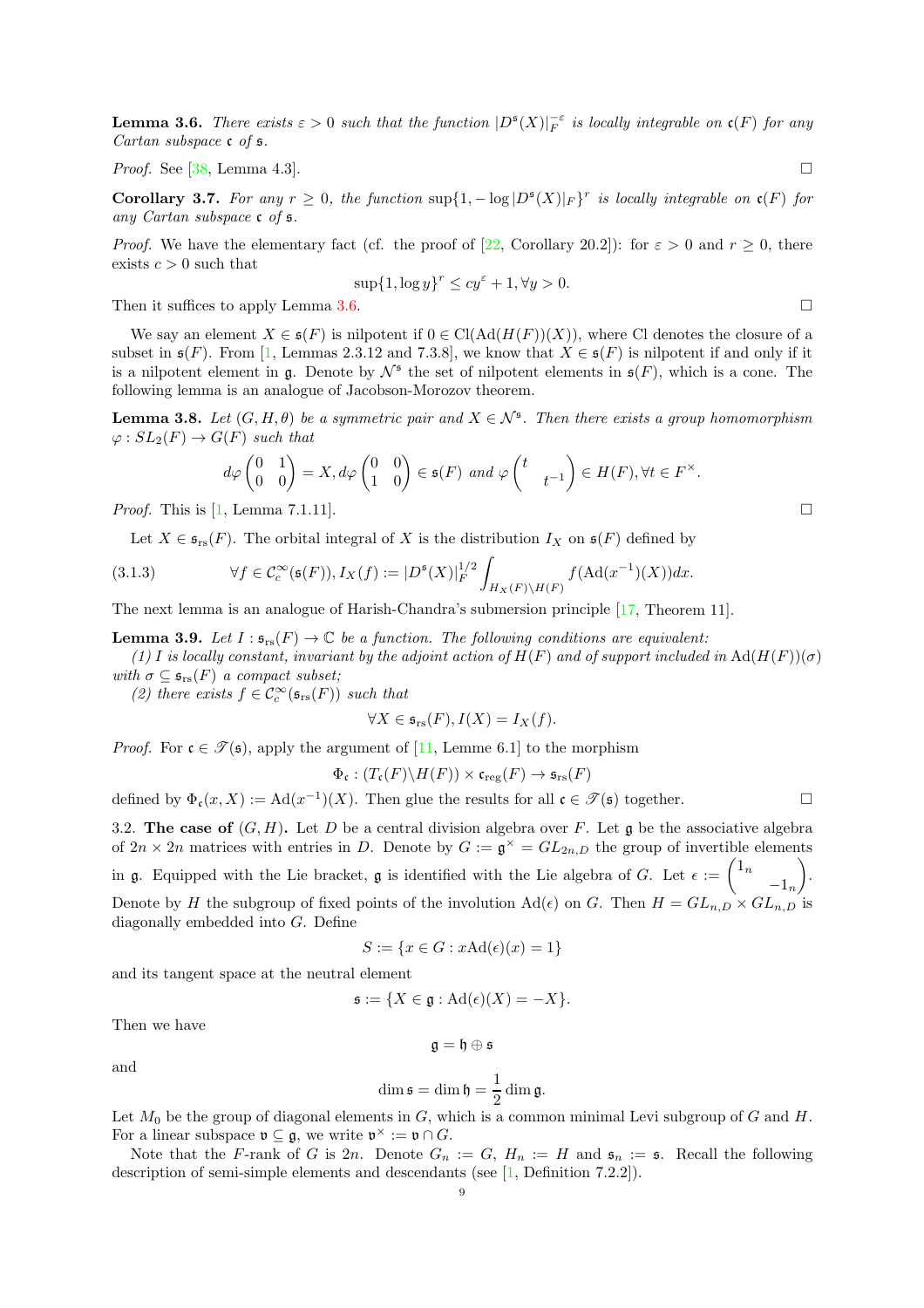<span id="page-9-1"></span>**Proposition 3.10.** The results below hold for F being any field of characteristic zero.

1) An element X of  $\mathfrak{s}(F)$  is semi-simple if and only if it is  $H(F)$ -conjugate to an element of the form

$$
X(A):=\left(\begin{array}{cccc} 0 & 0 & 1_m & 0 \\ 0 & 0 & 0 & 0 \\ A & 0 & 0 & 0 \\ 0 & 0 & 0 & 0 \end{array}\right)
$$

with  $A \in GL_m(D)$  being semi-simple in the usual sense. More precisely, the set of  $H(F)$ -conjugacy classes of semi-simple elements of  $\mathfrak{s}(F)$  is bijective to the set of pairs  $(m, [A])$  where  $0 \leq m \leq n$  is an integer and [A] is a semi-simple conjugacy class in  $GL_m(D)$ . Moreover,  $X(A)$  is regular semi-simple if and only if  $m = n$  and A is regular semi-simple in  $GL_n(D)$  in the usual sense.

2) Let  $X = X(A) \in \mathfrak{s}(F)$  be semi-simple. Then the descendant  $(H_X, \mathfrak{s}_X)$  (as a representation) is isomorphic to

$$
((GL_{m,D})_A, (\mathfrak{gl}_{m,D})_A) \times (H_{n-m}, \mathfrak{s}_{n-m}),
$$

where  $(GL_{m,D})_A$  (resp.  $(\mathfrak{gl}_{m,D})_A$ ) denotes the centraliser of A in  $GL_{m,D}$  (resp.  $\mathfrak{gl}_{m,D}$ ).

Proof. This is stated in [\[36,](#page-55-5) Proposition 5.2] for a non-archimedean local field of characteristic zero, but its proof included in [\[20,](#page-54-18) Propositions 2.1 and 2.2] is valid for any field of characteristic zero.  $\Box$ 

<span id="page-9-0"></span>Corollary 3.11. We have

1)  $\mathfrak{s}_{rs} \subseteq \mathfrak{s}^{\times}$ ;

2) for  $X \in \mathfrak{s}_{rs}$ ,  $H_X$  is a torus of dimension  $\frac{1}{2}\sqrt{\dim \mathfrak{g}}$ ;

3) for  $c \subseteq s$  a Cartan subspace,  $T_c$  is a torus of dimension  $\frac{1}{2}\sqrt{\dim g}$ .

*Proof.* 1) and 2) are clear from Proposition [3.10](#page-9-1) applied to an algebraic closure of  $F$ . 3) results from 2) since for  $\mathfrak{c} \subseteq \mathfrak{s}$  a Cartan subspace,  $T_{\mathfrak{c}} = H_X$  for any  $X \in \mathfrak{c}_{\text{reg}} \neq \emptyset$ .

<span id="page-9-2"></span>**Lemma 3.12.** Let P be a parabolic subgroup of G. Then  $P \cap H$  is a parabolic subgroup of H if and only if  $\epsilon \in P$ . Moreover, if  $\epsilon$  belongs to a Levi factor M of P, then  $M \cap H$  is a Levi factor of  $P \cap H$ .

*Proof.* One may consider all the groups over an algebraic closure of F. We first suppose that  $P \cap H$  is a parabolic subgroup of H. Then  $\epsilon \in \text{Cent}(H) \subseteq P \cap H$ , where  $\text{Cent}(H)$  denotes the centre of H. This establishes one direction.

We now suppose that  $\epsilon \in P$ . Denote by N the unipotent radical of P and let M be a Levi factor of P. By the argument in the last paragraph of the proof of [\[26,](#page-55-3) Lemma 4.4], we show that  $\epsilon$  is N-conjugate to an element in M with the help of  $[2, \text{Lemma 2.1}]$  (actually we need its variant over a local field for the characteristic function of a singleton here, whose proof is similar). Then replacing  $M$  by its  $N$ -conjugate if necessary, we may assume that  $\epsilon \in M$ .

Let  $G = GL(V)$  for a vector space  $V = \bigoplus_{1 \leq i \leq r} V_i$ . Suppose that

$$
P = \{ g \in G : g(V_1 \oplus \dots \oplus V_i) \subseteq V_1 \oplus \dots \oplus V_i, \forall 1 \le i \le r \}
$$

and that

$$
M = \{ g \in G : g(V_i) \subseteq V_i, \forall 1 \le i \le r \}.
$$

Since  $\epsilon \in M$ , we have  $\epsilon(V_i) \subseteq V_i$  for all  $1 \leq i \leq r$ . Let  $V_i^+$  (resp.  $V_i^-$ ) be the  $+1$ (resp.  $-1$ )-eigenspace of  $V_i$  under the action of  $\epsilon$ . For  $\epsilon^2 = 1$ , we have  $V_i = V_i^+ \oplus V_i^-$ . Let  $V^+ := \oplus_{1 \leq i \leq r} V_i^+$  and  $V^- := \oplus_{1 \leq i \leq r} V_i^-$ . Then

$$
H = \{ g \in G : g(V^+) \subseteq V^+, g(V^-) \subseteq V^- \}.
$$

Hence,

$$
P \cap H = \{ g \in G : g(V_1^+ \oplus ... \oplus V_i^+) \subseteq V_1^+ \oplus ... \oplus V_i^+, g(V_1^- \oplus ... \oplus V_i^-) \subseteq V_1^- \oplus ... \oplus V_i^-, \forall 1 \le i \le r \}.
$$
  
It means exactly that  $P \cap H$  is a parabolic subgroup of H and proves the other direction. Moreover,

$$
M \cap H = \{ g \in G : g(V_i^+) \subseteq V_i^+, g(V_i^-) \subseteq V_i^-, \forall 1 \leq i \leq r \}.
$$

That is to say,  $M \cap H$  is a Levi factor of  $P \cap H$ .

Set 
$$
\omega := \begin{pmatrix} 0 & 1_n \\ 1_n & 0 \end{pmatrix}
$$
. For  $P \in \mathcal{F}^G(M_0)$ , we say that P is " $\omega$ -stable" if  $\omega \in P$ . Denote by  $\mathcal{F}^{G,\omega}(M_0)$ 

the subset of  $\omega$ -stable parabolic subgroups in  $\mathscr{F}^G(M_0)$ . For  $M \in \mathscr{L}^G(M_0)$ , we say that M is " $\omega$ -stable" if  $\omega \in M$ . Notice that M is  $\omega$ -stable if and only if  $M = M_P$  for some  $P \in \mathscr{F}^{G,\omega}(M_0)$ . Denote by  $\mathscr{L}^{G,\omega}(M_0)$  the subset of  $\omega$ -stable Levi subgroups in  $\mathscr{L}^G(M_0)$ . Let  $A_n$  be the group of diagonal matrices in  $GL_n$ , which is a minimal Levi subgroup of  $GL_n$ . For  $M_n \in \mathscr{L}^{GL_n}(A_n)$ , denote by  $M_{n,D}$  the reductive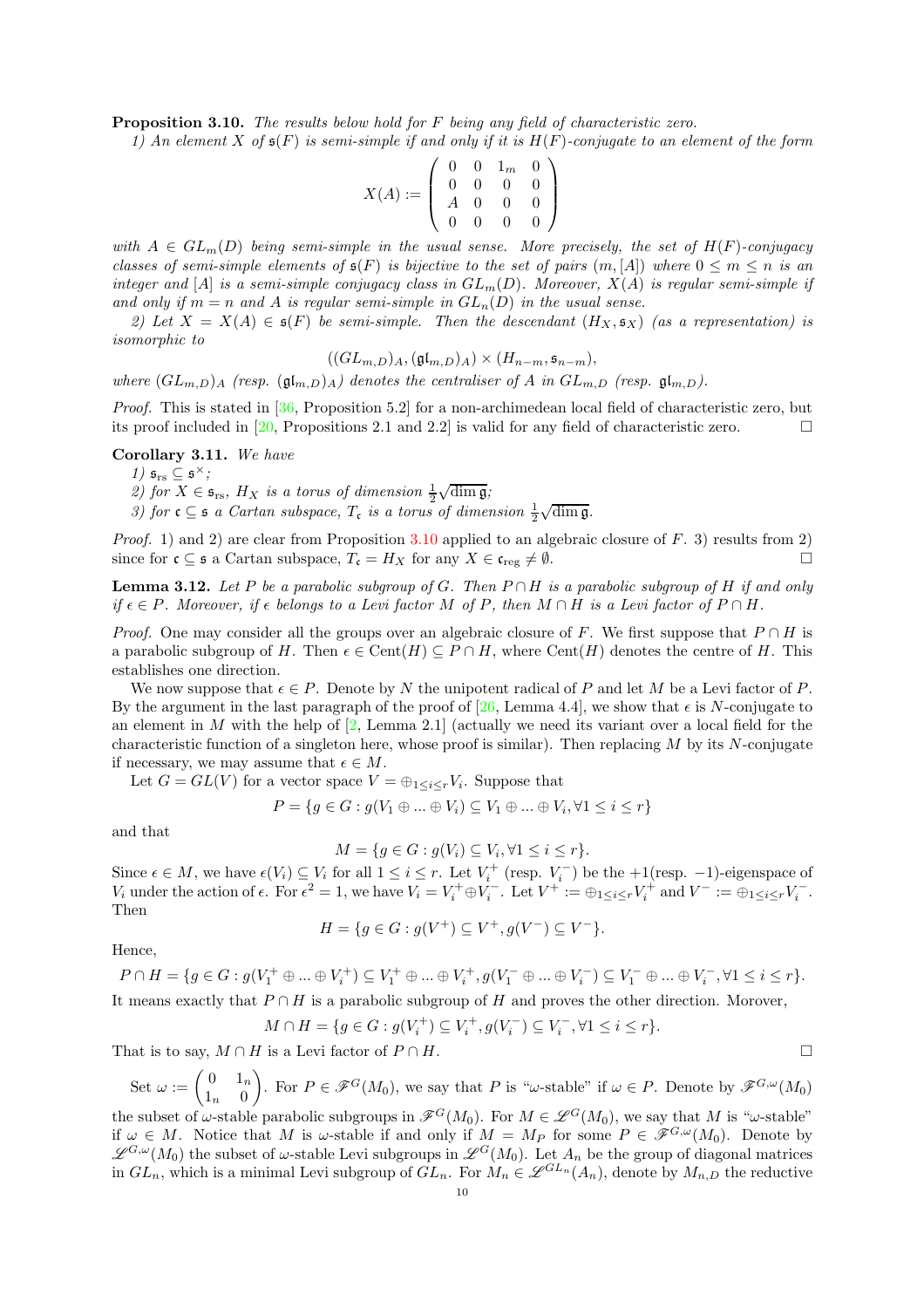group over F whose F-points are  $M_n(D)$  and let  $\mathfrak{m}_{n,D} := \text{Lie}(M_{n,D})$ ; in particular, the notion  $A_{n,D}$ makes sense. There is a bijection  $M_n \mapsto M =$  $\begin{pmatrix} \mathfrak{m}_{n,D} & \mathfrak{m}_{n,D} \\ \mathfrak{m}_{n,D} & \mathfrak{m}_{n,D} \end{pmatrix}^{\times}$  between  $\mathscr{L}^{GL_n}(A_n)$  and  $\mathscr{L}^{G,\omega}(M_0)$  (cf. [\[26,](#page-55-3) Proposition 5.2]). We shall always use the notation  $M_n$  to denote the preimage of M under this bijection. Notice that if  $M \in \mathscr{L}^{G,\omega}(M_0)$  and  $Q \in \mathscr{F}^G(M)$ , then  $Q \in \mathscr{F}^{G,\omega}(M_0)$ .

Suppose that  $M \in \mathscr{L}^{G,\omega}(M_0)$ . If  $X \in \mathfrak{m} \cap \mathfrak{s}$ , then  $A_M \subseteq H_X$ . We say an element  $X \in (\mathfrak{m} \cap \mathfrak{s}_{rs})(F)$  is M-elliptic if  $A_M$  is the maximal F-split torus in  $H_X$  (which is a torus by Corollary [3.11.](#page-9-0)2)). Denote by  $(\mathfrak{m} \cap \mathfrak{s}_{rs})(F)_{ell}$  the set of M-elliptic elements in  $(\mathfrak{m} \cap \mathfrak{s}_{rs})(F)$ . Write  $M_H := M \cap H$ . For  $X \in (\mathfrak{m} \cap \mathfrak{s}_{rs})(F)$ , let  $[X]_{M_H}$  be the  $M_H(F)$ -conjugacy class of X. Denote by  $\Gamma_{ell}((\mathfrak{m} \cap \mathfrak{s}_{rs})(F))$  the set of  $M_H(F)$ -conjugacy classes in  $(\mathfrak{m} \cap \mathfrak{s}_{rs})(F)_{ell}$ . If  $\mathfrak{c} \subseteq \mathfrak{m} \cap \mathfrak{s}$  is a Cartan subspace, then  $A_M \subseteq T_{\mathfrak{c}}$ . We say a Cartan subspace  $\mathfrak{c} \subseteq \mathfrak{m} \cap \mathfrak{s}$  is M-elliptic if  $A_M$  is the maximal F-split torus in  $T_{\mathfrak{c}}$  (which is a torus by Corollary [3.11.](#page-9-0)3)). Since  $(M_H, \mathfrak{m} \cap \mathfrak{s})$  appears as the product of some copies of the form  $(H, \mathfrak{s})$  in lower dimensions (cf. [\[26,](#page-55-3) §5.1]), we define  $W(M_H, c)$  and  $\mathscr{T}(\mathfrak{m} \cap \mathfrak{s})$  as in Section [3.1.](#page-6-1) In our notation, we write  $(\mathfrak{m} \cap \mathfrak{s})_{rs}$  for the Zariski open subset of  $\mathfrak{m} \cap \mathfrak{s}$  consisting of regular semi-simple elements with respect to the  $M_H$ -action. By Proposition [3.10](#page-9-1) and its product form, we see that  $\mathfrak{m} \cap \mathfrak{s}_{rs} \subseteq (\mathfrak{m} \cap \mathfrak{s})_{rs}$ . Since a Cartan subspace is generally the same as the centraliser of a regular semi-simple element, we also deduce that a Cartan subspace of  $\mathfrak{m} \cap \mathfrak{s}$  is nothing but a Cartan subspace of  $\mathfrak{s}$  contained in  $\mathfrak{m} \cap \mathfrak{s}$ . Denote by  $\mathscr{T}_{ell}(\mathfrak{m} \cap \mathfrak{s})$  the subset of representatives that are M-elliptic Cartan subspaces in  $\mathscr{T}(\mathfrak{m} \cap \mathfrak{s})$ .

<span id="page-10-0"></span>**Lemma 3.13.** Let  $M \in \mathcal{L}^{G,\omega}(M_0)$  and  $[X]_{M_H} \in \Gamma_{ell}((\mathfrak{m} \cap \mathfrak{s}_{rs})(F)).$ 

1) Let  $M' \in \mathscr{L}^{G,\omega}(M_0)$  and  $[X']_{M'_H} \in \Gamma_{ell}((\mathfrak{m}' \cap \mathfrak{s}_{rs})(F))$  be such that X' is  $H(F)$ -conjugate to X. Then there exists

$$
w \in \left\{ \begin{pmatrix} w_n & \\ & w_n \end{pmatrix} : w_n \in W_0^{GL_{n,D}} \right\},\
$$

where  $W_0^{GL_{n,D}}$  denotes the Weyl group of  $(GL_{n,D}, A_{n,D})$ , such that

$$
(\mathrm{Ad}(w)(M), [\mathrm{Ad}(w)(X)]_{\mathrm{Ad}(w)(M)\cap H}) = (M', [X']_{M'_H}).
$$

2) The cardinality of

is

$$
\{(M', [X']_{M'_H}) : M' \in \mathcal{L}^{G,\omega}(M_0), [X']_{M'_H} \in \Gamma_{\text{ell}}((\mathfrak{m}' \cap \mathfrak{s}_{\text{rs}})(F)), X' \text{ is } H(F)\text{-conjugate to } X\}
$$

$$
|W_0^{GL_n}||W_0^{M_n}|^{-1},
$$

where  $W_0^{GL_n}$  (resp.  $W_0^{M_n}$ ) denotes the Weyl group of  $(GL_n, A_n)$  (resp.  $(M_n, A_n)$ ).

*Proof.* 1) Let  $x \in H(F)$  be such that  $\text{Ad}(x)(X) = X'$ . Then  $\text{Ad}(x)(H_X) = H_{X'}$ . Since  $X \in (\mathfrak{m} \cap \mathfrak{s}_{rs})(F)_{ell}$ and  $X' \in (\mathfrak{m}' \cap \mathfrak{s}_{rs})(F)_{ell}$ , we have  $\text{Ad}(x)(A_M) = A_{M'}$  and thus  $\text{Ad}(x)(M) = M'$ . As  $x \in H(F)$ , we have  $\text{Ad}(x)(M_H) = M'_H$ . We see that  $\text{Ad}(x)(A_{M_0}) \subseteq M'_H$  is a maximal F-split torus, so there exists  $m' \in M'_H(F)$  such that  $\text{Ad}(m'^{-1}x)(A_{M_0}) = A_{M_0}$ . That is to say,  $w' := m'^{-1}x \in \text{Norm}_{H(F)}(A_{M_0}) =$ Norm $_{H(F)}(M_0)$ , where Norm $_{H(F)}(A_{M_0})$  denotes the normaliser of  $A_{M_0}$  in  $H(F)$ . Now  $\text{Ad}(x)(A_M) = A_{M'}$ implies that  $\text{Ad}(w')(A_M) = A_{M'}$ . Because  $M, M' \in \mathscr{L}^{G,\omega}(M_0)$ , it is shown in [\[26,](#page-55-3) §9.1] that any isomorphism  $A_M \rightarrow A_{M'}$  induced by  $W_0^H$  can be given by  $\left\{ \begin{pmatrix} w_n \\ w_n \end{pmatrix} \right\}$  $\overline{ }$  $: w_n \in W_0^{GL_{n,D}}$ Í. . Hence, there exists  $w \in$  $\int (w_n$  $w_n$  $\overline{ }$  $: w_n \in W_0^{GL_{n,D}}$  $\mathcal{L}$ such that  $w^{-1}w' \in \text{Cent}_{W_0^H}(A_M) = W_0^{M_H}$ , where Cent<sub>W<sup>H</sub>(A<sub>M</sub>)</sub> denotes the centraliser of  $A_M$  in W<sub>0</sub><sup>H</sup>. We can check that such a w satisfies the condition</sub></sup> in the lemma.

2) By 1), the group  $\begin{cases} w_n \ w_n \end{cases}$  $\overline{ }$  $: w_n \in W_0^{GL_{n,D}}$  $\mathcal{L}$ acts transitively on this set. Let  $w \in$  $\int (w_n$  $w_n$  $\overline{ }$  $: w_n \in W_0^{GL_{n,D}}$  $\mathcal{L}$ 

be such that

$$
(\mathrm{Ad}(w)(M), [\mathrm{Ad}(w)(X)]_{\mathrm{Ad}(w)(M)\cap H}) = (M, [X]_{M_H}).
$$

Then  $w \in M_H(F)$ . Thus the condition on w is equivalent to

$$
w \in \left\{ \begin{pmatrix} w_n & \\ & w_n \end{pmatrix} : w_n \in W_0^{M_{n,D}} \right\},\
$$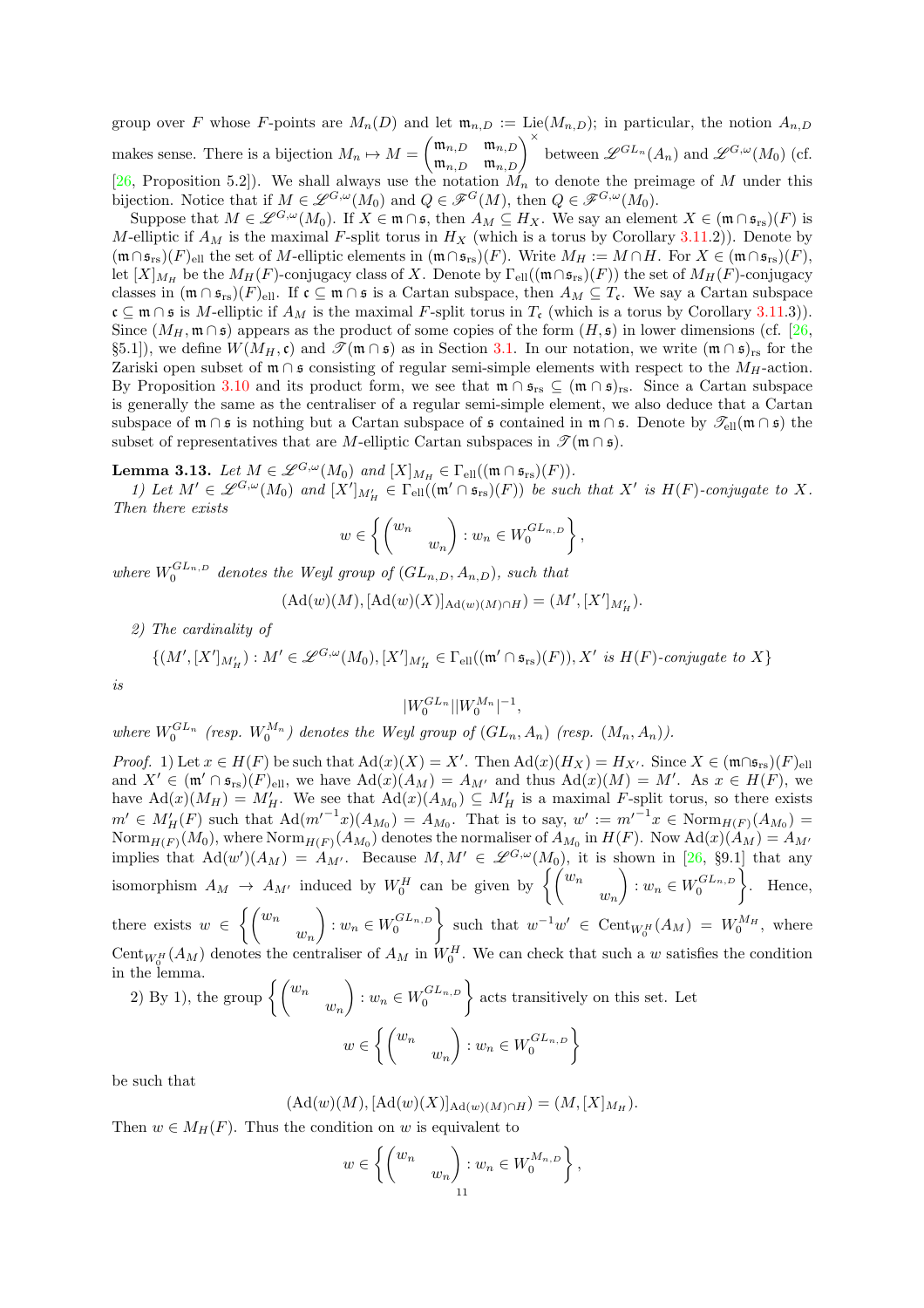where  $W_0^{M_{n,D}}$  denotes the Weyl group of  $(M_{n,D}, A_{n,D})$ . We see that the cardinality of the set in the lemma is  $|W_0^{GL_{n,D}}||W_0^{M_{n,D}}|^{-1}$  or  $|W_0^{GL_n}||W_0^{M_n}|^{-1}$ .

<span id="page-11-4"></span>**Proposition 3.14.** For  $f \in C_c^{\infty}(\mathfrak{s}(F))$ , we have the equality

$$
\int_{\mathfrak{s}(F)} f(X)dX = \sum_{M \in \mathscr{L}^{G,\omega}(M_0)} |W_0^{M_n}| |W_0^{GL_n}|^{-1} \sum_{\mathfrak{c} \in \mathscr{T}_{\text{ell}}(\mathfrak{m} \cap \mathfrak{s})} |W(M_H, \mathfrak{c})|^{-1} \int_{\mathfrak{c}_{\text{reg}}(F)} |D^{\mathfrak{s}}(X)|_F \int_{A_M(F) \backslash H(F)} f(\mathbf{Ad}(x^{-1})(X)) dxdX.
$$

*Proof.* From [\[26,](#page-55-3) beginning of §9.2], any  $H(F)$ -conjugacy class in  $\mathfrak{s}_{rs}(F)$  is the image of a class  $[X]_{M_H} \in$  $\Gamma_{\text{ell}}((\mathfrak{m} \cap \mathfrak{s}_{rs})(F))$  for some  $M \in \mathscr{L}^{G,\omega}(M_0)$ . By Lemma [3.13,](#page-10-0) the Weyl integration formula [\(3.1.2\)](#page-6-3) can<br>be written as the above equality (cf. [5, p. 16-17] and [33, (3) in §1.3]) be written as the above equality (cf.  $[5, p. 16-17]$  and  $[33, (3)$  in §I.3]).

For  $P_n \in \mathscr{L}^{GL_n}(A_n)$ , denote by  $P_{n,D}$  the algebraic group over F whose F-points are  $P_n(D)$  and let  $\mathfrak{p}_{n,D} := \text{Lie}(P_{n,D})$ . There is a bijection  $P_n \mapsto P =$  $\begin{pmatrix} \mathfrak{p}_{n,D} & \mathfrak{p}_{n,D} \\ \mathfrak{p}_{n,D} & \mathfrak{p}_{n,D} \end{pmatrix}^{\times}$  between  $\mathscr{F}^{GL_n}(A_n)$  and  $\mathscr{F}^{G,\omega}(M_0)$ (cf. [\[26,](#page-55-3) Proposition 5.2]). We shall always use the notation  $P_n$  to denote the preimage of P under this bijection. Following [\[37,](#page-55-1) p. 1846], we shall fix the Haar measures on some subspaces of  $\mathfrak{s}(F)$  as follows. Let  $P \in \mathscr{F}^{G,\omega}(M_0)$ . Then we have  $\mathfrak{m}_P = \begin{pmatrix} \mathfrak{m}_{P_{n,D}} & \mathfrak{m}_{P_{n,D}} \\ \mathfrak{m}_{P_{n,D}} & \mathfrak{m}_{P_{n,D}} \end{pmatrix}$  and  $\mathfrak{n}_P =$  $\begin{pmatrix} \mathfrak{n}_{P_{n,D}} & \mathfrak{n}_{P_{n,D}} \\ \mathfrak{n}_{P_{n,D}} & \mathfrak{n}_{P_{n,D}} \end{pmatrix}$ . We have fixed the Haar measures on  $\mathfrak{m}_{P_{n,D}}(F)$  and  $\mathfrak{n}_{P_{n,D}}(F)$  in Section [2.5.](#page-4-0) We shall choose the same Haar measure for any of the four copies in  $\mathfrak{m}_P(F)$  or  $\mathfrak{n}_P(F)$  under these identifications. In particular, we obtain the Haar measures on  $(\mathfrak{m}_P \cap \mathfrak{s})(F)$  and  $(\mathfrak{n}_P \cap \mathfrak{s})(F)$ .

<span id="page-11-3"></span>**Lemma 3.15.** Let  $Q \in \mathscr{F}^{G,\omega}(M_0)$ . For  $Y \in (\mathfrak{m}_Q \cap \mathfrak{s}_{rs})(F)$ , the map

$$
N_{Q_H}(F) \to (\mathfrak{n}_Q \cap \mathfrak{s})(F), n \mapsto \mathrm{Ad}(n^{-1})(Y) - Y
$$

is an isomorphism of F-analytic manifolds whose Jacobian is  $|D^{\mathfrak{s}}(Y)|_F^{1/2}$  $_{F}^{1/2}|D^{\mathfrak{m}_Q\cap\mathfrak{s}}(Y)|_F^{-1/2}.$ 

Proof. See [\[26,](#page-55-3) Lemma 8.1] for the isomorphism and the proof of [\[37,](#page-55-1) Proposition 6.3.(ii)] for the Jacobian.  $\Box$ 

Fix a continuous and nontrivial unitary character  $\Psi : F \to \mathbb{C}^{\times}$ . Let  $\langle \cdot, \cdot \rangle$  be the non-degenerate symmetric bilinear form on  $\mathfrak{g}(F)$  defined by

<span id="page-11-0"></span>
$$
\langle X, Y \rangle := \mathrm{Trd}(XY), \forall X, Y \in \mathfrak{g}(F),
$$

where Trd denotes the reduced trace on  $g(F)$ . It is invariant by the adjoint action of  $G(F)$  and  $\text{Ad}(\epsilon)$ . For  $f \in \mathcal{C}_c^{\infty}(\mathfrak{s}(F))$ , define its normalised Fourier transform  $\hat{f} \in \mathcal{C}_c^{\infty}(\mathfrak{s}(F))$  by

(3.2.1) 
$$
\forall X \in \mathfrak{s}(F), \hat{f}(X) := c_{\Psi}(\mathfrak{s}(F)) \int_{\mathfrak{s}(F)} f(Y) \Psi(\langle X, Y \rangle) dY,
$$

where  $c_{\Psi}(\mathfrak{s}(F))$  is the unique constant such that  $\hat{f}(X) = f(-X)$  for all  $f \in \mathcal{C}_c^{\infty}(\mathfrak{s}(F))$  and all  $X \in \mathfrak{s}(F)$ . For any  $M \in \mathscr{L}^{G,\omega}(M_0)$ , the restriction of  $\langle \cdot, \cdot \rangle$  on  $\mathfrak{m} \cap \mathfrak{s}$  is non-degenerate. Then we can define similarly the normalised Fourier transform of  $f \in C_c^{\infty}((\mathfrak{m} \cap \mathfrak{s})(F)).$ 

Suppose that  $P \in \mathscr{F}^{G,\omega}(M_0)$ . Let  $\eta$  be the quadratic character of  $F^\times$  attached to a quadratic extension  $E/F$ . Denote by Nrd the reduced norm on  $G(F)$ . For  $f \in C_c^{\infty}(\mathfrak{s}(F))$ , we define a function (parabolic descent)  $f_P^{\eta} \in C_c^{\infty}((\mathfrak{m}_P \cap \mathfrak{s})(F))$  by

<span id="page-11-2"></span>(3.2.2) 
$$
f_P^{\eta}(Z) := \int_{K_H \times (\mathfrak{n}_P \cap \mathfrak{s})(F)} f(\text{Ad}(k^{-1})(Z+U)) \eta(\text{Nrd}(k)) dU dk
$$

for all  $Z \in (\mathfrak{m}_P \cap \mathfrak{s})(F)$ . We show that  $(\hat{f})_P^{\eta} = (f_P^{\eta})^{\hat{\ }},$  so we shall denote it by  $\hat{f}_P^{\eta}$  without confusion. In fact, the integral on  $(\mathfrak{n}_P \cap \mathfrak{s})(F)$  and the Fourier transform commute by our choices of Haar measures (see [\[33,](#page-55-2) §I.7]); the commutativity of the integral on  $K_H$  and the Fourier transform results from the  $H(F)$ -invariance of  $\langle \cdot, \cdot \rangle$ .

The following result is an analogue of [\[17,](#page-54-9) Theorem 13].

<span id="page-11-1"></span>**Proposition 3.16.** Let  $f \in C_c^{\infty}(\mathfrak{s}(F))$ . Then

$$
\sup_{X \in \mathfrak{s}_{rs}(F)} |D^{\mathfrak{s}}(X)|_F^{1/2} \int_{H_X(F)\backslash H(F)} |f(\mathrm{Ad}(x^{-1})(X))| dx < +\infty.
$$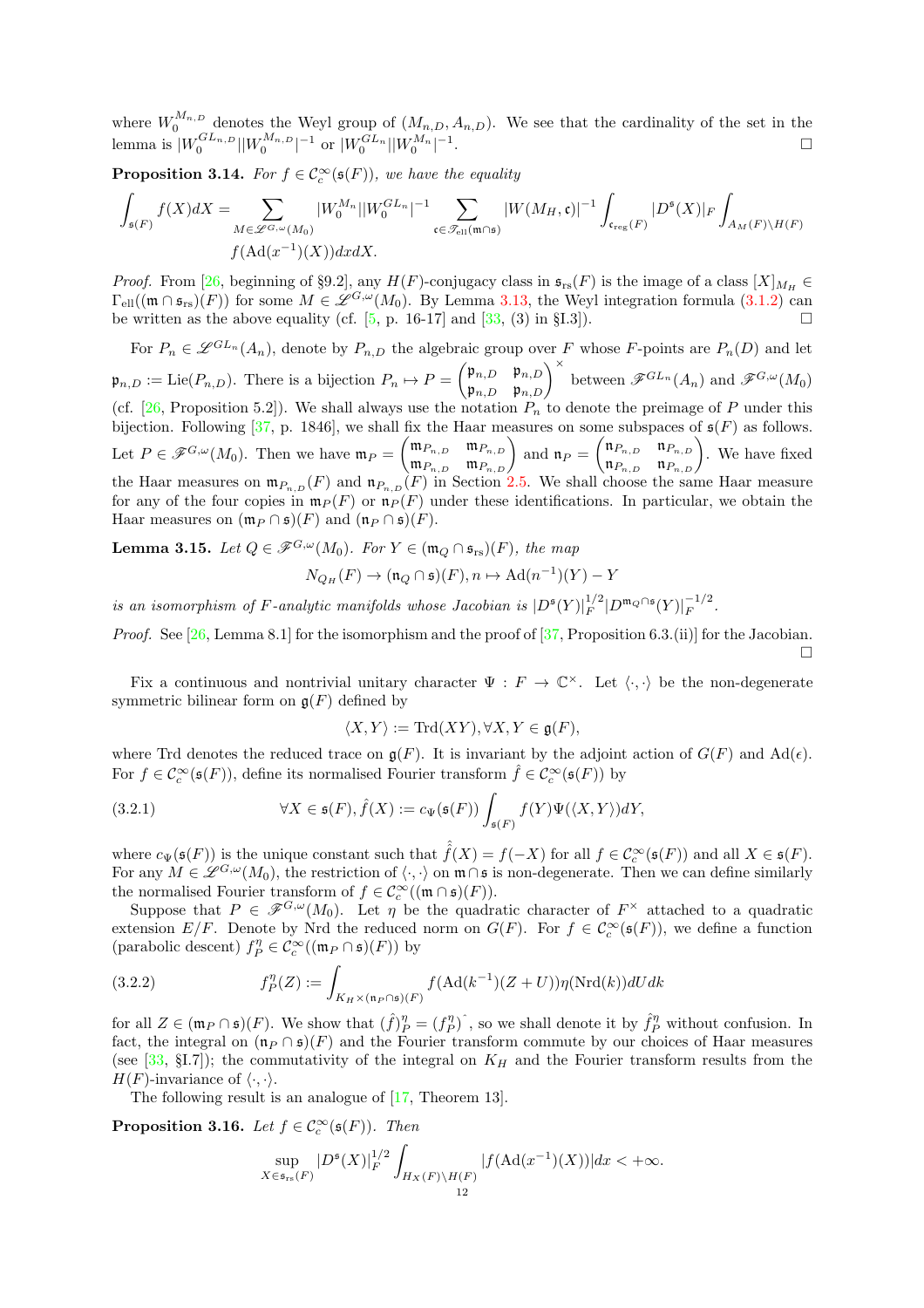*Proof.* It is proved in [\[37,](#page-55-1) Theorem 6.11] (see also [\[36,](#page-55-5) p. 77]) that for any fixed Cartan subspace c of  $\mathfrak{s}$ ,

$$
\sup_{X \in \mathfrak{c}_{\mathrm{reg}}(F)} |D^{\mathfrak{s}}(X)|_F^{1/2} \int_{H_X(F) \backslash H(F)} |f(\mathrm{Ad}(x^{-1})(X))| dx < +\infty.
$$

Since  $\mathcal{T}(\mathfrak{s})$  is a finite set and the orbital integral is constant on any  $H(F)$ -orbit, we obtain a uniform bound for all  $X \in \mathfrak{s}_{rs}(F)$ .

The lemma below is an analogue of [\[17,](#page-54-9) Theorem 15].

**Lemma 3.17.** There exists  $\varepsilon > 0$  such that the function  $|D^{\mathfrak{s}}(X)|_F^{-\frac{1}{2}-\varepsilon}$  is locally integrable on  $\mathfrak{s}(F)$ .

*Proof.* Choose  $\varepsilon > 0$  verifying the condition of Lemma [3.6.](#page-8-1) Let  $f \in C_c^{\infty}(\mathfrak{s}(F))$  with  $f \geq 0$ . By the Weyl integration formula  $(3.1.2)$ , we have

$$
\int_{\mathfrak{s}(F)} |D^{\mathfrak{s}}(X)|_F^{-\frac{1}{2}-\varepsilon} f(X) dX = \sum_{\mathfrak{c} \in \mathscr{T}(\mathfrak{s})} |W(H, \mathfrak{c})|^{-1} \int_{\mathfrak{c}_{\text{reg}}(F)} |D^{\mathfrak{s}}(X)|_F^{\frac{1}{2}-\varepsilon} \int_{A_{T_{\mathfrak{c}}}(F) \backslash H(F)} f(\mathrm{Ad}(x^{-1})(X)) dx dX.
$$

The convergence of the right hand side results from Proposition [3.16](#page-11-1) and Lemmas [3.4](#page-7-1) and [3.6.](#page-8-1)

<span id="page-12-0"></span>Corollary 3.18. For any  $r \geq 0$ , the function  $|D^{\mathfrak{s}}(X)|_F^{-\frac{1}{2}} \sup\{1, -\log |D^{\mathfrak{s}}(X)|_F\}^r$  is locally integrable on  $\mathfrak{s}(F)$ .

<span id="page-12-1"></span>*Proof.* It is the same as the proof of Corollary [3.7.](#page-8-2)

3.3. The case of  $(G', H')$ . Let E be a quadratic extension of F. Let  $g'$  be a central simple algebra over F with a fixed embedding of F-algebras  $E \hookrightarrow \mathfrak{g}'$ . Let  $\mathfrak{h}' := \text{Cent}_{\mathfrak{g}'}(E)$  be the centraliser of E in  $\mathfrak{g}'$ . By the double centraliser theorem (see  $[27,$  Theorem 3.1 in Chapter IV] for example), we know that  $\mathfrak{h}'$  is a central simple algebra over E and that dim  $\mathfrak{h}' = \frac{1}{2} \dim \mathfrak{g}'$ . Denote by  $G' := \mathfrak{g}'^{\times}$  (resp.  $H' := \mathfrak{h}'^{\times}$ ) the group of invertible elements in  $g'$  (resp.  $h'$ ), which is considered as a reductive group over F with Lie algebra  $\mathfrak{g}'$  (resp.  $\mathfrak{h}'$ ). Let  $\alpha \in E \backslash F$  be such that  $\alpha^2 \in F$ . Then  $E = F(\alpha)$  and  $\text{Ad}(\alpha)$  is an involution on G' independant of the choice of  $\alpha$ . We see that H' is the subgroup of fixed points of  $\text{Ad}(\alpha)$ . Define

$$
S' := \{ x \in G' : x \text{Ad}(\alpha)(x) = 1 \}
$$

and its tangent space at the neutral element

$$
\mathfrak{s}' := \{ Y \in \mathfrak{g}' : \mathrm{Ad}(\alpha)(Y) = -Y \}.
$$

Then we have

 $\mathfrak{g}' = \mathfrak{h}' \oplus \mathfrak{s}'$ 

and

$$
\dim \mathfrak{s}' = \dim \mathfrak{h}' = \frac{1}{2} \dim \mathfrak{g}'.
$$

For a linear subspace  $\mathfrak{v}' \subseteq \mathfrak{g}'$ , we write  $\mathfrak{v}'^{\times} := \mathfrak{v}' \cap G'$ .

Notice that if  $\dim \mathfrak{g} = \dim \mathfrak{g}'$ , then after a base change to an algebraic closure of F containing E, the symmetric pair  $(G', H')$  is the same as the one  $(G, H)$  defined in Section [3.2.](#page-8-0) By Corollary [3.11,](#page-9-0) we see that  $\mathfrak{s}'_{rs} \subseteq \mathfrak{s}^{\prime \times}$  and that for  $Y \in \mathfrak{s}'_{rs}$  (resp.  $\mathfrak{c}' \subseteq \mathfrak{s}'$  a Cartan subspace),  $H'_Y$  (resp.  $T_{\mathfrak{c}'}$ ) is a torus of dimension  $\frac{1}{2}\sqrt{\dim \mathfrak{g}'}$ .

<span id="page-12-2"></span>**Lemma 3.19.** Let P' be a parabolic subgroup of G'. Then  $P' \cap H'$  is a parabolic subgroup of  $H'$  if and only if  $\alpha \in P'$ . Moreover, if  $\alpha$  belongs to a Levi factor M' of P', then  $M' \cap H'$  is a Levi factor of  $P' \cap H'$ .

*Proof.* It is the same as the proof of Lemma [3.12,](#page-9-2) except that one replaces  $\epsilon$  with  $\alpha$ .

By the Wedderburn-Artin theorem, G' is isomorphic to  $GL_{n,D}$  for some positive integer n and some central division algebra D over F. Since E embeds into  $\mathfrak{g}'(F)$ , we see that  $n \deg(D)$  is even, where  $\deg(D)$  denotes the degree of D. From the Noether-Skolem theorem (see [\[27,](#page-55-16) Theorem 2.10 of Chapter IV] for example), up to conjugation by  $G'(F)$ , the emdedding  $H' \hookrightarrow G'$  is reduced to one of the two cases below (see  $[12, §2.1 \text{ and } §3.1]$  and  $[25, §3.4]$ ).

**Case I:** if  $deg(D)$  is even, then  $(G', H') = (GL_{n,D}, Res_{E/F} GL_{n,D'})$ , where  $D' := Cent_D(E)$  denoting the centraliser of E in D is a central division algebra over E of degree  $\frac{\deg(D)}{2}$ . Let  $M'_0 \simeq (\text{Res}_{E/F}\mathbb{G}_{m,D'})^n$ (resp.  $M'_{\tilde{0}} \simeq (\mathbb{G}_{m,D})^n$ ) be the subgroup of diagonal elements in H' (resp. G'), which is a minimal Levi subgroup of H' (resp. G'). For  $M' \in \mathscr{L}^{H'}(M'_{0})$ , denote by  $\widetilde{M}'$  the unique element in  $\mathscr{L}^{G'}(M'_{\widetilde{0}})$  such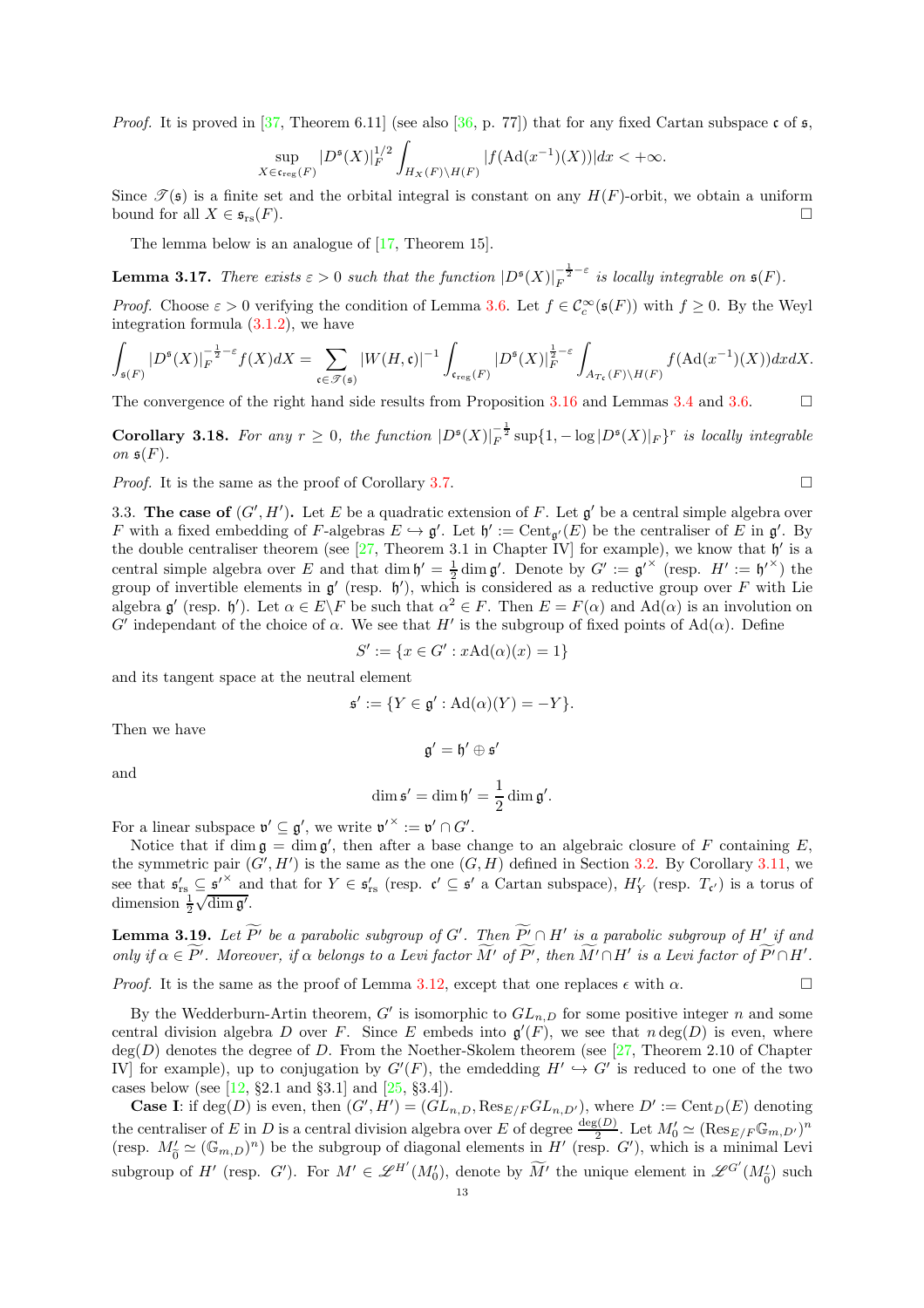that  $\widetilde{M}' \cap H = M'$ . Then the map  $M' \mapsto \widetilde{M}'$  induces a bijection between  $\mathscr{L}^{H'}(M'_0)$  and  $\mathscr{L}^{G'}(M'_{\widetilde{0}})$  (cf. [\[25,](#page-55-4) Case I in §3.4]). Notice that we can identify  $A_{M'}$  with  $A_{\widetilde{M'}}$ .

**Case II**: if  $\deg(D)$  is odd, then  $(G', H') = (GL_{n,D}, \text{Res}_{E/F} GL_{\frac{n}{2}, D\otimes_F E})$ , where  $D \otimes_F E$  is a central division algebra over E of degree  $\deg(D)$ . Let  $M'_0 \simeq (\text{Res}_{E/F}\mathbb{G}_{m,D\otimes_F E})^{\frac{n}{2}}$  (resp.  $M'_0 \simeq (\mathbb{G}_{m,D})^n$ ) be the subgroup of diagonal elements in  $H'$  (resp.  $G'$ ), which is a minimal Levi subgroup of  $H'$  (resp.  $G'$ ). Denote by  $\mathscr{L}^{G'}(M'_{\widetilde{0}},M'_{0})$  the subset of elements in  $\mathscr{L}^{G'}(M'_{\widetilde{0}})$  containing  $M'_{0}$ . For  $M' \in \mathscr{L}^{H'}(M'_{0})$ , denote by  $\widetilde{M}'$  the unique element in  $\mathscr{L}^{G'}(M'_{\widetilde{0}},M'_{0})$  such that  $\widetilde{M}' \cap H = M'$ . Then the map  $M' \mapsto \widetilde{M}'$  induces a bijection between  $\mathscr{L}^{H'}(M'_0)$  and  $\mathscr{L}^{G'}(M'_{\tilde{0}},M'_0)$  (cf. [\[25,](#page-55-4) Case II in §3.4]). Notice that we can identify  $A_{M'}$  with  $A_{\widetilde{M'}}$ .

Suppose that  $M' \in \mathscr{L}^{H'}(M'_{0})$ . If  $Y \in \widetilde{\mathfrak{m}'} \cap \mathfrak{s}'$ , then  $A_{M'} \subseteq H'_{Y}$ . We say an element  $Y \in (\widetilde{\mathfrak{m}'} \cap \mathfrak{s}'_{rs})(F)$ is M'-elliptic if  $A_{M'}$  is the maximal F-split torus in  $H'_{Y}$  (which is a torus by Corollary [3.11.](#page-9-0)2)). Denote by  $(\mathfrak{m}' \cap \mathfrak{s}'_{rs})(F)_{ell}$  the set of  $M'$ -elliptic elements in  $(\mathfrak{m}' \cap \mathfrak{s}'_{rs})(F)$ . For  $Y \in (\mathfrak{m}' \cap \mathfrak{s}'_{rs})(F)$ , let  $[Y]_{M'}$ be the  $M'(F)$ -conjugacy class of Y. Denote by  $\Gamma_{ell}((\mathfrak{m}' \cap \mathfrak{s}'_{rs})(F))$  the set of  $M'(F)$ -conjugacy classes in  $(\mathfrak{m}' \cap \mathfrak{s}'_{rs})(F)_{ell}$ . If  $\mathfrak{c}' \subseteq \mathfrak{m}' \cap \mathfrak{s}'$  is a Cartan subspace, then  $A_{M'} \subseteq T_{\mathfrak{c}'}$ . We say a Cartan subspace  $\mathfrak{c}' \subseteq \mathfrak{m}' \cap \mathfrak{s}'$  is  $M'$ -elliptic if  $A_{M'}$  is the maximal F-split torus in  $T_{\mathfrak{c}'}$  (which is a torus by Corollary [3.11.](#page-9-0)3)). Since  $(M', \mathfrak{m}' \cap \mathfrak{s}')$  appears as the product of some copies of the form  $(H', \mathfrak{s}')$  in lower dimensions (cf. [ $25$ , beginning of §5]), we define  $W(M', \mathfrak{c}')$  and  $\mathcal{T}(\mathfrak{m}' \cap \mathfrak{s}')$  as in Section [3.1.](#page-6-1) In our notation, we write (m'∩s')<sub>rs</sub> for the Zariski open subset of m'∩s' consisting of regular semi-simple elements with respect to the M'-action. By a base change to an algebraic closure of F containing E and the relevant discussion in Section [3.2,](#page-8-0) we see that  $m' \cap \mathfrak{s}'_{rs} \subseteq (m' \cap \mathfrak{s}')_{rs}$  and that a Cartan subspace of  $m' \cap \mathfrak{s}'$  is nothing but a Cartan subspace of  $\mathfrak{s}'$  contained in  $\widetilde{\mathfrak{m}'} \cap \mathfrak{s}'$ . Denote by  $\mathscr{T}_{ell}(\widetilde{\mathfrak{m}'} \cap \mathfrak{s}')$  the subset of representatives that are M'-elliptic Cartan subspaces in  $\mathscr{T}(\widetilde{\mathfrak{m}}' \cap \mathfrak{s}')$ .

<span id="page-13-0"></span>**Lemma 3.20** (cf. Lemma [3.13\)](#page-10-0). Let  $M' \in \mathscr{L}^{H'}(M'_0)$  and  $[Y']_{M'} \in \Gamma_{ell}((\widetilde{\mathfrak{m}'} \cap \mathfrak{s}'_{rs})(F)).$ 

1) Let  $M \in \mathscr{L}^{H'}(M'_{0})$  and  $[Y]_{M} \in \Gamma_{ell}((\widetilde{\mathfrak{m}} \cap \mathfrak{s}'_{rs})(F))$  be such that Y is  $H'(F)$ -conjugate to Y'. Then there exists  $w \in W_0^{H'}$  such that

$$
(\mathrm{Ad}(w)(M'), [\mathrm{Ad}(w)(Y')]_{\mathrm{Ad}(w)(M')}) = (M, [Y]_M).
$$

2) The cardinality of

$$
\{(M,[Y]_M): M \in \mathscr{L}^{H'}(M'_0), [Y]_M \in \Gamma_{\text{ell}}((\widetilde{\mathfrak{m}} \cap \mathfrak{s}'_{\text{rs}})(F)), Y \text{ is } H'(F)\text{-conjugate to } Y'\}
$$

is

$$
|W_0^{H'}||W_0^{M'}|^{-1}.
$$

<span id="page-13-2"></span>**Proposition 3.21.** For  $f' \in C_c^{\infty}(\mathfrak{s}'(F))$ , we have the equality

$$
\int_{\mathfrak{s}'(F)}f'(Y)dY=\sum_{\substack{M'\in \mathscr{L}^{H'}(M_0')\\f'(\mathrm{Ad}(x^{-1})(Y))dxdY.}}|W_0^{M'}||W_0^{H'}|^{-1}\sum_{\mathfrak{c}'\in \mathscr{T}_{\mathrm{ell}}(\widetilde{\mathfrak{m}'}\cap \mathfrak{s}')}|W(M',\mathfrak{c}')|^{-1}\int_{\mathfrak{c}'_{\mathrm{reg}}(F)}|D^{\mathfrak{s}'}(Y)|_F\int_{A_{M'}(F)\backslash H'(F)}|W(M',\mathfrak{c}')|^{-1}\int_{\mathfrak{c}'_{\mathrm{reg}}(F)}|W(M',\mathfrak{c}')|^{-1}\int_{\mathfrak{c}'_{\mathrm{reg}}(F)}|W(M',\mathfrak{c}')|^{-1}\int_{\mathfrak{c}'_{\mathrm{reg}}(F)}|W(M',\mathfrak{c}')|^{-1}\int_{\mathfrak{c}'_{\mathrm{reg}}(F)}|W(M',\mathfrak{c}')|^{-1}\int_{\mathfrak{c}'_{\mathrm{reg}}(F)}|W(M',\mathfrak{c}')|^{-1}\int_{\mathfrak{c}'_{\mathrm{reg}}(F)}|W(M',\mathfrak{c}')|^{-1}\int_{\mathfrak{c}'_{\mathrm{reg}}(F)}|W(M',\mathfrak{c}')|^{-1}\int_{\mathfrak{c}'_{\mathrm{reg}}(F)}|W(M',\mathfrak{c}')|^{-1}\int_{\mathfrak{c}'_{\mathrm{reg}}(F)}|W(M',\mathfrak{c}')|^{-1}\int_{\mathfrak{c}'_{\mathrm{reg}}(F)}|W(M',\mathfrak{c}')|^{-1}\int_{\mathfrak{c}'_{\mathrm{reg}}(F)}|W(M',\mathfrak{c}')|^{-1}\int_{\mathfrak{c}'_{\mathrm{reg}}(F)}|W(M',\mathfrak{c}')|^{-1}\int_{\mathfrak{c}'_{\mathrm{reg}}(F)}|W(M',\mathfrak{c}')|^{-1}\int_{\mathfrak{c}'_{\mathrm{reg}}(F)}|W(M',\mathfrak{c}')|^{-1}\int_{\mathfrak{c}'_{\mathrm{reg}}(F)}|W(M',\mathfrak{c}')|^{-1}\int_{\mathfrak{c}'_{\mathrm{reg}}(F)}|W(M',\mathfrak{c}')|^{-1}\int_{\mathfrak{c}'_{\mathrm{reg}}(F)}|W(M',\mathfrak{c}')|^{-1}\
$$

*Proof.* From [\[25,](#page-55-4) Lemma 9.1], any  $H'(F)$ -conjugacy class in  $\mathfrak{s}'_{rs}(F)$  is the image of a class  $[Y]_{M'} \in$  $\Gamma_{\text{ell}}((\widetilde{\mathfrak{m}'} \cap \mathfrak{s}'_{rs})(F))$  for some  $M' \in \mathscr{L}^{H'}(M'_{0})$  in our case. By Lemma [3.20,](#page-13-0) the Weyl integration formula  $(3.1.2)$  can be written as the above equality (cf. [\[5,](#page-54-8) p. 16-17] and [\[33,](#page-55-2) (3) in §I.3]).

In both of **Case I** and **Case II**, for  $P' \in \mathcal{F}^{H'}(M'_{0})$ , denote by  $\widetilde{P'}$  the unique element in  $\mathcal{F}^{G'}(\widetilde{M}'_{0})$  such that  $\widetilde{P}' \cap H = P'$ . Then the map  $P' \mapsto \widetilde{P'}$  induces a bijection between  $\mathscr{F}^{H'}(M'_0)$  and  $\mathscr{F}^{G'}(\widetilde{M}'_0)$  (cf. [\[25,](#page-55-4) §3.4]). Let  $\tau \in D^{\times}$  in Case I (resp.  $\tau \in GL_2(D)$  in Case II) be an element such that  $\text{Ad}(\alpha)(\tau) = -\tau$ . Let  $P' \in \mathscr{F}^{H'}(M'_0)$ . Then we have  $\mathfrak{m}_{\widetilde{P'}} \cap \mathfrak{s}' = \mathfrak{m}_{P'}\tau = \tau \mathfrak{m}_{P'}$  and  $\mathfrak{n}_{\widetilde{P'}} \cap \mathfrak{s}' = \mathfrak{n}_{P'}\tau = \tau \mathfrak{n}_{P'}$  by [\[25,](#page-55-4) Proposition 3.12. We have fixed the Haar measures on  $\mathfrak{m}_{P'}(F)$  and  $\mathfrak{n}_{P'}(F)$  in Section [2.5.](#page-4-0) We shall choose the same Haar measures on  $(\mathfrak{m}_{\widetilde{P'}} \cap \mathfrak{s}')(F)$  and  $(\mathfrak{n}_{\widetilde{P'}} \cap \mathfrak{s}')(F)$  using above identifications induced by  $\tau$ . Such Haar measures depend on the choice of  $\tau$ .

<span id="page-13-1"></span>**Lemma 3.22.** Let  $Q' \in \mathscr{F}^{H'}(M'_0)$ . For  $X \in (\mathfrak{m}_{\widetilde{Q'}} \cap \mathfrak{s}'_{rs})(F)$ , the map

$$
N_{Q'}(F) \to (\mathfrak{n}_{\widetilde{Q'}} \cap \mathfrak{s}')(F), n \mapsto \mathrm{Ad}(n^{-1})(X) - X
$$

is an isomorphism of F-analytic manifolds whose Jacobian is  $|D^{5'}(X)|_F^{1/2}$  $_{F}^{1/2}|D^{\mathfrak{m}}\widetilde{\varphi'}^{\cap\mathfrak{s}'}(X)|_{F}^{-1/2}.$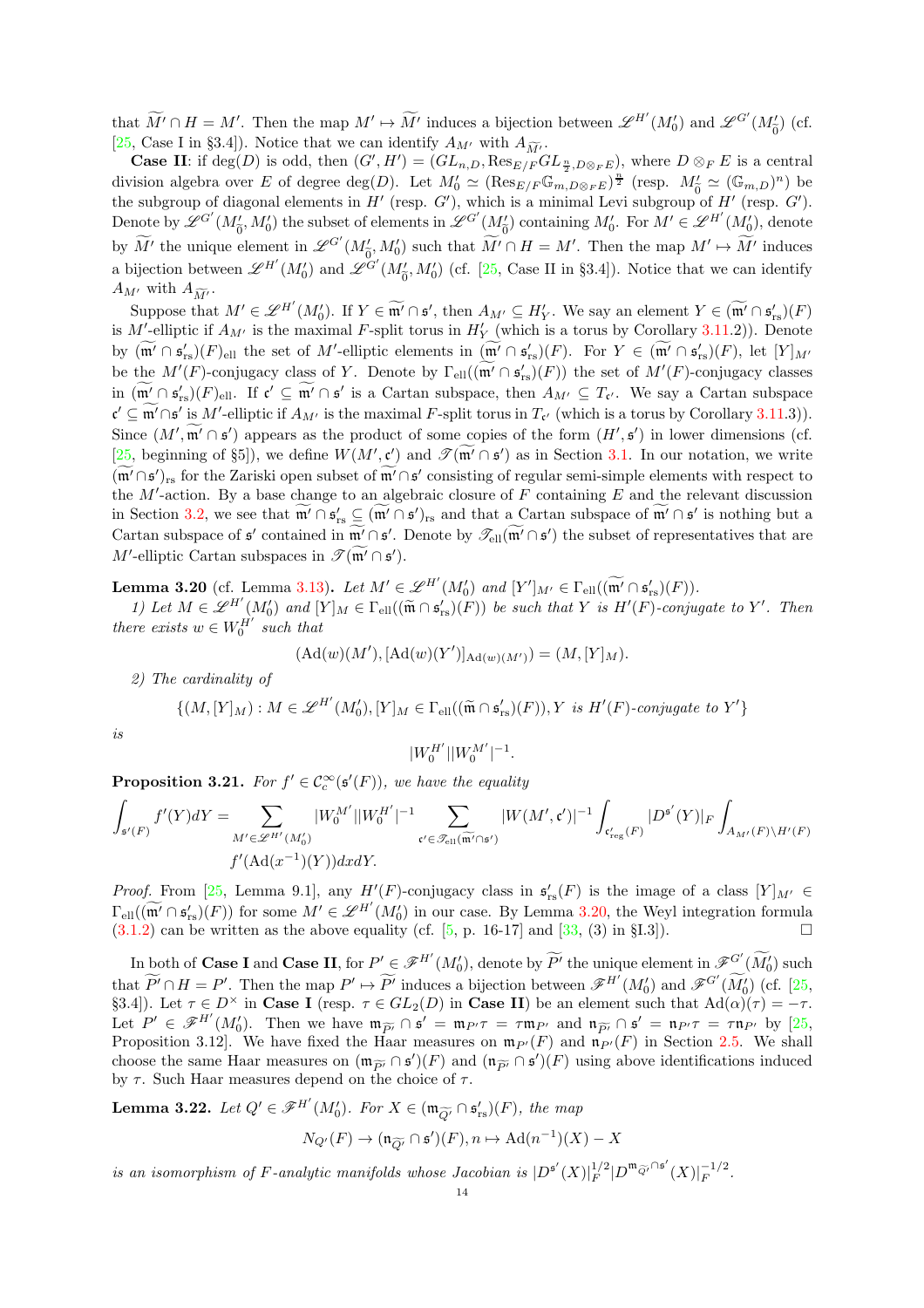Proof. See [\[25,](#page-55-4) Lemma 8.1] for the isomorphism. The computation of its Jacobian is close to the proof of [\[37,](#page-55-1) Proposition 6.3.(ii)].

Fix a continuous and nontrivial unitary character  $\Psi : F \to \mathbb{C}^{\times}$ . Let  $\langle \cdot, \cdot \rangle$  be the symmetric bilinear form on  $\mathfrak{g}'(F)$  defined by

$$
\langle Y, X \rangle := \mathrm{Trd}(YX), \forall Y, X \in \mathfrak{g}'(F),
$$

where Trd denotes the reduced trace on  $\mathfrak{g}'(F)$ . It is non-degenerate, which can be seen after the base change to an algebraic closure of F. It is also invariant by the adjoint action of  $G'(F)$  and  $\text{Ad}(\alpha)$ . For  $f' \in \mathcal{C}_c^{\infty}(\mathfrak{s}'(F))$ , define its normalised Fourier transform  $\hat{f}' \in \mathcal{C}_c^{\infty}(\mathfrak{s}'(F))$  by

(3.3.1) 
$$
\forall Y \in \mathfrak{s}'(F), \hat{f}'(Y) := c_{\Psi}(\mathfrak{s}'(F)) \int_{\mathfrak{s}'(F)} f'(X) \Psi(\langle Y, X \rangle) dX,
$$

where  $c_{\Psi}(\mathfrak{s}'(F))$  is the unique constant such that  $\hat{f}'(Y) = f'(-Y)$  for all  $f' \in C_c^{\infty}(\mathfrak{s}'(F))$  and all  $Y \in \mathfrak{s}'(F)$ . For any  $M' \in \mathscr{L}^{H'}(M'_{0})$ , the restriction of  $\langle \cdot, \cdot \rangle$  on  $\widetilde{\mathfrak{m}'} \cap \mathfrak{s}'$  is non-degenerate. Then we can define similarly the normalised Fourier transform of  $f' \in C_c^{\infty}((\mathfrak{m}' \cap \mathfrak{s}')(F)).$ 

Suppose that  $P' \in \mathscr{F}^{H'}(M'_{0})$ . For  $f' \in \mathcal{C}^{\infty}_{c}(\mathfrak{s}'(F))$ , we define a function (parabolic descent)  $f'_{P'} \in$  $\mathcal{C}_{c}^{\infty}((\mathfrak{m}_{\widetilde{P'}} \cap \mathfrak{s}')(F))$  by

(3.3.2) 
$$
f'_{P'}(Z) := \int_{K_{H'} \times (\mathfrak{n}_{\widetilde{P'}} \cap \mathfrak{s}')(F)} f'(\text{Ad}(k^{-1})(Z+U))dU dk
$$

for all  $Z \in (\mathfrak{m}_{\widetilde{P'}} \cap \mathfrak{s'})(F)$ . By our choices of Haar measures (see [\[33,](#page-55-2) §1.7]) and the  $H'(F)$ -invariance of  $\langle \cdot, \cdot \rangle$ , we show that  $(\hat{f}')_{P'} = (f'_{P'})$ , which will be denoted by  $\hat{f}'_{P'}$  without confusion.

<span id="page-14-0"></span>**Proposition 3.23.** Let  $f' \in C_c^{\infty}(\mathfrak{s}'(F))$ . Then

<span id="page-14-2"></span>
$$
\sup_{Y \in \mathfrak{s}_{rs}'(F)} |D^{\mathfrak{s}'}(Y)|_F^{1/2} \int_{H'_Y(F) \backslash H'(F)} |f'(Ad(x^{-1})(Y))| dx < +\infty.
$$

<span id="page-14-3"></span>Corollary 3.24 (cf. Corollary [3.18\)](#page-12-0). For any  $r \geq 0$ , the function  $|D^{\mathfrak{s}'}(Y)|_F^{-\frac{1}{2}} \sup\{1, -\log |D^{\mathfrak{s}'}(Y)|_F\}^r$ is locally integrable on  $\mathfrak{s}'(F)$ .

The rest of this section is devoted to the proof of Proposition [3.23.](#page-14-0) We shall follow the main steps in [\[37,](#page-55-1) §6.3], which is similar to the proof of [\[17,](#page-54-9) Theorem 13], and only point out some additional ingredients. Let n be the F-rank of G'. Denote  $G'_n := G', H'_n := H'$  and  $\mathfrak{s}'_n := \mathfrak{s}'$ . Recall that the F-rank of  $H'_n$  is n in Case I (resp.  $\frac{n}{2}$  in Case II). We shall use induction on n. For  $n = 1$  in Case I (resp.  $n = 2$  in **Case II**), the proposition is evident since  $H'_{Y}(F)\backslash H'(F)$  is compact in our case.

The following description of semi-simple elements and descendants (see [\[1,](#page-54-10) Definition 7.2.2]) is a generalisation of  $[16, \text{ Lemma } 2.1]$  (see also  $[37, \text{Proposition } 4.7]$ ).

<span id="page-14-1"></span>**Proposition 3.25.** 1) An element Y of  $\mathfrak{s}'(F)$  is semi-simple if and only if it is  $H'(F)$ -conjugate to an element of the form

$$
Y(B):=\begin{pmatrix}B&0\\0&0\end{pmatrix},
$$

with  $B \in {\mathfrak{s}}_m^{\prime\,\times}(F)$  being semi-simple with respect to the  $H'_m$ -action. More precisely, the set of  $H'(F)$ conjugacy classes of semi-simple elements in  $\mathfrak{s}'(F)$  is bijective to the set of pairs  $(m, [B])$  where  $0 \le m \le n$ is an integer in Case I (resp. an even number in Case II) and [B] is a semi-simple  $H'_{m}(F)$ -conjugacy class in  $\mathfrak{s}'_m$ <sup> $\times$ </sup>(F). Moreover,  $Y(B)$  is regular semi-simple if and only if  $m = n$  and B is regular semisimple in  $\mathfrak{s}^{\prime\lambda}(F)$ .

2) Let  $Y = Y(B) \in \mathfrak{s}'(F)$  be semi-simple. Then the descendant  $(H'_Y, \mathfrak{s}'_Y)$  (as a representation) is isomorphic to

 $(H'_{m,B}, \mathfrak{s}'_{m,B}) \times (H'_{n-m}, \mathfrak{s}'_{n-m}),$ 

where  $H'_{m,B}$  (resp.  $\mathfrak{s}'_{m,B}$ ) denotes the centraliser of B in  $H'_{m}$  (resp.  $\mathfrak{s}'_{m}$ ).

*Proof.* 1) By the base change to an algebraic closure of F containing E, we see from [\[20,](#page-54-18) Proposition 2.1] that an element  $Y \in \mathfrak{s}'(F)$  which is  $H'(F)$ -conjugate to  $Y(B)$  in the proposition is semi-simple. Now we suppose that  $Y \in \mathfrak{s}'(F)$  is semi-simple. Since  $Y^2 \in \mathfrak{h}'(F)$ , up to  $H'(F)$  conjugation, we may suppose that  $Y^2 = \begin{pmatrix} A & 0 \\ 0 & 0 \end{pmatrix}$  with  $A \in \mathfrak{h}'_m^{\times}(F)$  being semi-simple in the usual sense. From  $\begin{pmatrix} A & 0 \\ 0 & 0 \end{pmatrix} Y = Y$  $\begin{pmatrix} A & 0 \\ 0 & 0 \end{pmatrix}$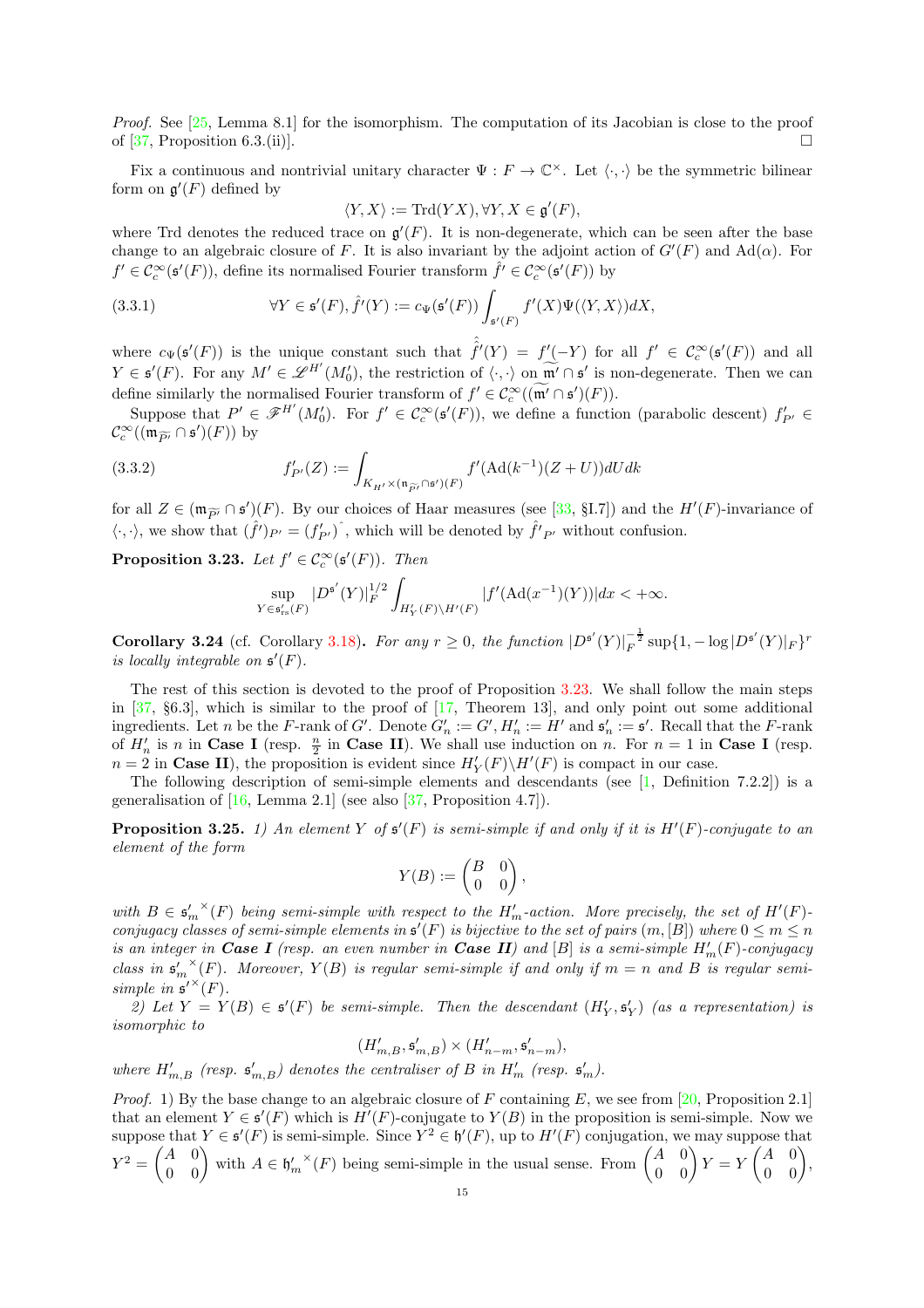we deduce that  $Y =$  $\left(B\right)$  $0 \quad C$  $\overline{ }$ for some  $B \in \mathfrak{s}'_m(F)$  such that  $AB = BA$  and some  $C \in \mathfrak{s}'_{n-m}(F)$ . As  $Y^2 = \begin{pmatrix} A & 0 \\ 0 & 0 \end{pmatrix}$ , we have  $B \in s_m'^{\times}(F)$ . Because Y is semi-simple, it is shown in [\[20,](#page-54-18) p. 71] that Y and Y<sup>2</sup> have the same rank over an algebraic closure of F containing E. Then  $C = 0$ . We can also see from [\[20,](#page-54-18) Proposition 2.1 that B is semi-simple with respect to the  $H'_{m}$ -action after the base change. We have established the first statement.

For the second statement, it suffices to notice that two such elements  $Y(B_1)$  with  $B_1 \in {\mathfrak{s}'_{m_1}}^{\times}(F)$  and  $Y(B_2)$  with  $B_2 \in {\frak s}'_{m_2}^{\times}(F)$  in the proposition are  $H'(F)$ -conjugate if and only if  $m_1 = m_2$  (denoted by m) and  $B_1$  and  $B_2$  are  $H'_m(F)$ -conjugate.

The third statement follows from the base change or 2).

2) It can be shown by direct calculation.

Fix a Cartan subspace  $\mathfrak{c}'$  of  $\mathfrak{s}'$ . The lemma below is an analogue of [\[17,](#page-54-9) Lemma 29].

<span id="page-15-1"></span>**Lemma 3.26.** Let  $f' \in C_c^{\infty}(\mathfrak{s}'(F) - \mathcal{N}^{\mathfrak{s}'})$ . Then

$$
\sup_{Y \in \mathfrak{c}'_{\text{reg}}(F)} |D^{\mathfrak{s}'}(Y)|_F^{1/2} \int_{H_Y'(F) \backslash H'(F)} |f'(\text{Ad}(x^{-1})(Y))| dx < +\infty.
$$

*Proof.* We may apply the argument of  $[37, \text{Lemma 6.14}]$  relying on Lemma [3.4](#page-7-1) and  $[38, \text{Proposition 3.11}]$ , which is an analogue of Harish-Chandra's semi-simple descent for orbital integrals [\[22,](#page-55-11) Lemma 16.1]. By Proposition [3.25.](#page-14-1)2), it suffices to prove the boundedness of orbital integrals for

$$
(H'_{m,B}, \mathfrak{s}'_{m,B}) \times (H'_{n-m}, \mathfrak{s}'_{n-m})
$$

with  $B \in \mathfrak{s}'_m{}^{\times}(F)$  being semi-simple with respect to the  $H'_m$ -action and  $0 < m \leq n$ . Since there exists an  $H'_{m,B}$ -equivariant linear isomorphism  $\mathfrak{s}'_{m,B} \to \mathfrak{h}'_{m,B}$  induced by  $Z \mapsto ZB$ , the first factor  $(H'_{m,B}, \mathfrak{s}'_{m,B})$  is covered by Harish-Chandra's work [\[17,](#page-54-9) Theorem 13] on classical orbital integrals on Lie algebras. Then we conclude by applying the induction hypothesis to the second factor  $(H'_{n-m}, \mathfrak{s}'_{n-m})$ .

Consider  $X_0 \in \mathcal{N}^{\mathfrak{s}'}$ . By the Jacobson-Morozov theorem for symmetric spaces (Lemma [3.8\)](#page-8-3), there exists a group homomorphism  $\varphi: SL_2(F) \to G'(F)$  such that

$$
X_0 = d\varphi \begin{pmatrix} 0 & 1 \\ 0 & 0 \end{pmatrix}, Y_0 := d\varphi \begin{pmatrix} 0 & 0 \\ 1 & 0 \end{pmatrix} \in \mathfrak{s}'(F) \text{ and } D_0 := d\varphi \begin{pmatrix} 1 & 0 \\ 0 & -1 \end{pmatrix} \in \mathfrak{h}'(F).
$$

Write  $r' := \dim \mathfrak{s}'_{Y_0}$  and  $m' := \frac{1}{2} \text{Tr}(\text{ad}(-D_0)|_{\mathfrak{s}'_{Y_0}})$ .

<span id="page-15-0"></span>Lemma 3.27. We have 1)  $r' \geq \frac{1}{2} \sqrt{\dim g'}$ ;

2)  $r' + m' > \frac{1}{4} \dim \mathfrak{g}' + \frac{1}{4} \sqrt{\dim \mathfrak{g}'}$ .

*Proof.* It suffices to check these relations after a base change to an algebraic closure of  $F$  containing  $E$ . Then the lemma is exactly [\[37,](#page-55-1) Proposition 4.4].

Let  $\mathfrak{s}'_{\text{bdd}}$  be the set of  $X \in \mathfrak{s}'(F)$  such that there exists an open neighbourhood  $\sigma'$  of X in  $\mathfrak{s}'(F)$ satisfying

$$
\sup_{Y \in \mathfrak{c}'_{\text{reg}}(F)} |D^{\mathfrak{s}'}(Y)|_F^{1/2} \int_{H'_Y(F) \backslash H'(F)} |f'(\text{Ad}(x^{-1})(Y))| dx < +\infty
$$

for all  $f' \in C_c^{\infty}(\mathfrak{s}'(F))$  with  $\text{Supp}(f') \subseteq \sigma'$ . The next lemma is an analogue of [\[17,](#page-54-9) Lemma 38].

<span id="page-15-2"></span>**Lemma 3.28.** We have  $\mathcal{N}^{\mathfrak{s}'} - \{0\} \subseteq \mathfrak{s}'_{\text{bdd}}$ .

*Proof.* We may apply the argument of  $[37, \text{ Lemma } 6.16]$  thanks to Lemma [3.27.](#page-15-0) We only sketch some steps for convenience and omit the details. In fact, we use induction on r', which is also dim  $\mathfrak{h}'_{X_0}$  by [\[37,](#page-55-1) Lemma 3.2 and dim  $\mathfrak{s}' = \dim \mathfrak{h}' = \frac{1}{2} \dim \mathfrak{g}'$  (cf. [\[37,](#page-55-1) Lemma 4.3]), for  $X_0 \in \mathcal{N}^{\mathfrak{s}'} - \{0\}$ . Suppose that for all  $X'_0 \in \mathcal{N}^{\mathfrak{s}'} - \{0\}$  satisfying  $\mathfrak{h}'_{X'_0} < r'$ , we have  $X'_0 \in \mathfrak{s}'_{\text{bdd}}$ . We need to show that  $X_0 \in \mathfrak{s}'_{\text{bdd}}$ . Denote by  $\mathcal{N}_q^{\mathfrak{s}'}$  the union of all  $H'(F)$ -orbits in  $\mathcal{N}^{\mathfrak{s}'}$  of dimension  $\leq q$ . Then  $X_0 \in \mathcal{N}_{\frac{1}{2} \dim \mathfrak{g}' - r'}^{\mathfrak{s}'} - \mathcal{N}_{\frac{1}{2} \dim \mathfrak{g}' - r' - 1}^{\mathfrak{s}'},$ and the induction hypothesis means that  $\mathcal{N}^{\mathfrak{s}'} - \mathcal{N}_{\frac{1}{2} \dim \mathfrak{g}' - r'}^{\mathfrak{s}'} \subseteq \mathfrak{s}'_{\text{bdd}}$ . Fix  $t \in F^{\times}$  with  $|t|_F > 1$  and then construct an open  $H'(F)$ -invariant neighbourhood  $\omega_0$  of  $X_0$  in  $\mathfrak{s}'(F)$  as in the proof of [\[37,](#page-55-1) Lemma 6.16]. Let  $Y \in \mathfrak{c}_{\text{reg}}'(F)$  and  $f' \in \mathfrak{C}_c^{\infty}(\omega_0)$ . As in [\[37,](#page-55-1) (1) in p. 1853] and the first paragraph of the proof of [37,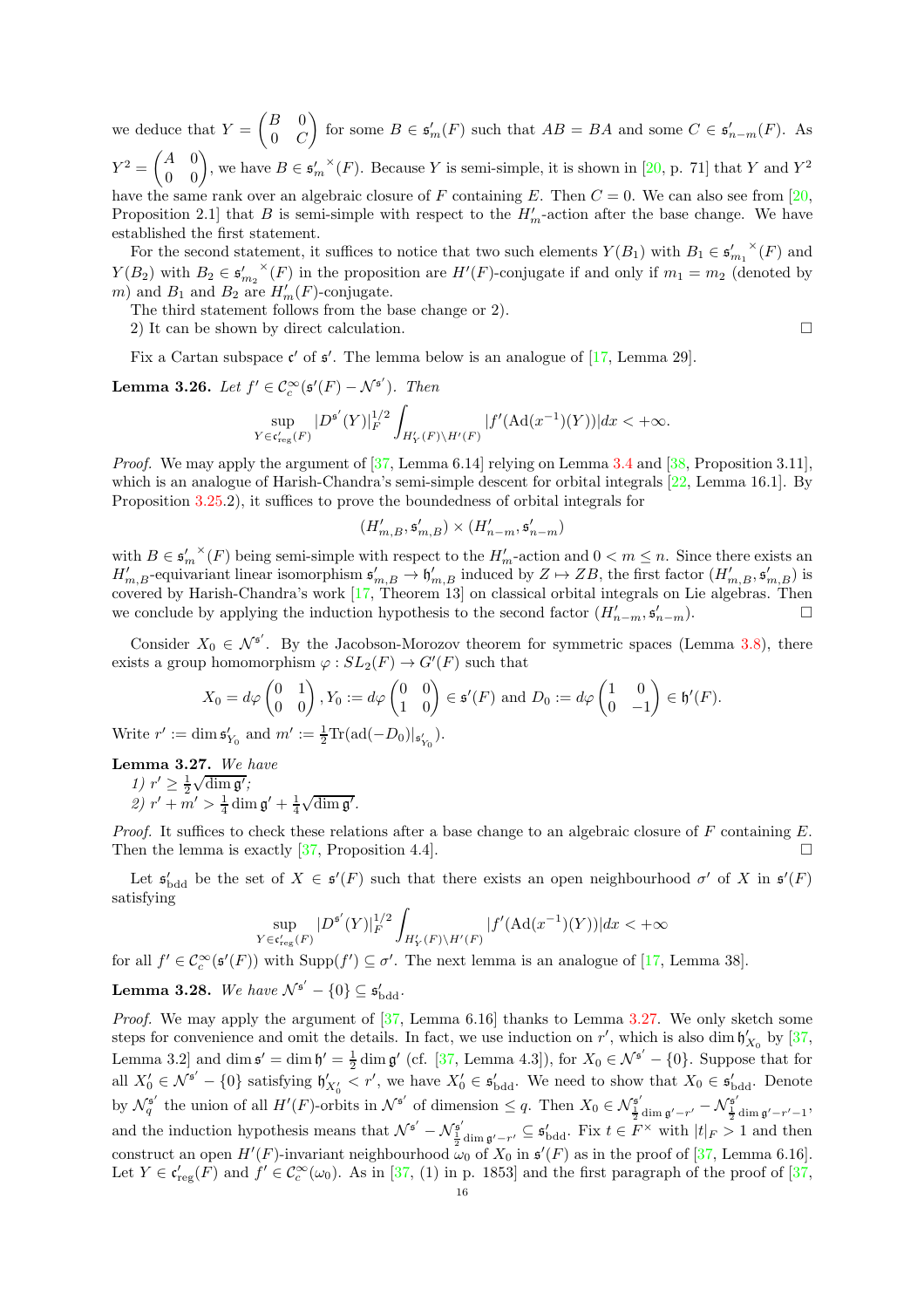Lemma 6.16], there exists  $f'_{\alpha_0} \in C_c^{\infty}(\mathfrak{s}'(F))$  such that  $\text{Supp}(f'_{\alpha_0}) \cap \mathcal{N}_{\frac{1}{2} \dim \mathfrak{g}' - r'}^{\mathfrak{s}'} = \emptyset$  and that (see [\(3.1.3\)](#page-8-4) for the notation)

(3.3.3) 
$$
I_{t^{-1}Y}(f') = |t|_F^{\frac{1}{4}\dim\mathfrak{g}' + \frac{1}{4}\sqrt{\dim\mathfrak{g}'} - r' - m'}(I_Y(f') + I_Y(f'_{\alpha_0})).
$$

By Lemma [3.26](#page-15-1) and the induction hypothesis, we have

<span id="page-16-1"></span>
$$
a := \sup_{Y \in \mathfrak{c}'_{\text{reg}}(F)} I_Y(|f'_{\alpha_0}|) < +\infty.
$$

Denote  $c := |t|_F^{\frac{1}{4} \dim \mathfrak{g}' + \frac{1}{4} \sqrt{\dim \mathfrak{g}' - r' - m'}} < 1$  (by Lemma [3.27](#page-15-0) and  $|t|_F > 1$ ). By iteration, we deduce from [\(3.3.3\)](#page-16-1) that

$$
I_{t^{-d}Y}(f') = c^d I_Y(f') + \sum_{1 \le k \le d} c^k I_{t^{k-d}Y}(f'_{\alpha_0}).
$$

Replacing Y with  $t^dY$ , we get

$$
I_Y(f') = c^d I_{t^d Y}(f') + \sum_{1 \le k \le d} c^k I_{t^k Y}(f'_{\alpha_0}).
$$

By Lemma [3.4,](#page-7-1) we have  $\lim_{d \to +\infty} I_{t^d Y}(f') = 0$ . Then

$$
|I_Y(f')| \le a \sum_{k=1}^{+\infty} c^k = \frac{ac}{1-c}.
$$

As we may replace  $f'$  by  $|f'|$  in the above argument, we have completed the proof.  $\Box$ 

<span id="page-16-0"></span>*Proof of Proposition [3.23.](#page-14-0)* We may use the argument in [\[17,](#page-54-9) §VI.7] to show that  $0 \in \mathfrak{s}'_{\text{bdd}}$ . Then the proposition follows from Lemmas [3.26](#page-15-1) and [3.28.](#page-15-2)

## 4. Weighted orbital integrals

4.1. The case of  $(G, H)$ . Let  $E/F$  be a quadratic field extension and  $\eta$  the quadratic character of  $F^{\times}/NE^{\times}$  attached to it, where N is the norm map  $E^{\times} \to F^{\times}$ . For  $x \in H(F)$ , which is viewed as an element in  $G(F)$ , we denote by Nrd(x) its reduced norm. Suppose that  $M \in \mathscr{L}^{G,\omega}(M_0)$  and that  $Q \in \mathscr{F}^G(M)$ . For all  $f \in \mathcal{C}_c^\infty(\mathfrak{s}(F))$  and  $X \in (\mathfrak{m} \cap \mathfrak{s}_{rs})(F)$ , we define the weighted orbital integral

<span id="page-16-2"></span>(4.1.1) 
$$
J_M^Q(\eta, X, f) := |D^{\mathfrak{s}}(X)|_F^{1/2} \int_{H_X(F)\backslash H(F)} f(\mathrm{Ad}(x^{-1})(X)) \eta(\mathrm{Nrd}(x)) v_M^Q(x) dx.
$$

Recall that this definition depends implicitly on the choice of a maximal compact subgroup of  $G(F)$ , which has been fixed in Section [2.2.](#page-3-1) Since  $v_M^Q(x)$  is left-invariant by  $M(F)$  and we have  $H_X \subseteq M_H$  for  $X \in \mathfrak{m} \cap \mathfrak{s}_{rs}$ , we see that  $v_M^Q(x)$  is left-invariant by  $H_X(F)$ . This integral is absolutely convergent since the orbit  $\text{Ad}(H(F))(X)$  is closed in  $\mathfrak{s}(F)$ , which ensures that the integrand is a compactly supported (and locally constant) function on the homogeneous space.

Notice that for  $x \in M_H(F)$ , we have  $J_M^Q(\eta, \text{Ad}(x^{-1})(X), f) = \eta(\text{Nrd}(x))J_M^Q(\eta, X, f)$ . Sometimes it is convenient to introduce a transfer factor as in [\[37,](#page-55-1) Definition 5.7]: for  $X =$  $\int_0^{\pi} 0 \, dt$  $B \quad 0$ Ñ  $\in$   $\mathfrak{s}_{rs}(F)$ , define

<span id="page-16-4"></span>
$$
\kappa(X) := \eta(\mathrm{Nrd}(A)),
$$

where Nrd(A) denotes the reduced norm of  $A \in GL_n(D)$ . Then we have  $\kappa(\text{Ad}(x^{-1})(X)) = \eta(\text{Nrd}(x))\kappa(X)$ , and thus the function  $\kappa(\cdot) J_M^Q(\eta, \cdot, f)$  is constant on  $\text{Ad}(M_H(F))(X)$ .

Though we mainly consider  $M \in \mathscr{L}^{G,\omega}(M_0)$ , it is unharmful to extend our definition by  $(4.1.1)$  to all Levi subgroups of the form  $M = \mathrm{Ad}(w)(L)$ , where  $L \in \mathscr{L}^{G,\omega}(M_0)$  and  $w \in W_0^H$ .

One may also extend in the obvious way the definition  $(4.1.1)$  of weighted orbital integrals to the symmetric pair  $(L, L_H, \text{Ad}(\epsilon))$ , where  $L \in \mathscr{L}^{G,\omega}(M_0)$ , since it appears as the product of some copies of the form  $(G, H, \mathrm{Ad}(\epsilon))$  in lower dimensions.

<span id="page-16-3"></span>**Proposition 4.1.** Suppose that  $M \in \mathscr{L}^{G,\omega}(M_0)$  and that  $Q \in \mathscr{F}^G(M)$ .

1) For  $X \in (\mathfrak{m} \cap \mathfrak{s}_{rs})(F)$  fixed, the support of the distribution  $J_M^Q(\eta, X, \cdot)$  is contained in the closed orbit  $\text{Ad}(H(F))(X)$ .

2) For  $f \in C_c^{\infty}(\mathfrak{s}(F))$  fixed, the function  $J_M^Q(\eta, \cdot, f)$  is locally constant on  $(\mathfrak{m} \cap \mathfrak{s}_{rs})(F)$ . If  $\mathfrak{c} \subseteq \mathfrak{m} \cap \mathfrak{s}$  is a Cartan subspace, the restriction of this function to  $\mathfrak{c}_{reg}(F)$  vanishes outside a compact subset of  $\mathfrak{c}(F)$ .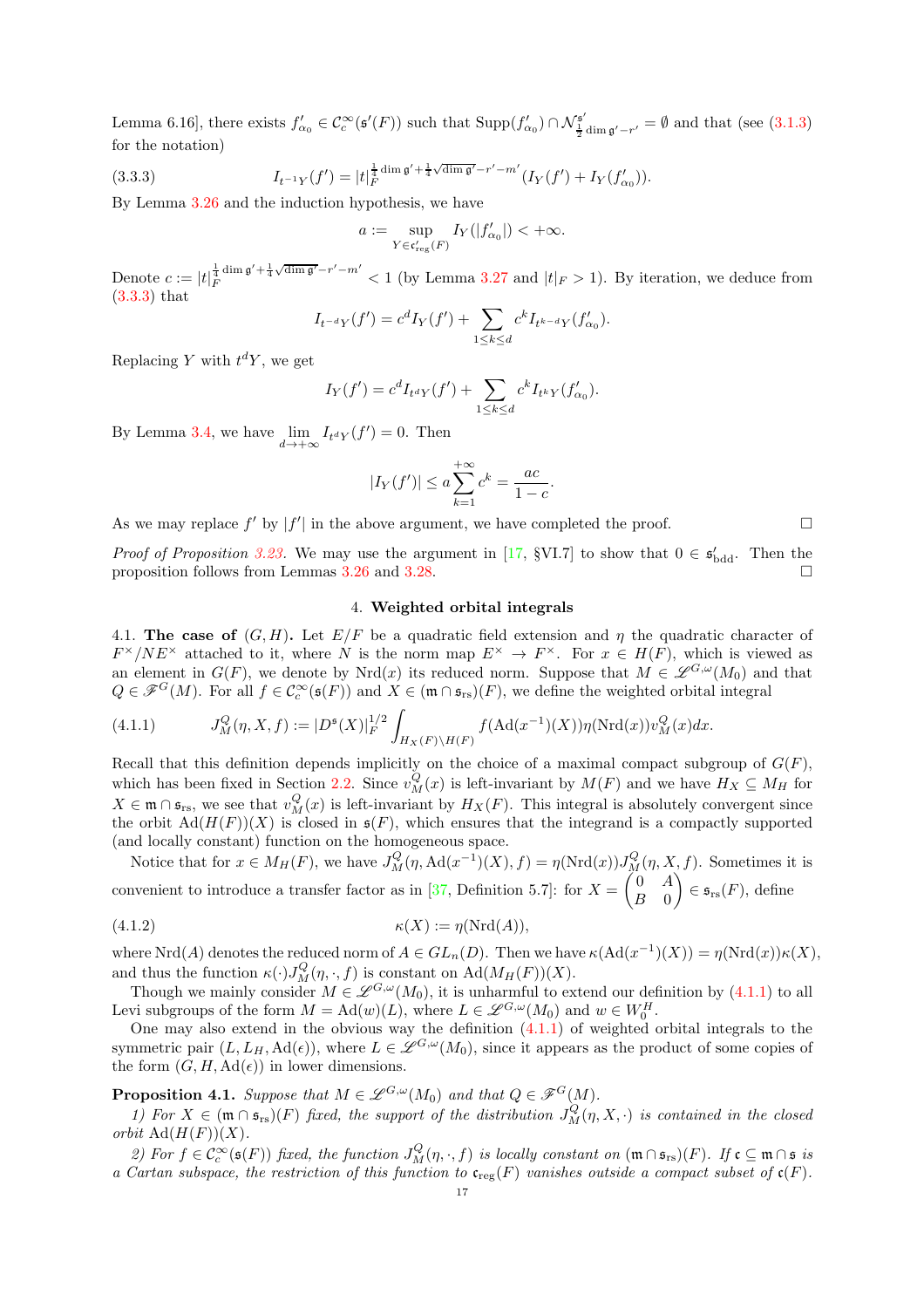3) If  $w \in \text{Norm}_{H(F)}(M_0)$ ,  $x \in M_H(F)$  and  $k \in K_H$ , we have the equality

$$
J_{\mathrm{Ad}(w)(M)}^G(\eta, \mathrm{Ad}(wx)(X), \mathrm{Ad}(k)(f)) = \eta(\mathrm{Nrd}(wxk))J_M^G(\eta, X, f)
$$

for all  $X \in (\mathfrak{m} \cap \mathfrak{s}_{rs})(F)$  and  $f \in C_c^{\infty}(\mathfrak{s}(F))$ .

4) For  $X \in (\mathfrak{m} \cap \mathfrak{s}_{rs})(F)$  and  $f \in C_c^{\infty}(\mathfrak{s}(F))$ , we have the equality

$$
J_M^Q(\eta, X, f) = J_M^{M_Q}(\eta, X, f_Q^{\eta}),
$$

where  $f_Q^n \in C_c^{\infty}((\mathfrak{m}_Q \cap \mathfrak{s})(F))$  is defined by [\(3.2.2\)](#page-11-2).

5) (Descent formula) If  $L \in \mathscr{L}^{G,\omega}(M_0)$ ,  $L \subseteq M$  and  $X \in (\mathfrak{l} \cap \mathfrak{s}_{rs})(F)$ , we have

$$
J^G_M(\eta,X,f)=\sum_{L'\in \mathscr{L}^G(L)}d^G_L(M,L')J^{L'}_L(\eta,X,f^{\eta}_{Q'})
$$

for all  $f \in C_c^{\infty}(\mathfrak{s}(F))$ , where  $Q'$  denotes the second component of  $s(M, L')$  (see Section [2.7\)](#page-5-1). 6) (Non-equivariance) For  $X \in (\mathfrak{m} \cap \mathfrak{s}_{rs})(F)$ ,  $y \in H(F)$  and  $f \in C_c^{\infty}(\mathfrak{s}(F))$ , we have the equality

$$
J_M^G(\eta, X, \mathrm{Ad}(y^{-1})(f)) = \eta(\mathrm{Nrd}(y)) \sum_{Q \in \mathscr{F}^G(M)} J_M^{M_Q}(\eta, X, f_{Q,y}^{\eta}),
$$

where  $f_{Q,y}^{\eta} \in C_c^{\infty}((\mathfrak{m}_Q \cap \mathfrak{s})(F))$  is defined by

<span id="page-17-0"></span>
$$
(4.1.3) \qquad f_{Q,y}^{\eta}(Z):=\int_{K_H\times (\mathfrak{n}_Q\cap \mathfrak{s})(F)} f(\mathrm{Ad}(k^{-1})(Z+U))\eta(\mathrm{Nrd}(k))v_Q'(ky)dUdk,\forall Z\in (\mathfrak{m}_Q\cap \mathfrak{s})(F).
$$

Proof. 1) This is obvious from the definition.

2) Let  $Y \in (\mathfrak{m} \cap \mathfrak{s}_{rs})(F)$ . Then  $\mathfrak{c} := \mathfrak{s}_Y \subseteq \mathfrak{m} \cap \mathfrak{s}$  is a Cartan subspace and  $Y \in \mathfrak{c}_{reg}(F)$ . Since  $\text{Ad}(M_H(F))(\mathfrak{c}_{\text{reg}}(F))$  is an open subset of  $(\mathfrak{m} \cap \mathfrak{s}_{\text{rs}})(F)$  (see [\[29,](#page-55-9) p. 105]), in order to prove the first statement, it suffices to find a neighbourhood U of Y in  $\mathfrak{c}_{reg}(F)$  on which the function  $\kappa(\cdot)J_M^Q(\eta, \cdot, f)$ is constant. We shall follow the proof of [\[22,](#page-55-11) Theorem 17.11]. Consider the function  $\phi$  on  $\mathfrak{c}_{\text{reg}}(F)$  ×  $(T_{\mathfrak{c}}(F)\backslash H(F))$  defined by  $\phi(X,x) := (\kappa f)(\text{Ad}(x^{-1})(X))$ . Then  $\phi$  is locally constant but usually not compactly supported. However, now choosing a compact neighbourhood  $\sigma_{\mathfrak{c}}$  of Y in  $\mathfrak{c}_{\text{reg}}(F)$ , we see from Harish-Chandra's compactness lemma for symmetric spaces (Lemma [3.2\)](#page-7-2) applied to  $\sigma_s := \text{Supp}(f)$  that the restriction of  $\phi$  to  $\sigma_{\mathfrak{c}} \times (T_{\mathfrak{c}}(F) \backslash H(F))$  is compactly supported. By [\[22,](#page-55-11) Lemma 2.1], there exists an open neighbourhood U of Y in  $\sigma_{\mathfrak{c}}$  such that  $\phi(X, x) = \phi(Y, x)$  for all  $X \in U$  and  $x \in T_{\mathfrak{c}}(F) \backslash H(F)$ . It follows that the function  $\kappa(\cdot) J_M^Q(\eta, \cdot, f)$  is constant on U.

The second statement is a corollary of Lemma [3.4.](#page-7-1)

3) The effect of  $\text{Ad}(w)$  is a consequence of our choice of Haar measures. The effect of  $\text{Ad}(x)$  results from the left-invariance of  $v_M^G(x)$  by  $M_H(F)$ . The effect of Ad(k) comes from the right-invariance of  $v_M^G(x)$  by  $K_H$ . One should keep in mind the effect of  $\eta(\text{Nrd}(x))$  in every step.

4) Write  $Q_H := Q \cap H \in \mathscr{F}^H(M_0)$ . One sees that  $M_{Q_H} = M_Q \cap H$  and that  $N_{Q_H} = N_Q \cap H$ . Applying the change of variables  $x = mnk$  with  $m \in M_{Q_H}(F)$ ,  $n \in N_{Q_H}(F)$  and  $k \in K_H$  in [\(4.1.1\)](#page-16-2), since  $v_M^Q(x) = v_M^{M_Q}(m)$ , we have

$$
J_M^Q(\eta,X,f)=|D^{\mathfrak s}(X)|_F^{1/2}\int_{(M_{Q_H,X}(F)\backslash M_{Q_H}(F))\times N_{Q_H}(F)\times K_H}f(\text{Ad}(mnk)^{-1}(X))\eta(\text{Nrd}(mk))v_M^{M_Q}(m)dkdndm.
$$

Applying Lemma [3.15](#page-11-3) to  $Y = \text{Ad}(m^{-1})(X)$ , we deduce

$$
J_M^Q(\eta, X, f) = |D^{m_Q \cap \mathfrak{s}}(X)|_F^{1/2} \int_{(M_{Q_H, X}(F) \backslash M_{Q_H}(F)) \times K_H \times (\mathfrak{n}_Q \cap \mathfrak{s})(F)} f(\mathrm{Ad}(k^{-1})(\mathrm{Ad}(m^{-1})(X) + U))
$$
  

$$
\eta(\mathrm{Nrd}(mk)) v_M^{M_Q}(m) dU dk dm
$$
  

$$
= |D^{m_Q \cap \mathfrak{s}}(X)|_F^{1/2} \int_{M_{Q_H, X}(F) \backslash M_{Q_H}(F)} f_Q^{\eta}(\mathrm{Ad}(m^{-1})(X)) \eta(\mathrm{Nrd}(m)) v_M^{M_Q}(m) dm
$$
  

$$
= J_M^{M_Q}(\eta, X, f_Q^{\eta}).
$$

5) It follows from (7) in Section [2.7](#page-5-1) and 4).

6) By the change of variables, we see that

$$
J_M^G(\eta, X, \text{Ad}(y^{-1})(f)) = |D^{\mathfrak{s}}(X)|_F^{1/2} \int_{H_X(F)\backslash H(F)} f(\text{Ad}(x^{-1})(X)) \eta(\text{Nrd}(xy)) v_M(xy) dx.
$$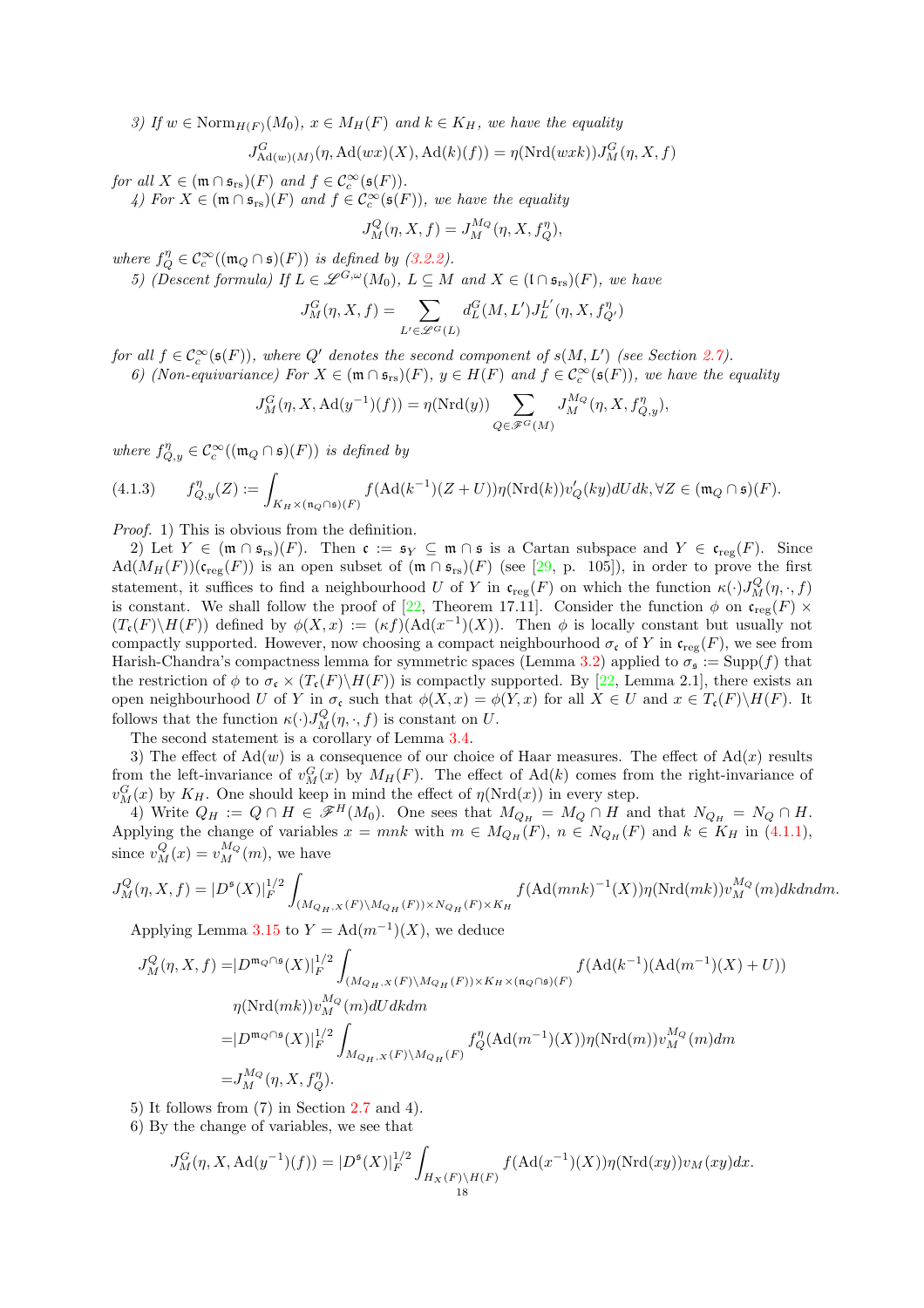For  $x \in H(F)$  and  $Q \in \mathscr{F}^{G,\omega}(M_0)$ , let  $k_Q(x)$  be an element in  $K_H$  such that  $xk_Q(x)^{-1} \in Q_H(F)$ . It follows from the product formula  $(2.6.2)$  that (see the proof of  $[3, \text{Lemma } 8.2]$ )

$$
v_M(xy) = \sum_{Q \in \mathscr{F}^G(M)} v_M^Q(x) v_Q'(k_Q(x)y).
$$

As in 4), we write

$$
J_M^G(\eta, X, \text{Ad}(y^{-1})(f)) = \eta(\text{Nrd}(y)) \sum_{Q \in \mathscr{F}^G(M)} |D^{\mathfrak{s}}(X)|_F^{1/2} \int_{H_X(F)\backslash H(F)} f(\text{Ad}(x^{-1})(X)) \eta(\text{Nrd}(x)) v_M^Q(x)
$$
  

$$
v_Q'(k_Q(x)y) dx
$$
  

$$
= \eta(\text{Nrd}(y)) \sum_{Q \in \mathscr{F}^G(M)} |D^{\mathfrak{s}}(X)|_F^{1/2} \int_{(M_{Q_H, X}(F)\backslash M_{Q_H}(F)) \times N_{Q_H}(F) \times K_H} f(\text{Ad}(mnk)^{-1}(X)) \eta(\text{Nrd}(mk)) v_M^{M_Q}(m) v_Q'(ky) dk dndm.
$$

Applying again Lemma [3.15](#page-11-3) to  $Y = \text{Ad}(m^{-1})(X)$ , we obtain

$$
J_M^G(\eta, X, \text{Ad}(y^{-1})(f)) = \eta(\text{Nrd}(y)) \sum_{Q \in \mathscr{F}^G(M)} |D^{m_Q \cap \mathfrak{s}}(X)|_F^{1/2} \int_{(M_{Q_H, X}(F)\backslash M_{Q_H}(F)) \times K_H \times (\mathfrak{n}_Q \cap \mathfrak{s})(F)}
$$
  

$$
f(\text{Ad}(k^{-1})(\text{Ad}(m^{-1})(X) + U)) \eta(\text{Nrd}(mk)) v_M^{M_Q}(m) v_Q'(ky) dUdkdm
$$
  

$$
= \eta(\text{Nrd}(y)) \sum_{Q \in \mathscr{F}^G(M)} |D^{m_Q \cap \mathfrak{s}}(X)|_F^{1/2} \int_{M_{Q_H, X}(F)\backslash M_{Q_H}(F)} f_{Q, y}^{\eta}(\text{Ad}(m^{-1})(X))
$$
  

$$
\eta(\text{Nrd}(m)) v_M^{M_Q}(m) dm
$$
  

$$
= \eta(\text{Nrd}(y)) \sum_{Q \in \mathscr{F}^G(M)} J_M^{M_Q}(\eta, X, f_{Q,y}^{\eta}).
$$

<span id="page-18-0"></span>**Lemma 4.2.** Suppose that  $M \in \mathcal{L}^{G,\omega}(M_0)$  and that  $Q \in \mathcal{F}^G(M)$ . Let  $\sigma \subseteq \mathfrak{s}(F)$  be a compact subset. There exist constants  $c > 0$  and  $N \in \mathbb{N}$  such that if  $x \in H(F)$  and  $X \in (\mathfrak{m} \cap \mathfrak{s}_{rs})(F)$  satisfy  $\mathrm{Ad}(x^{-1})(X) \in \sigma$ , then

$$
|v_M^Q(x)| \le c \sup\{1, -\log |D^{\mathfrak{s}}(X)|_F\}^N.
$$

*Proof.* It is shown in the proof of [\[33,](#page-55-2) Lemme III.5] that there exist constants  $c_1 > 0$  and  $N \in \mathbb{N}$  such that for all  $x \in G(F)$ ,

$$
|v_M^Q(x)| \le c_1 (1 + \log ||x||)^N.
$$

Suppose that  $x \in H(F)$  and  $X \in (\mathfrak{m} \cap \mathfrak{s}_{rs})(F)$  satisfy  $\text{Ad}(x^{-1})(X) \in \sigma$ . If we replace x by yx and X by  $\text{Ad}(y)(X)$ , where  $y \in M_H(F)$ , the two sides in the inequality to be proved remain unchanged. Since  $\mathscr{T}(\mathfrak{m} \cap \mathfrak{s})$  is a finite set, we may fix a Cartan subspace  $\mathfrak{c} \subseteq \mathfrak{m} \cap \mathfrak{s}$  and suppose that  $X \in \mathfrak{c}_{reg}(F)$ . Let  $\tau \in T_{\mathfrak{c}}(F)$  be such that

$$
\|\tau x\|=\inf_{\tau'\in T_{\mathfrak{c}}(F)}\|\tau' x\|.
$$

Then

$$
|v_M^Q(x)| = |v_M^Q(\tau x)| \le c_1 (1 + \log \|\tau x\|)^N = c_1 (1 + \inf_{\tau' \in T_{\epsilon}(F)} \log \|\tau' x\|)^N.
$$

Now it suffices to apply Lemma [3.5.](#page-7-3)

<span id="page-18-1"></span>**Corollary 4.3.** Suppose that  $M \in \mathscr{L}^{G,\omega}(M_0)$  and that  $Q \in \mathscr{F}^G(M)$ . Let  $f \in \mathcal{C}_c^{\infty}(\mathfrak{s}(F))$ . There exist constants  $c > 0$  and  $N \in \mathbb{N}$  such that for all  $X \in (\mathfrak{m} \cap \mathfrak{s}_{rs})(F)$ , we have

$$
|J_M^{M_Q}(\eta, X, f_Q^{\eta})| \le c \sup\{1, -\log |D^{\mathfrak{s}}(X)|_F\}^N.
$$

*Proof.* By Proposition [4.1.](#page-16-3)4) and Lemma [4.2](#page-18-0) applied to  $\sigma = \text{Supp}(f)$ , we see that

$$
\begin{aligned} |J_M^{M_Q}(\eta,X,f_Q^\eta)|\leq&|D^{\mathfrak{s}}(X)|_F^{1/2}\int_{H_X(F)\backslash H(F)}|f(\mathrm{Ad}(x^{-1})(X))v^Q_M(x)|dx\\ \leq&c\sup\{1,-\log|D^{\mathfrak{s}}(X)|_F\}^N|D^{\mathfrak{s}}(X)|_F^{1/2}\int_{H_X(F)\backslash H(F)}|f(\mathrm{Ad}(x^{-1})(X))|dx. \end{aligned}
$$

Now we draw our conclusion by Proposition [3.16.](#page-11-1)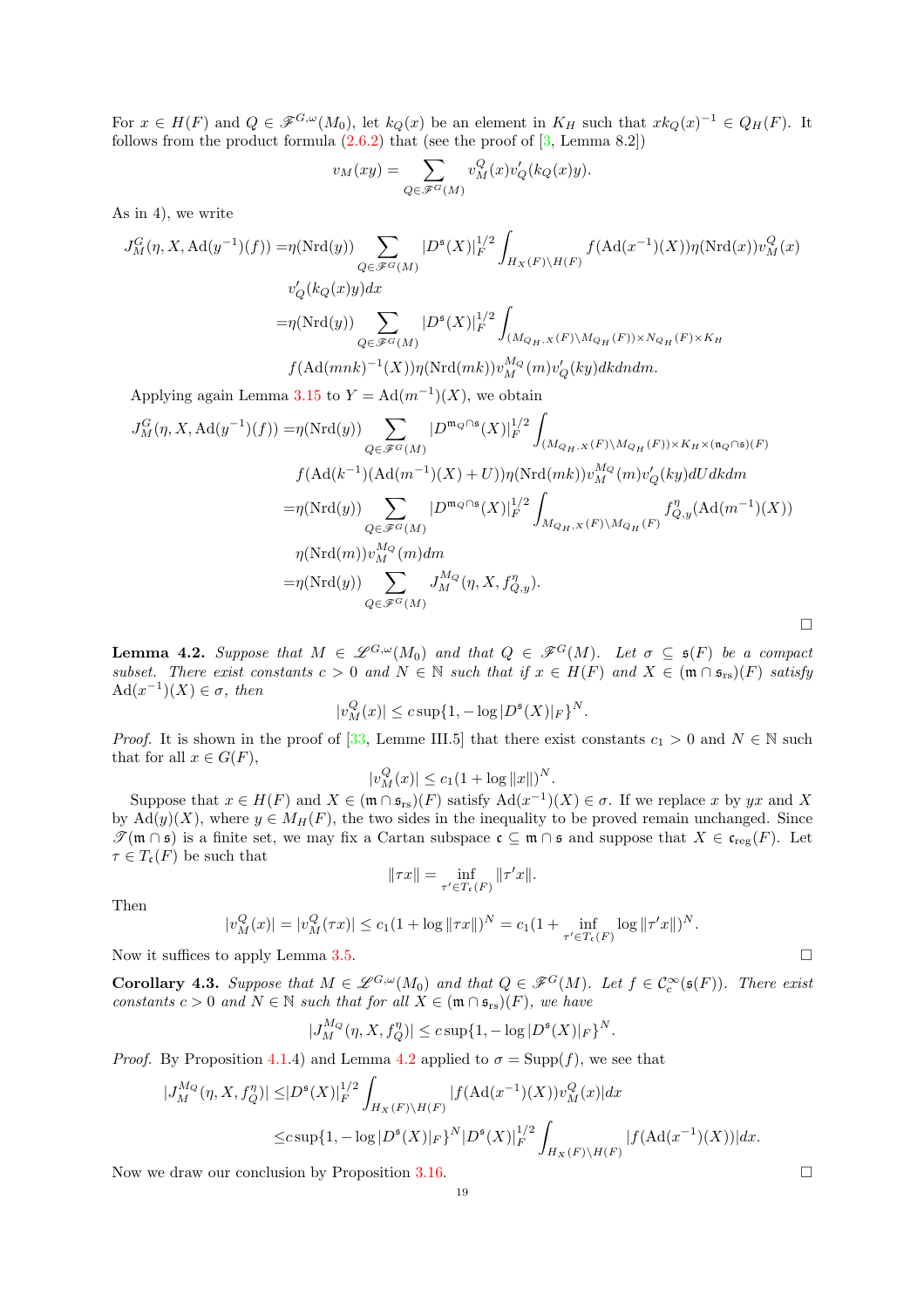4.2. The case of  $(G', H')$ . Suppose that  $M' \in \mathscr{L}^{H'}(M'_{0})$  and that  $Q' \in \mathscr{F}^{H'}(M')$ . For all  $f' \in$  $\mathcal{C}_c^{\infty}(\mathfrak{s}'(F))$  and  $Y \in (\mathfrak{m}' \cap \mathfrak{s}'_{rs})(F)$ , we define the weighted orbital integral

<span id="page-19-0"></span>(4.2.1) 
$$
J_{M'}^{Q'}(Y, f') := |D^{\mathfrak{s}'}(Y)|_F^{1/2} \int_{H'_Y(F)\backslash H'(F)} f'(\mathrm{Ad}(x^{-1})(Y)) v_{M'}^{Q'}(x) dx.
$$

Recall that this definition depends implicitly on the choice of a maximal compact subgroup of  $H'(F)$ , which has been fixed in Section [2.2.](#page-3-1) By the base change to an algebraic closure of  $F$  containing  $E$ , we see that  $H'_Y \subseteq H'_{Y^2} \subseteq M'$  for  $Y \in \widetilde{\mathfrak{m}'} \cap \mathfrak{s}'_{\mathcal{S}}$ . Then  $v_{M'}^{Q'}(x)$  is left-invariant by  $H'_Y(F)$ . This integral is absolutely convergent since the orbit  $\text{Ad}(H'(F))(Y)$  is closed in  $\mathfrak{s}'(F)$ . Notice that for  $x \in M'(F)$ , we have  $J_{M'}^{Q'}(\text{Ad}(x^{-1})(Y), f') = J_{M'}^{Q'}(Y, f'),$  i.e., the function  $J_{M'}^{Q'}(\cdot, f')$  is constant on  $\text{Ad}(M'(F))(Y)$ . One may extend in the obvious way the definition  $(4.2.1)$  to the symmetric pair  $(L', L', \text{Ad}(\alpha))$ , where  $L' \in \mathscr{L}^{H'}(M'_{0}),$  since it appears as the product of some copies of the form  $(G', H', \mathrm{Ad}(\alpha))$  in lower dimensions.

<span id="page-19-1"></span>**Proposition 4.4.** Suppose that  $M' \in \mathscr{L}^{H'}(M'_{0})$  and that  $Q' \in \mathscr{F}^{H'}(M')$ .

1) For  $Y \in (\widetilde{\mathfrak{m}}' \cap \mathfrak{s}'_{rs})(F)$  fixed, the support of the distribution  $J_{M'}^{Q'}(Y, \cdot)$  is contained in the closed orbit  $Ad(H'(F))(Y).$ 

2) For  $f' \in C_c^{\infty}(\mathfrak{s}'(F))$  fixed, the function  $J_{M'}^{Q'}(\cdot, f')$  is locally constant on  $(\widetilde{\mathfrak{m}'} \cap \mathfrak{s}'_{rs})(F)$ . If  $\mathfrak{c}' \subseteq \widetilde{\mathfrak{m}'} \cap \mathfrak{s}'$ is a Cartan subspace, the restriction of this function to  $\mathfrak{c}'_{\rm reg}(F)$  vanishes outside a compact subset of  $\mathfrak{c}'(F).$ 

3) If  $w \in \text{Norm}_{H'(F)}(M'_0)$ ,  $x \in M'(F)$  and  $k \in K_{H'}$ , we have the equality

$$
J_{\mathrm{Ad}(w)(M')}^{H'}(\mathrm{Ad}(wx)(Y), \mathrm{Ad}(k)(f')) = J_{M'}^{H'}(Y, f')
$$

for all  $Y \in (\mathfrak{m}' \cap \mathfrak{s}'_{rs})(F)$  and  $f' \in C_c^{\infty}(\mathfrak{s}'(F))$ .

4) For  $Y \in (\mathfrak{m}' \cap \mathfrak{s}'_{rs})(F)$  and  $f' \in C_c^{\infty}(\mathfrak{s}'(F))$ , we have the equality

$$
J_{M'}^{Q'}(Y, f') = J_{M'}^{M_{Q'}}(Y, f'_{Q'}),
$$

where  $f'_{Q'} \in C_c^{\infty}((\mathfrak{m}_{\widetilde{Q'}} \cap \mathfrak{s'})(F))$  is defined by [\(3.3.2\)](#page-14-2).

5) (Descent formula) If  $L' \in \mathcal{L}^{H'}(M'_0)$ ,  $L' \subseteq M'$  and  $Y \in (\tilde{\mathfrak{l}}' \cap \mathfrak{s}'_{rs})(F)$ , we have

$$
J_{M'}^{H'}(Y, f') = \sum_{L \in \mathscr{L}^{H'}(L')} d_{L'}^{H'}(M', L) J_{L'}^{L}(Y, f'_{Q})
$$

for all  $f' \in \mathcal{C}^{\infty}_c(\mathfrak{s}'(F))$ , where  $Q$  denotes the second component of  $s(M', L)$  (see Section [2.7\)](#page-5-1).

6) (Noninvariance) For 
$$
Y \in (\mathfrak{m}' \cap \mathfrak{s}'_{rs})(F)
$$
,  $y \in H'(F)$  and  $f' \in C_c^{\infty}(\mathfrak{s}'(F))$ , we have the equality

$$
J_{M'}^{H'}(Y, \mathrm{Ad}(y^{-1})(f')) = \sum_{Q' \in \mathscr{F}^{H'}(M')} J_{M'}^{M_{Q'}}(Y, f'_{Q',y}),
$$

where  $f'_{Q',y} \in C_c^{\infty}((\mathfrak{m}_{\widetilde{Q'}} \cap \mathfrak{s}')(F))$  is defined by

$$
(4.2.2) \qquad \quad f'_{Q',y}(Z):=\int_{K_{H'}\times (\mathfrak{n}_{\widetilde{Q'}}\cap \mathfrak{s}')(F)}f'(\textup{Ad}(k^{-1})(Z+U))v'_{Q'}(ky)dUdk,\forall Z\in (\mathfrak{m}_{\widetilde{Q'}}\cap \mathfrak{s}')(F).
$$

Proof. It is almost the same as the proof of Proposition [4.1,](#page-16-3) except that one needs to use Lemma [3.22](#page-13-1) to show 4) and 6).

<span id="page-19-2"></span>**Lemma 4.5** (cf. Lemma [4.2\)](#page-18-0). Suppose that  $M' \in \mathscr{L}^{H'}(M'_0)$  and that  $Q' \in \mathscr{F}^{H'}(M')$ . Let  $\sigma' \subseteq \mathfrak{s}'(F)$  be a compact subset. There exist constants  $c > 0$  and  $N \in \mathbb{N}$  such that if  $x \in H'(F)$  and  $Y \in (\mathfrak{m}' \cap \mathfrak{s}'_{rs})(F)$ satisfy  $\text{Ad}(x^{-1})(Y) \in \sigma'$ , then

$$
|v^{Q'}_{M'}(x)| \leq c \sup\{1, -\log |D^{\mathfrak{s}'}(Y)|_F\}^N.
$$

<span id="page-19-3"></span>**Corollary 4.6.** Suppose that  $M' \in \mathcal{L}^{H'}(M_0')$  and that  $Q' \in \mathcal{F}^{H'}(M')$ . Let  $f' \in \mathcal{C}_c^{\infty}(\mathfrak{s}'(F))$ . There exist constants  $c > 0$  and  $N \in \mathbb{N}$  such that for all  $Y \in (\widetilde{\mathfrak{m}}' \cap \mathfrak{s}'_{rs})(F)$ , we have

$$
|J_{M'}^{M_{Q'}}(Y, f'_{Q'})| \leq c \sup\{1, -\log |D^{\mathfrak{s}'}(Y)|_F\}^N.
$$

Proof. We may apply the argument of Corollary [4.3](#page-18-1) with the help of Proposition [4.4.](#page-19-1)4), Lemma [4.5](#page-19-2) and Proposition [3.23.](#page-14-0)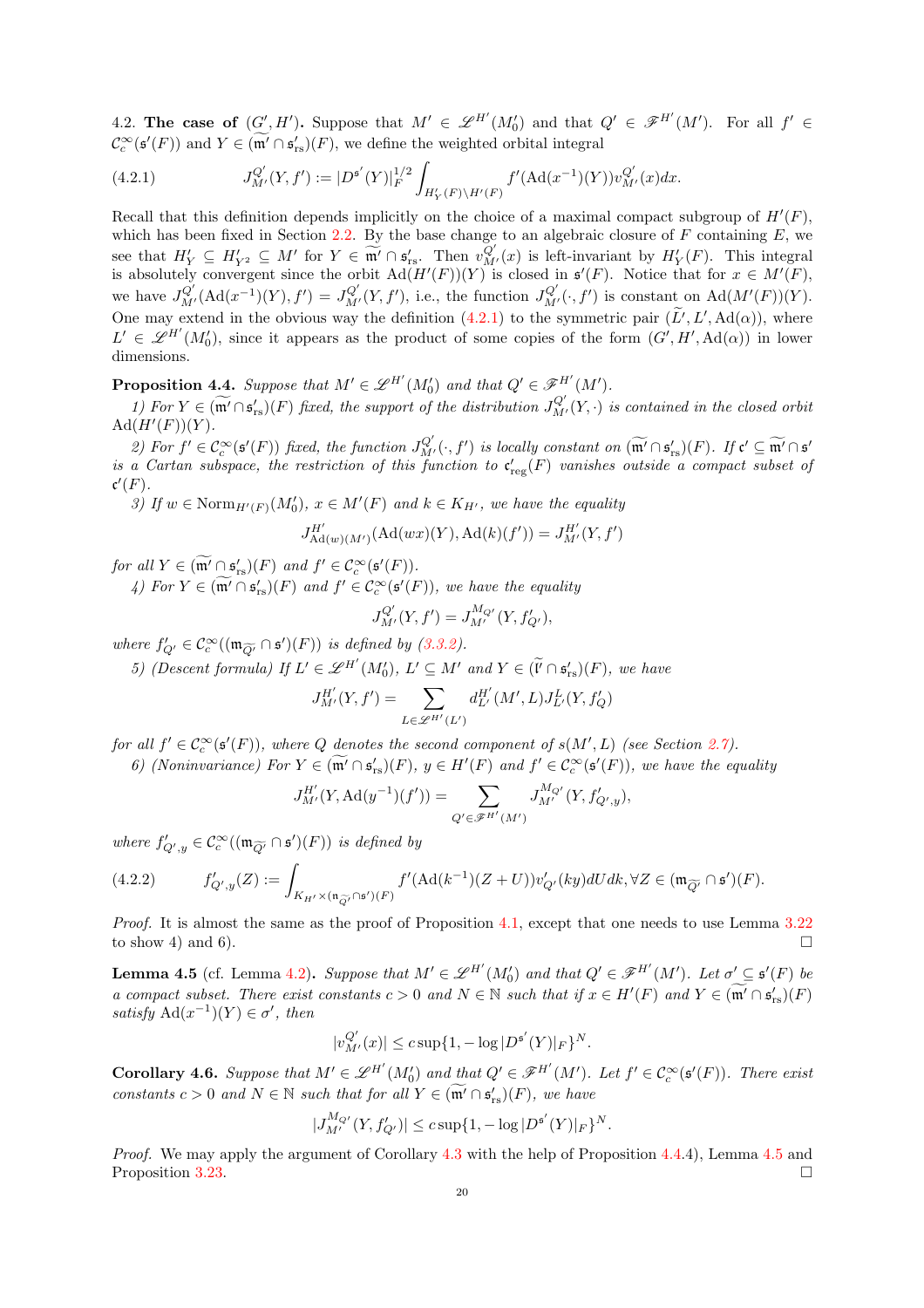## 5. The noninvariant trace formula

<span id="page-20-0"></span>5.1. The case of  $(G, H)$ . Suppose that  $M \in \mathscr{L}^{G,\omega}(M_0)$ . For  $x, y \in G(F)$ , we define a  $(G, M)$ -family  $(v_P(x, y))_{P \in \mathscr{P}^G(M)}$  as in [\[5,](#page-54-8) (12.1) in §12] by

$$
v_P(\lambda, x, y) := e^{-\lambda (H_P(y) - H_{\overline{P}}(x))}, \forall \lambda \in i\mathfrak{a}^*_M, P \in \mathcal{P}^G(M),
$$

where  $\overline{P} \in \mathcal{P}^G(M)$  is the parabolic subgroup opposite to P. Let  $E/F$  be a quadratic field extension and  $\eta$  the quadratic character of  $F^{\times}/NE^{\times}$  attached to it. For  $f, f' \in C_c^{\infty}(\mathfrak{s}(F))$  and  $X \in (\mathfrak{m} \cap \mathfrak{s}_{rs})(F)_{ell}$ , we define

$$
(5.1.1)
$$

<span id="page-20-1"></span>
$$
J_M^G(\eta,X,f,f'):=|D^{\mathfrak{s}}(X)|_F\int_{(A_M(F)\backslash H(F))^2}f(\mathrm{Ad}(x^{-1})(X))f'(\mathrm{Ad}(y^{-1})(X))\eta(\mathrm{Nrd}(x^{-1}y))v_M(x,y)dxdy.
$$

<span id="page-20-2"></span>**Proposition 5.1.** Suppose that  $M \in \mathscr{L}^{G,\omega}(M_0)$  and that  $f, f' \in C_c^{\infty}(\mathfrak{s}(F))$ .

1) The integral  $(5.1.1)$  is absolutely convergent.

2) The function  $J_M^G(\eta, \cdot, f, f')$  is locally constant on  $(\mathfrak{m} \cap \mathfrak{s}_{rs})(F)_{ell}$ .

3) If  $\mathfrak{c} \subseteq \mathfrak{m} \cap \mathfrak{s}$  is an M-elliptic Cartan subspace, the restriction of  $J_M^G(\eta, \cdot, f, f')$  to  $\mathfrak{c}_{reg}(F)$  vanishes *outside a compact subset of*  $\mathfrak{c}(F)$ *.* 

4) If  $w \in \text{Norm}_{H(F)}(M_0)$ ,  $x \in M_H(F)$  and  $k, k' \in K_H$ , we have the equality

$$
J_{\mathrm{Ad}(w)(M)}^G(\eta, \mathrm{Ad}(wx)(X), \mathrm{Ad}(k)(f), \mathrm{Ad}(k')(f')) = \eta(\mathrm{Nrd}(kk'))J_M^G(\eta, X, f, f')
$$

for all  $X \in (\mathfrak{m} \cap \mathfrak{s}_{rs})(F)_{ell}.$ 

5) There exist constants  $c > 0$  and  $N \in \mathbb{N}$  such that for all  $X \in (\mathfrak{m} \cap \mathfrak{s}_{rs})(F)_{ell}$ , we have

$$
|J_M^G(\eta, X, f, f')| \le c \sup\{1, -\log |D^{\mathfrak{s}}(X)|_F\}^N.
$$

6) For all  $X \in (\mathfrak{m} \cap \mathfrak{s}_{rs})(F)_{ell}$ , we have

$$
J_M^G(\eta, X, f, f') = \sum_{L_1, L_2 \in \mathscr{L}^G(M)} d_M^G(L_1, L_2) J_M^{L_1}(\eta, X, f_{\overline{Q_1}}^{\eta}) J_M^{L_2}(\eta, X, f_{Q_2}^{\eta}),
$$

where  $(Q_1, Q_2) := s(L_1, L_2)$  (see Section [2.7\)](#page-5-1).

Proof. The statements 1)-4) can be proved in the same way as the proof of analogous properties for  $(4.1.1)$  in Section [4.](#page-16-0) Notice that the  $\eta(\text{Nrd}(\cdot))$ -invariant effects coming from x and y may sometimes cancel.

For  $x \in G(F)$ , we define a  $(G, M)$ -family  $(\overline{v}_P(x))_{P \in \mathscr{P}^G(M)}$  by

$$
\overline{v}_P(\lambda, x) := e^{\lambda(H_{\overline{P}}(x))}, \forall \lambda \in i \mathfrak{a}^*_M, P \in \mathscr{P}^G(M).
$$

Then  $v_P(x, y) = \overline{v}_P(x)v_P(y)$  as the product of  $(G, M)$ -families. Notice that for all  $Q \in \mathcal{P}^G(M)$  and  $x \in G(F)$ , we have

$$
\overline{v}_M^Q(x) = v_M^{\overline{Q}}(x).
$$

The statement 6) is a consequence of the splitting formula of  $(G, M)$ -families  $((6)$  in Section [2.7\)](#page-5-1) and Proposition [4.1.](#page-16-3)4). It together with Corollary [4.3](#page-18-1) implies the statement 5).

For  $f, f' \in \mathcal{C}_c^{\infty}(\mathfrak{s}(F))$ , we define

<span id="page-20-3"></span>
$$
(5.1.2) \quad J^G(\eta, f, f') := \sum_{M \in \mathcal{L}^{G, \omega}(M_0)} |W_0^{M_n}| |W_0^{GL_n}|^{-1} (-1)^{\dim(A_M/A_G)} \sum_{\mathfrak{c} \in \mathcal{I}_{\text{ell}}(\mathfrak{m} \cap \mathfrak{s})} |W(M_H, \mathfrak{c})|^{-1} \int_{\mathfrak{c}_{\text{reg}}(F)} |W_0^{G_1} \mathfrak{c}_{\text{reg}}(F)|^{-1} \int_{\mathfrak{c}_{\text{reg}}(F)} |W_0^{G_2} \mathfrak{c}_{\text{reg}}(F)|^{-1} \int_{\mathfrak{c}_{\text{reg}}(F)} |W_0^{G_1} \mathfrak{c}_{\text{reg}}(F)|^{-1} \int_{\mathfrak{c}_{\text{reg}}(F)} |W_0^{G_2} \mathfrak{c}_{\text{reg}}(F)|^{-1} \int_{\mathfrak{c}_{\text{reg}}(F)} |W_0^{G_1} \mathfrak{c}_{\text{reg}}(F)|^{-1} \int_{\mathfrak{c}_{\text{reg}}(F)} |W_0^{G_2} \mathfrak{c}_{\text{reg}}(F)|^{-1} \int_{\mathfrak{c}_{\text{reg}}(F)} |W_0^{G_2} \mathfrak{c}_{\text{reg}}(F)|^{-1} \int_{\mathfrak{c}_{\text{reg}}(F)} |W_0^{G_2} \mathfrak{c}_{\text{reg}}(F)|^{-1} \int_{\mathfrak{c}_{\text{reg}}(F)} |W_0^{G_2} \mathfrak{c}_{\text{reg}}(F)|^{-1} \int_{\mathfrak{c}_{\text{reg}}(F)} |W_0^{G_2} \mathfrak{c}_{\text{reg}}(F)|^{-1} \int_{\mathfrak{c}_{\text{reg}}(F)} |W_0^{G_2} \mathfrak{c}_{\text{reg}}(F)|^{-1} \int_{\mathfrak{c}_{\text{reg}}(F)} |W_0^{G_2} \mathfrak{c}_{\text{reg}}(F)|^{-1} \int_{\mathfrak{c}_{\text{reg}}(F)} |W_0^{G_2} \mathfrak{c}_{\text{reg}}(F)|^{-1} \int_{\mathfrak{c}_{\text{reg}}(F)} |W_0^{G_2} \mathfrak{c}_{\text{reg}}(F)|^{-1} \int_{\
$$

This expression is absolutely convergent by Proposition [5.1.](#page-20-2)5) and Corollary [3.7.](#page-8-2)

<span id="page-20-4"></span>Remark 5.2. We have the equality

$$
J^G(\eta, f, f') = J^G(\eta, f', f).
$$

It results from the fact that for all  $M \in \mathscr{L}^{G,\omega}(M_0)$  and all  $x, y \in G(F)$ , we have  $v_M(x, y) = v_M(y, x)$ .

Again, one may extend in the obvious way the definitions  $(5.1.1)$  and  $(5.1.2)$  to the symmetric pair  $(L, L_H, \text{Ad}(\epsilon))$ , where  $L \in \mathscr{L}^{G,\omega}(M_0)$ , since it appears as the product of some copies of the form  $(G, H, \mathrm{Ad}(\epsilon))$  in lower dimensions.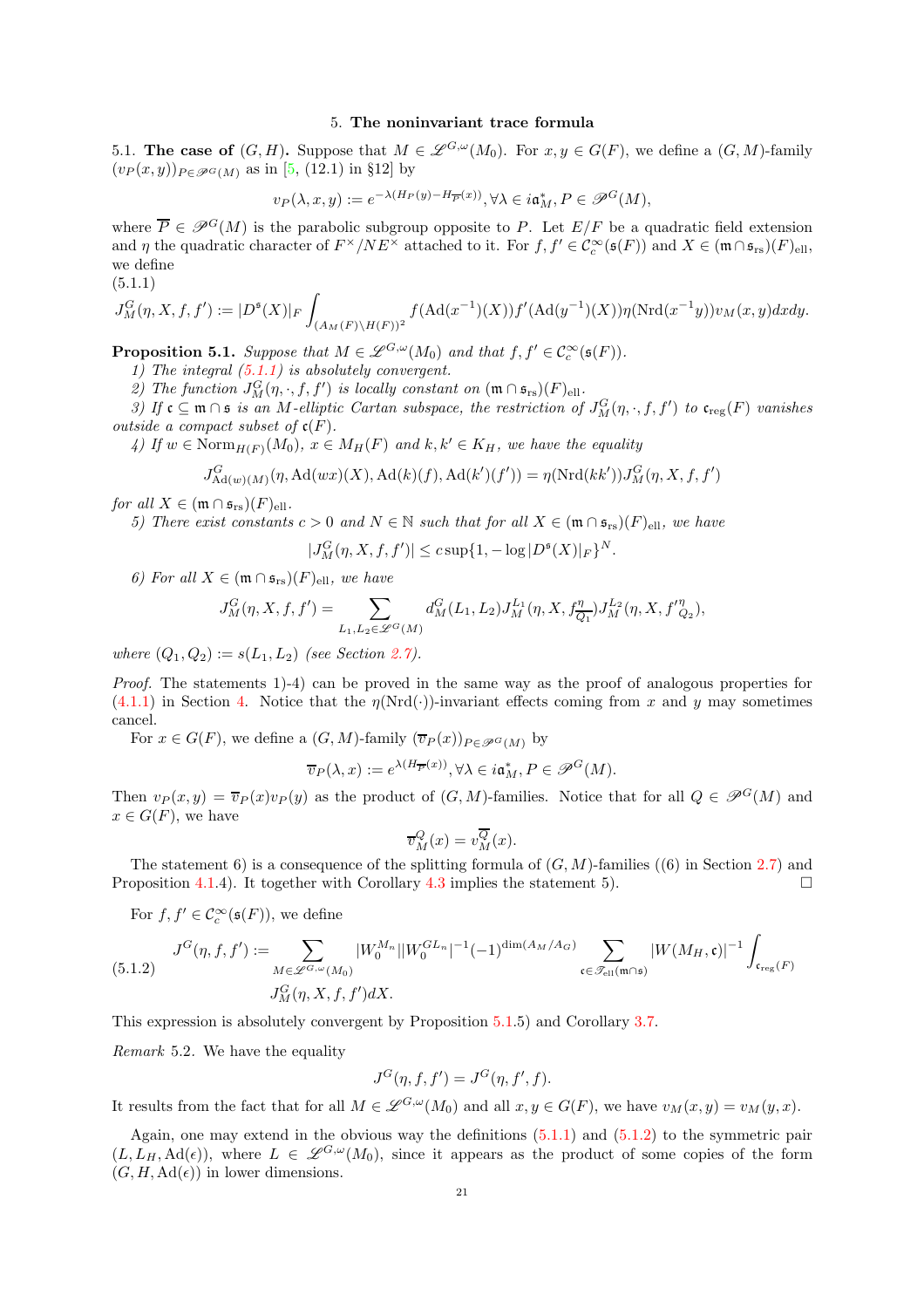<span id="page-21-0"></span>**Theorem 5.3** (Noninvariant trace formula). For all  $f, f' \in C_c^{\infty}(\mathfrak{s}(F))$ , we have the equality

$$
J^G(\eta, f, \hat{f}') = J^G(\eta, \hat{f}, f').
$$

The rest of this section is devoted to the proof of Theorem [5.3.](#page-21-0) Fix  $P_0 \in \mathcal{P}^G(M_0)$ . Denote

$$
\mathfrak{a}_{P_0}^+ := \{ T \in \mathfrak{a}_{M_0} : \alpha(T) \ge 0, \forall \alpha \in \Delta_{P_0}^G \}.
$$

For  $T \in \mathfrak{a}_{P_0}^+$ , write

$$
d(T):=\inf_{\alpha\in \Delta_{P_0}^G}\alpha(T),
$$

which is invariant under the translation by  $a_G$ . Set  $R_0 := (a_{M_0,F} + a_G)/a_G$ , which is a lattice in  $\mathfrak{a}_{M_0}/\mathfrak{a}_G$ . For  $T \in R_0 \cap (\overline{\mathfrak{a}_{P_0}^+}/\mathfrak{a}_G)$ , we define a function  $u(\cdot,T)$  on  $A_G(F) \backslash G(F)$  as in [\[5,](#page-54-8) p. 21], which is the characteristic function of certain compact subset. To be precise, let  $C_{M_0}(T)$  be the convex hull in  $\mathfrak{a}_{M_0}/\mathfrak{a}_G$  of

$$
\{T_B: B \in \mathcal{P}^G(M_0)\},\
$$

where  $T_B$  denotes the unique  $W_0^G$ -translate of T which lies in  $\overline{\mathfrak{a}_B^+}$ . Then  $u(x,T)$  is defined as the characteristic function of the set of points

$$
x = k_1 m k_2, m \in A_G(F) \backslash M_0(F), k_1, k_2 \in K_G,
$$

in  $A_G(F)\backslash G(F)$  such that  $H_{M_0}(m)$  lies in  $C_{M_0}(T)$ .

Let  $f, f' \in \mathcal{C}_c^{\infty}(\mathfrak{s}(F))$ . For  $x \in H(F)$ , we define

$$
k(x, f, f') := \int_{\mathfrak{s}(F)} f(X) f'(A d(x^{-1})(X)) dX.
$$

For  $T \in R_0 \cap (\overline{\mathfrak{a}_{P_0}^+}/\mathfrak{a}_G)$ , we define

$$
K^T(\eta, f, f') := \int_{A_G(F)\backslash H(F)} k(x, f, f')\eta(\mathrm{Nrd}(x))u(x, T)dx.
$$

Since  $A_G(F)\backslash H(F)$  is a closed subgroup of  $A_G(F)\backslash G(F)$ , the restriction of  $u(x,T)$  to  $A_G(F)\backslash H(F)$  is also compactly supported, and the above integral is absolutely convergent.

By the Weyl integration formula (Proposition [3.14\)](#page-11-4), we obtain the geometric expansion

$$
K^T(\eta, f, f') = \sum_{M \in \mathscr{L}^{G, \omega}(M_0)} |W_0^{M_n}| |W_0^{GL_n}|^{-1} \sum_{\mathfrak{c} \in \mathscr{S}_{\text{ell}}(\mathfrak{m} \cap \mathfrak{s})} |W(M_H, \mathfrak{c})|^{-1} \int_{\mathfrak{c}_{\text{reg}}(F)} K^T(\eta, X, f, f') dX,
$$

where

$$
K^T(\eta, X, f, f') := |D^{\mathfrak{s}}(X)|_F \int_{A_G(F)\backslash H(F)} \int_{A_M(F)\backslash H(F)} f(\mathrm{Ad}(x^{-1})(X)) f'(\mathrm{Ad}(xy)^{-1}(X)) \eta(\mathrm{Nrd}(y))
$$
  
 
$$
u(y, T) dxdy.
$$

By the change of variables  $xy \mapsto y$ , we can write (5.1.3)

<span id="page-21-1"></span>
$$
K^{T}(\eta, X, f, f') = |D^{\mathfrak{s}}(X)|_{F} \int_{(A_{M}(F)\backslash H(F))^{2}} f(\mathrm{Ad}(x^{-1})(X)) f'(\mathrm{Ad}(y^{-1})(X)) \eta(\mathrm{Nrd}(x^{-1}y)) u_{M}(x, y, T) dx dy,
$$

where

$$
u_M(x, y, T) := \int_{A_G(F)\backslash A_M(F)} u(x^{-1}ay, T)da
$$

is defined as in  $[5, p. 21]$ .

For  $x, y \in G(F)$  and  $T \in R_0 \cap (\overline{\mathfrak{a}_{P_0}^+}/\mathfrak{a}_G)$ , we define the second weight function  $v_M(x, y, T)$  as in [\[5,](#page-54-8) p. 30], which is left-invariant under the multiplication of  $A_M(F)$  on x or y. To be precise, let  $\lambda \in \mathfrak{a}_M^* \otimes_{\mathbb{R}} \mathbb{C}$ be a point whose real part  $\lambda_{\mathbb{R}} \in \mathfrak{a}_M^*$  is in general position. For  $P \in \mathcal{P}^G(M)$ , set

$$
\Delta_P^{\lambda} := \{ \alpha \in \Delta_P^G : \lambda_{\mathbb{R}}(\alpha^{\vee}) < 0 \},
$$

where  $\alpha^{\vee}$  is the "coroot" associated to  $\alpha \in \Delta_P^G$  (see [\[6,](#page-54-14) p. 26]). Denote by  $\varphi_P^{\lambda}$  the characteristic function of the set of  $T' \in \mathfrak{a}_M$  such that  $\varpi_\alpha(T') > 0$  for each  $\alpha \in \Delta_P^{\lambda}$  and that  $\varpi_\alpha(T') \leq 0$  for each  $\alpha \in \Delta_P^G - \Delta_P^{\lambda}$ , where  $\{\varpi_\alpha : \alpha \in \Delta_P^G\}$  is the basis of  $(\mathfrak{a}_P^G)^*$  which is dual to  $\{\alpha^\vee : \alpha \in \Delta_P^G\}$ . Let

$$
Y_P(x, y, T) := T_P + H_P(x) - H_{\overline{P}}(y), \forall P \in \mathcal{P}^G(M).
$$
  
<sub>22</sub>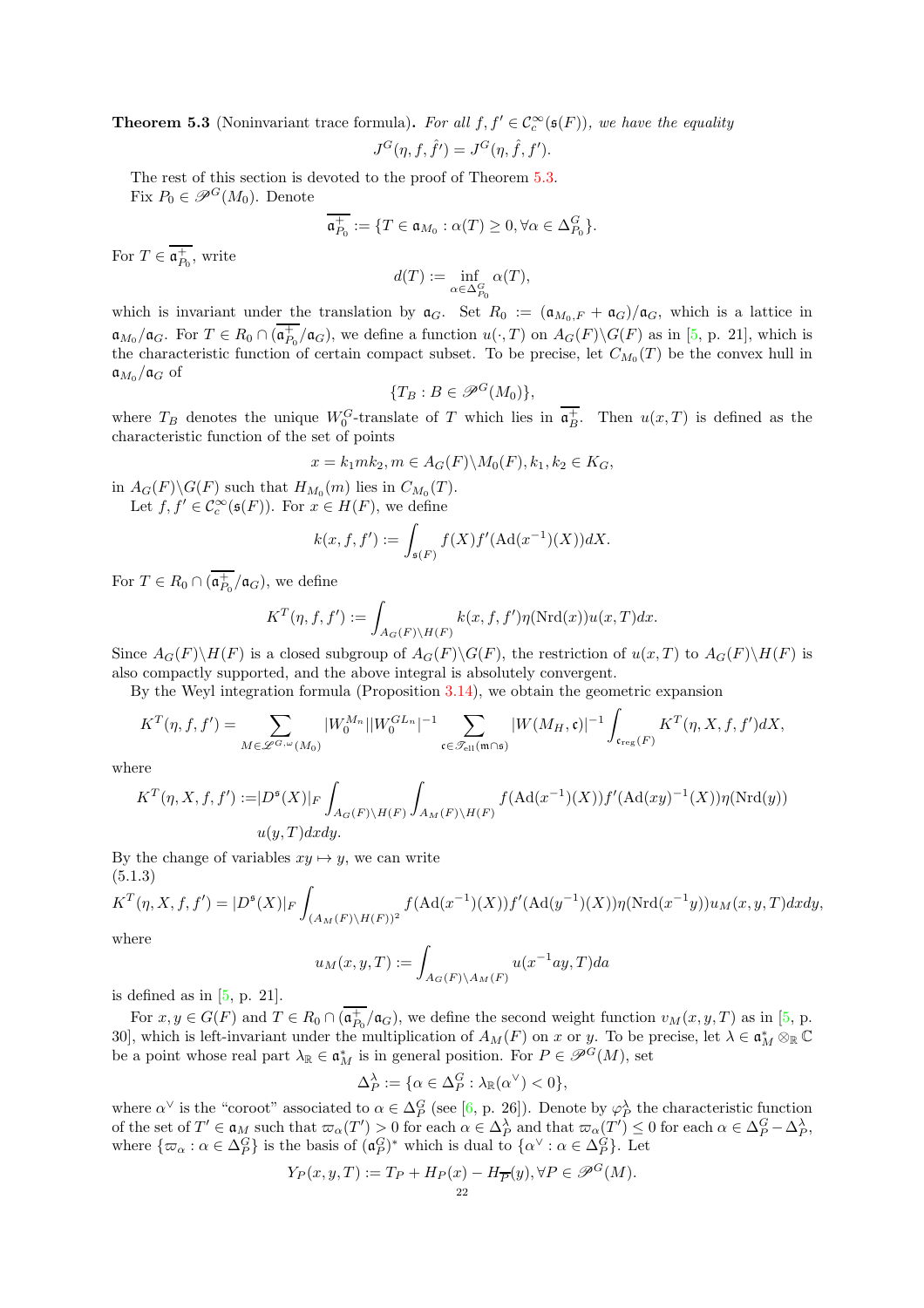The set  $\mathscr{Y}_{M}(x, y, T) = \{Y_{P}(x, y, T): P \in \mathscr{P}^{G}(M)\}\$ is a  $(G, M)$ -orthogonal set in the sense of [\[5,](#page-54-8) p. 19]. Define

$$
\sigma_M(T',\mathscr{Y}_M(x,y,T)):=\sum_{P\in\mathscr{P}^G(M)}(-1)^{|\Delta_P^\lambda|}\varphi_P^\lambda(T'-Y_P(x,y,T)), \forall T'\in \mathfrak{a}_M/\mathfrak{a}_G.
$$

The function  $\sigma_M(\cdot, \mathscr{Y}_M(x, y, T))$  is known to be compactly supported (see [\[5,](#page-54-8) p. 22]). Then  $v_M(x, y, T)$ is defined as the integral

$$
v_M(x,y,T):=\int_{A_G(F)\backslash A_M(F)}\sigma_M(H_M(a),\mathscr{Y}_M(x,y,T))da.
$$

Now, we define the corresponding weighted orbital integral (5.1.4)

<span id="page-22-3"></span>
$$
J^T(\eta, X, f, f') := |D^{\mathfrak{s}}(X)|_F \int_{(A_M(F)\backslash H(F))^2} f(\mathrm{Ad}(x^{-1})(X)) f'(\mathrm{Ad}(y^{-1})(X)) \eta(\mathrm{Nrd}(x^{-1}y)) v_M(x, y, T) dx dy.
$$

Let  $\mathfrak{c} \subseteq \mathfrak{m} \cap \mathfrak{s}$  be an *M*-elliptic Cartan subspace. For  $\varepsilon > 0$  and  $T \in \mathfrak{a}_{M_0,F} \cap \mathfrak{a}_{P_0}^+$  with large  $||T||$ , consider the domain near the singular set

$$
\mathfrak{c}(\varepsilon,T) := \{ X \in \mathfrak{c}_{\text{reg}}(F) : |D^{\mathfrak{s}}(X)| \leq e^{-\varepsilon ||T||} \}.
$$

<span id="page-22-4"></span>**Lemma 5.4.** Fix an arbitary constant  $\varepsilon_0 > 0$ . Fix a constant  $\varepsilon' > 0$  satisfying the condition of Lemma [3.6.](#page-8-1) Let  $\mathfrak{c} \subseteq \mathfrak{m} \cap \mathfrak{s}$  be an M-elliptic Cartan subspace. Given  $\varepsilon > 0$ , there exists  $c > 0$  such that for any  $T \in \mathfrak{a}_{M_0,F} \cap \mathfrak{a}_{P_0}^+$  with  $||T|| \geq \varepsilon_0$ ,

$$
\int_{\mathfrak{c}(\varepsilon,T)}(|K^T(\eta,X,f,f')|+|J^T(\eta,X,f,f')|)dX\leq ce^{-\frac{\varepsilon'\varepsilon\|T\|}{2}}.
$$

*Proof.* It is shown in [\[5,](#page-54-8) (4.8) in p. 31] that there exist  $c_1, d_1 > 0$  such that for all  $x, y \in G(F)$  and  $T \in \mathfrak{a}_{M_0,F} \cap \mathfrak{a}_{P_0}^+$  with  $||T|| \geq \varepsilon_0$ ,

$$
u_M(x, y, T) \le c_1(||T|| + \log ||x|| + \log ||y||)^{d_1}.
$$

For any  $a_1, a_2 \in A_M(F)$ , we deduce that

$$
u_M(x, y, T) = u_M(a_1x, a_2y, T) \le c_1(||T|| + \log ||a_1x|| + \log ||a_2y||)^{d_1}.
$$

Since  $T_c(F)/A_M(F)$  is compact, there exists  $c_2 > 0$  such that

$$
u_M(x, y, T) \le c_2(||T|| + \inf_{\tau_1 \in T_{\mathfrak{c}}(F)} \log ||\tau_1 x|| + \inf_{\tau_2 \in T_{\mathfrak{c}}(F)} \log ||\tau_2 y||)^{d_1}.
$$

Now let  $x, y \in H(F)$  and  $X \in \mathfrak{c}(\varepsilon, T)$ , and assume that

$$
f(\text{Ad}(x^{-1})(X))f'(\text{Ad}(y^{-1})(X)) \neq 0.
$$

Let  $\sigma \subseteq \mathfrak{s}(F)$  be a compact subset containing  $\text{Supp}(f) \cup \text{Supp}(f')$ . From Lemma [3.5,](#page-7-3) there exists  $c_{\sigma} > 0$ such that

<span id="page-22-1"></span><span id="page-22-0"></span>
$$
\inf_{\tau_1 \in T_{\mathfrak{c}}(F)} \log \|\tau_1 x\|, \inf_{\tau_2 \in T_{\mathfrak{c}}(F)} \log \|\tau_2 y\| \leq c_{\sigma} \sup\{1, -\log |D^{\mathfrak{s}}(X)|_F\}.
$$

Therefore, there exists  $c'_{\sigma} > 0$  such that

(5.1.5) 
$$
u_M(x, y, T) \le c'_{\sigma}(\|T\| - \log |D^{\mathfrak{s}}(X)|_F)^{d_1}.
$$

By Proposition [3.16,](#page-11-1) there exists  $c_3 > 0$  such that

(5.1.6) 
$$
|D^{\mathfrak{s}}(X)|_{F}^{1/2} \int_{A_{M}(F)\backslash H(F)} |f(x^{-1}Xx)| dx \leq c_{3}
$$

and

(5.1.7) 
$$
|D^{\mathfrak{s}}(X)|_F^{1/2} \int_{A_M(F)\backslash H(F)} |f'(y^{-1}Xy)| dy \le c_3
$$

for all  $X \in \mathfrak{c}_{\text{reg}}(F)$ .

Putting the estimates  $(5.1.5)$ ,  $(5.1.6)$  and  $(5.1.7)$  into the definition  $(5.1.3)$  of  $K^T(\eta, X, f, f')$ , we obtain the inequality

<span id="page-22-2"></span>
$$
|K^T(\eta, X, f, f')| \le c'_{\sigma} c_3^2 (||T|| - \log |D^{\mathfrak{s}}(X)|_F)^{d_1}.
$$

By Lemma [3.6,](#page-8-1) for any subset B of  $\mathfrak{c}_{reg}(F)$  which is relatively compact in  $\mathfrak{c}(F)$ , there exists  $c_B > 0$ such that

$$
\int_B |D^{\mathfrak{s}}(X)|_F^{-\varepsilon'} dX \leq c_B.
$$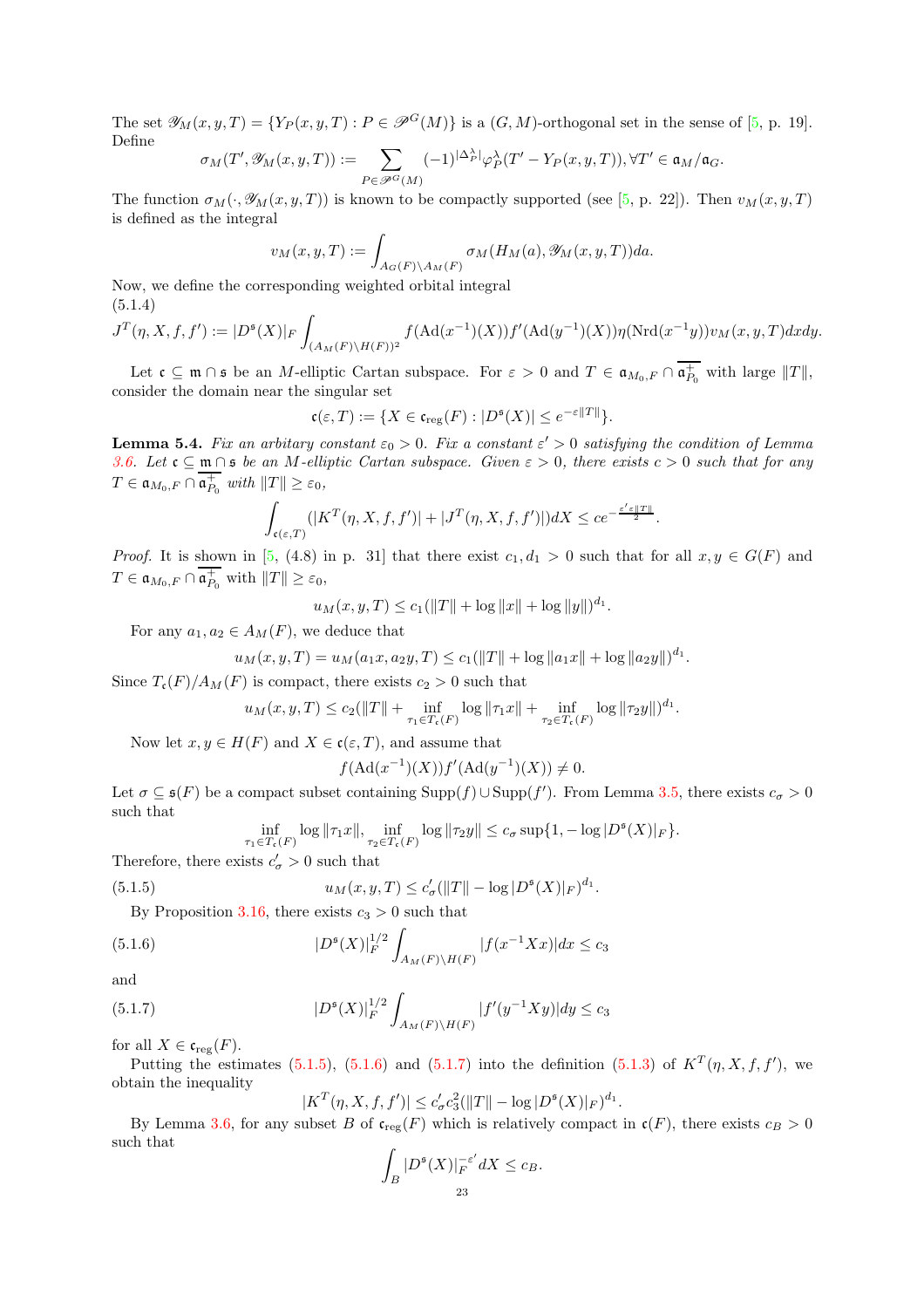We deduce that for  $m \in \mathbb{Z}$ ,

(5.1.8) 
$$
\text{vol}(B \cap \{X \in \mathfrak{c}_{\text{reg}}(F) : |D^{\mathfrak{s}}(X)|_F = q^{-\frac{m}{2}}\}) \leq c_B q^{-\frac{\varepsilon'm}{2}}.
$$

We claim that for any B as above, there exists  $c'_B > 0$  such that

<span id="page-23-0"></span>
$$
\int_{B \cap \mathfrak{c}(\varepsilon,T)} (||T|| - \log |D^{\mathfrak{s}}(X)|_{F})^{d_1} dX \leq c'_B e^{-\frac{\varepsilon' \varepsilon ||T||}{2}}.
$$

This is an analogue of the exercise in [\[5,](#page-54-8) p. 32] and we include here a proof for completeness. For  $X \in \mathfrak{c}(\varepsilon,T)$ , we have

$$
||T|| \leq -\frac{1}{\varepsilon} \log |D^{\mathfrak{s}}(X)|_F.
$$

Therefore,

$$
\int_{B\cap\mathfrak{c}(\varepsilon,T)} (\|T\|-\log |D^{\mathfrak{s}}(X)|_{F})^{d_1} dX \leq \left(1+\frac{1}{\varepsilon}\right)^{d_1} \int_{B\cap\mathfrak{c}(\varepsilon,T)} (-\log |D^{\mathfrak{s}}(X)|_{F})^{d_1} dX.
$$

Since

$$
B \cap \mathfrak{c}(\varepsilon,T) = \coprod_{m \geq \frac{2\varepsilon \|T\|}{\log q}} (B \cap \{X \in \mathfrak{c}_{\text{reg}}(F) : |D^{\mathfrak{s}}(X)|_F = q^{-\frac{m}{2}}\}),
$$

we have

$$
\int_{B \cap \mathfrak{c}(\varepsilon,T)} (-\log |D^{\mathfrak{s}}(X)|_F)^{d_1} dX = \sum_{m \geq \frac{2\varepsilon \|T\|}{\log q}} \left( \frac{m \log q}{2} \right)^{d_1} \text{vol}(B \cap \{X \in \mathfrak{c}_{\text{reg}}(F) : |D^{\mathfrak{s}}(X)|_F = q^{-\frac{m}{2}} \}).
$$

Applying [\(5.1.8\)](#page-23-0), we obtain

$$
\int_{B \cap \mathfrak{c}(\varepsilon,T)} (-\log |D^{\mathfrak{s}}(X)|_{F})^{d_1} dX \leq \sum_{m \geq \frac{2\varepsilon \|T\|}{\log q}} \left(\frac{m \log q}{2}\right)^{d_1} c_B q^{-\frac{\varepsilon' m}{2}}.
$$

Now we can confirm our claim by noting the basic fact: for  $d > 0$  and  $a > 1$ , there exists  $c_{d,a} > 0$  such that

$$
\sum_{m\geq x} \frac{m^d}{a^m} \leq c_{d,a} a^{-\frac{x}{2}}, \forall x \geq 0.
$$

Taking

$$
B = \{ X \in \mathfrak{c}_{\mathrm{reg}}(F) : K^T(\eta, X, f, f') \neq 0 \},
$$

we see that

$$
\int_{\mathfrak{c}(\varepsilon,T)} |K^T(\eta,X,f,f')| dX \leq c'_{\sigma} c_3^2 c'_B e^{-\frac{\varepsilon' \varepsilon \|T\|}{2}}.
$$

This is half of the lemma.

It is proved in [\[5,](#page-54-8) p. 32] that there exist  $c_4$ ,  $d_2 > 0$  such that for all  $x, y \in G(F)$  and  $T \in \mathfrak{a}_{M_0, F} \cap \mathfrak{a}_{P_0}^+$ with  $||T|| \geq \varepsilon_0$ ,

 $v_M(x, y, T) \le c_4(||T|| + \log ||x|| + \log ||y||)^{d_2}.$ 

By the same argument as before, we obtain

$$
\int_{\mathfrak{c}(\varepsilon,T)}|J^T(\eta,X,f,f')|dX \leq c_5 e^{-\frac{\varepsilon' \varepsilon \parallel T \parallel}{2}}
$$

for some  $c_5 > 0$ . This establishes the other half of the lemma.

<span id="page-23-1"></span>**Lemma 5.5.** Suppose that  $\delta > 0$ . Then there exist  $c, \varepsilon_1, \varepsilon_2 > 0$  such that

$$
|u_M(x, y, T) - v_M(x, y, T)| \le ce^{-\varepsilon_1 ||T||}
$$

for all  $T \in \mathfrak{a}_{M_0,F} \cap \overline{\mathfrak{a}_{P_0}^+}$  with  $d(T) \geq \delta ||T||$ , and all  $x, y \in \{x \in G(F) : ||x|| \leq e^{\varepsilon_2 ||T||}\}$ .

*Proof.* This is Arthur's main geometric lemma [\[5,](#page-54-8) Lemma 4.4].

<span id="page-23-2"></span>**Lemma 5.6.** Suppose that  $\delta > 0$ . Let  $\mathfrak{c} \subseteq \mathfrak{m} \cap \mathfrak{s}$  be an M-elliptic Cartan subspace. Then there exist  $c, \varepsilon > 0$  such that

$$
\int_{\mathfrak{c}_{\text{reg}}(F)} |K^T(\eta, X, f, f') - J^T(\eta, X, f, f')| dX \le ce^{-\varepsilon ||T||}
$$

for all  $T \in \mathfrak{a}_{M_0,F} \cap \overline{\mathfrak{a}_{P_0}^+}$  with sufficiently large  $||T||$  and  $d(T) \geq \delta ||T||$ .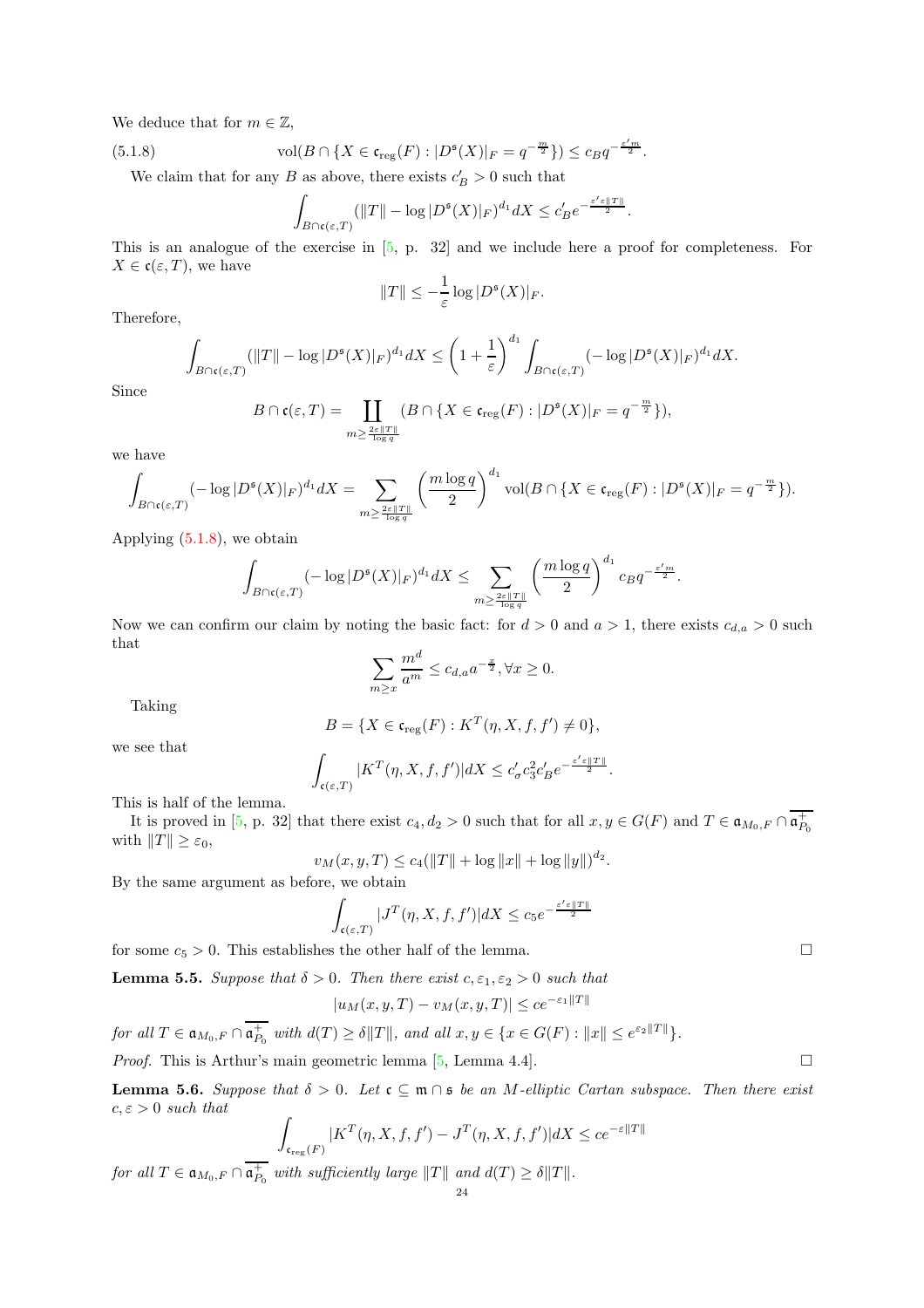Proof. Fix  $\varepsilon_2 > 0$  to be the constant given by Lemma [5.5.](#page-23-1) Let  $x, y \in H(F)$  and  $X \in \mathfrak{c}_{reg}(F) - \mathfrak{c}(\frac{\varepsilon_2}{2}, T)$ , and assume that

$$
f(\text{Ad}(x^{-1})(X))f'(\text{Ad}(y^{-1})(X)) \neq 0.
$$

Let  $\sigma \subseteq \mathfrak{s}(F)$  be a compact subset containing  $\text{Supp}(f) \cup \text{Supp}(f')$ . From Lemma [3.5,](#page-7-3) there exists  $c_{\sigma} > 0$ such that

$$
\inf_{\tau_1 \in T_{\mathfrak{c}}(F)} \|\tau_1 x\|, \inf_{\tau_2 \in T_{\mathfrak{c}}(F)} \|\tau_2 y\| \le c_{\sigma} \sup\{1, |D^{\mathfrak{s}}(X)|_F^{-1}\}.
$$

Since  $X \in \mathfrak{c}_{\text{reg}}(F) - \mathfrak{c}(\frac{\varepsilon_2}{2},T)$ , we have

$$
\sup\{1, |D^{\mathfrak{s}}(X)|_F^{-1}\} \le \sup\{1, e^{\frac{\varepsilon_2 ||T||}{2}}\} = e^{\frac{\varepsilon_2 ||T||}{2}}.
$$

Then, multiplying x and y by elements in  $T_{\mathfrak{c}}(F)$  if necessary, and taking  $||T|| \geq \frac{2 \log c_{\sigma}}{\varepsilon_2}$ , we can assume that

$$
||x||, ||y|| \leq e^{\varepsilon_2||T||}.
$$

It follows from Lemma [5.5](#page-23-1) that

$$
|u_M(x, y, T) - v_M(x, y, T)| \le ce^{-\varepsilon_1 ||T||}.
$$

By the definitions (see [\(5.1.3\)](#page-21-1) and [\(5.1.4\)](#page-22-3)) of  $K^T(\eta, X, f, f')$  and  $J^T(\eta, X, f, f')$ , we obtain that

$$
\int_{\mathfrak{c}_{\text{reg}}(F)-\mathfrak{c}(\frac{\varepsilon_2}{2},T)}|K^T(\eta,X,f,f')-J^T(\eta,X,f,f')|dX\leq c_1e^{-\varepsilon_1\|T\|},
$$

where

$$
c_1 := c \int_{\mathfrak{c}_{\text{reg}}(F)} |D^{\mathfrak{s}}(X)|_F \int_{(A_M(F)\backslash H(F))^2} |f(\text{Ad}(x^{-1})(X))f'(\text{Ad}(y^{-1})(X))| dxdy dX
$$

is finite by Proposition [3.16](#page-11-1) and Lemma [3.4.](#page-7-1)

One can draw the conclusion by combining this with Lemma [5.4.](#page-22-4)  $\Box$ 

Define

$$
J^T(\eta,f,f'):=\sum_{M\in \mathscr{L}^{G,\omega}(M_0)}|W^{M_n}_0||W^{GL_n}_0|^{-1}\sum_{\mathfrak{c}\in \mathscr{T}_{\mathrm{ell}}(\mathfrak{m}\cap \mathfrak{s})}|W(M_H,\mathfrak{c})|^{-1}\int_{\mathfrak{c}_{\mathrm{reg}}(F)}J^T(\eta,X,f,f')dX,
$$

where  $J^T(\eta, X, f, f')$  is defined by [\(5.1.4\)](#page-22-3).

<span id="page-24-0"></span>**Proposition 5.7.** Suppose that  $\delta > 0$ . Then there exist  $c, \varepsilon > 0$  such that

$$
|K^T(\eta, f, f') - J^T(\eta, f, f')| \le ce^{-\varepsilon ||T||}
$$

for all  $T \in \mathfrak{a}_{M_0,F} \cap \mathfrak{a}_{P_0}^+$  with sufficiently large  $||T||$  and  $d(T) \geq \delta ||T||$ .

*Proof.* Apply Lemma [5.6.](#page-23-2)  $\Box$ 

It is proved in [\[5,](#page-54-8) (6.5) in p. 46] that  $v_M(x, y, T)$  is an exponential polynomial in  $T \in R_0 \cap (\mathfrak{a}_{P_0}^+/\mathfrak{a}_G)$ . Denote by  $\tilde{v}_M(x, y)$  the constant term of  $v_M(x, y, T)$  as in [\[5,](#page-54-8) (6.6) in p. 46]. Then for  $f, \underline{f'} \in C_c^{\infty}(\mathfrak{s}(F))$ and  $X \in (\mathfrak{m} \cap \mathfrak{s}_{rs})(F)_{ell}, J^T(\eta, X, f, f')$  is also an exponential polynomial in  $T \in R_0 \cap (\mathfrak{a}_{P_0}^+/\mathfrak{a}_G)$  whose constant term is given by  $(5.1.9)$ 

<span id="page-24-1"></span>
$$
\widetilde{J}_M(\eta, X, f, f') := |D^{\mathfrak{s}}(X)|_F \int_{(A_M(F)\backslash H(F))^2} f(\mathrm{Ad}(x^{-1})(X)) f'(\mathrm{Ad}(y^{-1})(X)) \eta(\mathrm{Nrd}(x^{-1}y)) \widetilde{v}_M(x, y) dx dy.
$$

Thus for  $f, f' \in C_c^{\infty}(\mathfrak{s}(F))$ ,  $J^T(\eta, f, f')$  is still an exponential polynomial in  $T \in R_0 \cap (\mathfrak{a}_{P_0}^+/\mathfrak{a}_G)$  whose constant term is given by

<span id="page-24-2"></span>
$$
(5.1.10)\ \ \tilde{J}(\eta,f,f'):=\sum_{M\in\mathscr{L}^{G,\omega}(M_0)}|W_0^{M_n}||W_0^{GL_n}|^{-1}\sum_{\mathfrak{c}\in\mathscr{T}_{\text{ell}}(\mathfrak{m}\cap\mathfrak{s})}|W(M_H,\mathfrak{c})|^{-1}\int_{\mathfrak{c}_{\text{reg}}(F)}\tilde{J}_M(\eta,X,f,f')dX.
$$

<span id="page-24-3"></span>**Corollary 5.8.** For  $f, f' \in C_c^{\infty}(\mathfrak{s}(F))$ , we have the equality

$$
\tilde{J}(\eta, f, \hat{f}') = \tilde{J}(\eta, \hat{f}, f').
$$
  
<sub>25</sub>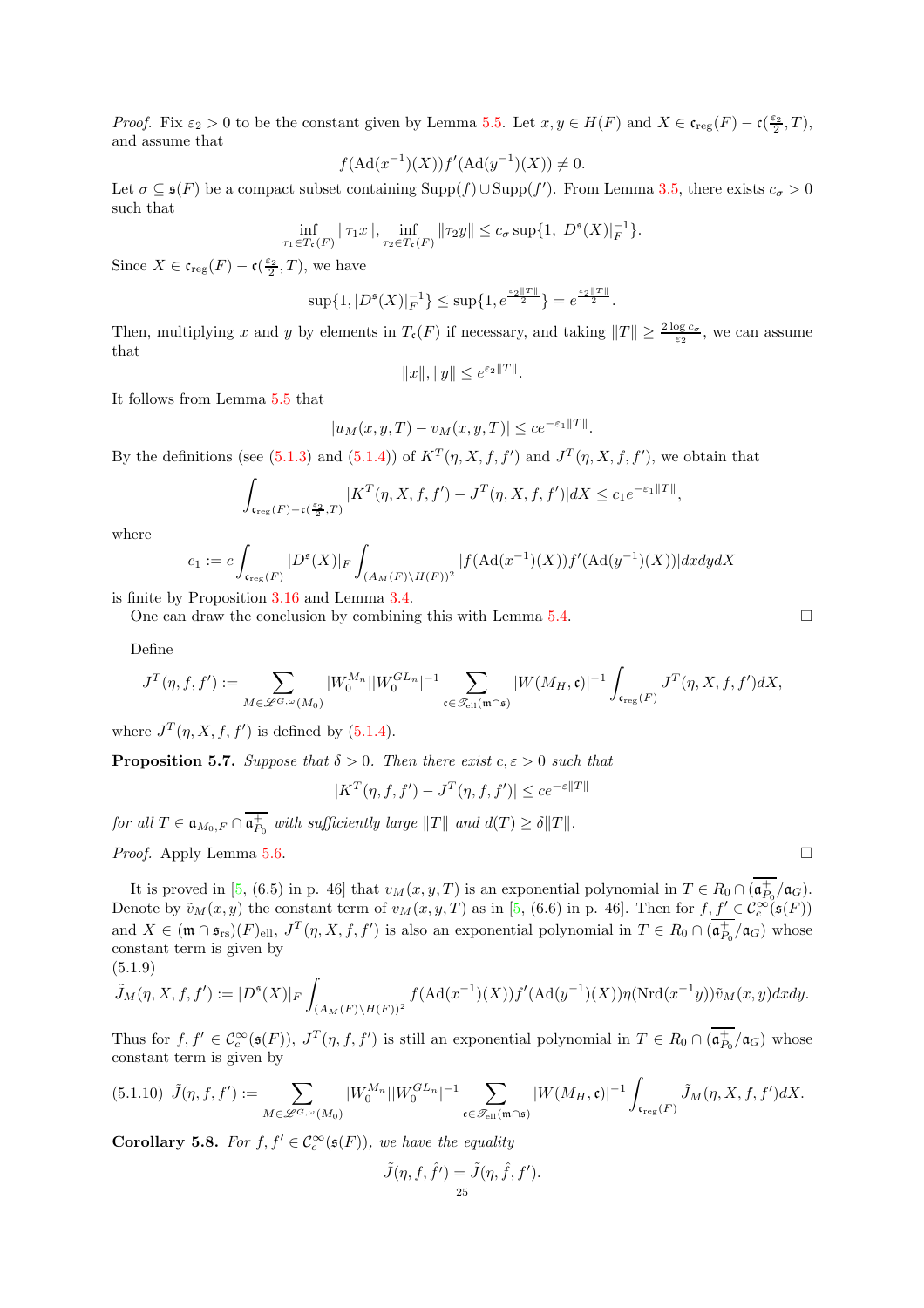*Proof.* By the Plancherel formula, for  $x \in H(F)$ , we have

$$
k(x, f, \hat{f}') = k(x, \hat{f}, f').
$$

Then for all  $T \in R_0 \cap (\mathfrak{a}_{P_0}^+/\mathfrak{a}_G)$ ,

$$
K^T(\eta, f, \hat{f}') = K^T(\eta, \hat{f}, f').
$$

Finally, apply Proposition [5.7](#page-24-0) to conclude.

<span id="page-25-0"></span>**Lemma 5.9.** For all  $Q \in \mathscr{F}^{G,\omega}(M_0)$ , there exists a constant  $c'_Q$  such that for all  $f, f' \in C_c^{\infty}(\mathfrak{s}(F))$ , we have the equality

$$
\tilde{J}(\eta, f, f') = \sum_{Q \in \mathscr{F}^{G, \omega}(M_0)} |W_0^{M_{Q_n}}| |W_0^{GL_n}|^{-1} (-1)^{\dim(A_Q/A_G)} J^{M_Q}(\eta, f_{\overline{Q}}^{\eta}, f'^{\eta}_{Q}) c'_Q,
$$

where  $J^{M_Q}(\eta, f_{\overline{Q}}^{\eta}, f'^{\eta}_{Q})$  is defined by [\(5.1.2\)](#page-20-3).

*Proof.* Suppose that  $M \in \mathscr{L}^{G,\omega}(M_0)$ . It is shown in [\[5,](#page-54-8) p. 92] that

$$
\tilde{v}_M(x,y)=(-1)^{\dim(A_M/A_G)}\sum_{Q\in \mathscr{F}^G(M)}v^Q_M(x,y)c'_Q,
$$

where  $c'_Q$  is a constant for each  $Q \in \mathscr{F}^{G,\omega}(M_0)$ .

Now substitude this in the definition [\(5.1.9\)](#page-24-1) of  $\tilde{J}_M(\eta, X, f, f')$ . Note that

$$
v_M^Q(m_1n_1k_1, m_2n_2k_2) = v_M^{M_Q}(m_1, m_2)
$$

for  $m_1 \in M_{\overline{Q}_H}(F), n_1 \in N_{\overline{Q}_H}(F), m_2 \in M_{Q_H}(F), n_2 \in N_{Q_H}(F), k_1, k_2 \in K_H$ . By the same argument as the proof of Proposition  $4.\overline{1.4}$ , one shows that

$$
|D^{\mathfrak{s}}(X)|_F \int_{(A_M(F)\backslash H(F))^2} f(\text{Ad}(x^{-1})(X)) f'(\text{Ad}(y^{-1})(X)) \eta(\text{Nrd}(x^{-1}y)) v_M^Q(x,y) dx dy = J_M^{M_Q}(\eta, X, f_{\overline{Q}}^{\eta}, f_{Q}^{\eta \eta}),
$$

where  $J_M^{M_Q}(\eta, X, f_{\overline{Q}}^{\eta}, f'^{\eta}_{Q})$  is defined by [\(5.1.1\)](#page-20-1). Therefore, we have

$$
\tilde{J}_M(\eta,X,f,f')=(-1)^{\dim(A_M/A_G)}\sum_{Q\in \mathscr{F}^G(M)}J_M^{M_Q}(\eta,X,f_{\overline{Q}}^{\eta},f'^{\eta}_{Q})c'_Q.
$$

Then the lemma follows from the definition  $(5.1.10)$  of  $\tilde{J}(\eta, f, f')$ .  $\Box$ 

Proof of Theorem [5.3.](#page-21-0) Using Lemma [5.9](#page-25-0) and Corollary [5.8,](#page-24-3) we can prove the theorem by induction on the dimension of  $G$ .

5.2. The case of  $(G', H')$ . Suppose that  $M' \in \mathcal{L}^{H'}(M'_{0})$ . For  $x, y \in H'(F)$ , we define an  $(H', M')$ family  $(v_{P'}(x,y))_{P' \in \mathscr{P}^{H'}(M')}$  by

$$
v_{P'}(\lambda, x, y) := e^{-\lambda (H_{P'}(y) - H_{\overline{P'}}(x))}, \forall \lambda \in i\mathfrak{a}_{M'}^*, P' \in \mathscr{P}^{H'}(M'),
$$

where  $\overline{P'} \in \mathscr{P}^{H'}(M')$  is the parabolic subgroup opposite to P'. For  $f, f' \in \mathcal{C}_c^{\infty}(\mathfrak{s}'(F))$  and  $Y \in$  $(\mathfrak{m}' \cap \mathfrak{s}'_{rs})(F)_{\text{ell}},$  we define

<span id="page-25-1"></span>
$$
(5.2.1) \qquad J_{M'}^{H'}(Y,f,f') := |D^{\mathfrak{s}'}(Y)|_F \int_{(A_{M'}(F)\backslash H'(F))^2} f(\mathrm{Ad}(x^{-1})(Y)) f'(\mathrm{Ad}(y^{-1})(Y)) v_{M'}(x,y) dx dy.
$$

<span id="page-25-2"></span>**Proposition 5.10.** Suppose that  $M' \in \mathcal{L}^{H'}(M'_0)$  and that  $f, f' \in \mathcal{C}_c^{\infty}(\mathfrak{s}'(F))$ .

1) The integral [\(5.2.1\)](#page-25-1) is absolutely convergent.

2) The function  $J^{H'}_{M'}(\cdot, f, f')$  is locally constant on  $(\widetilde{\mathfrak{m}'} \cap \mathfrak{s}'_{rs})(F)_{ell}$ .

3) If  $\mathfrak{c}' \subseteq \widetilde{\mathfrak{m}'} \cap \mathfrak{s}'$  is an M'-elliptic Cartan subspace, the restriction of  $J^{H'}_{M'}(\cdot, f, f')$  to  $\mathfrak{c}'_{\text{reg}}(F)$  vanishes *outside a compact subset of*  $\mathfrak{c}'(F)$ *.* 

 $\mathcal{A})$  If  $w \in \text{Norm}_{H'(F)}(M'_0)$ ,  $x \in M'(F)$  and  $k, k' \in K_{H'}$ , we have the equality

$$
J^{H'}_{\mathrm{Ad}(w)(M')}(\mathrm{Ad}(wx)(Y), \mathrm{Ad}(k)(f), \mathrm{Ad}(k')(f')) = J^{H'}_{M'}(Y, f, f')
$$

for all  $Y \in (\mathfrak{m}' \cap \mathfrak{s}'_{rs})(F)_{ell}.$ 

5) There exist constants  $c > 0$  and  $N \in \mathbb{N}$  such that for all  $Y \in (\widetilde{\mathfrak{m}}' \cap \mathfrak{s}'_{rs})(F)_{ell}$ , we have

$$
|J_{M'}^{H'}(Y,f,f')| \le c \sup\{1, -\log|D^{\mathfrak{s}'}(Y)|_F\}^N.
$$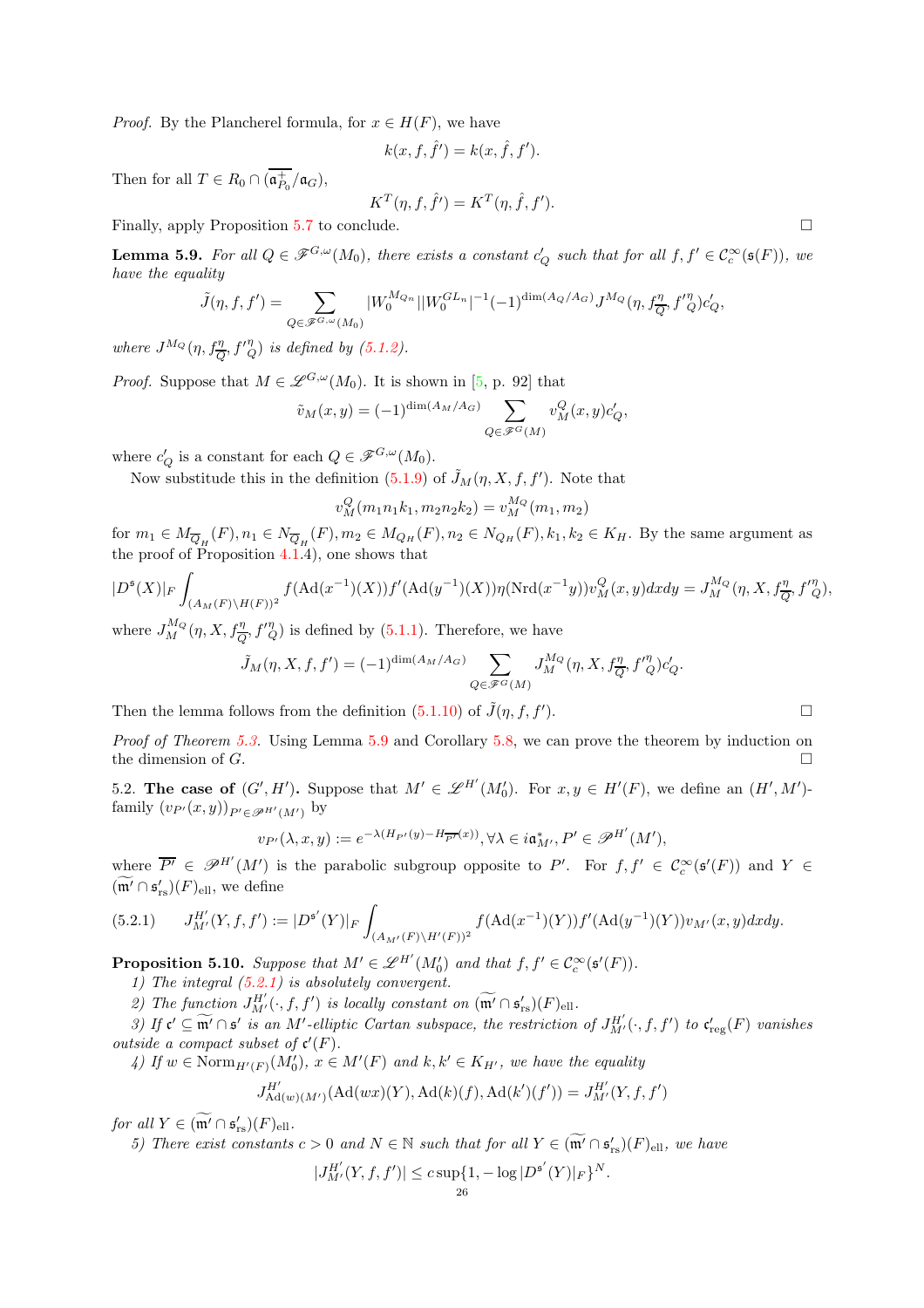6) For all  $Y \in (\mathfrak{m}' \cap \mathfrak{s}'_{rs})(F)_{ell}$ , we have

$$
J_{M'}^{H'}(Y, f, f') = \sum_{L'_1, L'_2 \in \mathscr{L}^{H'}(M')} d_{M'}^{H'}(L'_1, L'_2) J_{M'}^{L'_1}(Y, f_{\overline{Q'_1}}) J_{M'}^{L'_2}(Y, f'_{Q'_2}),
$$

where  $(Q'_1, Q'_2) := s(L'_1, L'_2)$  (see Section [2.7\)](#page-5-1).

Proof. It is almost the same as the proof of Proposition [5.1,](#page-20-2) except that one needs to use Proposition [4.4.](#page-19-1)4) and Corollary [4.6](#page-19-3) to show 6) and 5).

For  $f, f' \in \mathcal{C}_c^{\infty}(\mathfrak{s}'(F))$ , we define

<span id="page-26-2"></span>
$$
(5.2.2) \quad J^{H'}(f, f') := \sum_{M' \in \mathscr{L}^{H'}(M_0')} |W_0^{H'}||W_0^{M'}|^{-1}(-1)^{\dim(A_{M'}/A_{H'})} \sum_{\mathfrak{c}' \in \mathscr{T}_{\text{ell}}(\widetilde{\mathfrak{m}'} \cap \mathfrak{s}')} |W(M', \mathfrak{c}')|^{-1} \int_{\mathfrak{c}'_{\text{reg}}(F)} |W(M', \mathfrak{c}')|^{-1} dW_{M'}(Y, f, f') dY.
$$

This expression is absolutely convergent by Proposition [5.10.](#page-25-2)5) and Corollary [3.7.](#page-8-2) One may extend in the obvious way the definitions [\(5.2.1\)](#page-25-1) and [\(5.2.2\)](#page-26-2) to the symmetric pair  $(L', L', \mathrm{Ad}(\alpha))$ , where  $L' \in$  $\mathscr{L}^{H'}(M'_0).$ 

Remark 5.11. We have the equality

$$
J^{H'}(f,f') = J^{H'}(f',f).
$$

It results from the fact that for all  $M' \in \mathscr{L}^{H'}(M'_{0})$  and all  $x, y \in H'(F)$ , we have  $v_{M'}(x, y) = v_{M'}(y, x)$ .

<span id="page-26-1"></span>**Theorem 5.12** (Noninvariant trace formula). For all  $f, f' \in C_c^{\infty}(\mathfrak{s}'(F))$ , we have the equality

$$
J^{H'}(f, \hat{f}') = J^{H'}(\hat{f}, f').
$$

<span id="page-26-0"></span>Proof. We may simply copy the proof of Theorem [5.3](#page-21-0) here with obvious modifications. Especially, one needs to use Proposition [3.23](#page-14-0) to show analogues of Lemmas [5.4](#page-22-4) and [5.6](#page-23-2) for the case of  $(G', H')$  $\Box$ 

## 6. Howe's finiteness for weighted orbital integrals

6.1. The case of  $(G, H)$ . For an open compact subgroup r of  $\mathfrak{s}(F)$ , denote by  $\mathcal{C}_c^{\infty}(\mathfrak{s}(F)/r)$  the subspace of  $\mathcal{C}_c^{\infty}(\mathfrak{s}(F))$  consisting of the functions invariant by translation of r. Let  $i_r^{\mathfrak{s}^*}: \mathcal{C}_c^{\infty}(\mathfrak{s}(F))^* \to \mathcal{C}_c^{\infty}(\mathfrak{s}(F)/r)^*$ be the dual map of the natural injection  $C_c^{\infty}(\mathfrak{s}(F)/r) \hookrightarrow C_c^{\infty}(\mathfrak{s}(F))$ .

For any set  $\sigma$ , denote by  $\mathbb{C}[\sigma]$  the C-linear space of maps from  $\sigma$  to  $\mathbb{C}$  with finite support. For  $M \in \mathscr{L}^{G,\omega}(M_0)$  and  $\sigma \subseteq (\mathfrak{m} \cap \mathfrak{s}_{rs})(F)$ , we define the linear map

$$
\delta_M^G : \mathbb{C}[\sigma] \to \mathcal{C}_c^{\infty}(\mathfrak{s}(F))^*,
$$
  

$$
(z_X)_{X \in \sigma} \mapsto \sum_{X \in \sigma} z_X J_M^G(\eta, X, \cdot),
$$

where  $z_X \in \mathbb{C}$  is the coordinate at  $X \in \sigma$ .

For  $L \in \mathscr{L}^{G,\omega}(M_0)$  and  $r_L \subseteq (\mathfrak{l} \cap \mathfrak{s})(F)$  an open compact subgroup, we define  $i_{r_L}^{\mathfrak{l} \cap \mathfrak{s}^*}$  and  $\delta_M^L$  in the same way by using  $(L, L_H, \text{Ad}(\epsilon))$  in place of  $(G, H, \text{Ad}(\epsilon))$ .

<span id="page-26-3"></span>**Proposition 6.1** (Howe's finiteness). Let r be an open compact subgroup of  $\mathfrak{s}(F)$ ,  $M \in \mathscr{L}^{G,\omega}(M_0)$ and  $\sigma \subseteq (\mathfrak{m} \cap \mathfrak{s}_{rs})(F)$ . Suppose that there exists a compact subset  $\sigma_0 \subseteq (\mathfrak{m} \cap \mathfrak{s})(F)$  such that  $\sigma \subseteq$  $\text{Ad}(M_H(F))(\sigma_0)$ . Then the image of the linear map

$$
i_r^{\mathfrak{s} *}\circ \delta^G_M : \mathbb{C}[\sigma] \rightarrow \mathcal{C}^\infty_c(\mathfrak{s}(F)/r)^*
$$

is of finite dimension.

Remark 6.2. For  $M = G$ , Proposition [6.1](#page-26-3) is essentially included in a more general result [\[29,](#page-55-9) Theorem 6.1] in the context of  $\theta$ -groups (in the sense of [\[30,](#page-55-15) p. 467]).

The rest of this section is devoted to the proof of Proposition [6.1.](#page-26-3) We shall follow the main steps in [\[33,](#page-55-2) §IV.2-6]. Since the function  $\kappa(\cdot)J_M^G(\eta, \cdot, f)$  is constant on  $\text{Ad}(M_H(F))(X)$  for  $f \in \mathcal{C}_c^{\infty}(\mathfrak{s}(F))$  and  $X \in (\mathfrak{m} \cap \mathfrak{s}_{rs})(F)$ , and  $\mathscr{T}(\mathfrak{m} \cap \mathfrak{s})$  is a finite set, by Lemma [3.4,](#page-7-1) we may and shall suppose that  $\sigma$  is relatively compact in  $(\mathfrak{m} \cap \mathfrak{s})(F)$ . The proposition will be proved by induction on the dimension of G.

Recall that we have chosen the standard maximal compact subgroup  $K = GL_{2n}(\mathcal{O}_D)$  of  $G(F)$  $GL_{2n}(D)$ . Let  $k = \mathfrak{g}(\mathcal{O}_F) := \mathfrak{gl}_{2n}(\mathcal{O}_D)$ , which is an  $\mathcal{O}_F$ -lattice in  $\mathfrak{g}(F) = \mathfrak{gl}_{2n}(D)$  and is stable under the adjoint action of K. Since  $H \in \mathscr{L}^G(M_0)$ , we have set  $K_H = K \cap H(F) = GL_n(\mathcal{O}_D) \times GL_n(\mathcal{O}_D)$ .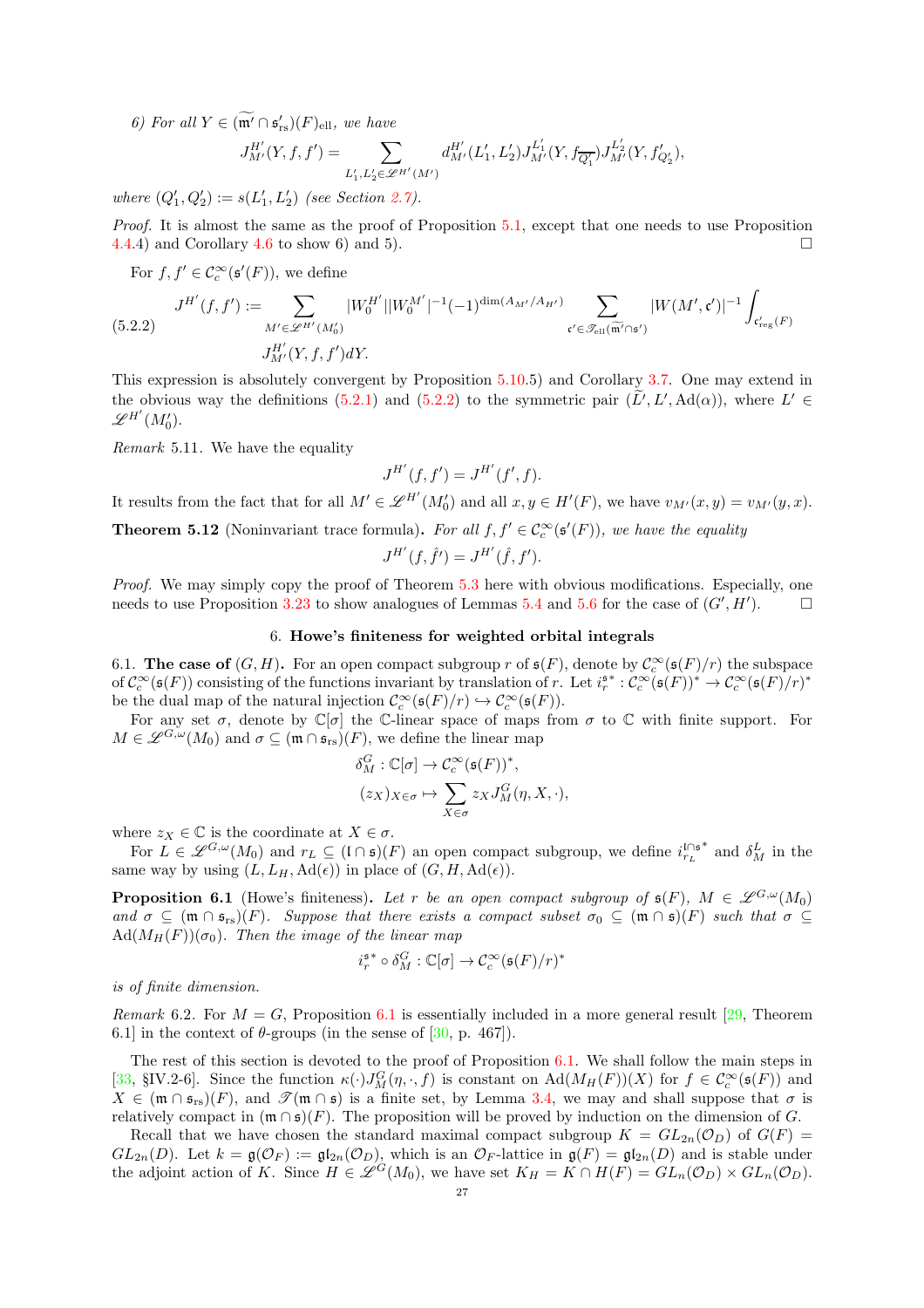Let  $\mathfrak{h}(\mathcal{O}_F) := k \cap \mathfrak{h}(F)$  and  $\mathfrak{s}(\mathcal{O}_F) := k \cap \mathfrak{s}(F)$ . Then we see that  $k = \mathfrak{h}(\mathcal{O}_F) \oplus \mathfrak{s}(\mathcal{O}_F)$  and that  $\mathfrak{s}(\mathcal{O}_F)$  is stable under the adjoint action of  $K_H$ . For all  $P \in \mathscr{F}^G(M_0)$ , we fix  $a_P \in A_P(F)$  such that  $|\alpha(a_P)|_F < 1, \forall \alpha \in \Delta_P^G.$ 

Recall that we denote by  $\mathcal{N}^{\mathfrak{s}}$  the set of nilpotent elements in  $\mathfrak{s}(F)$  and fix a uniformiser  $\varpi$  of  $\mathcal{O}_F$ . Let  $X \in \mathcal{N}^s \cap (k - \varpi k)$ . By the Jacobson-Morozov theorem for symmetric spaces (Lemma [3.8\)](#page-8-3), there exists a group homomorphism  $\varphi: SL_2(F) \to G(F)$  such that

$$
d\varphi\begin{pmatrix}0&1\\0&0\end{pmatrix} = X
$$
 and  $a^{\varphi} := \varphi\begin{pmatrix}\varpi &\\ & \varpi^{-1}\end{pmatrix} \in H(F)$ .

We define the parabolic subgroup  $P^X$  of G as in [\[33,](#page-55-2) §IV.3]. More concretely, set

$$
\mathfrak{g}[i]:=\{Y\in\mathfrak{g}:\mathrm{Ad}(a^{\varphi})(Y)=\varpi^iY,\forall i\in\mathbb{Z}\}
$$

and

<span id="page-27-4"></span>
$$
\mathfrak{p}^X:=\bigoplus_{i\geq 0}\mathfrak{g}[i];
$$

then let

(6.1.1) 
$$
P^{X} := \{x \in G : \mathrm{Ad}(x)(\mathfrak{p}^{X}) = \mathfrak{p}^{X}\}.
$$

Note that  $P^X$  is independent of the choice of  $\varphi$  by [\[7,](#page-54-21) Proposition 5.7.1]. Since  $a^{\varphi}$  commutes with  $\epsilon$ , one has  $\epsilon \in P^X$ . By Lemma [3.12,](#page-9-2)  $P^X \cap H$  is a parabolic subgroup of H. Then there exists an element  $x \in K_H$ such that  $P' := \text{Ad}(x)(P^X) \in \mathscr{F}^G(M_0)$ . We shall fix such an x. Let  $a^X := \text{Ad}(x^{-1})(a_{P'}) \in H(F)$ . Note that  $a^X$  depends on the choice of x, but this is unimportant. It is proved in [\[33,](#page-55-2) (3) in §IV.3] that

<span id="page-27-3"></span>
$$
\operatorname{Ad}(a^X)(X) \in \varpi k.
$$

But  $\text{Ad}(a^X)(X) \in \mathfrak{s}(F)$ . Thus we have

(6.1.2) 
$$
\mathrm{Ad}(a^X)(X) \in \varpi \mathfrak{s}(\mathcal{O}_F).
$$

<span id="page-27-2"></span>**Lemma 6.3.** There exists an integer  $h \in \mathbb{N}$  such that for all  $Y \in \varpi^h \mathfrak{s}(\mathcal{O}_F)$ , all integers  $l \geq h$  and all  $Z \in \text{Ad}(a^X)^{-1}(\varpi^l \mathfrak{s}(\mathcal{O}_F))$ , there exists  $\gamma \in K_H$  with  $\eta(\text{Nrd}(\gamma)) = 1$  such that

$$
\mathrm{Ad}(\gamma)(X+Y+Z)\in X+Y+\varpi^{l}\mathfrak{s}(\mathcal{O}_F).
$$

*Proof.* It is analogous to the proof of [\[33,](#page-55-2) Lemme IV.3]. The point is that we require  $\gamma \in H(F)$  and  $\eta(\text{Nrd}(\gamma)) = 1$  here.

Set

$$
\mathfrak{n}^X:=\bigoplus_{i\geq 1}\mathfrak{g}[i].
$$

Since  $a^{\varphi}$  commutes with  $\epsilon$ , one has  $\mathfrak{g}[i] = (\mathfrak{g}[i] \cap \mathfrak{h}) \oplus (\mathfrak{g}[i] \cap \mathfrak{s}).$ 

It is proved in  $[33, (4)$  in §IV.3 that

<span id="page-27-0"></span>
$$
\mathrm{Ad}(a^X)^{-1}(k) \subseteq k + \mathrm{Ad}(a^X)^{-1}(k) \cap \mathfrak{n}^X.
$$

By the intersection of  $\mathfrak{s}(F)$  with both sides in the last expression, we have

(6.1.3) 
$$
\mathrm{Ad}(a^X)^{-1}(\mathfrak{s}(\mathcal{O}_F)) \subseteq \mathfrak{s}(\mathcal{O}_F) + \mathrm{Ad}(a^X)^{-1}(\mathfrak{s}(\mathcal{O}_F)) \cap \mathfrak{n}^X.
$$

It is shown in [\[33,](#page-55-2) (2) in §IV.3] and the proof of [33, Lemme IV.3] that there exists  $c \in \mathbb{N}$  such that

<span id="page-27-1"></span>
$$
\mathfrak{n}^X \cap \operatorname{Ad}(a^X)^{-1}(k) \subseteq \operatorname{ad}(X)(\varpi^{-c}k).
$$

By the intersection of  $\mathfrak{s}(F)$  with both sides in the last expression, we have

(6.1.4) 
$$
\mathfrak{n}^X \cap \mathrm{Ad}(a^X)^{-1}(\mathfrak{s}(\mathcal{O}_F)) \subseteq \mathrm{ad}(X)(\varpi^{-c}\mathfrak{h}(\mathcal{O}_F)).
$$

Fix such an integer c. There exists  $c' \in \mathbb{N}$  such that for all  $l \geq c'$ , we have

- $\varpi^l k \subseteq V_{\mathfrak{a}}$ ;
	- $\exp(\varpi^l k) \subseteq \{x \in K : \eta(\mathrm{Nrd}(x)) = 1\};$
	- Ad( $\exp(Y')(Y) \equiv Y + \mathrm{ad}(Y')(Y) \mod \varpi^{l+c} k, \forall Y \in k, Y' \in \varpi^l k.$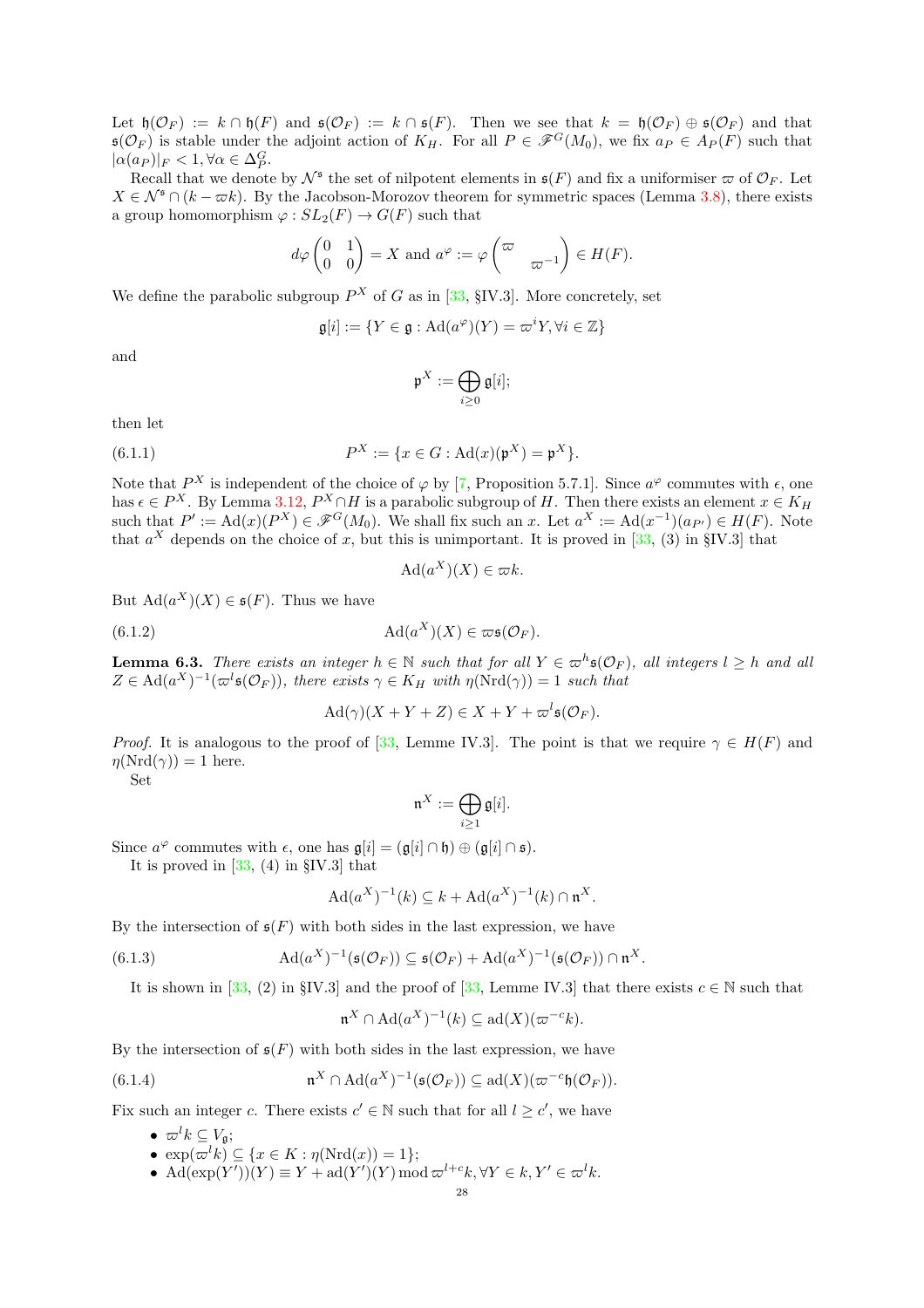Fix such an integer c'. There exists  $c'' \in \mathbb{N}$  such that  $\text{Ad}(a^X)^{-1}(\varpi^{c''}k) \subseteq k$ . Fix such an integer c''.

Let  $h \in \mathbb{N}$  be such that  $h \ge \max\{c + c', c + c''\}$ . Let Y, l and Z be as in the statement. Thanks to [\(6.1.3\)](#page-27-0), we can write  $Z = Z_1 + Z_2$ , where  $Z_1 \in \varpi^l \mathfrak{s}(\mathcal{O}_F)$  and  $Z_2 \in \mathrm{Ad}(a^X)^{-1}(\varpi^l \mathfrak{s}(\mathcal{O}_F)) \cap \mathfrak{n}^X$ . Because of [\(6.1.4\)](#page-27-1), we can choose  $Z' \in \pi^{l-c}\mathfrak{h}(\mathcal{O}_F)$  such that  $Z_2 = \text{ad}(X)(Z')$ . Since  $Z' \in \pi^{c'}\mathfrak{h}(\mathcal{O}_F)$  from the hypothesis  $l \ge h \ge c + c'$ , we can define  $\gamma := \exp(Z')$ . Then we have  $\gamma \in K_H$  and  $\eta(\text{Nrd}(\gamma)) = 1$ . It is shown in the proof of [\[33,](#page-55-2) Lemme IV.3] that  $\gamma$  verifies

$$
Ad(\gamma)(X + Y + Z) \in X + Y + \varpi^{l}k.
$$

But both of  $\text{Ad}(\gamma)(X + Y + Z)$  and  $X + Y$  belong to  $\mathfrak{s}(F)$ . Hence, we deduce that

$$
Ad(\gamma)(X+Y+Z) \in X+Y+\varpi^{l}\mathfrak{s}(\mathcal{O}_F).
$$

For  $X \in \mathcal{N}^{\mathfrak{s}} \cap (k - \varpi k)$ , we shall fix an integer  $h^X$  such that

(1)  $h^X$  verifies the condition of Lemma [6.3;](#page-27-2)

(2)  $h^X \geq 1$ ;

(3)  $\operatorname{Ad}(a^X)(\overline{\omega}^{h^X}\mathfrak{s}(\mathcal{O}_F)) \subseteq \overline{\omega}\mathfrak{s}(\mathcal{O}_F).$ 

Denote by  $\mathcal{N}^G$  the set of nilpotent elements in  $\mathfrak{g}(F)$ . Let  $\mathbb{P}\mathfrak{g}(F)$  (resp.  $\mathbb{P}\mathfrak{s}(F)$ ) be the projective space associated to  $\mathfrak{g}(F)$  (resp.  $\mathfrak{s}(F)$ ) and  $\pi : \mathfrak{g}(F) - \{0\} \to \mathbb{P}\mathfrak{g}(F)$  the natural projection. Since  $\pi(\mathcal{N}^G - \{0\})$ is compact and  $\mathcal{N}^{\mathfrak{s}} - \{0\}$  is a closed subset of  $\mathcal{N}^G - \{0\}$ , we know that  $\pi(\mathcal{N}^{\mathfrak{s}} - \{0\})$  is compact. One also sees that

$$
\pi(\mathcal{N}^{\mathfrak{s}}\cap (k-\varpi k))=\pi(\mathcal{N}^{\mathfrak{s}}-\{0\}).
$$

We can and shall choose a finite set  $\mathcal{N}_0 \subset \mathcal{N}^{\mathfrak{s}} \cap (k - \varpi k)$  such that

$$
\bigcup_{X \in \mathcal{N}_0} \pi(X + \varpi^{h^X} \mathfrak{s}(\mathcal{O}_F))
$$

is an open neighbourhood of  $\pi(\mathcal{N}^{\mathfrak{s}} - \{0\}) \subset \mathbb{P}_{\mathfrak{s}}(F)$ .

<span id="page-28-0"></span>**Lemma 6.4.** There exists an integer  $c \in \mathbb{N}$  such that for all  $d \in \delta_M^G(\mathbb{C}[\sigma])$  and all  $f \in \mathcal{C}_c^{\infty}(\mathfrak{s}(F))$ satisfying  $d(f) \neq 0$ , we have

$$
\operatorname{Supp}(f) \cap [\varpi^{-c}\mathfrak{s}(\mathcal{O}_F) \cup \bigcup_{X \in \mathcal{N}_0} F^{\times}(X+\varpi^{h^X}\mathfrak{s}(\mathcal{O}_F))] \neq \emptyset.
$$

*Proof.* Recall that  $\sigma$  is assumed to be relatively compact in  $(\mathfrak{m} \cap \mathfrak{s})(F)$ . Fix an open compact neighbourhood  $\sigma'$  of  $\sigma$  in  $\mathfrak{s}(F)$ . Fix  $P_0 \in \mathscr{P}^H(M_0)$  and set

$$
A_{P_0}^+ := \{ a \in A_{M_0}(F) : |\alpha(a)|_F \ge 1, \forall \alpha \in \Delta_{P_0}^H \}.
$$

Similarly, for all  $B \in \mathscr{P}^G(M_0)$ , set

$$
A_B^+ := \{a \in A_{M_0}(F) : |\alpha(a)|_F \ge 1, \forall \alpha \in \Delta_B^G\}.
$$

We see from the argument of [\[26,](#page-55-3) Lemma 4.11] that

$$
A_{P_0}^+ \subseteq \bigcup_{\{B \in \mathcal{P}^G(M_0): P_0 \subseteq B\}} A_B^+.
$$

By the Cartan decomposition, there exists a compact subset  $\Gamma \subseteq H(F)$  such that  $H(F) = K_H A_{P_0}^{\dagger} \Gamma$ . Fix such a Γ. Then

$$
H(F) \subseteq \bigcup_{\{B \in \mathcal{P}^G(M_0): P_0 \subseteq B\}} K_H A_B^+\Gamma.
$$

Fix  $c' \in \mathbb{N}$  such that  $\text{Ad}(\Gamma)(\sigma') \subseteq \varpi^{-c'}\mathfrak{s}(\mathcal{O}_F)$ . Since  $\text{Ad}(A_B^+)(\mathfrak{s}(\mathcal{O}_F)) \subseteq \mathfrak{s}(\mathcal{O}_F) + (\mathfrak{n}_B \cap \mathfrak{s})(F)$  and  $(\mathfrak{n}_B \cap \mathfrak{s})(F) \subseteq \mathcal{N}^{\mathfrak{s}},$  we obtain

$$
\mathrm{Ad}(H(F))(\sigma') \subseteq \varpi^{-c'}\mathfrak{s}(\mathcal{O}_F) + \mathcal{N}^{\mathfrak{s}}.
$$

Choose an integer c such that

$$
c \ge c' + \sup_{X \in \mathcal{N}_0} h^X.
$$

Let  $d$  and  $f$  be as in the statement. It is evident that

$$
Supp(f) \cap \mathrm{Ad}(H(F))(\sigma') \neq \emptyset.
$$

Suppose that  $X_1 \in \varpi^{-c'} \mathfrak{s}(\mathcal{O}_F), X_2 \in \mathcal{N}^{\mathfrak{s}}$  satisfy  $X_1 + X_2 \in \text{Supp}(f)$ . If  $X_2 \in \varpi^{-c} \mathfrak{s}(\mathcal{O}_F)$ , we are done. If not, let  $X \in \mathcal{N}_0$  be such that  $\pi(X_2) \in \pi(X + \varpi^{h^X} \mathfrak{s}(\mathcal{O}_F))$ . Then there exists  $\lambda \in F^\times$  such that

 $\Box$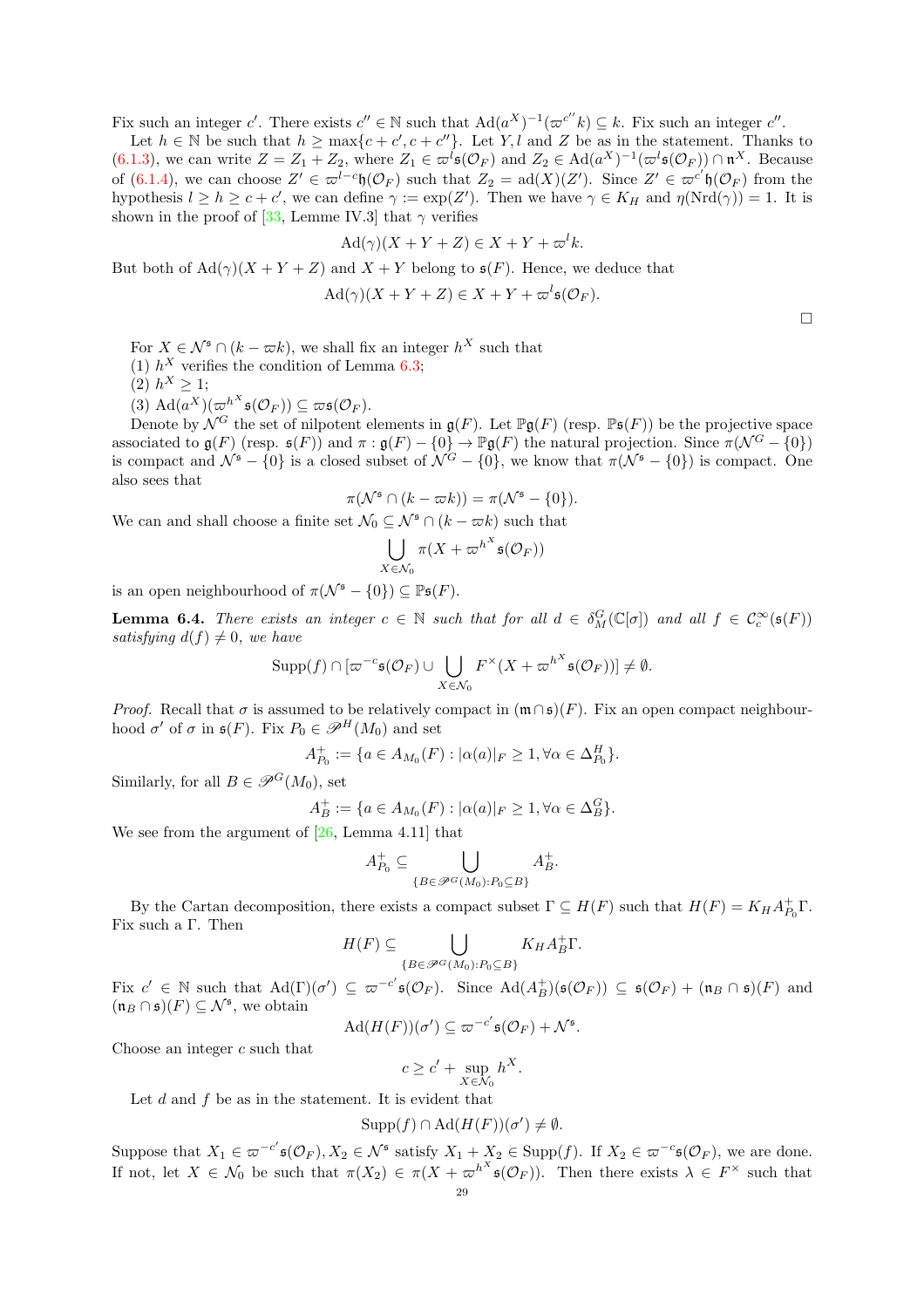$X_2 \in \lambda(X + \varpi^{h^X}\mathfrak{s}(\mathcal{O}_F))$ . Since  $X_2 \notin \varpi^{-c}\mathfrak{s}(\mathcal{O}_F)$ , we have  $v_F(\lambda) < -c$  and thus  $v_F(\lambda) + h^X < -c'$ . Therefore,  $X_1 \in \lambda \varpi^{h^X} \mathfrak{s}(\mathcal{O}_F)$  and then  $X_1 + X_2 \in \lambda (X + \varpi^{h^X} \mathfrak{s}(\mathcal{O}_F)) \subseteq F^\times (X + \varpi^{h^X} \mathfrak{s}(\mathcal{O}_F))$ . This is exactly what we want to prove.

We shall fix an integer c verifying the condition in Lemma  $6.4$ . We shall also fix another integer h such that

(6.1.5) 
$$
h \geq \sup_{X \in \mathcal{N}_0} h^X.
$$

Denote

<span id="page-29-0"></span>
$$
C := \{ f \in C_c^{\infty}(\mathfrak{s}(F)/\varpi^h\mathfrak{s}(\mathcal{O}_F)) : \operatorname{Supp}(f) \subseteq \varpi^{-c}\mathfrak{s}(\mathcal{O}_F) \},
$$

which is a C-linear space of finite dimension. For all  $L \in \mathcal{L}^G(M)$ ,  $L \neq G$ , let  $r(L) := \varpi^h(\mathfrak{l} \cap \mathfrak{s})(\mathcal{O}_F)$ .

<span id="page-29-3"></span>**Lemma 6.5.** Let  $\mathfrak{z} = (z_X)_{X \in \sigma} \in \mathbb{C}[\sigma]$ . Suppose that 1)  $i_{r(L)}^{\mathfrak{l}\cap\mathfrak{s}^{-*}} \circ \delta_M^L(\mathfrak{z}) = 0$  for all  $L \in \mathscr{L}^G(M), L \neq G;$ 2)  $\delta_M^G(\mathfrak{z})(C) = 0.$ Then  $i^{\mathfrak{s}}_{\varpi^h\mathfrak{s}(\mathcal{O}_F)}^* \circ \delta_M^G(\mathfrak{z}) = 0.$ 

*Proof.* Write  $d := \delta_M^G(\mathfrak{z})$ . It suffices to prove by induction on the integer  $e \geq c$  the assertion

 $(A_e: \text{ for all } f \in C_c^{\infty}(\mathfrak{s}(F)/\varpi^h\mathfrak{s}(\mathcal{O}_F)) \text{ with } \text{Supp}(f) \subseteq \varpi^{-e}\mathfrak{s}(\mathcal{O}_F), \text{ we have } d(f) = 0.$ 

If  $e = c$ , this is true by the hypothesis 2). Fix an  $e > c$  and suppose that  $(A)_{e-1}$  is true. For any open compact subset  $s \subseteq \mathfrak{g}(F)$ , denote by  $1_s$  its characteristic function. It suffices to prove that for all  $Y \in \varpi^{-e} \mathfrak{s}(\mathcal{O}_F) - \varpi^{-e+1} \mathfrak{s}(\mathcal{O}_F)$ , we have  $d(1_{Y+\varpi^h \mathfrak{s}(\mathcal{O}_F)})=0$ .

Suppose that  $Y \in \overline{\omega}^{-e} \mathfrak{s}(\mathcal{O}_F) - \overline{\omega}^{-e+1} \mathfrak{s}(\mathcal{O}_F)$ . The hypothesis  $e > c$  implies  $\overline{\omega}^{-c} \mathfrak{s}(\mathcal{O}_F) \subseteq \overline{\omega}^{-e+1} \mathfrak{s}(\mathcal{O}_F)$ and thus  $Y \notin \varpi^{-c} \mathfrak{s}(\mathcal{O}_F)$ . Suppose on the contary that  $d(1_{Y+\varpi_h^h \mathfrak{s}(\mathcal{O}_F)}) \neq 0$ . By Lemma [6.4,](#page-28-0) there exists  $X \in \mathcal{N}_0$  and  $\lambda \in F^\times$  such that  $(Y + \varpi^h \mathfrak{s}(\mathcal{O}_F)) \cap \lambda (X + \varpi^{h^X} \mathfrak{s}(\mathcal{O}_F)) \neq \emptyset$ . Fix such X and  $\lambda$ . Since  $v_F(Y) = -e$  and  $v_F(X) = 0$ , we have  $v_F(\lambda) = -e$ . As  $h \ge h^X \ge h^X - e$  (see [\(6.1.5\)](#page-29-0)), we obtain  $\varpi^h \mathfrak{s}(\mathcal{O}_F) \subseteq \lambda \varpi^{h^X} \mathfrak{s}(\mathcal{O}_F)$  and then  $Y \in \lambda(X + \varpi^{h^X} \mathfrak{s}(\mathcal{O}_F))$ . Let  $Y' \in \varpi^{h^X} \mathfrak{s}(\mathcal{O}_F)$  such that  $Y = \lambda(X + Y')$ . Let  $Z \in \text{Ad}(a^X)^{-1}(\varpi^h\mathfrak{s}(\mathcal{O}_F))$ . Since  $h + e \geq h^X$ , we can apply Lemma [6.3](#page-27-2) to  $X, Y', \lambda^{-1}Z$  and

 $l := h + e$ . Then there exists  $\gamma \in K_H$  with  $\eta(\text{Nrd}(\gamma)) = 1$  such that

$$
\mathrm{Ad}(\gamma)(X+Y'+\lambda^{-1}Z)\in X+Y'+\varpi^{h+e}\mathfrak{s}(\mathcal{O}_F).
$$

From  $v_F(\lambda) = -e$ , we deduce that

$$
\mathrm{Ad}(\gamma)(\lambda(X+Y')+Z)\in\lambda(X+Y')+\varpi^h\mathfrak{s}(\mathcal{O}_F),
$$

i.e.,

$$
\mathrm{Ad}(\gamma)(Y+Z)\in Y+\varpi^h\mathfrak{s}(\mathcal{O}_F).
$$

Since  $\gamma \in K_H$ , this is equivalent to

$$
\mathrm{Ad}(\gamma)(Y+Z+\varpi^h\mathfrak{s}(\mathcal{O}_F))=Y+\varpi^h\mathfrak{s}(\mathcal{O}_F)
$$

or

$$
\mathrm{Ad}(\gamma)(1_{Y+Z+\varpi^h\mathfrak{s}(\mathcal{O}_F)})=1_{Y+\varpi^h\mathfrak{s}(\mathcal{O}_F)}.
$$

By Proposition [4.1.](#page-16-3)3), we obtain

$$
d(1_{Y+Z+\varpi^h\mathfrak{s}(\mathcal{O}_F)})=\eta(\mathrm{Nrd}(\gamma))d(1_{Y+\varpi^h\mathfrak{s}(\mathcal{O}_F)}).
$$

Because  $\eta(\text{Nrd}(\gamma)) = 1$ , we have

<span id="page-29-2"></span><span id="page-29-1"></span>
$$
d(1_{Y+Z+\varpi^h\mathfrak{s}(\mathcal{O}_F)})=d(1_{Y+\varpi^h\mathfrak{s}(\mathcal{O}_F)}).
$$

Now, by the sum over  $Z \in (Ad(a^X)^{-1}(\varpi^h\mathfrak{s}(\mathcal{O}_F)) + \varpi^h\mathfrak{s}(\mathcal{O}_F)) / \varpi^h\mathfrak{s}(\mathcal{O}_F)$  (a finite set), we get

(6.1.6) 
$$
d(1_{Y+\varpi^h\mathfrak{s}(\mathcal{O}_F)})=[k':\mathfrak{s}(\mathcal{O}_F)]^{-1}d(1_{Y+\varpi^h k'}),
$$

where

(6.1.7) 
$$
k' := \mathrm{Ad}(a^X)^{-1}(\mathfrak{s}(\mathcal{O}_F)) + \mathfrak{s}(\mathcal{O}_F).
$$

By Proposition [4.1.](#page-16-3)6), we have the equality

$$
d\left(\mathrm{Ad}(a^X)(1_{Y+\varpi^h k'})-\eta(\mathrm{Nrd}(a^X))1_{Y+\varpi^h k'})=\eta(\mathrm{Nrd}(a^X))\sum_{Q\in \mathscr{F}^G(M), Q\neq G}\delta_M^{M_Q}(\mathfrak{z})\left((1_{Y+\varpi^h k'})^{\eta}_{Q,(a^X)^{-1}}\right).
$$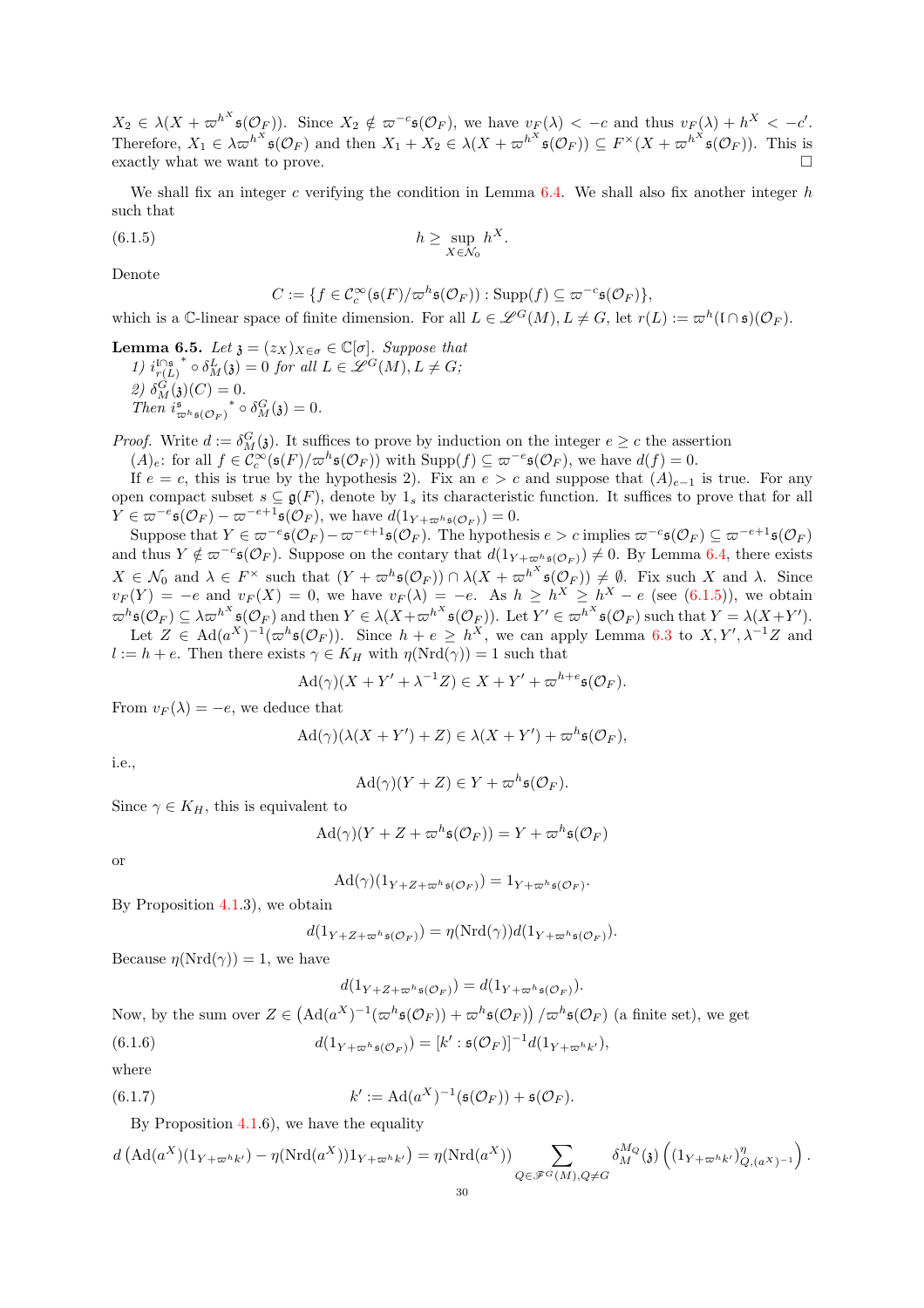From [\(4.1.3\)](#page-17-0), it is clear that  $(1_{Y+\varpi^{h}k'})_{Q,(a^X)^{-1}}^{\eta}$  is invariant by translation of  $r(M_Q)$ . By the hypothesis 1), we have  $\delta_M^{M_Q}(\mathfrak{z}) \left( \left(1_{Y+\varpi^h k'}\right)_{Q,(a^X)^{-1}}^{\eta} \right)$  $= 0$  for all  $Q \in \mathscr{F}^G(M)$ ,  $Q \neq G$ , so

(6.1.8) 
$$
\eta(\text{Nrd}(a^X))d(1_{Y+\varpi^{h}k'}) = d(\text{Ad}(a^X)(1_{Y+\varpi^{h}k'})) .
$$

We see easily that

<span id="page-30-3"></span><span id="page-30-0"></span>
$$
\operatorname{Ad}(a^X)(1_{Y+\varpi^h k'}) = 1_s,
$$

where

(6.1.9) 
$$
s := \text{Ad}(a^X)(Y) + \varpi^h \text{Ad}(a^X)(k').
$$

Recall  $Y = \lambda(X + Y')$  above. As  $X \in \mathcal{N}_0$ , by [\(6.1.2\)](#page-27-3), we have  $\text{Ad}(a^X)(X) \in \varpi\mathfrak{s}(\mathcal{O}_F)$ . Since  $Y' \in \omega^{h^X} \mathfrak{s}(\mathcal{O}_F)$ , by the hypothesis (3) on  $h^X$ , we have  $\text{Ad}(a^X)(Y') \in \omega \mathfrak{s}(\mathcal{O}_F)$ . For  $v_F(\lambda) = -e$ , we obtain

(6.1.10) 
$$
\mathrm{Ad}(a^X)(Y) \in \varpi^{-e+1} \mathfrak{s}(\mathcal{O}_F).
$$

We see from  $(6.1.7)$  that

<span id="page-30-1"></span>
$$
Ad(a^X)(k') = \mathfrak{s}(\mathcal{O}_F) + Ad(a^X)(\mathfrak{s}(\mathcal{O}_F)).
$$

By  $(6.1.5)$  and the hypothesis (3) on  $h^X$ , we have  $\varpi^h\text{Ad}(a^X)(\mathfrak{s}(\mathcal{O}_F)) \subseteq \varpi^{h^X}\text{Ad}(a^X)(\mathfrak{s}(\mathcal{O}_F)) \subseteq \varpi \mathfrak{s}(\mathcal{O}_F)$ . Then by  $(6.1.5)$  and the hypothesis  $(2)$  on  $h^X$ , we have

<span id="page-30-2"></span>(6.1.11) 
$$
\varpi^h \mathrm{Ad}(a^X)(k') = \varpi^h \mathfrak{s}(\mathcal{O}_F) + \varpi^h \mathrm{Ad}(a^X)(\mathfrak{s}(\mathcal{O}_F)) \subseteq \varpi^{h^X} \mathfrak{s}(\mathcal{O}_F) + \varpi \mathfrak{s}(\mathcal{O}_F) = \varpi \mathfrak{s}(\mathcal{O}_F).
$$

From  $(6.1.9)$ ,  $(6.1.10)$  and  $(6.1.11)$ , we see that

$$
\mathrm{Supp}(1_s) \subseteq \varpi^{-e+1} \mathfrak{s}(\mathcal{O}_F).
$$

Since  $\mathfrak{s}(\mathcal{O}_F) \subseteq \text{Ad}(a^X)(k')$ , we know that  $1_s$  is invariant by translation of  $\varpi^h \mathfrak{s}(\mathcal{O}_F)$ . Using the induction hypothesis  $(A)_{e-1}$ , we have

$$
d(1_s) = 0.
$$

Thanks to  $(6.1.6)$  and  $(6.1.8)$ , we obtain

$$
d(1_{Y+\varpi^h\mathfrak{s}(\mathcal{O}_F)})=0.
$$

This proves  $(A)_e$  and thus the lemma.

*Proof of Proposition [6.1.](#page-26-3)* We use induction on the dimension of G. Suppose that for all  $L \in \mathscr{L}^G(M)$ ,  $L \neq$ G, and all open compact subgroups  $r<sub>L</sub>$  of  $(l \cap \mathfrak{s})(F)$ , the image of the linear map

$$
i_{r_L}^{\mathfrak{l} \cap \mathfrak{s}^*} \circ \delta_M^L : \mathbb{C}[\sigma] \to \mathcal{C}_c^{\infty}((\mathfrak{l} \cap \mathfrak{s})(F)/r_L)^*
$$

is of finite dimension. This is actually a product form of the proposition in lower dimensions. Now we would like to prove the proposition. The argument below is also valid for the case  $G = M$ .

Enlarge h in [\(6.1.5\)](#page-29-0) if necessary such that  $r \supseteq \varpi^h \mathfrak{s}(\mathcal{O}_F)$ . We shall prove that the image of  $i^{\mathfrak{s}}_{\varpi^h \mathfrak{s}(\mathcal{O}_F)}^* \circ$  $\delta_M^G$  is of finite dimension. Admit this for the moment. Since  $i_r^{s*}$  factorises by  $i_{\varpi^h s(\mathcal{O}_F)}^s$ , the image of  $i_r^{s*} \circ \delta_M^G$  is also of finite dimension. Then we finish the proof.

Let  $\mathcal{K}_1$  be the kernel of the linear map

$$
\bigoplus_{L\in \mathscr{L}^G(M), L\not=G} i_{r(L)}^{\mathfrak{l}\cap \mathfrak{s}}^{\ast}\circ \delta_{M}^{L}:\mathbb{C}[\sigma]\rightarrow \bigoplus_{L\in \mathscr{L}^G(M), L\not=G} \mathcal{C}_c^{\infty}((\mathfrak{l}\cap \mathfrak{s})(F)/r(L))^*,
$$

whose image is of finite dimension by our induction hypothesis applied to  $r<sub>L</sub> := r(L)$  for all  $L \in$  $\mathscr{L}^G(M), L \neq G$ . Hence, to prove that  $i^{\mathfrak{s}}_{\varpi^h \mathfrak{s}(\mathcal{O}_F)}^* \circ \delta_M^G(\mathbb{C}[\sigma])$  is of finite dimension, it suffices to prove that  $i^{\mathfrak{s}}_{\varpi^h\mathfrak{s}(\mathcal{O}_F)}^* \circ \delta^G_M(\mathcal{K}_1)$  is of finite dimension.

Consider the composition of the linear maps

$$
d_1 := i^{\mathfrak{s}}_{\varpi^h \mathfrak{s}(\mathcal{O}_F)}^* \circ \delta^G_M|_{\mathcal{K}_1} : \mathcal{K}_1 \to \mathcal{C}_c^{\infty}(\mathfrak{s}(F)/\varpi^h \mathfrak{s}(\mathcal{O}_F))^*
$$

and

$$
\mathrm{Res}: \mathcal{C}_c^{\infty}(\mathfrak{s}(F)/\varpi^h\mathfrak{s}(\mathcal{O}_F))^* \to C^*.
$$

The latter map is the natural restriction. Lemma [6.5](#page-29-3) says that

$$
\ker(\text{Res}\circ d_1)=\ker(d_1),
$$

which is denoted by  $\mathcal{K}_2$ . Then

$$
d_1(\mathcal{K}_1) \simeq \mathcal{K}_1/\mathcal{K}_2 \simeq \operatorname{Res}_{31} \circ d_1(\mathcal{K}_1) \subseteq C^*.
$$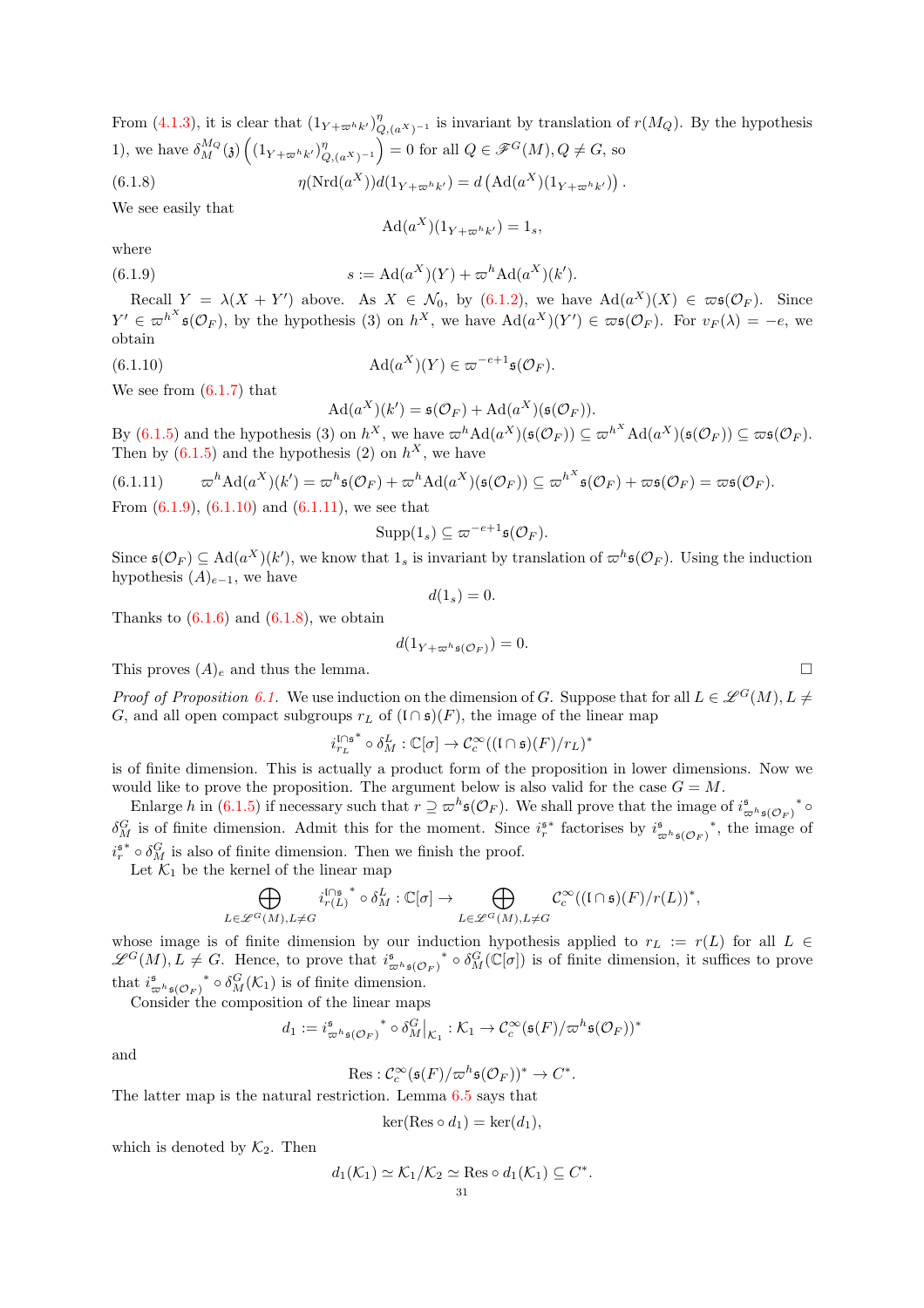Since C is of finite dimension, we see that  $d_1(\mathcal{K}_1)$  is of finite dimension.

<span id="page-31-0"></span>**Corollary 6.6.** Let r be an open compact subgroup of  $\mathfrak{s}(F)$ ,  $M \in \mathscr{L}^{G,\omega}(M_0)$  and  $\sigma \subseteq (\mathfrak{m} \cap \mathfrak{s}_{rs})(F)$ . Suppose that there exists a compact subset  $\sigma_0 \subseteq (\mathfrak{m} \cap \mathfrak{s})(F)$  such that  $\sigma \subseteq \text{Ad}(M_H(F))(\sigma_0)$ . Then there exists a finite subset  $\{X_i : i \in I\} \subseteq \sigma$  and a finite subset  $\{f_i : i \in I\} \subseteq C_c^{\infty}(\mathfrak{s}(F)/r)$  such that for all  $X \in \sigma$  and all  $f \in C_c^{\infty}(\mathfrak{s}(F)/r)$ , we have the equality

$$
J_M^G(\eta, X, f) = \sum_{i \in I} J_M^G(\eta, X_i, f) J_M^G(\eta, X, f_i).
$$

*Proof.* By Proposition [6.1,](#page-26-3) there exists a finite subset  $\{X_i : i \in I\} \subseteq \sigma$  such that  $\{i_r^{s*} \circ \delta_M^G(X_i) : i \in I\}$ is a basis of  $i_r^{s*} \circ \delta_M^G(\mathbb{C}[\sigma])$ . By linear algebra, there exists a finite subset  $\{f_i : i \in I\} \subseteq \mathcal{C}_c^{\infty}(\mathfrak{s}(F)/r)$ such that  $i_r^{s*} \circ \delta_M^G(X_i)(f_j) = \delta_{ij}, \forall i, j \in I$ , where  $\delta_{ij}$  denotes the Kronecker delta function. Choose such  $\{X_i : i \in I\}$  and  $\{f_i : i \in I\}.$ 

Then, for all  $X \in \sigma$ , there exists  $\lambda_i, \forall i \in I$  such that

$$
J_M^G(\eta, X, \cdot) = \sum_{i \in I} \lambda_i J_M^G(\eta, X_i, \cdot) \in C_c^{\infty}(\mathfrak{s}(F)/r)^*.
$$

Hence, for all  $i \in I$ ,

$$
J_M^G(\eta,X,f_i)=\sum_{j\in I}\lambda_jJ_M^G(\eta,X_j,f_i)=\sum_{j\in I}\lambda_j\delta_{ji}=\lambda_i.
$$
 We have finished the proof.

6.2. The case of  $(G', H')$ . For an open compact subgroup r' of  $\mathfrak{s}'(F)$ , denote by  $\mathcal{C}_c^{\infty}(\mathfrak{s}'(F)/r')$  the subspace of  $\mathcal{C}_c^{\infty}(\mathfrak{s}'(F))$  consisting of the functions invariant by translation of r'. Let  $i_r^{\mathfrak{s}'}$  :  $\mathcal{C}_c^{\infty}(\mathfrak{s}'(F))^* \to$  $\mathcal{C}_c^{\infty}(\mathfrak{s}'(F)/r')^*$  be the dual map of the natural injection  $\mathcal{C}_c^{\infty}(\mathfrak{s}'(F)/r') \hookrightarrow \mathcal{C}_c^{\infty}(\mathfrak{s}'(F))$ .

For any set  $\sigma'$ , denote by  $\mathbb{C}[\sigma']$  the C-linear space with a basis  $\sigma'$ . For  $M' \in \mathscr{L}^{H'}(M'_{0})$  and  $\sigma' \subseteq$  $(\mathfrak{m}' \cap \mathfrak{s}'_{rs})(F)$ , we define the linear map

$$
\delta^{H'}_{M'}: \mathbb{C}[\sigma'] \to \mathcal{C}_c^{\infty}(\mathfrak{s}'(F))^*,(z_Y)_{Y \in \sigma'} \mapsto \sum_{Y \in \sigma'} z_Y J^{H'}_{M'}(Y, \cdot),
$$

where  $z_Y \in \mathbb{C}$  is the coordinate at  $Y \in \sigma'$ .

For  $L' \in \mathscr{L}^{H'}(M'_{0})$  and  $r'_{L'} \subseteq (\tilde{l}' \cap \mathfrak{s}')(F)$  an open compact subgroup, we define  $i_{r'_{r'}}^{\tilde{l}' \cap \mathfrak{s}'}$  $r'_{L'}$  $*$  and  $\delta_{M'}^{L'}$  in the same way by using  $(L', L', \text{Ad}(\alpha))$  in place of  $(G', H', \text{Ad}(\alpha))$ .

<span id="page-31-1"></span>**Proposition 6.7** (Howe's finiteness). Let r' be an open compact subgroup of  $\mathfrak{s}'(F)$ ,  $M' \in \mathscr{L}^{H'}(M'_0)$ and  $\sigma' \subseteq (\mathfrak{m}' \cap \mathfrak{s}'_{rs})(F)$ . Suppose that there exists a compact subset  $\sigma'_0 \subseteq (\mathfrak{m}' \cap \mathfrak{s}')(F)$  such that  $\sigma' \subseteq$  $\mathrm{Ad}(M'(F))(\sigma'_0)$ . Then the image of the linear map

$$
i_{r'}^{\mathfrak{s}'}^* \circ \delta_{M'}^{H'} : \mathbb{C}[\sigma'] \to \mathcal{C}_c^\infty(\mathfrak{s}'(F)/r')^*
$$

is of finite dimension.

The rest of this section is devoted to the proof of Proposition [6.7.](#page-31-1) It is similar to the proof of Proposition [6.1](#page-26-3) and we only point out some additional argument. Recall that we have chosen the standard maximal compact subgroup  $K_{H'} = GL_n(\mathcal{O}_{D'})$  of  $H'(F) = GL_n(D')$  in **Case I** (resp.  $K_{H'} = GL_{\frac{n}{2}}(\mathcal{O}_{D \otimes_F E})$  of  $H'(F) = GL_{\frac{n}{2}}(D \otimes_F E)$  in **Case II**). Since  $\text{Ad}(\tau)(D') = D'$  in **Case I** (resp.  $\text{Ad}(\tau)(D \otimes_F E) = D \otimes_F E$ in Case II), we deduce that  $\text{Ad}(\tau)(\mathcal{O}_{D'}) = \mathcal{O}_{D'}$  in Case I (resp.  $\text{Ad}(\tau)(\mathcal{O}_{D\otimes_{F}E}) = \mathcal{O}_{D\otimes_{F}E}$  in Case **II**). Thus  $\mathrm{Ad}(\tau)(K_{H'}) = K_{H'}$ . Let  $\mathfrak{h}'(\mathcal{O}_F) := \mathfrak{gl}_n(\mathcal{O}_{D'})$  in **Case I** (resp.  $\mathfrak{h}'(\mathcal{O}_F) := \mathfrak{gl}_\frac{n}{2}(\mathcal{O}_{D\otimes_F E})$  in **Case II**). Let  $\mathfrak{s}'(\mathcal{O}_F) := \mathfrak{h}'(\mathcal{O}_F)\tau = \tau\mathfrak{h}'(\mathcal{O}_F)$  be an  $\mathcal{O}_F$ -lattice in  $\mathfrak{s}'(F)$  (see Section [3.3](#page-12-1) for the choice of  $\tau$ ). Let  $k' := \mathfrak{h}'(\mathcal{O}_F) \oplus \mathfrak{s}'(\mathcal{O}_F)$ , whose decomposition is stable under the adjoint action of  $K_{H'}$  because  $\operatorname{Ad}(\tau)(K_{H'})=K_{H'}$ . For all  $P'\in\mathscr{F}^{H'}(M'_{0}),$  we fix  $a_{P'}\in A_{P'}(F)$  such that  $|\alpha(a_{P'})|_{F}<1, \forall \alpha\in \Delta_{P'}^{H'}$ .

Starting from  $X \in \mathcal{N}^{s'} \cap (s'(\mathcal{O}_F) - \varpi s'(\mathcal{O}_F))$ , we obtain a group homomorphism  $\varphi : SL_2(F) \to G'(F)$ by the Jacobson-Morozov theorem for symmetric spaces (Lemma [3.8\)](#page-8-3). Denote  $a^{\varphi} := \varphi$   $\left(\overline{\varphi}\right)$  $\varpi^{-1}$ V. ∈

 $H'(F)$ . Define  $P^X$  as in [\(6.1.1\)](#page-27-4), which contains the centraliser Cent<sub>G'</sub>( $a^{\varphi}$ ) of  $a^{\varphi}$  in G' as a Levi factor. Since  $a^{\varphi}$  commutes with  $\alpha$ , by Lemma [3.19,](#page-12-2)  $P^X \cap H'$  is a parabolic subgroup of H', which contains the centraliser Cent<sub>H'</sub> ( $a^{\varphi}$ ) of  $a^{\varphi}$  in H' as a Levi factor. We want to show that there exists  $x \in K_{H'}$  such that  $\text{Ad}(x)(P^X \cap H') \in \mathscr{F}^{H'}(M'_0)$  and that  $\text{Ad}(x)(P^X) \in \mathscr{F}^{G'}(M'_{\tilde{0}})$ .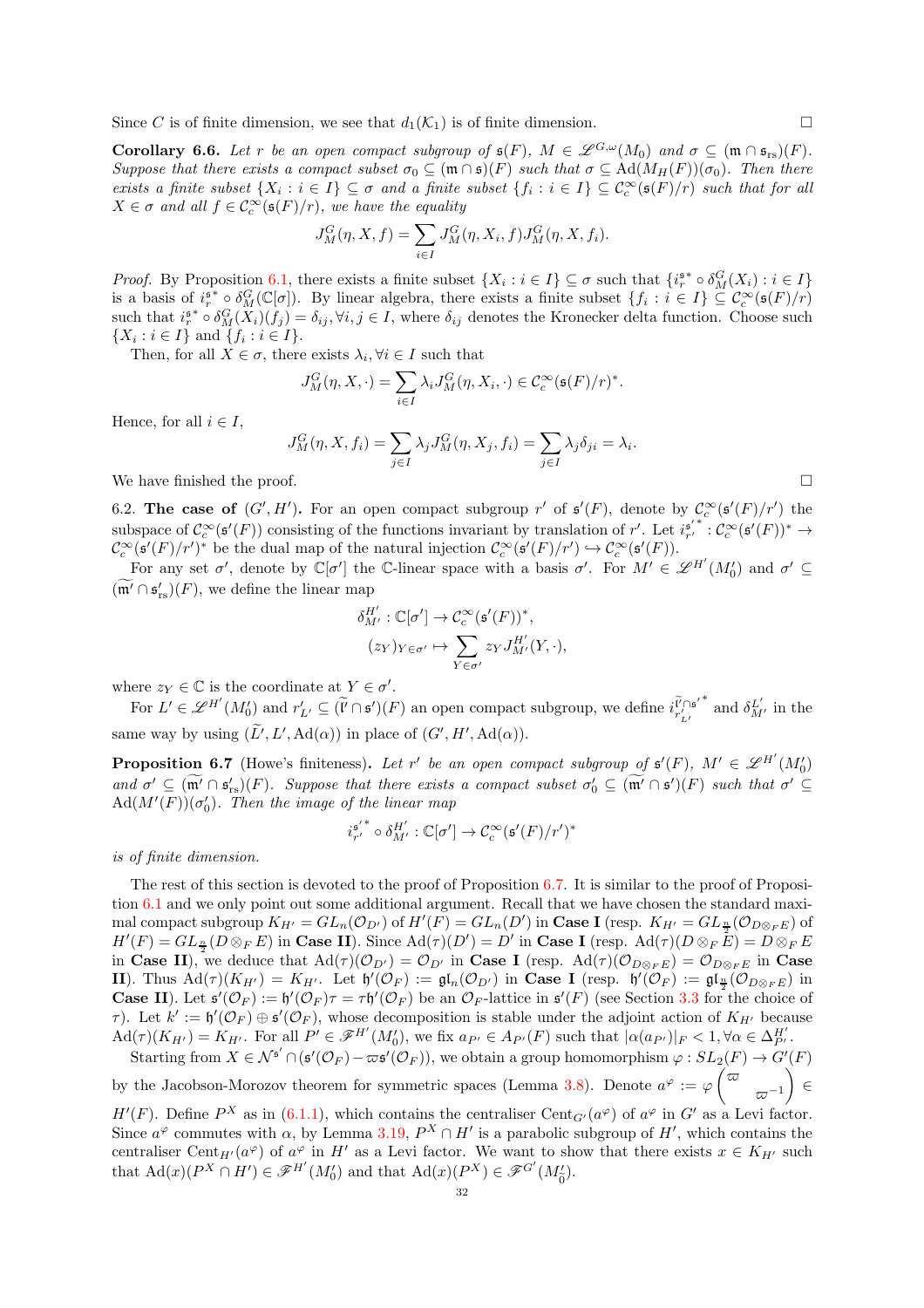<span id="page-32-2"></span>**Lemma 6.8.** For  $Y \in \mathcal{N}^{s'}$ , there exists  $x \in H'(F)$  such that  $\text{Ad}(x)(Y)$  is in the Jordan normal form, i.e., diagonal block matrices with entries in  $D'\tau$  in Case I (resp.  $(D \otimes_F E)\tau$  in Case II) whose blocks are of the form



*Proof.* It can be proved in the same way as  $[16,$  Lemmas 2.2 and 2.3 by linear algebra over a division  $\Box$ 

Thanks to Lemma [6.8,](#page-32-2) we can construct explicitly the above morphism  $\varphi$  (see [\[13,](#page-54-22) p. 184]). If X is in the Jordan normal form, by loc. cit., we may choose  $a^{\varphi} \in A_{L'}(F)$  for some  $L' \in \mathscr{L}^{H'}(M'_{0})$  such that  $Cent_{H'}(a^{\varphi}) = L'$  and that  $Cent_{G'}(a^{\varphi}) = L'$ . For a general X as above, by Lemma [6.8,](#page-32-2) there exists  $y \in H'(F)$  such that  $\text{Ad}(y)(a^{\varphi}) \in A_{L'}(F)$  for some  $L' \in \mathscr{L}^{H'}(M'_{0})$  satisfying  $\text{Cent}_{H'}(\text{Ad}(y)(a^{\varphi})) = L'$ and  $\text{Cent}_{G'}(\text{Ad}(y)(a^{\varphi})) = L'$ . Let  $x \in K_{H'}$  be such that  $x^{-1}y \in (P^X \cap H')(F)$ . Then  $\text{Ad}(x)(P^X \cap H') =$  $\text{Ad}(y)(P^X \cap H')$  contains  $L'$  as a Levi factor and  $\text{Ad}(x)(P^X) = \text{Ad}(y)(P^X)$  contains  $L'$  as a Levi factor. Furthermore, since  $\text{Ad}(x)(P^X) \cap H' = \text{Ad}(x)(P^X \cap H')$ , we see that  $\text{Ad}(x)(P^X \cap H')$  and  $\text{Ad}(x)(P^X)$ are associated under the bijection  $P' \mapsto \widetilde{P'}$  between  $\mathscr{F}^{H'}(M'_0)$  and  $\mathscr{F}^{G'}(M'_{\widetilde{0}})$ .

Fix  $x \in K_{H'}$  as above and denote  $P' := \text{Ad}(x)(P^X \cap H') \in \mathscr{F}^{H'}(M'_0)$ . Then  $\widetilde{P'} = \text{Ad}(x)(P^X)$ . Put  $a^X := \text{Ad}(x^{-1})(a_{P'}) \in H'(F)$ . By the argument of [\[33,](#page-55-2) (3) in §IV.3], we show that

(6.2.1) 
$$
\mathrm{Ad}(a^X)(X) \in \varpi \mathfrak{s}'(\mathcal{O}_F).
$$

*Proof of Proposition [6.7.](#page-31-1)* We may apply the argument of Proposition  $6.1$  with obvious modifications. Especially, one needs to use Proposition [4.4](#page-19-1) and [\(6.2.1\)](#page-32-3) to show an analogue of Lemma [6.5](#page-29-3) for the case of  $(G', H')$ . Additionally, to prove an analogue of Lemma [6.3](#page-27-2) for this case, one may resort to the argument rather than the consequence of some steps in the proof of  $[33, \text{ Lemme IV.3}]$  since our definition of k' is different from  $\mathfrak{g}'(\mathcal{O}_F) := \mathfrak{gl}_n(\mathcal{O}_D)$ . However, there is no essential difficulty with our preparation above and we omit details here.  $\hfill \square$ 

<span id="page-32-1"></span>**Corollary 6.9** (cf. Corollary [6.6\)](#page-31-0). Let r' be an open compact subgroup of  $\mathfrak{s}'(F)$ ,  $M' \in \mathscr{L}^{H'}(M'_0)$  and  $\sigma' \subseteq$  $(\mathfrak{m}' \cap \mathfrak{s}'_{rs})(F)$ . Suppose that there exists a compact subset  $\sigma'_0 \subseteq (\mathfrak{m}' \cap \mathfrak{s}')(F)$  such that  $\sigma' \subseteq \mathrm{Ad}(M'(F))(\sigma'_0)$ . Then there exists a finite subset  $\{Y_i : i \in I\} \subseteq \sigma'$  and a finite subset  $\{f_i : i \in I\} \subseteq C_c^{\infty}(\mathfrak{s}'(F)/r')$  such that for all  $Y \in \sigma'$  and all  $f' \in C_c^{\infty}(\mathfrak{s}'(F)/r')$ , we have the equality

<span id="page-32-3"></span>
$$
J_{M'}^{H'}(Y, f') = \sum_{i \in I} J_{M'}^{H'}(Y_i, f') J_{M'}^{H'}(Y, f'_i).
$$

## 7. Representability of the Fourier transform of weighted orbital integrals

<span id="page-32-0"></span>7.1. The case of  $(G, H)$ . Following [\[33,](#page-55-2) §V.6], we denote by  $\mathcal{E}^{\mathfrak{s}}$  the space of functions  $e : \mathfrak{s}_{rs}(F) \to \mathbb{C}$ such that

(1) e is locally constant;

(2) for any open compact subset r of  $\mathfrak{s}(F)$ , there exist constants  $c > 0$  and  $N \in \mathbb{N}$  such that for all  $X \in r \cap \mathfrak{s}_{rs}(F)$ , one has the inequality

<span id="page-32-4"></span>
$$
|e(X)| \leq c \sup\{1, -\log |D^{\mathfrak{s}}(X)|_F\}^N.
$$

If  $e \in \mathscr{E}^{\mathfrak{s}}$ , the function  $X \mapsto |D^{\mathfrak{s}}(X)|_F^{-1/2}e(X)$  is locally integrable on  $\mathfrak{s}(F)$  thanks to Corollary [3.18.](#page-12-0) It defines then a distribution on  $\mathfrak{s}(F)$ :

(7.1.1) 
$$
\forall f \in C_c^{\infty}(\mathfrak{s}(F)), f \mapsto \int_{\mathfrak{s}(F)} f(X)e(X)|D^{\mathfrak{s}}(X)|_F^{-1/2}dX.
$$

Denote by  $\mathscr{D}^{\mathfrak{s}}$  the space of distributions obtained in this way. The map  $\mathscr{E}^{\mathfrak{s}} \to \mathscr{D}^{\mathfrak{s}}$  defined above is an isomorphism. For  $d \in \mathscr{D}^{\mathfrak{s}}$ , we shall always denote by  $e_d$  its preimage in  $\mathscr{E}^{\mathfrak{s}}$ .

Notice that the notion  $\mathscr{E}^{\mathfrak{s}}$  can be defined for any symmetric pair, and that the definition  $\mathscr{D}^{\mathfrak{s}}$  can at least be extended to the symmetric pair  $(M, M_H, \text{Ad}(\epsilon))$ , where  $M \in \mathscr{L}^{G,\omega}(M_0)$ , since it appears as the product of some copies of the form  $(G, H, \mathrm{Ad}(\epsilon))$  in lower dimensions.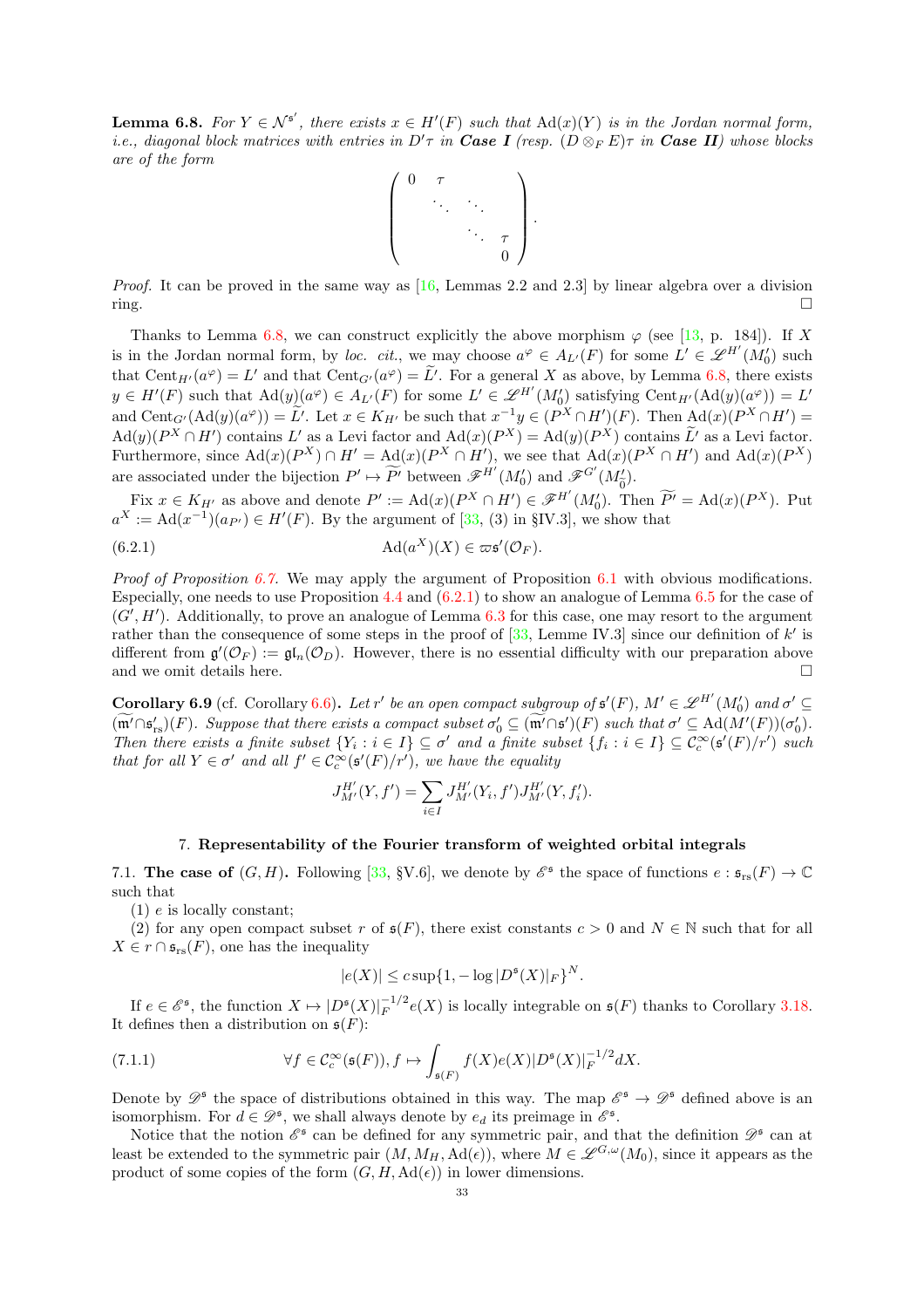If  $d \in \mathscr{D}^{\mathfrak{s}}$  is  $\eta(\mathrm{Nrd}(\cdot))$ -invariant with respect to the adjoint action of  $H(F)$ , then so is  $e_d \in \mathscr{E}^{\mathfrak{s}}$  and by the Weyl integration formula (Proposition [3.14\)](#page-11-4), we have the equality

<span id="page-33-5"></span>
$$
(7.1.2) \qquad d(f) = \sum_{M \in \mathscr{L}^{G,\omega}(M_0)} |W_0^{M_n}| |W_0^{GL_n}|^{-1} \sum_{\mathfrak{c} \in \mathscr{T}_{\text{ell}}(\mathfrak{m} \cap \mathfrak{s})} |W(M_H, \mathfrak{c})|^{-1} \int_{\mathfrak{c}_{\text{reg}}(F)} J_G^G(\eta, X, f) e_d(X) dX
$$

for all  $f \in C_c^{\infty}(\mathfrak{s}(F))$ , where  $J_G^G(\eta, X, f)$  is defined by [\(4.1.1\)](#page-16-2).

<span id="page-33-6"></span>Remark 7.1 (Glueing). Let  $d \in C_c^{\infty}(\mathfrak{s}(F))^*$  and  $(r_i)_{i \in I}$  be a family of open compact subsets of  $\mathfrak{s}(F)$ such that  $\bigcup_{i=1}^r r_i = \mathfrak{s}(F)$ . Suppose that for all  $i \in I$ , there exists  $d_i \in \mathscr{D}^{\mathfrak{s}}$  such that  $d(f) = d_i(f)$  for all  $f \in \mathcal{C}_c^{\infty}(\mathfrak{s}(F))$  with  $\text{Supp}(f) \subseteq r_i$ . Then  $d \in \mathscr{D}^{\mathfrak{s}}$ . Refer to [\[33,](#page-55-2) Remarque V.6] for the details.

Let  $M \in \mathscr{L}^{G,\omega}(M_0)$  and  $X \in (\mathfrak{m} \cap \mathfrak{s}_{rs})(F)$ . Denote by  $\hat{J}_M^G(\eta,X,\cdot)$  the distribution on  $\mathfrak{s}(F)$  defined by

$$
\hat{J}^G_M(\eta,X,f):=J^G_M(\eta,X,\hat{f})
$$

for all  $f \in C_c^{\infty}(\mathfrak{s}(F))$ , where the right hand side is defined by  $(4.1.1)$ . We also have a similar definition for the symmetric pair  $(M, M_H, \text{Ad}(\epsilon))$ , where  $M \in \mathscr{L}^{G,\omega}(M_0)$ . The main result of this section is the following.

<span id="page-33-0"></span>**Proposition 7.2** (Representability). Let  $M \in \mathcal{L}^{G,\omega}(M_0)$  and  $X \in (\mathfrak{m} \cap \mathfrak{s}_{rs})(F)$ . Then the distribution  $\hat{J}_M^G(\eta, X, \cdot) \in \mathscr{D}^{\mathfrak{s}}$ .

Remark 7.3. For  $M = G$ , Proposition [7.2](#page-33-0) is essentially [\[37,](#page-55-1) Theorem 6.1.(i)] (see also [\[36,](#page-55-5) Theorem 6.2]).

The rest of this section is devoted to the proof of Proposition [7.2.](#page-33-0) We shall follow the main steps in [\[33,](#page-55-2) §V.7-10].

Let c be a Cartan subspace of  $\epsilon$ . Recall that  $T_{\epsilon}$  denotes the centraliser of c in H. Suppose that  $e_0: (T_{\mathfrak{c}}(F) \backslash H(F)) \times {\mathfrak{c}}_{\text{reg}}(F) \to {\mathbb{C}}$  is a function such that

 $(1)$   $e_0$  is locally constant;

(2) for any open compact subset r of  $\mathfrak{s}(F)$ , there exist constants  $c > 0$  and  $N \in \mathbb{N}$  such that for all  $x \in T_{\mathfrak{c}}(F) \backslash H(F)$  and  $X \in \mathfrak{c}_{reg}(F)$  satisfying  $\text{Ad}(x^{-1})(X) \in r$ , one has the inequality

$$
e_0(x, X) \le c \sup\{1, -\log |D^{\mathfrak{s}}(X)|_F\}^N.
$$

Following [\[33,](#page-55-2) §V.7], for  $f \in \mathcal{C}_c^{\infty}(\mathfrak{s}(F))$ , we define

<span id="page-33-1"></span>(7.1.3) 
$$
d_0(f) := \int_{\mathfrak{c}_{\text{reg}}(F)} |D^{\mathfrak{s}}(X)|_F^{1/2} \int_{T_{\mathfrak{c}}(F)\backslash H(F)} f(\text{Ad}(x^{-1})(X)) e_0(x, X) dx dx.
$$

<span id="page-33-4"></span>**Lemma 7.4.** Let c be a Cartan subspace of  $s$ . Suppose that  $e_0$  satisfies the above hypotheses. Then the integral [\(7.1.3\)](#page-33-1) is absolutely convergent. Moreover, the distribution  $d_0 \in \mathscr{D}^{\mathfrak{s}}$ .

*Proof.* We define a function  $e' : \mathfrak{s}_{rs}(F) \to \mathbb{C}$  by

<span id="page-33-2"></span>(7.1.4) 
$$
e'(X) := \sum_{\{x \in T_{\mathfrak{c}}(F) \backslash H(F): \mathrm{Ad}(x)(X) \in \mathfrak{c}(F)\}} e_0(x, \mathrm{Ad}(x)(X))
$$

for all  $X \in \mathfrak{s}_{rs}(F)$ . If  $X \notin \mathrm{Ad}(H(F))(\mathfrak{c}_{reg}(F))$ , then  $e'(X) = 0$ . If  $X \in \mathrm{Ad}(H(F))(\mathfrak{c}_{reg}(F))$ , then the sum in [\(7.1.4\)](#page-33-2) is actually over the finite set  $W(H, c)y$ , where  $y \in H(F)$  is any element such that  $\operatorname{Ad}(y)(X) \in \mathfrak{c}(F)$ . Hence, e' is well-defined.

Additionally, one may check that  $e' \in \mathcal{E}^{\mathfrak{s}}$  from the hypotheses on  $e_0$ . Let  $d' \in \mathcal{D}^{\mathfrak{s}}$  be the distribution associated to e' by [\(7.1.1\)](#page-32-4). For all  $f \in C_c^{\infty}(\mathfrak{s}(F))$ , by the Weyl integration formula [\(3.1.2\)](#page-6-3), we have

<span id="page-33-3"></span>
$$
(7.1.5) \t d'(f) = |W(H, \mathfrak{c})|^{-1} \int_{\mathfrak{c}_{\text{reg}}(F)} |D^{\mathfrak{s}}(X)|_F^{1/2} \int_{T_{\mathfrak{c}}(F)\backslash H(F)} f(\text{Ad}(x^{-1})(X))e'(\text{Ad}(x^{-1})(X))dxdX.
$$

Since

 $e'(\text{Ad}(x^{-1})(X)) = \sum$  $w\in W(H,\mathfrak{c})$  $e_0(wx, \operatorname{Ad}(w)(X))$ 

for all  $x \in T_{\mathfrak{c}}(F) \backslash H(F)$  and all  $X \in \mathfrak{c}_{reg}(F)$ , we deduce that

$$
d'(f) = |W(H, \mathfrak{c})|^{-1} \sum_{w \in W(H, \mathfrak{c})} \int_{\mathfrak{c}_{\text{reg}}(F)} |D^{\mathfrak{s}}(X)|_F^{1/2} \int_{T_{\mathfrak{c}}(F) \backslash H(F)} f(\text{Ad}(x^{-1})(X)) e_0(wx, \text{Ad}(w)(X)) dxdX.
$$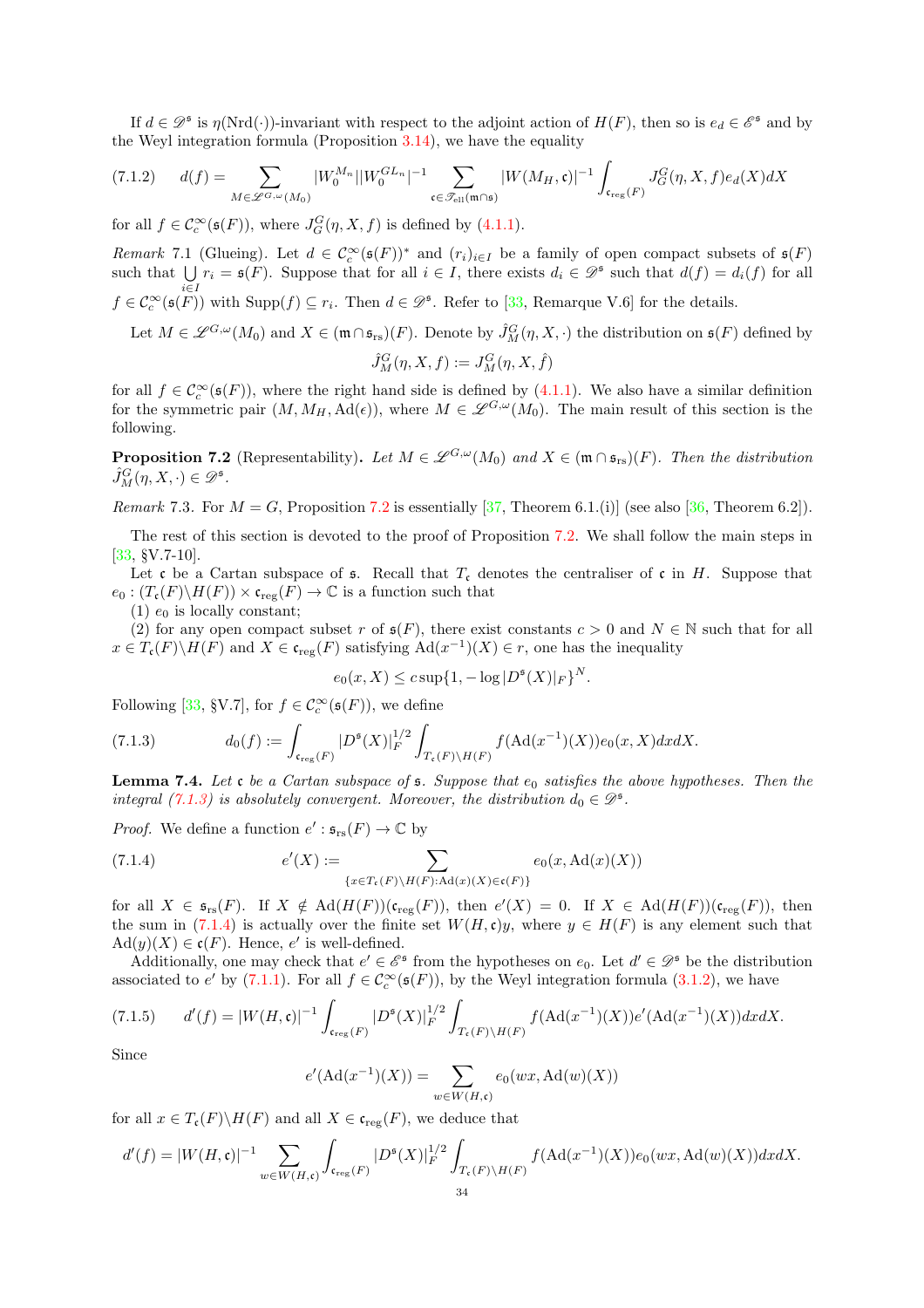Applying the change of variables  $X \mapsto \mathrm{Ad}(w^{-1})(X)$  and  $x \mapsto w^{-1}x$ , which does not modify the Haar measures, we obtain

$$
d'(f) = d_0(f)
$$

for all  $f \in \mathcal{C}_c^{\infty}(\mathfrak{s}(F))$ . That is to say,  $d_0 = d' \in \mathcal{D}^{\mathfrak{s}}$ .

Note that in the argument above, we have used the convergence of an analogue of  $(7.1.5)$  with  $e_0$  and f replaced by their absolute values. It also results in the absolute convergence of [\(7.1.3\)](#page-33-1).

<span id="page-34-4"></span>**Corollary 7.5** (Parabolic induction). Let  $M \in \mathscr{L}^{G,\omega}(M_0)$ ,  $P \in \mathscr{P}^G(M)$  and  $d \in \mathscr{D}^{m \cap \mathfrak{s}}$ . Then the distribution on  $\mathfrak{s}(F)$  defined by  $\forall f \in \mathcal{C}_c^{\infty}(\mathfrak{s}(F)), f \mapsto d(f_P^{\eta})$  belongs to  $\mathscr{D}^{\mathfrak{s}},$  where  $f_P^{\eta}$  is defined by [\(3.2.2\)](#page-11-2).

*Proof.* Applying the Weyl integration formula [\(3.1.2\)](#page-6-3) to  $d(f_P^{\eta})$ , we see that it suffices to fix a Cartan subspace  $\mathfrak{c} \subseteq \mathfrak{m} \cap \mathfrak{s}$  and prove that the distribution on  $\mathfrak{s}(F)$  defined by (7.1.6)

<span id="page-34-3"></span>
$$
\forall f\in \mathcal{C}^\infty_c(\mathfrak{s}(F)), f\mapsto \int_{\mathfrak{c}_{\rm reg}(F)} |D^{{\mathfrak m}\cap{\mathfrak s}}(X)|_F^{1/2}\int_{T_{\mathfrak{c}}(F)\backslash M_H(F)} f_P^\eta({\rm Ad}(x^{-1})(X))e_d({\rm Ad}(x^{-1})(X))dx dX
$$

belongs to  $\mathscr{D}^s$ . Recall that  $e_d \in \mathscr{E}^{\mathfrak{m}\cap \mathfrak{s}}$  is associated to d by [\(7.1.1\)](#page-32-4).

<span id="page-34-0"></span>Define a function  $e_1 : H(F) \times \mathfrak{c}_{\text{reg}}(F) \to \mathbb{C}$  by

(7.1.7) 
$$
e_1(x,X) := \eta(\mathrm{Nrd}(x)) \int_{M_H(F) \cap K} e_d(\mathrm{Ad}(m_P(x)k)^{-1}(X)) \eta(\mathrm{Nrd}(m_P(x)k))dk
$$

for all  $x \in H(F)$  and all  $X \in \mathfrak{c}_{\text{reg}}(F)$ , where  $m_P(x) \in M_H(F)$  is any element such that  $m_P(x)^{-1}x \in$  $N_{P_H}(F)K_H$ . Since  $K_H$  is a special subgroup of  $H(F)$ , such  $m_P(x)$  is well-defined modulo  $M_H(F) \cap K$ . Hence, the integral [\(7.1.7\)](#page-34-0) is independent of the choice of  $m_P(x)$ . The function  $e_1$  is left  $T_c(F)$ -invariant on the first variable, so it induces a function (still denoted by  $e_1$ ) :  $T_c(F)\backslash H(F) \times \mathfrak{c}_{reg}(F) \to \mathbb{C}$ .

We shall check that  $e_1$  verifies the hypotheses of Lemma [7.4.](#page-33-4) Firstly,  $e_1$  is locally constant because  $e_d$  is locally constant and  $e_1$  is right  $K_H$ -invariant on the first variable. Secondly, suppose that r is an open compact subset of  $\mathfrak{s}(F)$ . We fix an open compact subset  $r_M \subseteq (\mathfrak{m} \cap \mathfrak{s})(F)$  such that if  $X \in$  $(\mathfrak{m}\cap\mathfrak{s})(F), U \in (\mathfrak{n}_P\cap\mathfrak{s})(F), k \in K_H$  satisfy  $\text{Ad}(k)(X+U) \in r$ , then  $X \in r_M$ ; this is possible for it suffices to let  $r_M$  contain the projection of Ad( $K_H(r)$  to  $(\mathfrak{m} \cap \mathfrak{s})(F)$ . Replacing  $r_M$  with Ad( $M_H(F) \cap K$ ) $(r_M)$ if necessary, we may additionally assume that

(7.1.8) Ad(MH(F) ∩ K)(r<sup>M</sup> ) = r<sup>M</sup> .

Since  $e_d \in \mathscr{E}^{\mathfrak{m}\cap \mathfrak{s}}$ , there exist constants  $c > 0$  and  $N \in \mathbb{N}$  such that

<span id="page-34-1"></span>
$$
|e_d(X)| \le c \sup\{1, -\log|D^{\mathfrak{m}\cap\mathfrak{s}}(X)|_F\}^N
$$

for all  $X \in r_M \cap (\mathfrak{m} \cap \mathfrak{s})_{rs}(F)$ . One sees from  $(3.1.1)$  that for all  $X \in (\mathfrak{m} \cap \mathfrak{s})_{rs}(F)$ ,

$$
|D^{\mathfrak{s}}(X)|_F|D^{\mathfrak{m}\cap\mathfrak{s}}(X)|_F^{-1}=|\det(\mathrm{ad}(X)|_{\mathfrak{g}/\mathfrak{m}})|_F^{1/2}.
$$

Hence,  $|D^{\mathfrak{s}}(X)|_F |D^{\mathfrak{m}\cap\mathfrak{s}}(X)|_F^{-1}$  is bounded for  $X \in r_M \cap (\mathfrak{m} \cap \mathfrak{s})_{rs}(F)$ . Recall that  $\mathfrak{m} \cap \mathfrak{s}_{rs} \subseteq (\mathfrak{m} \cap \mathfrak{s})_{rs}$  (see Section [3.2\)](#page-8-0) and that  $|D^{\mathfrak{s}}(X)|_F \neq 0$  for  $X \in \mathfrak{s}_{rs}(F)$  (see Section [3.1\)](#page-6-1). We deduce that there exists  $c' > 0$ such that

(7.1.9) 
$$
|e_d(X)| \le c' \sup\{1, -\log |D^{\mathfrak{s}}(X)|_F\}^N
$$

for all  $X \in r_M \cap \mathfrak{s}_{rs}(F)$ . Now, suppose that  $x \in T_c(F) \backslash H(F)$  and  $X \in \mathfrak{c}_{reg}(F)$  satisfy  $\text{Ad}(x^{-1})(X) \in r$ . Write  $x = mnk$  with  $m \in M_H(F)$ ,  $n \in N_{P_H}(F)$  and  $k \in K_H$ . Then

<span id="page-34-2"></span>
$$
Ad(x^{-1})(X) = Ad(k^{-1})(Ad(m^{-1})(X) + U),
$$

where  $U := \text{Ad}(n^{-1}m^{-1})(X) - \text{Ad}(m^{-1})(X) \in (\mathfrak{n}_P \cap \mathfrak{s})(F)$ . Thus  $\text{Ad}(m^{-1})(X) \in r_M$  by our assumption on  $r_M$ . Thanks to  $(7.1.8)$  and  $(7.1.9)$ , we obtain

$$
|e_1(x, X)| \le c' \sup\{1, -\log |D^{\mathfrak{s}}(X)|_F\}^N.
$$

To sum up,  $e_1$  verifies the hypotheses of Lemma [7.4.](#page-33-4)

Applying Lemma [7.4](#page-33-4) to c and  $e_1$ , we know that the distribution  $d_1$  on  $\mathfrak{s}(F)$  defined by

$$
\forall f\in \mathcal{C}^\infty_c(\mathfrak{s}(F)), d_1(f):=\int_{\mathfrak{c}_{\text{reg}}(F)} |D^\mathfrak{s}(X)|_F^{1/2}\int_{T_\mathfrak{c}(F)\backslash H(F)} f(\textup{Ad}(x^{-1})(X))e_1(x,X)dx dX
$$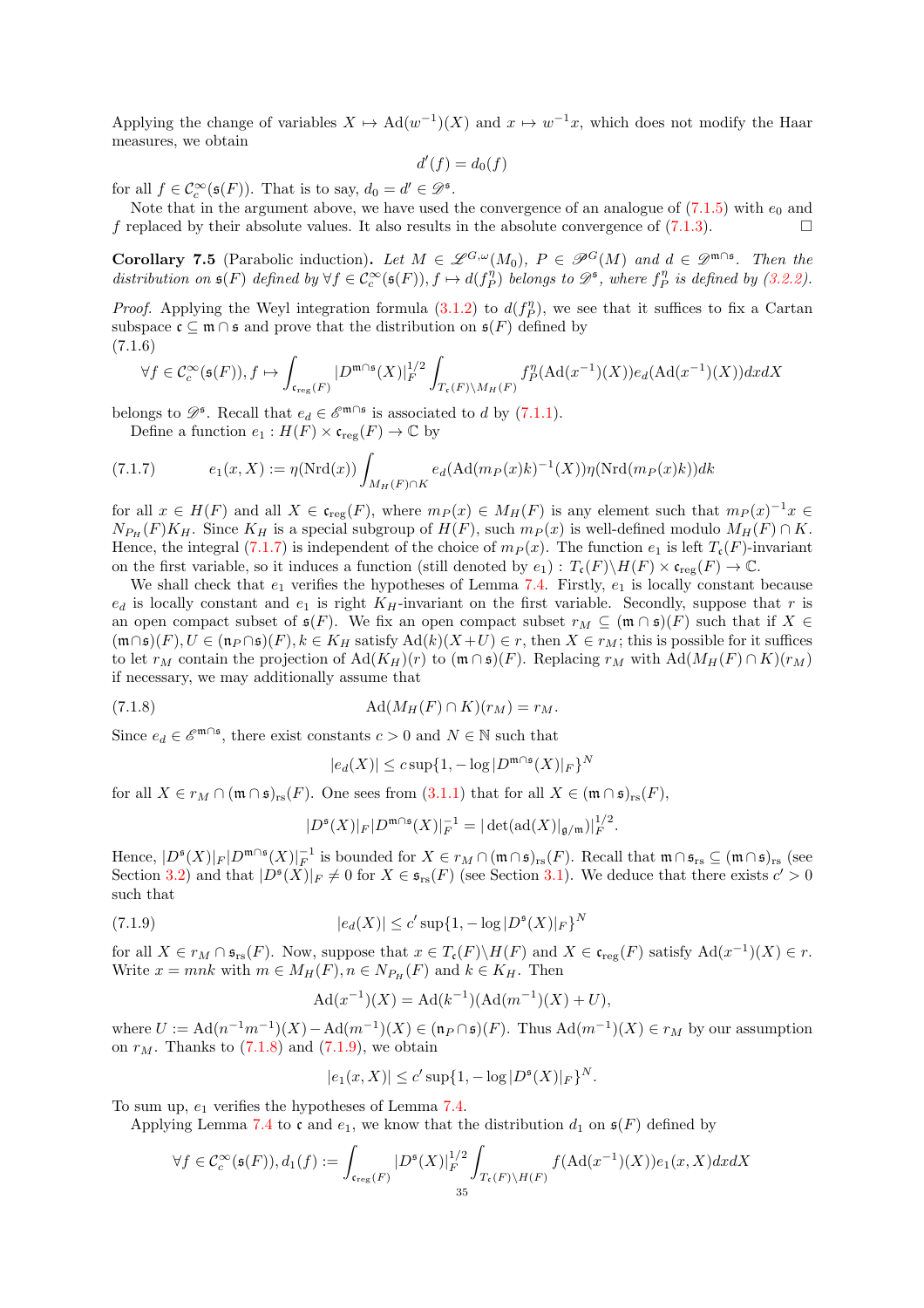belongs to  $\mathscr{D}^{\mathfrak{s}}$ . Note that  $e_1(mnk, X) = \eta(\text{Nrd}(k))e_1(m, X)$  for  $m \in M_H(F)$ ,  $n \in N_{P_H}(F)$ ,  $k \in K_H$ . By the same argument as the proof of Proposition [4.1.](#page-16-3)4), one shows that

$$
\begin{aligned} d_1(f) =& \int_{\mathfrak{c}_{\text{reg}}(F)} |D^{\mathfrak{m} \cap \mathfrak{s}}(X)|_F^{1/2} \int_{T_{\mathfrak{c}}(F)\backslash M_H(F)} f_P^\eta(\text{Ad}(m^{-1})(X)) e_1(m,X) dm dX \\ =& \int_{\mathfrak{c}_{\text{reg}}(F)} |D^{\mathfrak{m} \cap \mathfrak{s}}(X)|_F^{1/2} \int_{T_{\mathfrak{c}}(F)\backslash M_H(F)} f_P^\eta(\text{Ad}(m^{-1})(X)) \int_{M_H(F) \cap K} e_d(\text{Ad}(mk)^{-1}(X)) \eta(\text{Nrd}(k)) \\ dk dm dX. \end{aligned}
$$

Note that for  $k \in M_H(F) \cap K$ , we have  $\text{Ad}(k^{-1}) f_P^{\eta} = \eta(\text{Nrd}(k)) f_P^{\eta}$ . By the change of variables  $mk \mapsto m$ , one can eliminate the integral over  $M_H(F) \cap K$  and see that  $d_1$  is the same as [\(7.1.6\)](#page-34-3). □

Let  $M \in \mathscr{L}^{G,\omega}(M_0)$  and  $d \in \mathscr{D}^{m\cap \mathfrak{s}}$ . Suppose that d is  $\eta(\mathrm{Nrd}(\cdot))$ -invariant with respect to the adjoint action of  $M_H(F)$ . Following [\[33,](#page-55-2) §V.9], we define a distribution  $\text{Ind}_{M}^{G,w}(d)$  on  $\mathfrak{s}(F)$  by  $(7.1.10)$ 

<span id="page-35-0"></span>
$$
\mathrm{Ind}_{M}^{G,w}(d)(f):=\sum_{\{L\in \mathscr{L}^{G,w}(M_0): L\subseteq M\}}|W_{0}^{L_n}||W_{0}^{M_n}|^{-1}\sum_{\mathfrak{c}\in \mathscr{T}_{\mathrm{ell}}(\mathfrak{l}\cap \mathfrak{s})}|W(L_H,\mathfrak{c})|^{-1}\int_{\mathfrak{c}_{\mathrm{reg}}(F)}J_{M}^G(\eta,X,f)e_d(X)dX
$$

for all  $f \in C_c^{\infty}(\mathfrak{s}(F))$ , where  $J_M^G(\eta, X, f)$  is defined by [\(4.1.1\)](#page-16-2). In particular, if  $M = G$  and  $d \in \mathscr{D}^{\mathfrak{s}}$  is  $\eta(\text{Nrd}(\cdot))$ -invariant with respect to the adjoint action of  $H(F)$ , we have  $\text{Ind}_{G}^{G,w}(d) = d$  by  $(7.1.2)$ .

<span id="page-35-1"></span>**Corollary 7.6.** Let  $M \in \mathscr{L}^{G,\omega}(M_0)$  and  $d \in \mathscr{D}^{m \cap s}$ . Suppose that d is  $\eta(\text{Nrd}(\cdot))$ -invariant with respect to the adjoint action of  $M_H(F)$ . Then the integral [\(7.1.10\)](#page-35-0) is absolutely convergent. Moreover, the distribution  $\mathrm{Ind}_{M}^{G,w}(d) \in \mathscr{D}^{\mathfrak{s}}$ .

Remark 7.7. This corollary is unnecessary for the proof of Proposition [7.2](#page-33-0) but useful in Section [8.1.](#page-40-2)

*Proof of Corollary [7.6.](#page-35-1)* It suffices to fix a Cartan subspace  $\mathfrak{c} \subseteq \mathfrak{m} \cap \mathfrak{s}$  and prove the same assertion for the distribution on  $\mathfrak{s}(F)$  defined by

(7.1.11) 
$$
\forall f \in C_c^{\infty}(\mathfrak{s}(F)), f \mapsto \int_{\mathfrak{c}_{\text{reg}}(F)} J_M^G(\eta, X, f) e_d(X) dX.
$$

Define a function  $e_2 : (T_{\mathfrak{c}}(F) \backslash H(F)) \times {\mathfrak{c}}_{\text{reg}}(F) \to {\mathbb{C}}$  by

(7.1.12) 
$$
e_2(x, X) := \eta(\text{Nrd}(x))v_M^G(x)e_d(X)
$$

for all  $x \in T_c(F) \backslash H(F)$  and all  $X \in \mathfrak{c}_{reg}(F)$ . It is locally constant. Note that  $e_d(\text{Ad}(m^{-1})(X)) =$  $\eta(\text{Nrd}(m))e_d(X)$  for  $x \in M_H(F)$  and  $X \in (\mathfrak{m} \cap \mathfrak{s}_{rs})(F)$  by our assumption on d. Thus we may use the same argument as in the proof of Corollary [7.5](#page-34-4) to show the inequality

<span id="page-35-4"></span><span id="page-35-2"></span>
$$
|e_d(X)| = |e_d(\text{Ad}(m^{-1})(X))| \le c' \sup\{1, -\log|D^{\mathfrak{s}}(X)|_F\}^N.
$$

Thanks to Lemma [4.2,](#page-18-0) one has a similar bound for  $v_M^G(x)$ . In sum,  $e_2$  verifies the hypotheses of Lemma [7.4.](#page-33-4)

Applying Lemma [7.4](#page-33-4) to  $\mathfrak c$  and  $e_2$ , we know that the integral

$$
\forall f\in \mathcal{C}^\infty_c(\mathfrak{s}(F)), f\mapsto \int_{\mathfrak{c}_{\rm reg}(F)} |D^\mathfrak{s}(X)|_F^{1/2}\int_{T_\mathfrak{c}(F)\backslash H(F)} f(\mathrm{Ad}(x^{-1})(X))e_2(x,X) dx dX
$$

is absolutely convergent and defines a distribution in  $\mathscr{D}^{\mathfrak{s}}$ . This distribution is the same as  $(7.1.11)$ .  $\Box$ 

Remark 7.8. Instead of the hypothesis  $e_d \in \mathcal{E}^{\mathfrak{m}\cap\mathfrak{s}}$ , an analogue of Corollary [7.6](#page-35-1) holds if one assumes that d is defined via [\(7.1.1\)](#page-32-4) by a function  $e_d : (\mathfrak{m} \cap \mathfrak{s}_{rs})(F) \to \mathbb{C}$  locally constant,  $\eta(\text{Nrd}(\cdot))$ -invariant with respect to the adjoint action of  $M_H(F)$ , and such that for any open compact subset r of  $(\mathfrak{m} \cap \mathfrak{s})(F)$ , there exist constants  $c > 0$  and  $N \in \mathbb{N}$  such that for all  $X \in r \cap \mathfrak{s}_{rs}(F)$ , one has the inequality

$$
|e_d(X)| \leq c \sup\{1, -\log|D^{\mathfrak{s}}(X)|_F\}^N.
$$

The proof is the same, except that we need not use the boundedness of  $|D^{\mathfrak{s}}(X)|_F |D^{\mathfrak{m}\cap\mathfrak{s}}(X)|_F^{-1}$  for  $X \in r_M \cap \mathfrak{s}_{rs}(F)$  (see the proof of Corollary [7.5\)](#page-34-4).

<span id="page-35-3"></span>**Lemma 7.9.** Let  $M \in \mathscr{L}^{G,\omega}(M_0)$  and  $\mathfrak{c} \subseteq \mathfrak{m} \cap \mathfrak{s}$  be an M-elliptic Cartan subspace.

1) Let  $M' \in \mathscr{L}^{G,\omega}(M_0), \mathfrak{c}' \in \mathscr{T}_{ell}(\mathfrak{m}' \cap \mathfrak{s})$  and  $x \in H(F)$  be such that  $\text{Ad}(x)(\mathfrak{c}) = \mathfrak{c}'$ . Then there exist elements  $m' \in M'_H(F)$  and  $w \in \text{Norm}_{H(F)}(M_0)$  such that  $x = m'w$ .

2) The cardinality of

$$
\{(M', \mathfrak{c}') : M' \in \mathscr{L}^{G, \omega}(M_0), \mathfrak{c}' \in \mathscr{T}_{\text{ell}}(\mathfrak{m}' \cap \mathfrak{s}), \mathfrak{c}' \text{ is } H(F)\text{-conjugate to } \mathfrak{c}\}
$$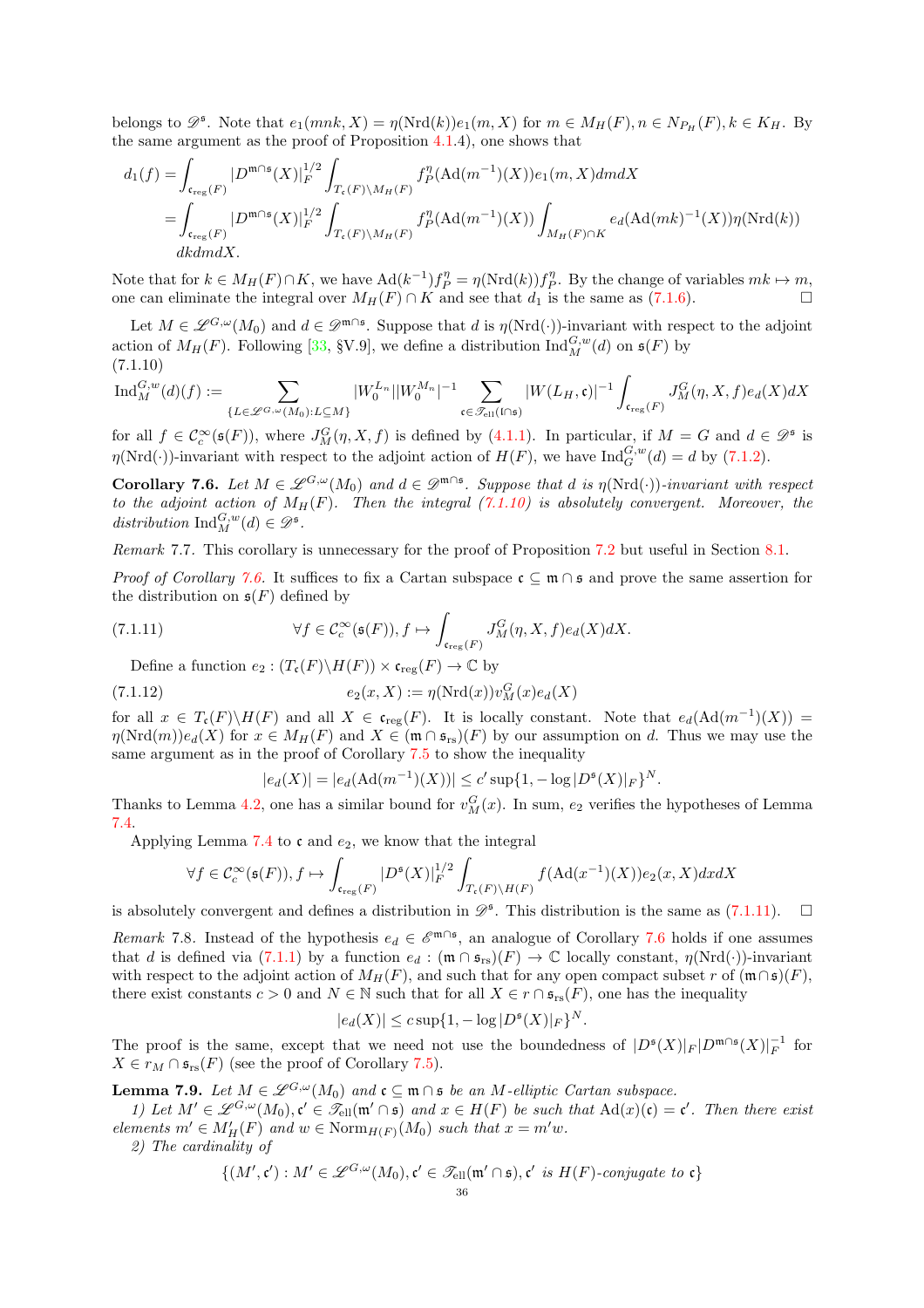$$
|W_0^{GL_n}||W_0^{M_n}|^{-1}|W(M_H, \mathfrak{c})||W(H, \mathfrak{c})|^{-1}
$$

.

.

*Proof.* 1) Since  $\mathfrak{c} \subseteq \mathfrak{m} \cap \mathfrak{s}$  (resp.  $\mathfrak{c}' \subseteq \mathfrak{m}' \cap \mathfrak{s}$ ) is M-elliptic (resp. M'-elliptic), we have  $A_{T_{\mathfrak{c}}} = A_M$ (resp.  $A_{T_{\mathfrak{c}'}} = A_{M'}$ ). From  $\text{Ad}(x)(\mathfrak{c}) = \mathfrak{c}'$ , we obtain  $\text{Ad}(x)(A_{T_{\mathfrak{c}}}) = A_{T_{\mathfrak{c}'}}$ ,  $\text{Ad}(x)(A_M) = A_{M'}$  and  $\text{Ad}(x)(M) = M'$ , which implies that  $\text{Ad}(x)(M_H) = M'_H$ . Then 1) can be shown by the same argument as in the proof of Lemma [3.13.](#page-10-0)1).

2) We can and shall identify an M-elliptic (resp. M'-elliptic) Cartan subspace in  $\mathfrak{m} \cap \mathfrak{s}$  (resp.  $\mathfrak{m}' \cap \mathfrak{s}$ ) with its  $M_H(F)(\text{resp. } M'_H(F))$ -conjugacy class. Then  $\mathscr{T}_{ell}(\mathfrak{m}' \cap \mathfrak{s})$  is identified to the set of  $M'_H(F)$ conjugacy classes of M'-elliptic Cantan subspaces in  $\mathfrak{m}' \cap \mathfrak{s}$ . As in the proof of Lemma [3.13.](#page-10-0)1), we also see that the group  $W_0^{H,\omega} := \begin{cases} \begin{pmatrix} w_n \\ w_n \end{pmatrix} \end{cases}$  $\overline{ }$  $: w_n \in W_0^{GL_{n,D}}$  $\mathcal{L}$ acts transitively on the set of pairs in 2).

Firstly, let us count M' appearing in the pairs (cf.  $[22, p. 426]$ ).

Since  $M \in \mathscr{L}^{G,\omega}(M_0)$ , for  $w \in W_0^{H,\omega}$ , we see that  $w =$  $\sqrt{w_n}$  $w_n$  $\overline{ }$  $\in \text{Norm}_{W_0^{H,\omega}}(M)$  if and only if  $w_n \in \text{Norm}_{W_0^{GL_n,D}}(M_{n,D}),$  where  $\text{Norm}_{W_0^{H,\omega}}(M)$  (resp.  $\text{Norm}_{W_0^{GL_n,D}}(M_{n,D}))$  denotes the normaliser of M (resp.  $M_{n,D}$ ) in  $W_0^{H,\omega}$  (resp.  $W_0^{GL_{n,D}}$ ). Hence, the number of M' is

$$
|W_0^{GL_{n,D}}| |\text{Norm}_{W_0^{GL_{n,D}}}(M_{n,D})|^{-1}
$$

Secondly, for such an M' fixed, we count  $\mathfrak{c}'$  such that  $(M', \mathfrak{c}')$  belongs to the set of pairs in 2) (cf. [\[22,](#page-55-11) Lemma 7.1]).

For  $x \in H(F)$ , we claim that  $\text{Ad}(x)(\mathfrak{c}') \subseteq \mathfrak{m}' \cap \mathfrak{s}$  if and only if  $x \in \text{Norm}_{H(F)}(M')$ , which denotes the normaliser of M' in  $H(F)$ . On the one hand, suppose that  $\text{Ad}(x)(\mathfrak{c}') \subseteq \mathfrak{m}' \cap \mathfrak{s}$ . Then  $A_{M'} \subseteq \text{Cent}_H(\mathfrak{m}' \cap \mathfrak{c})$  $\mathfrak{s}) \subseteq \text{Ad}(x)(T_{\mathfrak{c}'})$ , where  $\text{Cent}_H(\mathfrak{m}' \cap \mathfrak{s})$  denotes the centraliser of  $\mathfrak{m}' \cap \mathfrak{s}$  in H. Since  $\text{Ad}(x)(A_{M'}) =$  $\text{Ad}(x)(A_{T_{\mathfrak{c}'}})$  is the maximal F-split torus in  $\text{Ad}(x)(T_{\mathfrak{c}'})$ , we have  $A_{M'} \subseteq \text{Ad}(x)(A_{M'})$ . By comparison of dimensions, we deduce that  $\text{Ad}(x)(A_{M'}) = A_{M'}$ , so  $x \in \text{Norm}_{H(F)}(M')$ . On the other hand, suppose that  $x \in \text{Norm}_{H(F)}(M')$ . Since  $x \in H(F)$ , we have  $\text{Ad}(x)(\mathfrak{m}' \cap \mathfrak{s}) = (\mathfrak{m}' \cap \mathfrak{s})$ . But  $\mathfrak{c}' \subseteq \mathfrak{m}' \cap \mathfrak{s}$ , so we obtain  $\text{Ad}(x)(\mathfrak{c}') \subseteq \mathfrak{m}' \cap \mathfrak{s}$ . In sum, we have proved our claim.

From this claim, the number of  $\mathfrak{c}'$  is

$$
|M'_H(F)\setminus \text{Norm}_{H(F)}(M')/\text{Norm}_{H(F)}(\mathfrak{c}')|.
$$

Since  $M'_H(F)$  is a normal subgroup of  $\text{Norm}_{H(F)}(M')$ , we know that the number of the double cosets is equal to

$$
|\text{Norm}_{H(F)}(M')/M'_H(F)||\text{Norm}_{H(F)}(\mathfrak{c}')/(\text{Norm}_{H(F)}(\mathfrak{c}') \cap M'_H(F))|^{-1}
$$
  
=|\text{Norm}\_{H(F)}(M')/M'\_H(F)||\text{Norm}\_{H(F)}(\mathfrak{c}')/\text{Norm}\_{M'\_H(F)}(\mathfrak{c}')|^{-1}.

For  $x \in \text{Norm}_{H(F)}(M')$ , we have  $\text{Ad}(x)(A_{M'}) = A_{M'}$ . Because  $M' \in \mathscr{L}^{G,\omega}(M_0)$ , there exists  $w \in W_0^{H,\omega}$ such that  $w^{-1}x \in \text{Cent}_{H(F)}(A_{M'}) = M'_{H}(F)$ , where  $\text{Cent}_{H(F)}(A_{M'})$  denotes the centraliser of  $A_{M'}$  in  $H(F)$ . Since  $x \in \text{Norm}_{H(F)}(M')$ , we have  $w \in \text{Norm}_{W_0^{H,\omega}}(M')$ . That is to say,

$$
\operatorname{Norm}_{H(F)}(M') = \operatorname{Norm}_{W_0^{H,\omega}}(M')M'_H(F).
$$

Therefore,

$$
\begin{aligned} |\text{Norm}_{H(F)}(M')/M'_{H}(F)|=&|\text{Norm}_{W_0^{H,\omega}}(M')||(\text{Norm}_{W_0^{H,\omega}}(M')\cap M'_{H}(F))|^{-1}\\ =&|\text{Norm}_{W_0^{GL_n,D}}(M'_{n,D})||(W_0^{H,\omega}\cap M'_{H}(F))|^{-1}\\ =&|\text{Norm}_{W_0^{GL_n,D}}(M'_{n,D})||W_0^{M'_{n,D}}|^{-1}.\end{aligned}
$$

Since  $M'$  and  $M$  are  $W_0^{H,\omega}$ -conjugate,  $M'_{n,D}$  and  $M_{n,D}$  are  $W_0^{GL_{n,D}}$ -conjugate. Hence,

$$
|\text{Norm}_{H(F)}(M')/M'_H(F)| = |\text{Norm}_{W_0^{GL_{n,D}}}(M_{n,D})| |W_0^{M_{n,D}}|^{-1}.
$$

We also have

$$
|\text{Norm}_{H(F)}(\mathfrak{c}')/\text{Norm}_{M'_H(F)}(\mathfrak{c}')| = |\text{Norm}_{H(F)}(\mathfrak{c}')/T_{\mathfrak{c}'}(F)||\text{Norm}_{M'_H(F)}(\mathfrak{c}')/T_{\mathfrak{c}'}(F)|^{-1}
$$
  
=|W(H,  $\mathfrak{c}'$ )||W(M'<sub>H</sub>,  $\mathfrak{c}'$ )|<sup>-1</sup>.  
<sub>37</sub>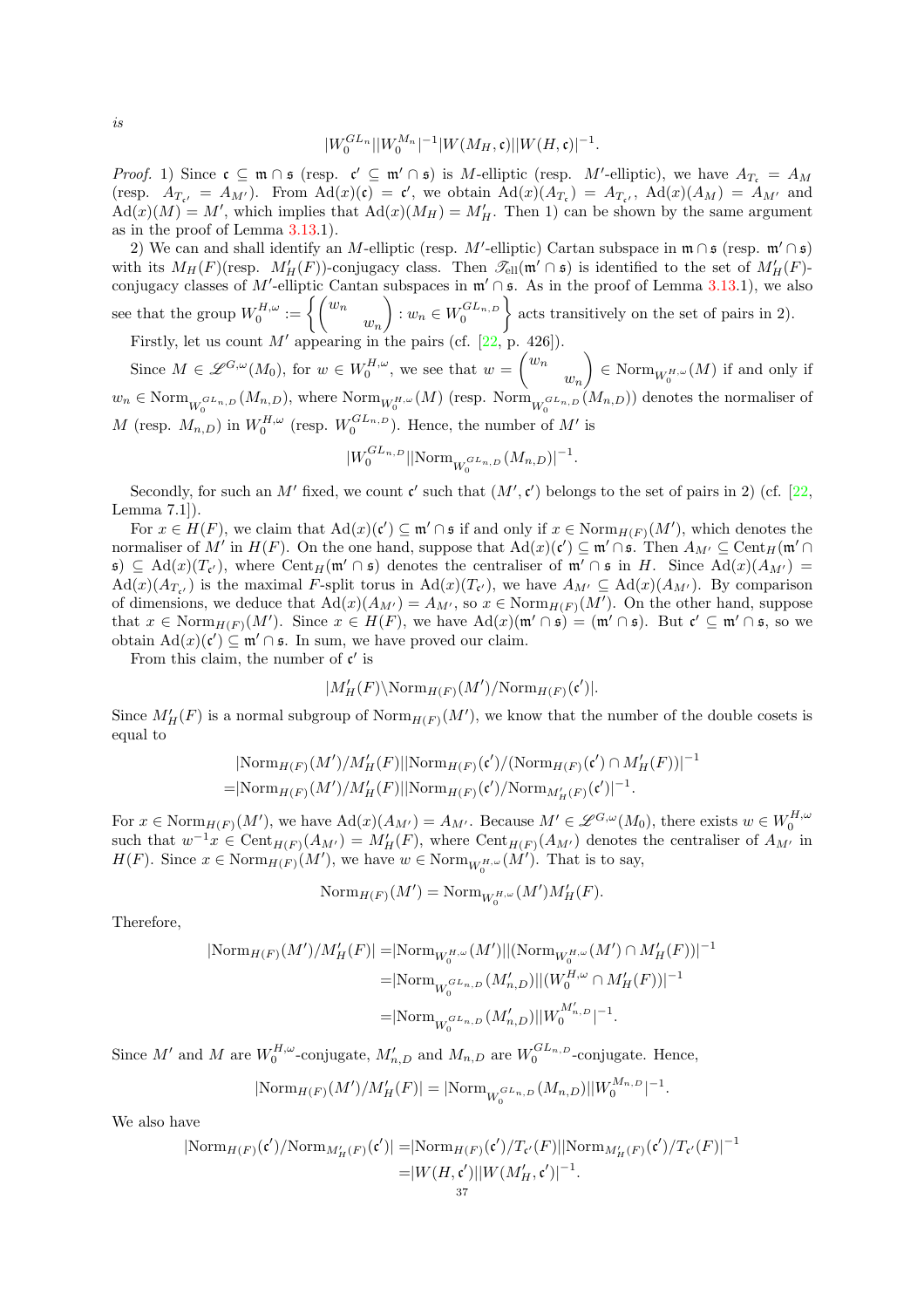Since  $(M', \mathfrak{c}')$  and  $(M, \mathfrak{c})$  are  $W_0^{H, \omega}$ -conjugate, we obtain

$$
|\text{Norm}_{H(F)}(\mathfrak{c}')/ \text{Norm}_{M'_H(F)}(\mathfrak{c}')| = |W(H, \mathfrak{c})| |W(M_H, \mathfrak{c})|^{-1}.
$$

To sum up, the number of  $\mathfrak{c}'$  is

$$
|\text{Norm}_{W_0^{GL_{n,D}}}(M_{n,D})||W_0^{M_{n,D}}|^{-1}|W(M_H,\mathfrak{c})||W(H,\mathfrak{c})|^{-1}.
$$

Finally, combining the numbers of M' and  $\mathfrak{c}'$ , we obtain the number of pairs  $(M', \mathfrak{c}')$  in 2).

*Proof of Proposition [7.2.](#page-33-0)* First of all, suppose that  $X \in (\mathfrak{m} \cap \mathfrak{s}_{rs})(F)_{ell}$ . Then  $\mathfrak{c} := \mathfrak{s}_X \subseteq \mathfrak{m} \cap \mathfrak{s}$  is an M-elliptic Cartan subspace and  $X \in \mathfrak{c}_{reg}(F)$ . Fix an open compact subgroup  $r \subseteq \mathfrak{s}(F)$  and set  $r^* := \{ Y \in \mathfrak{s}(F) : \forall Z \in r, \Psi(\langle Y, Z \rangle) = 1 \},$  which is also an open compact subgroup of  $\mathfrak{s}(F)$ . For all  $L \in \mathscr{L}^G(M)$ , fix an open compact subgroup  $r_L \subseteq (\mathfrak{l} \cap \mathfrak{s})(F)$  such that if  $Q \in \mathscr{P}^G(L)$  and if  $f \in \mathcal{C}_c^{\infty}(\mathfrak{s}(F))$ satisfies  $\text{Supp}(f) \subseteq r$ , then  $\text{Supp}(f_Q^{\eta}) \subseteq r_L$ , where  $f_Q^{\eta}$  is defined by [\(3.2.2\)](#page-11-2). Define  $r_L^*$  in the same way as  $r^*$ .

There exists a neighbourhood  $\sigma$  of X in  $\mathfrak{c}_{reg}(F)$  such that for all  $L \in \mathscr{L}^G(M)$  and all  $f \in \mathcal{C}_c^{\infty}((\mathfrak{l} \cap$  $(\mathfrak{s})(F)/r_L^*$ , the function  $J_M^L(\eta, \cdot, f)$  is constant on  $\sigma$ . In fact, for L and f fixed, this results from Proposition [4.1.](#page-16-3)2) (actually its product form is needed). It suffices to apply Howe's finiteness (the product form of Corollary [6.6\)](#page-31-0) to each symmetric pair  $(L, L_H, \text{Ad}(\epsilon))$  and an arbitrary compact neighbourhood of X in  $\mathfrak{c}_{\text{reg}}(F)$ , and then take the intersection of a finite number of neighbourhoods involved.

We shall fix a  $\sigma$  satisfying the above condition and such that if two elements of  $\sigma$  are  $H(F)$ -conjugate (or equivalently  $W(H, \mathfrak{c})$ -conjugate), then they are the same. The latter condition is achievable since the  $W(H, \mathfrak{c})$ -conjugates of an element in  $\mathfrak{c}_{reg}(F)$  form a finite subset, which is discrete. Consider the local isomorphism  $\beta : (T_{\mathfrak{c}}(F) \backslash H(F)) \times {\mathfrak{c}}_{\text{reg}}(F) \to {\mathfrak{s}}_{\text{rs}}(F)$  of F-analytic manifolds induced by the adjoint action. Its restriction to  $(T_c(F)\backslash H(F)) \times \sigma$  is injective. Choose a neighbourhood  $\varepsilon$  of 1 in  $T_c(F)\backslash H(F)$ such that  $\eta(\mathrm{Nrd}(\varepsilon)) = 1$ . The set  $\beta(\varepsilon, \sigma)$  is a neighbourhood of X in  $\mathfrak{s}(F)$ . Fix a function  $f' \in C_c^{\infty}(\mathfrak{s}(F))$ such that  $\text{Supp}(f') \subseteq \beta(\varepsilon, \sigma), f' \geq 0$  and  $f'(X) \neq 0$ .

Let  $f \in \mathcal{C}_c^{\infty}(\mathfrak{s}(F))$  with  $\text{Supp}(f) \subseteq r$ . We shall calculate  $J^G(\eta, \hat{f}, f')$ , which is defined by [\(5.1.2\)](#page-20-3).

Consider  $M' \in \mathscr{L}_{\infty}^{G,\omega}(M_0)$  and  $\mathfrak{c}' \in \mathscr{T}_{\text{ell}}(\mathfrak{m}' \cap \mathfrak{s})$ . If  $\mathfrak{c}'$  and  $\mathfrak{c}$  are not  $H(F)$ -conjugate, by our choice of f', the function  $J_{M'}^G(\eta, \cdot, \hat{f}, f')$  vanishes on  $\mathfrak{c}'_{\text{reg}}(F)$ . Now suppose that  $\mathfrak{c}'$  and  $\mathfrak{c}$  are  $H(F)$ -conjugate. Let  $x \in H(F)$  be such that  $\text{Ad}(x)(\mathfrak{c}) = \mathfrak{c}'$ . By Lemma [7.9.](#page-35-3)1), there exist elements  $m' \in M'_H(F)$  and  $w \in \text{Norm}_{H(F)}(M_0)$  such that  $x = m'w$ . By Proposition [5.1.](#page-20-2)4), for  $X' \in \mathfrak{c}'_{\text{reg}}(F)$ , we have

$$
J_{M'}^G(\eta, X', \hat{f}, f') = J_{M'}^G(\eta, \text{Ad}(m'^{-1})(X'), \hat{f}, f')
$$
  
=  $J_{\text{Ad}(w)(M)}^G(\eta, \text{Ad}(wx^{-1})(X'), \hat{f}, f')$   
=  $J_M^G(\eta, \text{Ad}(x^{-1})(X'), \hat{f}, f').$ 

From our choices of Haar measures, we obtain

$$
\int_{\mathfrak{c}'_{\text{reg}}(F)} J^G_{M'}(\eta, X', \hat{f}, f') = \int_{\mathfrak{c}_{\text{reg}}(F)} J^G_M(\eta, Y, \hat{f}, f') dY.
$$

By Lemma [7.9.](#page-35-3)2), the number of pairs  $(M', \mathfrak{c}')$  with  $\mathfrak{c}'$  being  $H(F)$ -conjugate to  $\mathfrak{c}$  is

$$
|W_0^{GL_n}||W_0^{M_n}|^{-1}|W(M_H, \mathfrak{c})||W(H, \mathfrak{c})|^{-1}.
$$

We deduce that

$$
J^G(\eta, \hat{f}, f') = (-1)^{\dim(A_M/A_G)} |W(H, \mathfrak{c})|^{-1} \int_{\mathfrak{c}_{\text{reg}}(F)} J^G_M(\eta, Y, \hat{f}, f') dY.
$$

It follows from our choice of f' that the support of the restriction to  $\mathfrak{c}_{\text{reg}}(F)$  of the function  $J_M^G(\eta, \cdot, \hat{f}, f')$ is contained in `  $\coprod_{w\in W(H,\mathfrak{c})}$  $\mathrm{Ad}(w)(\sigma)$ . Then

$$
\int_{\mathfrak{c}_{\text{reg}}(F)}J^G_M(\eta,Y,\hat{f},f')dY=\sum_{w\in W(H,\mathfrak{c})}\int_{\mathfrak{c}_{\text{reg}}(F)}J^G_M(\eta,Y,\hat{f},f')1_{\text{Ad}(w)(\sigma)}(Y)dY,
$$

where  $1_{\text{Ad}(w)(\sigma)}$  denotes the characteristic function of  $\text{Ad}(w)(\sigma)$ . By the change of variables  $Y \mapsto$  $\mathrm{Ad}(w)(Y)$ , which does not modify the Haar measure, we have

$$
\int_{\mathfrak{c}_{\text{reg}}(F)} J_M^G(\eta, Y, \hat{f}, f') 1_{\text{Ad}(w)(\sigma)}(Y) dY = \int_{\sigma} J_M^G(\eta, \text{Ad}(w)(Y), \hat{f}, f') dY.
$$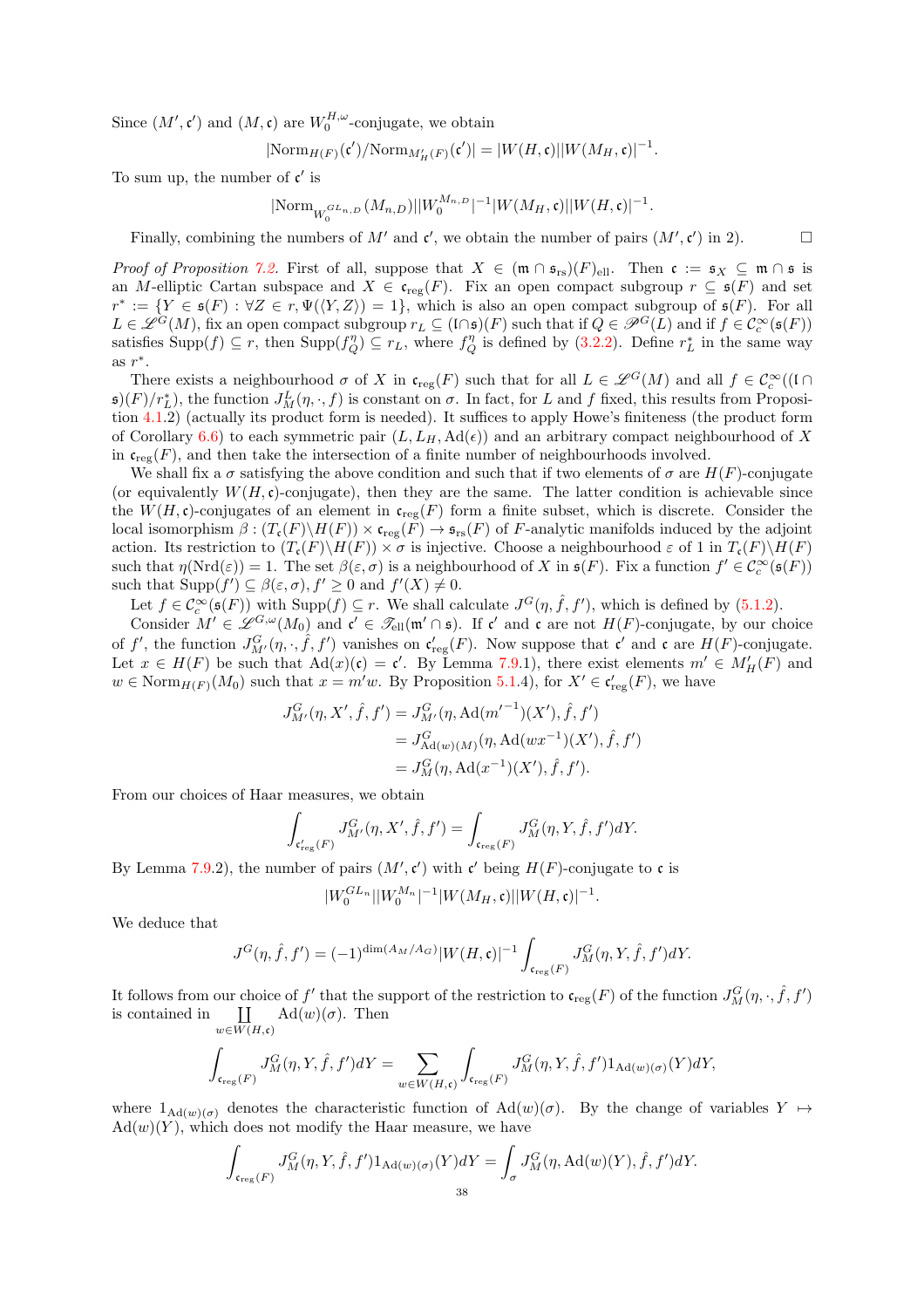Since  $w \in W(H, \mathfrak{c})$ , we have shown above that

$$
J_M^G(\eta, \mathrm{Ad}(w)(Y), \hat{f}, f') = J_M^G(\eta, Y, \hat{f}, f'),
$$

which is independent of w. Therefore,

$$
J^{G}(\eta, \hat{f}, f') = (-1)^{\dim(A_M/A_G)} \int_{\sigma} J^{G}_M(\eta, Y, \hat{f}, f') dY.
$$

Let  $Y \in \sigma$ . Applying the splitting formula for  $J_M^G(\eta, Y, \hat{f}, f')$  (Proposition [5.1.](#page-20-2)6)), we have

$$
J_M^G(\eta, Y, \hat{f}, f') = \sum_{L_1, L_2 \in \mathscr{L}^G(M)} d_M^G(L_1, L_2) J_M^{L_1}(\eta, Y, \hat{f}_{Q_1}^{\eta}) J_M^{L_2}(\eta, Y, f''_{Q_2}).
$$

For all  $Q \in \mathscr{F}^G(M)$ , since  $\text{Supp}(f_Q^{\eta}) \subseteq r_{M_Q}$ ,  $\hat{f}_Q^{\eta}$  is invariant by translation of  $r_{M_Q}^*$ . In particular,  $\hat{f}_Q^{\eta}$  $\scriptstyle Q_1$ is invariant by  $r_{L_1}^*$ . Then by our assumption on  $\sigma$ ,  $J_M^{L_1}(\eta, \cdot, \hat{f}_{\overline{Q}}^{\eta})$  $\frac{\eta}{Q_1}$  is constant on  $\sigma$  and thus equal to  $J^{L_1}_M(\eta,X,\hat{f}^{\eta}_{\overline{O}}$  $\frac{\eta}{Q_1}$ ). Therefore,

$$
J^{G}(\eta, \hat{f}, f') = \sum_{L_1, L_2 \in \mathcal{L}^{G}(M)} c(L_1, L_2) J^{L_1}_{M}(\eta, X, \hat{f}^{n}_{\overline{Q_1}}),
$$

where

$$
c(L_1, L_2) := d_M^G(L_1, L_2)(-1)^{\dim(A_M/A_G)} \int_{\sigma} J_M^{L_2}(\eta, Y, f_{Q_2}) dY.
$$

We claim that  $c(G, M) \neq 0$ . In fact, from (1) and (4) in Section [2.7,](#page-5-1) we have

$$
c(G, M) = (-1)^{\dim(A_M/A_G)} \int_{\sigma} J_M^M(\eta, Y, f'^{\eta}_{Q_2}) dY,
$$

where  $M_{Q_2} = M$ . By Proposition [4.1.](#page-16-3)4), we have

$$
J_M^M(\eta, Y, f'^{\eta}_{Q_2}) = J_M^{Q_2}(\eta, Y, f').
$$

Since  $v_M^{Q_2} = 1$ , we obtain

$$
J_M^{Q_2}(\eta, Y, f') = J_G^G(\eta, Y, f').
$$

Hence,

$$
c(G,M) = (-1)^{\dim(A_M/A_G)} \int_{\sigma} |D^{\mathfrak{s}}(Y)|_F^{1/2} \int_{H_Y(F)\backslash H(F)} f'(\text{Ad}(x^{-1})(Y)) \eta(\text{Nrd}(x)) dx dY.
$$

If  $\text{Ad}(x^{-1})(Y) \in \text{Supp}(f') \subseteq \beta(\varepsilon, \sigma)$ , since the restriction of  $\beta$  to  $(H_Y(F) \backslash H(F)) \times \sigma$  is injective, we have  $x \in \varepsilon$  and then  $\eta(\text{Nrd}(x)) = 1$ . Since  $f' \ge 0$  and  $f'(X) \ne 0$ , we deduce our claim. Now, because of (3) in Section [2.7,](#page-5-1) we have

<span id="page-38-0"></span>
$$
(7.1.13) \qquad \hat{J}_M^G(\eta, X, f) = J^G(\eta, \hat{f}, f') - \sum_{L_1, L_2 \in \mathscr{L}^G(M), L_1 \neq G} c(L_1, L_2) c(G, M)^{-1} \hat{J}_M^{L_1}(\eta, X, f_{\overline{Q_1}}^{\eta})
$$

for all  $f \in \mathcal{C}_c^{\infty}(\mathfrak{s}(F))$  with  $\text{Supp}(f) \subseteq r$ .

By induction on the dimension of  $G$  and parabolic induction (Corollary [7.5\)](#page-34-4), one can suppose that for all  $L_1 \in \mathscr{L}^G(M)$ ,  $L_1 \neq G$ , the distribution on  $\mathfrak{s}(F)$  defined by  $\forall f \in C_c^{\infty}(\mathfrak{s}(F))$ ,  $f \mapsto \hat{J}_M^{L_1}(\eta, X, f_{\overline{Q_1}}^{\eta})$ belongs to  $\mathscr{D}^{\mathfrak{s}}$ . This is actually a product form of the induction hypothesis in lower dimensions.

We claim that the distribution on  $\mathfrak{s}(F)$  defined by  $\forall f \in \mathcal{C}_c^{\infty}(\mathfrak{s}(F)), f \mapsto J^G(\eta, \hat{f}, f')$  belongs to  $\mathscr{D}^{\mathfrak{s}}$ (cf.  $[33, (3)$  in §V.10]). In fact, thanks to the noninvariant trace formula (Theorem [5.3\)](#page-21-0), one can replace  $J^G(\eta, \hat{f}, f')$  with  $J^G(\eta, f, \hat{f}')$ . By its definition [\(5.1.2\)](#page-20-3), it suffices to fix  $M' \in \mathscr{L}^{G,\omega}(M_0)$ ,  $\mathfrak{c}' \in \mathscr{T}_{ell}(\mathfrak{m}' \cap \mathfrak{s})$ and prove that the distribution on  $\mathfrak{s}(F)$  defined by

$$
\forall f\in \mathcal{C}^\infty_c(\mathfrak{s}(F)), f\mapsto \int_{\mathfrak{c}'_{\rm reg}(F)} J^G_{M'}(\eta,Y,f,\widehat{f}')dY
$$

belongs to  $\mathscr{D}^{\mathfrak{s}}$ . By the splitting formula (Proposition [5.1.](#page-20-2)6)), it suffices to fix  $L'_1, L'_2 \in \mathscr{L}^G(M')$  and prove that the distribution on  $\mathfrak{s}(F)$  defined by

$$
\forall f\in \mathcal{C}^\infty_c(\mathfrak{s}(F)), f\mapsto \int_{\mathfrak{c}'_{\rm reg}(F)} J^{L'_1}_{M'}(\eta,Y,f^{\eta}_{\overline{Q'_1}})J^{L'_2}_{M'}(\eta,Y,\widehat{f'}^\eta_{Q'_2})dY,
$$
39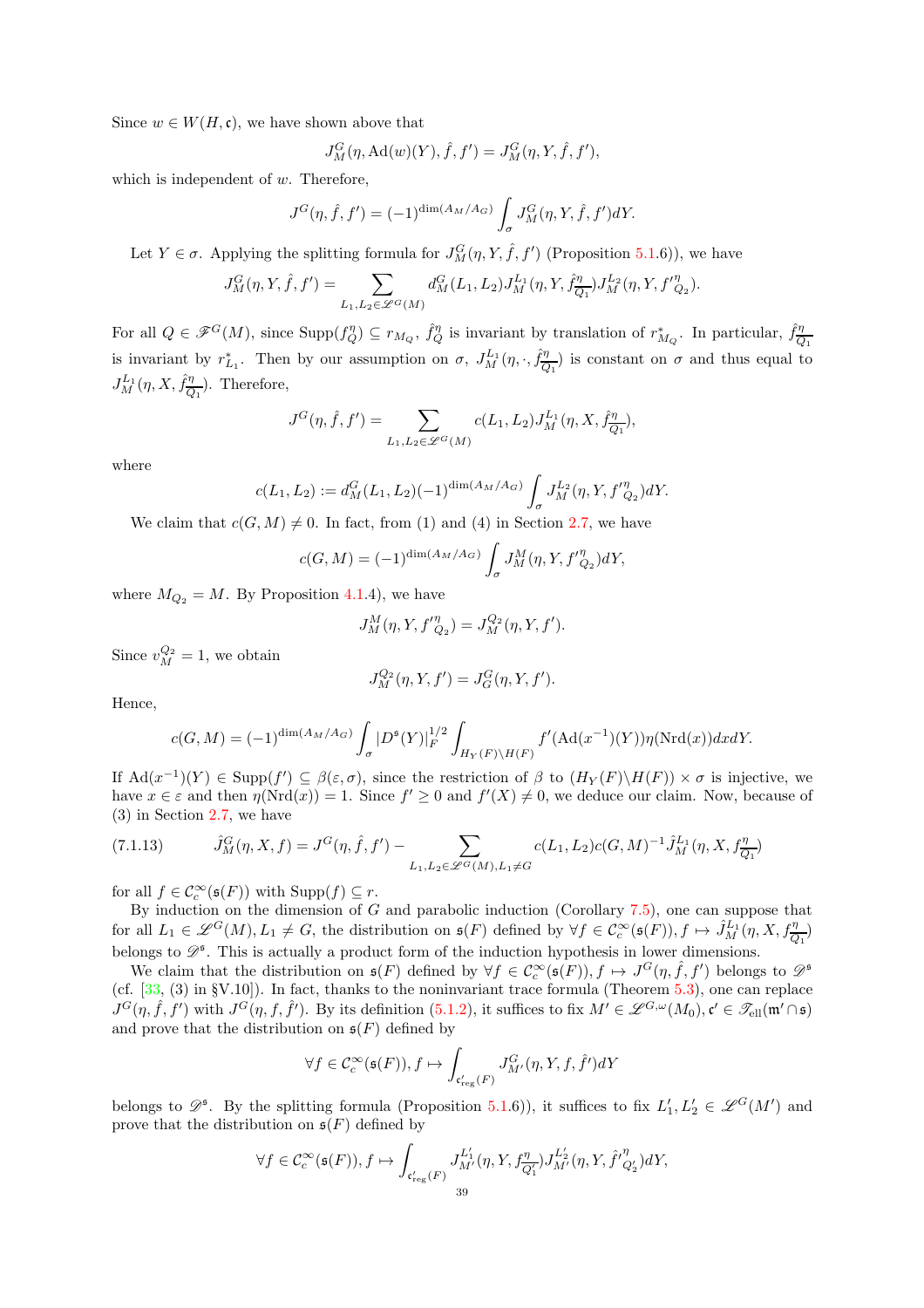where  $(Q'_1, Q'_2) := s(L'_1, L'_2)$ , belongs to  $\mathscr{D}^{\mathfrak{s}}$ . By Proposition [4.1.](#page-16-3)4) and the definition [\(4.1.1\)](#page-16-2), we have

$$
J_{M'}^{L'_1}(\eta, Y, f_{\overline{Q'_1}}^{\eta}) = J_{M'}^{\overline{Q'_1}}(\eta, Y, f) = |D^{\mathfrak{s}}(Y)|_F^{1/2} \int_{H_Y(F)\backslash H(F)} f(\text{Ad}(x^{-1})(Y)) \eta(\text{Nrd}(x)) v_{M'}^{\overline{Q'_1}}(x) dx.
$$

Then

$$
\int_{\mathfrak{c}_{\mathrm{reg}}'(F)} J_{M'}^{L_1'}(\eta, Y, f_{\overline{Q_1}'}^{\eta}) J_{M'}^{L_2'}(\eta, Y, \hat{f'}_{Q_2'}^{\eta}) dY \n= \int_{\mathfrak{c}_{\mathrm{reg}}'(F)} |D^{\mathfrak{s}}(Y)|_F^{1/2} \int_{T_{\mathfrak{c}'}(F)\backslash H(F)} f(\mathrm{Ad}(x^{-1})(Y)) \eta(\mathrm{Nrd}(x)) v_{M'}^{\overline{Q_1}'}(x) J_{M'}^{L_2'}(\eta, Y, \hat{f'}_{Q_2'}^{\eta}) dxdY.
$$

Define a function  $e_3: (T_{\mathfrak{c}'}(F) \backslash H(F)) \times \mathfrak{c}'_{\text{reg}}(F) \to \mathbb{C}$  by

$$
e_3(x,Y):=\eta(\mathrm{Nrd}(x))v^{\overline{Q'_1}}_{M'}(x)J^{L'_2}_{M'}(\eta,Y,\hat{f'}_{Q'_2}^\eta).
$$

It is locally constant by the product form of Proposition [4.1.](#page-16-3)2). Using Lemma [4.2](#page-18-0) to dominate  $v_{M'}^{\overline{Q'_1}}(x)$ and Corollary [4.3](#page-18-1) to dominate  $J_{M'}^{L'_2}(\eta, Y, \hat{f'}_Q^{\eta}$  $Q'_2$ , we check that  $e_3$  verifies the hypotheses of Lemma [7.4,](#page-33-4) which implies our claim.

Now [\(7.1.13\)](#page-38-0) shows that the distribution  $\hat{J}_M^G(\eta, X, \cdot)$  conincides with some element in  $\mathscr{D}^{\mathfrak{s}}$  for all  $f \in \mathcal{C}_c^{\infty}(\mathfrak{s}(F))$  with  $\text{Supp}(f) \subseteq r$ . By glueing (Remark [7.1\)](#page-33-6), the distribution  $\hat{J}_M^G(\eta, X, \cdot) \in \mathscr{D}^{\mathfrak{s}}$ .

Finally, consider a general  $X \in (\mathfrak{m} \cap \mathfrak{s}_{rs})(F)$ . There exists  $x \in M_H(F)$  such that  $Y := \text{Ad}(x^{-1})(X) \in$  $(\mathfrak{l} \cap \mathfrak{s})(F)_{\text{ell}}$  for some  $L \in \mathscr{L}^{G,\omega}(M_0), L \subseteq M$ . Then  $\hat{J}^G_M(\eta, X, \cdot) = \eta(\text{Nrd}(x))\hat{J}^G_M(\eta, Y, \cdot)$ . Applying the descent formula (Proposition [4.1.](#page-16-3)5)), the product form of the elliptic case that we have just proved (applied to  $Y \in (\mathfrak{l} \cap \mathfrak{s})(F)_{\text{ell}}$ ) and parabolic induction (Corollary [7.5\)](#page-34-4), we deduce that the distribution  $\hat{J}_{\mathcal{M}}^G(n, X, \cdot) \in \mathcal{D}^{\mathfrak{s}}$ .  $\hat{J}_M^G(\eta, Y, \cdot) \in \mathscr{D}^{\mathfrak{s}}$ . Thus the distribution  $\hat{J}_M^G(\eta, X, \cdot) \in \mathscr{D}^{\mathfrak{s}}$ .

7.2. The case of  $(G', H')$ . We define  $\mathcal{E}^{\mathfrak{s}'}$  in the same way as the previous case. For  $e \in \mathcal{E}^{\mathfrak{s}'}$ , thanks to Corollary [3.24,](#page-14-3) it defines a distribution on  $\mathfrak{s}'(F)$ :

<span id="page-39-2"></span>(7.2.1) 
$$
\forall f' \in C_c^{\infty}(\mathfrak{s}'(F)), f' \mapsto \int_{\mathfrak{s}'(F)} f'(Y)e(Y)|D^{\mathfrak{s}'}(Y)|_F^{-1/2}dY.
$$

Denote by  $\mathscr{D}^{\mathfrak{s}'}$  the space of distributions obtained in this way. For  $d \in \mathscr{D}^{\mathfrak{s}'}$ , we shall always denote by  $e_d \in \mathscr{E}^{\mathsf{s}'}$  its preimage under the isomorphism  $\mathscr{E}^{\mathsf{s}'} \to \mathscr{D}^{\mathsf{s}'}$  defined above. One may extend these definitions to the symmetric pair  $(\widetilde{M}', M', \mathrm{Ad}(\alpha))$ , where  $M' \in \mathscr{L}^{H'}(M'_{0})$ . If  $d \in \mathscr{D}^{s'}$  is invariant with respect to the adjoint action of  $H'(F)$ , then so is  $e_d \in \mathcal{E}^{s'}$  and by the Weyl integration formula (Proposition [3.21\)](#page-13-2), we have the equality

<span id="page-39-1"></span>
$$
(7.2.2) \t d(f') = \sum_{M' \in \mathscr{L}^{H'}(M'_0)} |W_0^{M'}||W_0^{H'}|^{-1} \sum_{\mathfrak{c}' \in \mathscr{T}_{\text{ell}}(\widetilde{\mathfrak{m}'} \cap \mathfrak{s}')} |W(M', \mathfrak{c}')|^{-1} \int_{\mathfrak{c}'_{\text{reg}}(F)} J_{H'}^{H'}(Y, f') e_d(Y) dY
$$

for all  $f' \in \mathcal{C}_c^{\infty}(\underline{\mathfrak{s}}'(F))$ , where  $J_{H'}^{H'}(Y, f')$  is defined by [\(4.2.1\)](#page-19-0).

Let  $M' \in \mathscr{L}^{H'}(M'_{0})$  and  $Y \in \widetilde{(\mathfrak{m}'} \cap \mathfrak{s}'_{rs})(F)$ . Denote by  $\hat{J}^{H'}_{M'}(Y, \cdot)$  the distribution on  $\mathfrak{s}'(F)$  defined by  $\hat{J}_{M'}^{H'}(Y, f') := J_{M'}^{H'}(Y, \hat{f}')$ 

for all  $f' \in \mathcal{C}_c^{\infty}(\mathfrak{s}'(F))$ , where the right hand side is defined by [\(4.2.1\)](#page-19-0). One also has a similar definition for the symmetric pair  $(\widetilde{M}', M', \mathrm{Ad}(\alpha)),$  where  $M' \in \mathscr{L}^{H'}(M'_{0}).$ 

<span id="page-39-0"></span>**Proposition 7.10** (Representability). Let  $M' \in \mathscr{L}^{H'}(M'_0)$  and  $Y \in (\widetilde{\mathfrak{m}'} \cap \mathfrak{s}'_{rs})(F)$ . Then the distribution  $\hat{J}_{M'}^{H'}(Y,\cdot) \in \mathscr{D}^{\mathfrak{s}'}$ .

The rest of this section is devoted to the proof of Proposition [7.10.](#page-39-0) Although it is similar to the proof of Proposition [7.2,](#page-33-0) we shall sketch some steps for later use.

Let  $\mathfrak{c}'$  be a Cartan subspace of  $\mathfrak{s}'$ . Recall that  $T_{\mathfrak{c}'}$  denotes the centraliser of  $\mathfrak{c}'$  in  $H'$ . Suppose that  $e_0: (T_{\mathfrak{c}'}(F)\backslash H'(F))\times \mathfrak{c}'_{\text{reg}}(F)\to \mathbb{C}$  is a function such that

 $(1)$   $e_0$  is locally constant;

(2) for any open compact subset r' of  $\mathfrak{s}'(F)$ , there exist constants  $c > 0$  and  $N \in \mathbb{N}$  such that for all  $x \in T_{\mathfrak{c}'}(F) \backslash H'(F)$  and  $Y \in \mathfrak{c}'_{\text{reg}}(F)$  satisfying  $\text{Ad}(x^{-1})(Y) \in r'$ , one has the inequality

$$
e_0(x,Y) \le c \sup\{1, -\log |D^{\mathfrak{s}'}(Y)|_F\}^N.
$$
  
<sub>40</sub>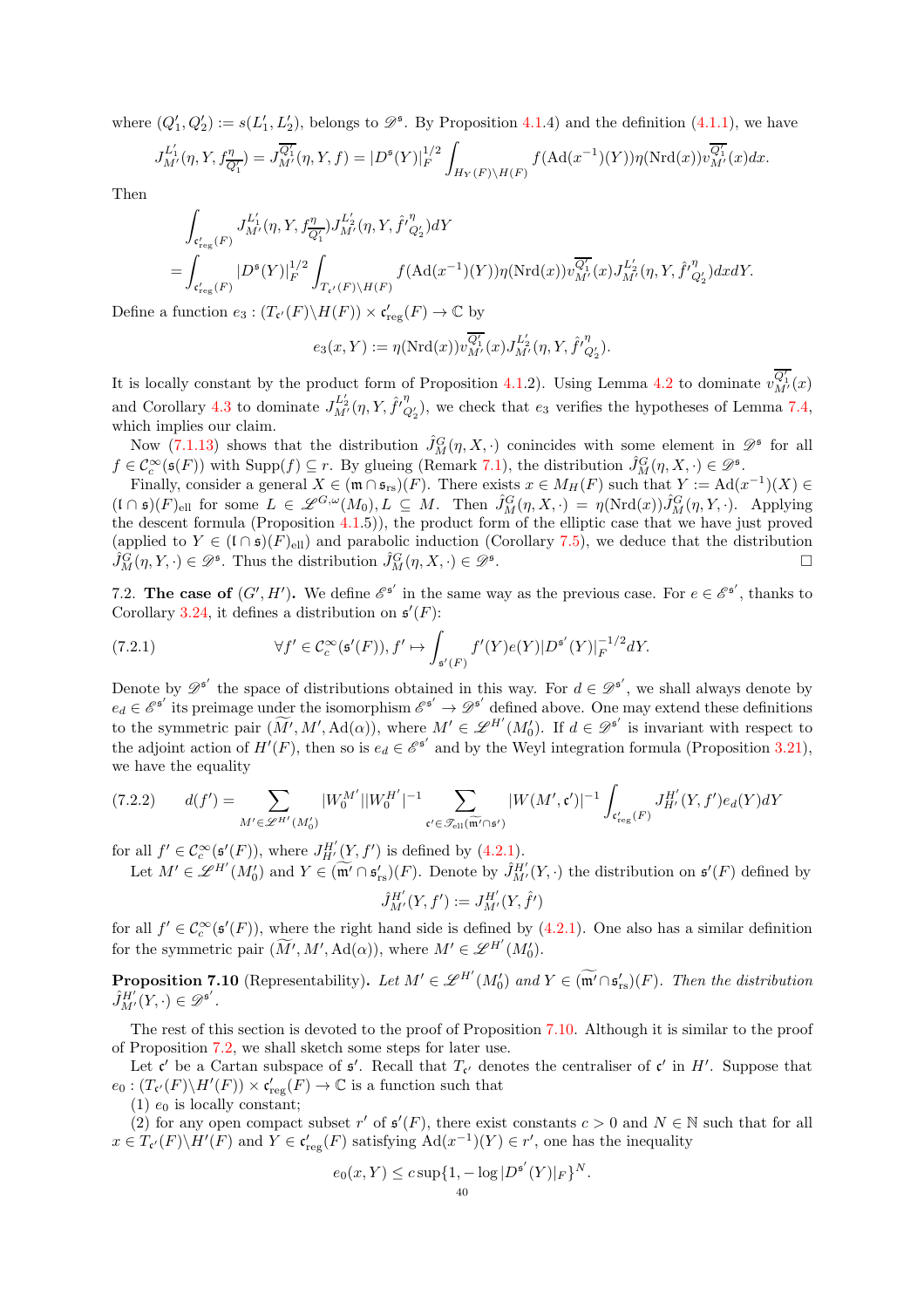For  $f' \in \mathcal{C}_c^{\infty}(\mathfrak{s}'(F))$ , we define

<span id="page-40-3"></span>(7.2.3) 
$$
d_0(f') := \int_{\mathfrak{c}'_{\text{reg}}(F)} |D^{\mathfrak{s}'}(Y)|_F^{1/2} \int_{T_{\mathfrak{c}'}(F)\backslash H'(F)} f'(\text{Ad}(x^{-1})(Y)) e_0(x,Y) dx dY.
$$

<span id="page-40-6"></span>**Lemma 7.11** (cf. Lemma [7.4\)](#page-33-4). Let  $\mathfrak{c}'$  be a Cartan subspace of  $\mathfrak{s}'$ . Suppose that  $e_0$  satisfies the above hypotheses. Then the integral  $(7.2.3)$  is absolutely convergent. Moreover, the distribution  $d_0 \in \mathcal{D}^{\mathfrak{s}'}$ .

**Corollary 7.12** (Parabolic induction). Let  $M' \in \mathscr{L}^{H'}(M'_{0})$ ,  $P' \in \mathscr{P}^{H'}(M')$  and  $d \in \mathscr{D}^{\widetilde{\mathfrak{m}}' \cap \mathfrak{s'}}$ . Then the distribution on  $\mathfrak{s}'(F)$  defined by  $\forall f' \in \mathcal{C}_c^{\infty}(\mathfrak{s}'(F)), f' \mapsto d(f'_{P'})$  belongs to  $\mathscr{D}^{\mathfrak{s}'},$  where  $f'_{P'}$  is defined by [\(3.3.2\)](#page-14-2).

*Proof.* We may apply the argument of Corollary [7.5](#page-34-4) with the aid of Lemma [3.22.](#page-13-1)

Let  $M' \in \mathscr{L}^{H'}(M'_{0})$  and  $d \in \mathscr{D}^{\widetilde{\mathfrak{m}}' \cap \mathfrak{s'}}$ . Suppose that d is invariant with respect to the adjoint action of  $M'(F)$ . We define a distribution  $\text{Ind}_{M'}^{H',w}(d)$  on  $\mathfrak{s}'(F)$  by  $(7.2.4)$ 

<span id="page-40-4"></span>
$$
\mathrm{Ind}_{M'}^{H',w}(d)(f'):=\sum_{\{L'\in \mathscr{L}^{H'}(M_0'): L'\subseteq M'\}}|W_0^{L'}||W_0^{M'}|^{-1}\sum_{\mathfrak{c}'\in \mathscr{T}_{\mathrm{ell}}(\widetilde{V}\cap \mathfrak{s}')}|W(L',\mathfrak{c}')|^{-1}\int_{\mathfrak{c}'_{\mathrm{reg}}(F)}J_{M'}^{H'}(Y,f')e_d(Y)dY
$$

for all  $f' \in C_c^{\infty}(\mathfrak{s}'(F))$ , where  $J_{M'}^{H'}(Y, f')$  is defined by [\(4.2.1\)](#page-19-0). In particular, if  $M' = H'$  and  $d \in \mathscr{D}^{\mathfrak{s}'}$  is invariant with respect to the adjoint action of  $H'(F)$ , we have  $\text{Ind}_{H'}^{H',w}(d) = d$  by [\(7.2.2\)](#page-39-1).

<span id="page-40-5"></span>Corollary 7.13. Let  $M' \in \mathscr{L}^{H'}(M'_0)$  and  $d \in \mathscr{D}^{\widetilde{m}' \cap s'}$ . Suppose that d is invariant with respect to the adjoint action of  $M'(F)$ . Then the integral  $(7.2.4)$  is absolutely convergent. Moreover, the distribution  $\mathrm{Ind}_{M'}^{H',w}(d) \in \mathscr{D}^{\mathfrak{s}'}$ .

Remark 7.14. This corollary is unnecessary for the proof of Proposition [7.10](#page-39-0) but useful in Section [8.2.](#page-45-0)

Proof of Corollary [7.13.](#page-40-5) We may apply the argument of Corollary [7.6](#page-35-1) thanks to Lemmas [4.5](#page-19-2) and [7.11.](#page-40-6)  $\Box$ 

**Lemma 7.15** (cf. Lemma [7.9\)](#page-35-3). Let  $M' \in \mathscr{L}^{H'}(M'_0)$  and  $\mathfrak{c}' \subseteq \widetilde{\mathfrak{m}'} \cap \mathfrak{s}'$  be an  $M'$ -elliptic Cartan subspace. 1) Let  $M \in \mathscr{L}^{H'}(M'_0)$ ,  $\mathfrak{c} \in \mathscr{T}_{ell}(\widetilde{\mathfrak{m}} \cap \mathfrak{s}')$  and  $x \in H'(F)$  be such that  $\text{Ad}(x)(\mathfrak{c}') = \mathfrak{c}$ . Then there exist

elements  $m \in M(F)$  and  $w \in \text{Norm}_{H'(F)}(M'_0)$  such that  $x = mw$ .

2) The cardinality of

$$
\{(M, \mathfrak{c}): M \in \mathscr{L}^{H'}(M'_{0}), \mathfrak{c} \in \mathscr{T}_{\text{ell}}(\widetilde{\mathfrak{m}} \cap \mathfrak{s}'), \mathfrak{c} \text{ is } H'(F)\text{-conjugate to } \mathfrak{c}'\}
$$

is

$$
|W_0^{H'}||W_0^{M'}|^{-1}|W(M',\mathfrak{c}')||W(H',\mathfrak{c}')|^{-1}.
$$

Proof of Proposition [7.10.](#page-39-0) We may apply the argument of Proposition [7.2](#page-33-0) with obvious modifications. One needs almost all results that we have prepared in this and previous sections, notably Howe's finiteness (Corollary [6.9\)](#page-32-1) and the noninvariant trace formula (Theorem [5.12\)](#page-26-1).

## 8. Invariant weighted orbital integrals

<span id="page-40-2"></span><span id="page-40-0"></span>8.1. The case of  $(G, H)$ . Let  $M \in \mathscr{L}^{G,\omega}(M_0)$  and  $X \in (\mathfrak{m} \cap \mathfrak{s}_{rs})(F)$ . We shall define a distribution  $\hat{I}_{M}^{G}(\eta, X, \cdot) \in \mathscr{D}^{\mathfrak{s}}$  which is  $\eta(\mathrm{Nrd}(\cdot))$ -invariant with respect to the adjoint action of  $H(F)$  by induction on dim(G). Suppose that for all  $L \in \mathcal{L}^G(M), L \neq G$ , we have defined a distribution  $\hat{I}^L_M(\eta, X, \cdot)$ by an analogue of  $(8.1.1)$  where G is replaced by L such that the following properties are verified:  $\hat{I}_{M}^{L}(\eta, X, \cdot) \in \mathscr{D}^{\mathfrak{l}\cap\mathfrak{s}}$  and is  $\eta(\mathrm{Nrd}(\cdot))$ -invariant with respect to the adjoint action of  $L_H(F)$ . This is actually a product form of the induction hypothesis in lower dimensions. Denote by  $\hat{I}_M^{L,G,w}(\eta,X,\cdot)$  its image under  $\text{Ind}_{L}^{G,w}$  (see [\(7.1.10\)](#page-35-0)). As in [\[33,](#page-55-2) (1) in §VI.1], for  $f \in C_c^{\infty}(\mathfrak{s}(F))$ , we set

<span id="page-40-1"></span>(8.1.1) 
$$
\hat{I}_{M}^{G}(\eta, X, f) := \hat{J}_{M}^{G}(\eta, X, f) - \sum_{L \in \mathscr{L}^{G}(M), L \neq G} \hat{I}_{M}^{L, G, w}(\eta, X, f).
$$

<span id="page-40-7"></span>**Proposition 8.1.** The distribution  $\hat{I}_{M}^{G}(\eta, X, \cdot) \in \mathscr{D}^{s}$  and is  $\eta(\text{Nrd}(\cdot))$ -invariant with respect to the adjoint action of  $H(F)$ .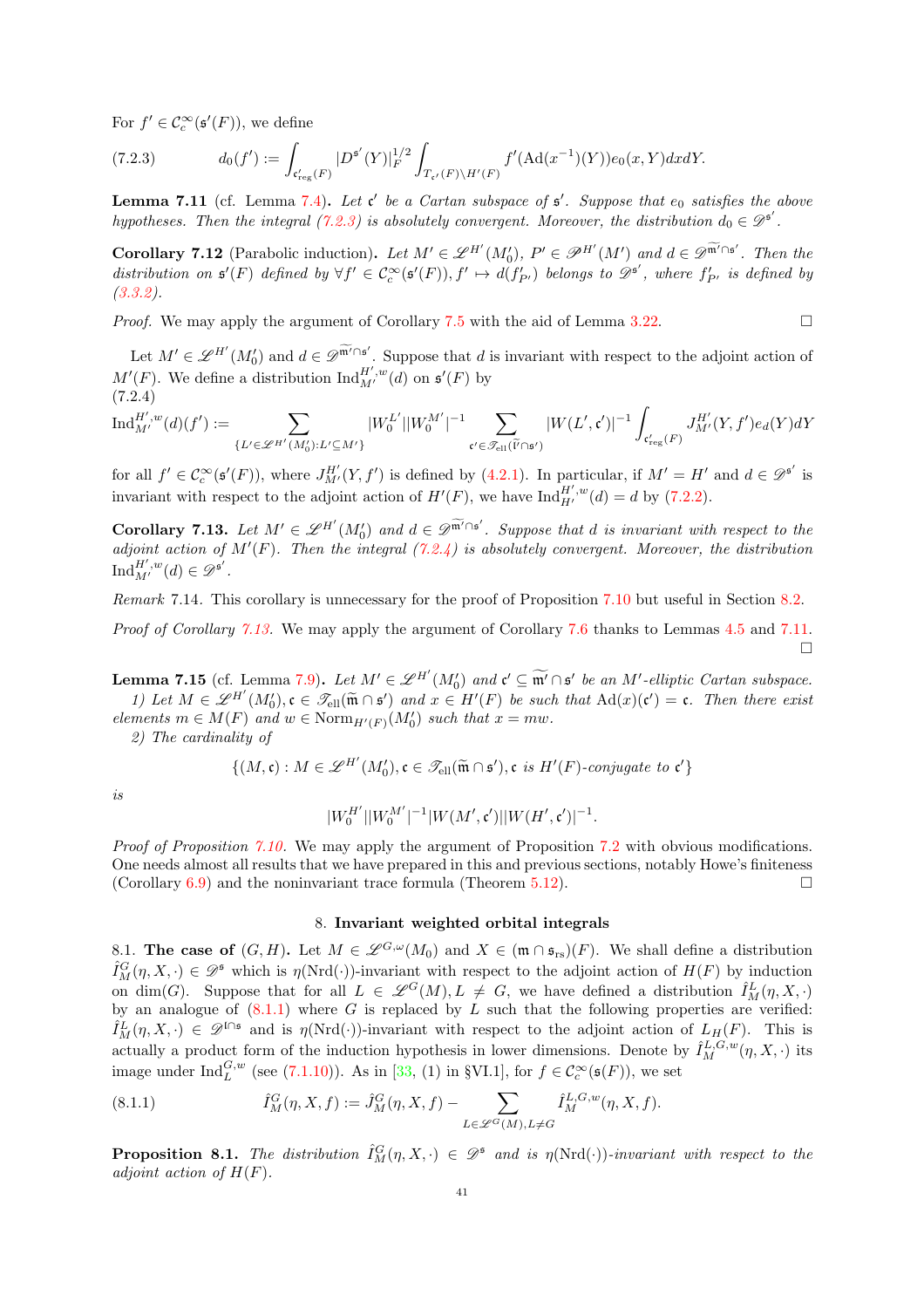*Proof.* The first statement results from the representability of  $\hat{J}_M^G(\eta, X, \cdot)$  (Proposition [7.2\)](#page-33-0), the induction hypothesis and Corollary [7.6.](#page-35-1) Now let us consider the second one.

Let  $f \in C_c^{\infty}(\mathfrak{s}(F))$  and  $y \in H(F)$ . By the  $H(F)$ -invariance of  $\langle \cdot, \cdot \rangle$ , we see that  $(\mathrm{Ad}(y^{-1})(f))^{\hat{}}$  =  $\text{Ad}(y^{-1})(\hat{f})$ . Applying Proposition [4.1.](#page-16-3)6), we have

$$
\hat{J}_M^G(\eta, X, \mathrm{Ad}(y^{-1})(f)) = J_M^G(\eta, X, \mathrm{Ad}(y^{-1})(\hat{f})) = \eta(\mathrm{Nrd}(y)) \sum_{Q \in \mathscr{F}^G(M)} J_M^{M_Q}(\eta, X, (\hat{f})_{Q,y}^{\eta}).
$$

For all  $Q \in \mathscr{F}^G(M)$ , we show that

$$
(\hat{f})_{Q,y}^{\eta} = (f_{Q,y}^{\eta})^{\hat{}}
$$

by the same argument of an analogous property of [\(3.2.2\)](#page-11-2). Then

<span id="page-41-0"></span>(8.1.2) 
$$
\hat{J}_M^G(\eta, X, \mathrm{Ad}(y^{-1})(f)) = \eta(\mathrm{Nrd}(y)) \sum_{Q \in \mathscr{F}^G(M)} \hat{J}_M^{M_Q}(\eta, X, f_{Q,y}^{\eta}).
$$

Let  $L \in \mathscr{L}^G(M)$ ,  $L \neq G$ . Applying Proposition [4.1.](#page-16-3)6) again to  $J^G_L(\eta, Y, \mathrm{Ad}(y^{-1})(f))$  in the integrand of the definition [\(7.1.10\)](#page-35-0) of  $\text{Ind}_{L}^{G,w}$ , we obtain

<span id="page-41-1"></span>(8.1.3) 
$$
\hat{I}_{M}^{L,G,w}(\eta, X, \mathrm{Ad}(y^{-1})(f)) = \eta(\mathrm{Nrd}(y)) \sum_{Q \in \mathscr{F}^{G}(L)} \hat{I}_{M}^{L,M_{Q},w}(\eta, X, f_{Q,y}^{\eta}),
$$

where  $\hat{I}_{M}^{L,M_{Q},w}(\eta,X,\cdot) \in \mathscr{D}^{\mathfrak{m}_{Q}\cap \mathfrak{s}}$  denotes the image of  $\hat{I}_{M}^{L}(\eta,X,\cdot)$  under  $\text{Ind}_{L}^{M_{Q},w}$ , which is defined by a product form of [\(7.1.10\)](#page-35-0).

From  $(8.1.1)$ ,  $(8.1.2)$  and  $(8.1.3)$ , we deduce that

$$
\begin{split} \hat{I}_M^G(\eta,X,\text{Ad}(y^{-1})(f))=&\hat{J}_M^G(\eta,X,\text{Ad}(y^{-1})(f))-\sum_{L\in \mathscr{L}^G(M), L\neq G}\hat{I}_M^{L,G,w}(\eta,X,\text{Ad}(y^{-1})(f))\\=&\eta(\text{Nrd}(y))\sum_{Q\in \mathscr{F}^G(M)}\left(\hat{J}_M^{M_Q}(\eta,X,f_{Q,y}^{\eta})-\sum_{L\in \mathscr{L}^{M_Q}(M), L\neq G}\hat{I}_M^{L,M_Q,w}(\eta,X,f_{Q,y}^{\eta})\right). \end{split}
$$

Consider  $Q \neq G$  first. By the induction hypothesis,  $\hat{I}_{M}^{M_Q}(\eta, X, \cdot) \in \mathcal{Q}^{\mathfrak{m}_Q \cap \mathfrak{s}}$  is  $\eta(\mathrm{Nrd}(\cdot))$ -invariant with respect to the adjoint action of  $M_{Q_H}(F)$ , so  $\hat{I}_M^{M_Q, M_Q, w}(\eta, X, \cdot) = \hat{I}_M^{M_Q}(\eta, X, \cdot)$ . By the definition of  $\hat{I}_{M}^{M_Q}(\eta, X, \cdot)$  (a product form of  $(8.1.1)$ ), the term in brackets is zero. Thus it remains the term for  $\hat{Q} = G$ . Note that  $f_{G,y}^{\eta} = f_G^{\eta}$ . By Proposition [4.1.](#page-16-3)4) applied to  $Q = G$ , we see that the term in brackets is exactly  $\hat{I}^G_M(\eta, X, f)$  defined by  $(8.1.1)$ . Therefore, we show that

$$
\hat{I}_M^G(\eta, X, \mathrm{Ad}(y^{-1})(f)) = \eta(\mathrm{Nrd}(y))\hat{I}_M^G(\eta, X, f),
$$

which is the second statement.  $\Box$ 

Let  $M \in \mathscr{L}^{G,\omega}(M_0)$  and  $X \in (\mathfrak{m} \cap \mathfrak{s}_{rs})(F)$ . Denote by  $\hat{i}_M^G(\eta,X,\cdot)$  (resp.  $\hat{j}_M^G(\eta,X,\cdot)$ ) the element of  $\mathscr{E}^{\mathfrak{s}}$  associated to  $\hat{I}^G_M(\eta, X, \cdot)$  (resp.  $\hat{J}^G_M(\eta, X, \cdot) \in \mathscr{D}^{\mathfrak{s}}$  by [\(7.1.1\)](#page-32-4). That is to say, for all  $f \in \mathcal{C}_c^{\infty}(\mathfrak{s}(F))$ ,

$$
\hat{I}_M^G(\eta, X, f) = \int_{\mathfrak{s}(F)} f(Y) \hat{i}_M^G(\eta, X, Y) |D^{\mathfrak{s}}(Y)|_F^{-1/2} dY
$$

and

$$
\hat{J}_M^G(\eta, X, f) = \int_{\mathfrak{s}(F)} f(Y) \hat{j}_M^G(\eta, X, Y) |D^{\mathfrak{s}}(Y)|_F^{-1/2} dY.
$$

We also have a similar definition for the symmetric pair  $(M, M_H, \mathrm{Ad}(\epsilon))$ , where  $M \in \mathscr{L}^{G, \omega}(M_0)$ .

<span id="page-41-3"></span>**Lemma 8.2.** Let  $M \in \mathscr{L}^{G,\omega}(M_0)$  and  $X \in (\mathfrak{m} \cap \mathfrak{s}_{rs})(F)$ . Let  $L \in \mathscr{L}^{G,\omega}(M_0)$  and  $Y \in (\mathfrak{l} \cap \mathfrak{s}_{rs})(F)_{ell}$ . Then  $\hat{i}_M^G(\eta, X, Y) = \hat{j}_M^G(\eta, X, Y)$ .

Proof. Let  $L_2 \in \mathscr{L}^G(M)$ ,  $L_2 \neq G$ ,  $L_1 \in \mathscr{L}^{G,\omega}(M_0)$ ,  $L_1 \subseteq L_2$  and  $\mathfrak{c} \in \mathscr{T}_{ell}(\mathfrak{l}_1 \cap \mathfrak{s})$ . We define a distribution  $d_{L_1,L_2,\mathfrak{c}}^{G,w}(\eta,X,\cdot)$  on  $\mathfrak{s}(F)$  by

<span id="page-41-2"></span>(8.1.4) 
$$
d_{L_1, L_2, \mathfrak{c}}^{G, w}(\eta, X, f) := \int_{\mathfrak{c}_{\text{reg}}(F)} J_{L_2}^G(\eta, Z, f) \hat{i}_M^{L_2}(\eta, X, Z) dZ
$$

for all  $f \in \mathcal{C}_c^{\infty}(\mathfrak{s}(F))$ . By a product form of Proposition [8.1,](#page-40-7) the distribution  $\hat{I}_M^{L_2}(\eta, X, \cdot) \in \mathscr{D}^{\{2\}\cap\mathfrak{s}}$ and is  $\eta(\text{Nrd}(\cdot))$ -invariant with respect to the adjoint action of  $(L_2 \cap H)(F)$ . We see from the proof of Corollary [7.6](#page-35-1) that the integral  $(8.1.4)$  is absolutely convergent and the distribution  $d_{L_1,L_2,c}^{G,w}(\eta,X,\cdot) \in \mathscr{D}^{\mathfrak{s}}$ .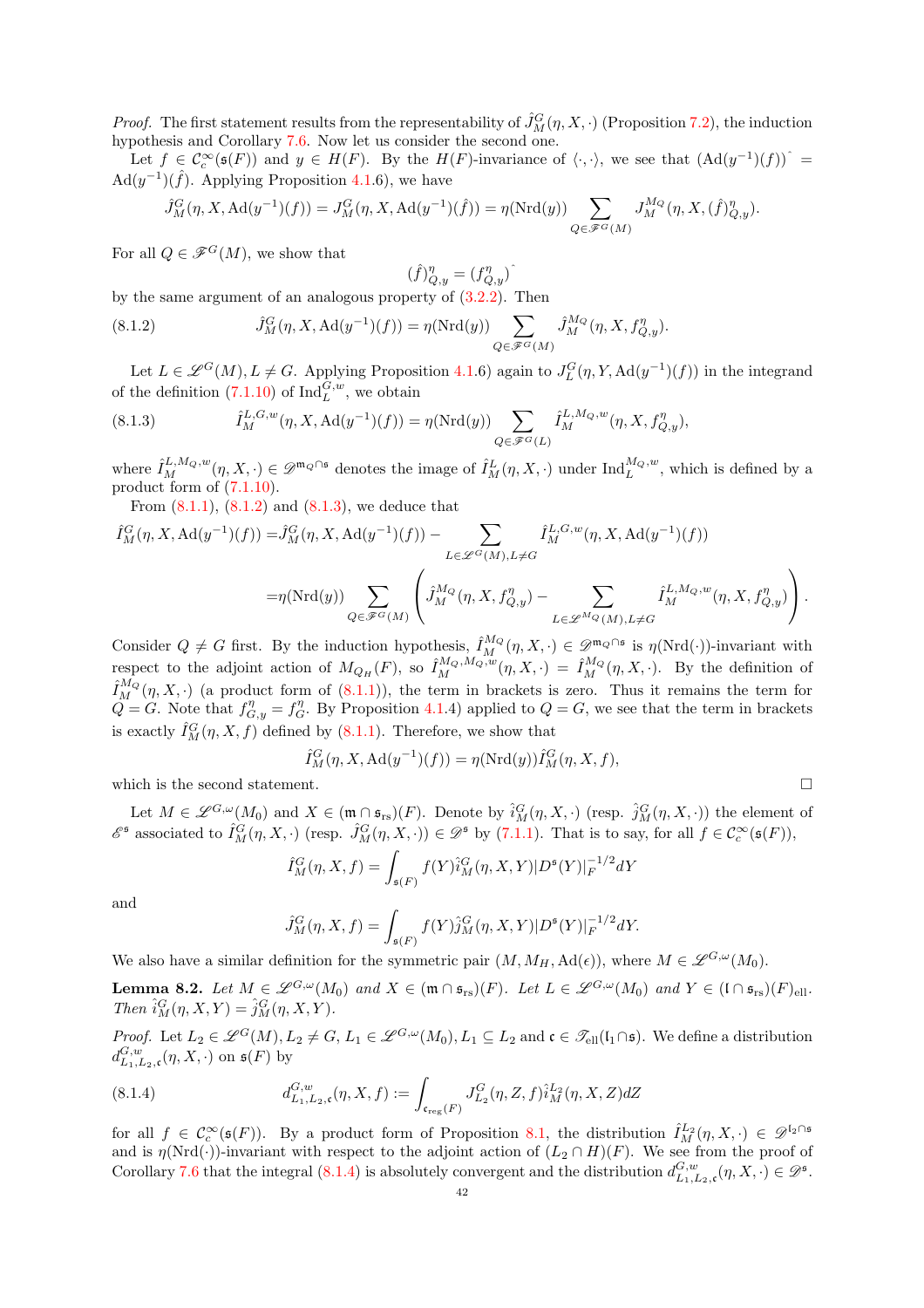We denote by  $e^{G,w}_{L_1,L_2,\mathfrak{c}}(\eta,X,\cdot)$  its associated element in  $\mathscr{E}^{\mathfrak{s}}$  by [\(7.1.1\)](#page-32-4). From the definitions [\(8.1.1\)](#page-40-1) and  $(7.1.10)$ , we have

$$
\hat{i}_{M}^{G}(\eta, X, \cdot) = \hat{j}_{M}^{G}(\eta, X, \cdot) - \sum_{L_{2} \in \mathscr{L}^{G}(M), L_{2} \neq G} \sum_{\{L_{1} \in \mathscr{L}^{G, \omega}(M_{0}): L_{1} \subseteq L_{2}\}} |W_{0}^{L_{1,n}}| |W_{0}^{L_{2,n}}|^{-1} \sum_{\mathfrak{c} \in \mathscr{T}_{\text{ell}}(I_{1} \cap \mathfrak{s})} |W_{0}^{L_{1,n}}|^{-1} \sum_{\mathfrak{c} \in \mathscr{T}_{\text{ell}}(I_{1} \cap \mathfrak{s})} |W_{0}^{L_{1,n}}|^{-1} \sum_{\mathfrak{c} \in \mathscr{T}_{\text{ell}}(I_{1} \cap \mathfrak{s})} |W_{0}^{L_{2,n}}|^{-1}
$$

To prove the lemma, it suffices to fix such a triple  $(L_2, L_1, \mathfrak{c})$  and prove that  $e^{G,w}_{L_1,L_2,\mathfrak{c}}(\eta,X,Y) = 0$ . But  $(7.1.12)$  and  $(7.1.4)$  in the proofs of Corollary [7.6](#page-35-1) and Lemma [7.4](#page-33-4) respectively allow us to calculate  $e^{G,w}_{L_1,L_2,\mathfrak{c}}(\eta,X,Y)$ ; explicitly, we have

<span id="page-42-0"></span>(8.1.5) 
$$
e_{L_1, L_2, \mathfrak{c}}^{G, w}(\eta, X, Y) = \sum_{\{x \in T_{\mathfrak{c}}(F) \backslash H(F) : \mathrm{Ad}(x)(Y) \in \mathfrak{c}(F)\}} \eta(\mathrm{Nrd}(x)) v_{L_2}^G(x) \hat{i}_M^{L_2}(\eta, X, \mathrm{Ad}(x)(Y)).
$$

Let  $x \in T_{\mathfrak{c}}(F) \backslash H(F)$  such that  $\text{Ad}(x)(Y) \in \mathfrak{c}(F)$ . As  $Y \in (\mathfrak{l} \cap \mathfrak{s}_{rs})(F)_{ell}$  and  $\mathfrak{c} \in \mathcal{T}_{ell}(\mathfrak{l}_1 \cap \mathfrak{s})$ , from the proof of Lemma [3.13.](#page-10-0)1), there exist elements  $l_1 \in (L_1 \cap H)(F)$  and  $w \in \text{Norm}_{H(F)}(M_0)$  such that  $x = l_1w$ . Since any element in  $W_0^H$  admits a representative in  $K_H$ , we can suppose that  $w \in K_H$ . Then  $v_{L_2}^G(x) = v_{L_2}^G(1)$  since  $L_1 \subseteq L_2$ . But  $v_{L_2}^G(1) = 0$  for  $L_2 \neq G$ . Thus  $e_{L_1,L_2,c}^{G,w}(\eta, X, Y) = 0$  by [\(8.1.5\)](#page-42-0).

<span id="page-42-2"></span>Lemma 8.3. Let  $M \in \mathscr{L}^{G,\omega}(M_0)$ .

1) The function  $(X, Y) \mapsto \hat{i}_M^G(\eta, X, Y)$  is locally constant on  $(\mathfrak{m} \cap \mathfrak{s}_{rs})(F) \times \mathfrak{s}_{rs}(F)$ . 2) If  $w \in \text{Norm}_{H(F)}(M_0)$ ,  $x \in M_H(F)$  and  $y \in H(F)$ , we have the equality

$$
\hat{i}_{\mathrm{Ad}(w)(M)}^G(\eta, \mathrm{Ad}(wx)(X), \mathrm{Ad}(y)(Y)) = \eta(\mathrm{Nrd}(wxy))\hat{i}_M^G(\eta, X, Y)
$$

for all  $(X, Y) \in (\mathfrak{m} \cap \mathfrak{s}_{rs})(F) \times \mathfrak{s}_{rs}(F)$ .

3) If  $\lambda \in F^{\times}$ , we have the equality

$$
\hat{i}_M^G(\eta, \lambda X, Y) = \hat{i}_M^G(\eta, X, \lambda Y)
$$

for all  $(X, Y) \in (\mathfrak{m} \cap \mathfrak{s}_{rs})(F) \times \mathfrak{s}_{rs}(F)$ .

4) Let  $r_M \subseteq (\mathfrak{m} \cap \mathfrak{s})(F)$  and  $r \subseteq \mathfrak{s}(F)$  be two compact subsets. Then there exist constants  $c > 0$  and  $N \in \mathbb{N}$  such that

$$
|\hat{i}_M^G(\eta,X,Y)|\leq c\sup\{1,-\log|D^{\mathfrak{s}}(X)|_F\}^N\sup\{1,-\log|D^{\mathfrak{s}}(Y)|_F\}^N
$$

for all  $X \in r_M \cap \mathfrak{s}_{rs}$  and  $Y \in r \cap \mathfrak{s}_{rs}$ .

5) Let  $f \in C_c^{\infty}(\mathfrak{s}(F))$  and  $r_M \subseteq (\mathfrak{m} \cap \mathfrak{s})(F)$  be a compact subset. Then there exist constants  $c > 0$  and  $N \in \mathbb{N}$  such that

$$
|\hat{I}_M^G(\eta, X, f)| \le c \sup\{1, -\log |D^{\mathfrak{s}}(X)|_F\}^N
$$

for all  $X \in r_M \cap \mathfrak{s}_{rs}$ .

*Proof.* Let  $r_M \subseteq (\mathfrak{m} \cap \mathfrak{s})(F)$  and  $r \subseteq \mathfrak{s}(F)$  be two open compact subgroups. Set  $r^* := \{ Y \in \mathfrak{s}(F) : \forall Z \in \mathfrak{s}(F) \}$  $r, \Psi(\langle Y, Z \rangle) = 1$ , which is an open compact subgroup of  $\mathfrak{s}(F)$ . Notice that if  $f \in \mathcal{C}_c^{\infty}(\mathfrak{s}(F))$  satisfies  $\text{Supp}(f) \subseteq r$ , then  $\hat{f} \in C_c^{\infty}(\mathfrak{s}(F)/r^*)$ . Applying Howe's finiteness (Corollary [6.6\)](#page-31-0) to  $r^*$  and  $r_M \cap \mathfrak{s}_{rs}$ , we know that there exists a finite subset  $\{X_i : i \in I\} \subseteq r_M \cap \mathfrak{s}_{rs}$  and a finite subset  $\{f_i : i \in I\} \subseteq \mathcal{C}_c^{\infty}(\mathfrak{s}(F)/r^*)$ such that for all  $X \in r_M \cap \mathfrak{s}_{rs}$  and all  $f \in C_c^{\infty}(\mathfrak{s}(F))$  with  $\text{Supp}(f) \subseteq r$ , we have

<span id="page-42-1"></span>
$$
J_M^G(\eta, X, \hat{f}) = \sum_{i \in I} J_M^G(\eta, X_i, \hat{f}) J_M^G(\eta, X, f_i).
$$

We deduce that

(8.1.6) 
$$
\hat{j}_{M}^{G}(\eta, X, Y) = \sum_{i \in I} \hat{j}_{M}^{G}(\eta, X_{i}, Y) J_{M}^{G}(\eta, X, f_{i})
$$

for all  $X \in r_M \cap \mathfrak{s}_{rs}$  and  $Y \in r \cap \mathfrak{s}_{rs}$ .

1) The local constancy of  $(X, Y) \mapsto \hat{j}_M^G(\eta, X, Y)$  on  $(\mathfrak{m} \cap \mathfrak{s}_{rs})(F) \times \mathfrak{s}_{rs}(F)$  results from  $(8.1.6)$ , Propo-sition [4.1.](#page-16-3)2) and  $\hat{j}_M^G(\eta, X_i, \cdot) \in \mathscr{E}^{\mathfrak{s}}$  for  $i \in I$ . For  $L \in \mathscr{L}^{G,\omega}(M_0)$ , we deduce from Lemma [8.2](#page-41-3) the local constancy of  $(X, Y) \mapsto \hat{i}_{M}^{G}(\eta, X, Y)$  on  $(\mathfrak{m} \cap \mathfrak{s}_{rs})(F) \times (\mathfrak{l} \cap \mathfrak{s}_{rs})(F)_{\text{ell}}$ . Let  $(X, Y) \in (\mathfrak{m} \cap \mathfrak{s}_{rs})(F) \times \mathfrak{s}_{rs}(F)$ . Choose  $L \in \mathscr{L}^{G,\omega}(M_0)$  and  $Y' \in (\mathfrak{l} \cap \mathfrak{s}_{rs})(F)_{ell}$  such that  $Y'$  is  $H(F)$ -conjugate to Y. Fix a neighbourhood  $V_1 \times V_2$  of  $(X, Y')$  in  $(\mathfrak{m} \cap \mathfrak{s}_{rs})(F) \times (\mathfrak{l} \cap \mathfrak{s}_{rs})(F)_{ell}$  such that  $(X, Y) \mapsto \kappa(Y) \hat{i}_M^G(\eta, X, Y)$  is constant on  $V_1 \times V_2$ . Thanks to the  $\eta(\text{Nrd}(\cdot))$ -invariance of  $\hat{i}_M^G(\eta, X, \cdot)$  with respect to the adjoint action of  $H(F)$ (Proposition [8.1\)](#page-40-7), we know that  $(X, Y) \mapsto \kappa(Y)\hat{i}_M^G(\eta, X, Y)$  is constant on  $V_1 \times \text{Ad}(H(F))(V_2)$  which is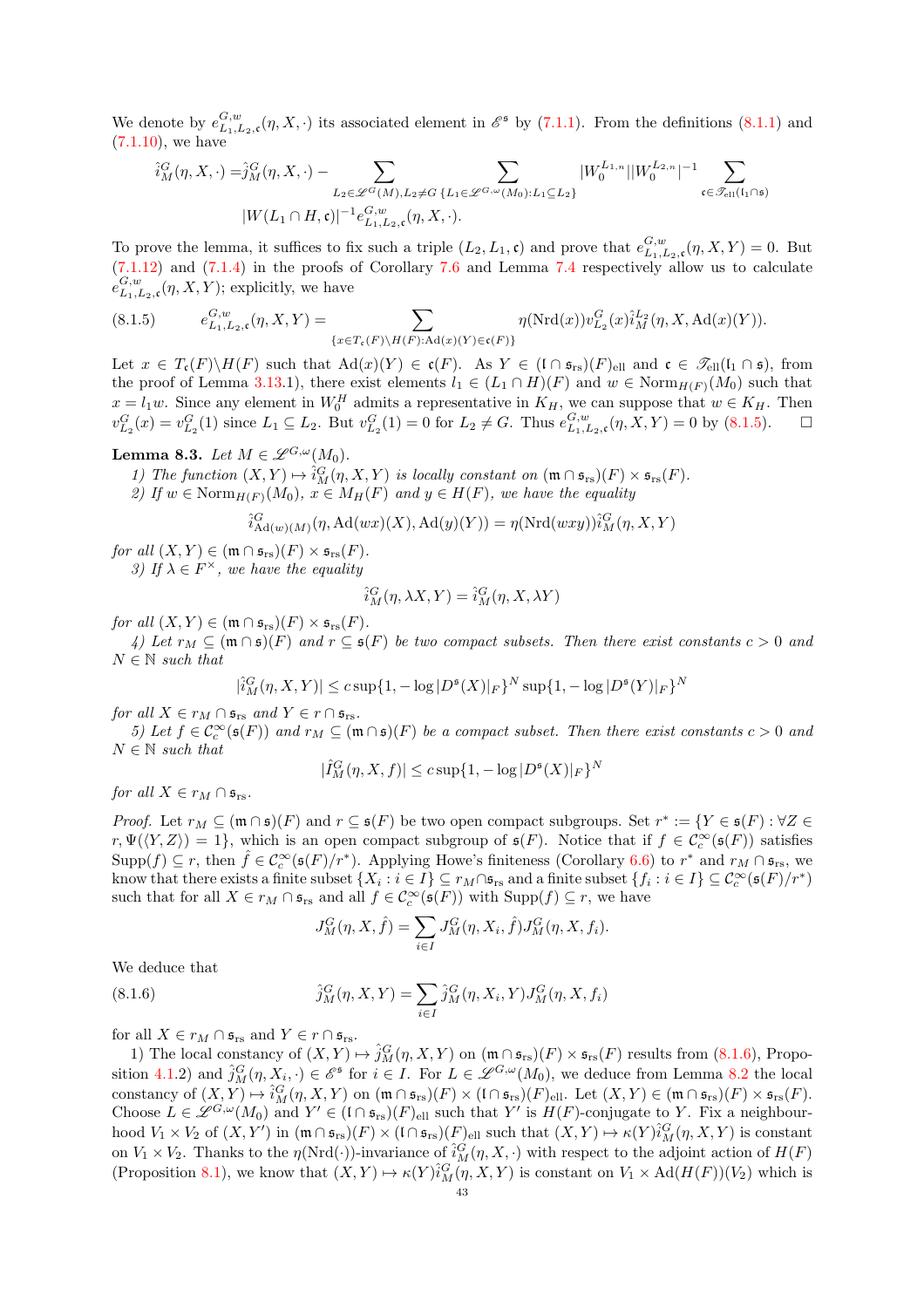a neighbourhood of  $(X, Y)$  in  $(\mathfrak{m} \cap \mathfrak{s}_{rs})(F) \times \mathfrak{s}_{rs}(F)$ . Since  $\kappa(\cdot)$  is locally constant on  $\mathfrak{s}_{rs}(F)$ , we show that  $(X, Y) \mapsto \hat{i}_M^G(\eta, X, Y)$  is constant on a neighbourhood of  $(X, Y)$  in  $(\mathfrak{m} \cap \mathfrak{s}_{rs})(F) \times \mathfrak{s}_{rs}(F)$ .

2) The effect of  $\text{Ad}(y)$  comes from Propostion [8.1.](#page-40-7) Then when considering the effects of  $\text{Ad}(w)$ and Ad(x), up to  $H(F)$ -conjugation, we may and shall suppose that  $Y \in (\mathfrak{l} \cap \mathfrak{s}_{rs})(F)_{ell}$  for some  $L \in$  $\mathscr{L}^{G,\omega}(M_0)$ . That is to say, it suffices to prove the equality

$$
\hat{i}_{\mathrm{Ad}(w)(M)}^G(\eta, \mathrm{Ad}(wx)(X), Y) = \eta(\mathrm{Nrd}(wx))\hat{i}_M^G(\eta, X, Y)
$$

for all  $(X, Y) \in (\mathfrak{m} \cap \mathfrak{s}_{rs})(F) \times (\mathfrak{l} \cap \mathfrak{s}_{rs})(F)$  ell. By Lemma [8.2,](#page-41-3) we may replace  $\hat{i}_{\text{Ad}(w)(M)}^G$  and  $\hat{i}_M^G$  by  $\hat{j}_{\text{Ad}(w)(M)}^G$  and  $\hat{j}_M^G$  respectively in the equality to be proved. Now the equality results from Proposition [4.1.](#page-16-3)3).

3) Let 
$$
\lambda \in F^{\times}, X \in (\mathfrak{m} \cap \mathfrak{s}_{\text{reg}})(F)
$$
 and  $f \in C_c^{\infty}(\mathfrak{s}(F))$ . From (3.1.1), we have

$$
|D^{\mathfrak{s}}(\lambda X)|_F = |\lambda|_F^{\left(\dim(\mathfrak{g}) - \mathrm{rank}(\mathfrak{g})\right)/2} |D^{\mathfrak{s}}(X)|_F,
$$

where  $\dim(\mathfrak{g})$  and rank $(\mathfrak{g})$  denote the dimension and rank (over an algebraic closure of F) of  $\mathfrak{g}$  respectively. Then we have

$$
\int_{\mathfrak{s}(F)} f(Y) \hat{j}_M^G(\eta, \lambda X, Y) |D^{\mathfrak{s}}(Y)|_F^{-1/2} dY = \hat{J}_M^G(\eta, \lambda X, f) = J_M^G(\eta, \lambda X, \hat{f})
$$
  
= 
$$
|D^{\mathfrak{s}}(\lambda X)|_F^{1/2} \int_{H_{\lambda X}(F) \backslash H(F)} \hat{f}(\text{Ad}(x^{-1})(\lambda X)) \eta(\text{Nrd}(x)) v_M^Q(x) dx
$$
  
= 
$$
|\lambda|_F^{(\dim(\mathfrak{g}) - \text{rank}(\mathfrak{g}))/4} J_M^G(\eta, X, \hat{f}(\lambda \cdot)).
$$

But

$$
\hat{f}(\lambda \cdot) = c_{\Psi}(\mathfrak{s}(F)) \int_{\mathfrak{s}(F)} f(Z) \Psi(\langle \lambda \cdot, Z \rangle) dZ = c_{\Psi}(\mathfrak{s}(F)) \int_{\mathfrak{s}(F)} f(Z) \Psi(\langle \cdot, \lambda Z \rangle) dZ
$$
\n
$$
= |\lambda|_{F}^{-\dim(\mathfrak{s})} c_{\Psi}(\mathfrak{s}(F)) \int_{\mathfrak{s}(F)} f(\lambda^{-1}Z) \Psi(\langle \cdot, Z \rangle) dZ
$$
\n
$$
= |\lambda|_{F}^{-\dim(\mathfrak{g})/2} (f(\lambda^{-1} \cdot)) \hat{\ }.
$$

Thus we have

$$
J_M^G(\eta, X, \hat{f}(\lambda \cdot)) = |\lambda|_F^{-\dim(\mathfrak{g})/2} \hat{J}_M^G(\eta, X, f(\lambda^{-1} \cdot)) = |\lambda|_F^{-\dim(\mathfrak{g})/2} \int_{\mathfrak{s}(F)} f(\lambda^{-1}Y) \hat{j}_M^G(\eta, X, Y) |D^{\mathfrak{s}}(Y)|_F^{-1/2} dY
$$
  
\n
$$
= \int_{\mathfrak{s}(F)} f(Y) \hat{j}_M^G(\eta, X, \lambda Y) |D^{\mathfrak{s}}(\lambda Y)|_F^{-1/2} dY
$$
  
\n
$$
= |\lambda|_F^{(\text{rank}(\mathfrak{g}) - \dim(\mathfrak{g}))/4} \int_{\mathfrak{s}(F)} f(Y) \hat{j}_M^G(\eta, X, \lambda Y) |D^{\mathfrak{s}}(Y)|_F^{-1/2} dY.
$$

Therefore, we deduce the equality

$$
\hat{j}_M^G(\eta, \lambda X, Y) = \hat{j}_M^G(\eta, X, \lambda Y)
$$

for all  $\lambda \in F^{\times}$  and all  $(X,Y) \in (\mathfrak{m} \cap \mathfrak{s}_{rs})(F) \times \mathfrak{s}_{rs}(F)$ . We obtain a similar equality for  $\hat{i}_{M}^{G}$  thanks to Lemma [8.2](#page-41-3) and the  $\eta(\text{Nrd}(\cdot))$ -invariance of  $\hat{i}_M^G(\eta, X, \cdot)$  with respect to the adjoint action of  $H(F)$ (Proposition [8.1\)](#page-40-7).

4) A similar bound for  $(X, Y) \mapsto \hat{j}_M^G(\eta, X, Y)$  on  $(r_M \cap \mathfrak{s}_{rs}) \times (r \cap \mathfrak{s}_{rs})$  results from  $(8.1.6)$ , Corollary [4.3](#page-18-1) (together with Proposition [4.1.](#page-16-3)4)) and  $\hat{j}_M^G(\eta, X_i, \cdot) \in \mathscr{E}^{\mathfrak{s}}$  for  $i \in I$ . For  $L \in \mathscr{L}^{G,\omega}(M_0)$ , we deduce from Lemma [8.2](#page-41-3) a similar bound of  $(X, Y) \mapsto \hat{i}_M^G(\eta, X, Y)$  on  $(r_M \cap \mathfrak{s}_{rs}) \times (r \cap (\mathfrak{l} \cap \mathfrak{s}_{rs})(F)_{ell}).$  Let  $(X, Y) \in (r_M \cap \mathfrak{s}_{rs}) \times (r \cap \mathfrak{s}_{rs})$ . Thanks to the  $\eta(\text{Nrd}(\cdot))$ -invariance of  $\hat{i}_M^G(\eta, X, \cdot)$  with respect to the adjoint action of  $H(F)$  (Proposition [8.1\)](#page-40-7), if we replace Y by Ad(y)(Y), where  $y \in H(F)$ , the two sides in the inequality to be proved remain unchanged. Since any Cartan subspace in  $\mathfrak{s}$  is  $H(F)$ -conjugate to an element in  $\mathscr{T}_{ell}(\cap \mathfrak{s})$  for some  $L \in \mathscr{L}^{G,\omega}(M_0)$ , with the help of Lemma [3.4,](#page-7-1) it suffices to fix  $L \in \mathscr{L}^{G,\omega}(M_0), \mathfrak{c} \in \mathscr{T}_{ell}(\mathfrak{l} \cap \mathfrak{s})$  and  $r_{\mathfrak{c}} \subseteq \mathfrak{c}(F)$  a compact subset, prove a similar bound for  $(X,Y) \in$  $(r_M \cap \mathfrak{s}_{rs}) \times (r_{\mathfrak{c}} \cap \mathfrak{c}_{reg})$ , and then obtain a uniform bound for  $(X, Y) \in (r_M \cap \mathfrak{s}_{rs}) \times (r \cap \mathfrak{s}_{rs})$  by the finiteness of  $\mathscr{T}_{ell}(\mathfrak{l} \cap \mathfrak{s})$ . But this is what we have established.

5) It is a consequence of 4) applied to  $r := \text{Supp}(f)$  and Corollary [3.18.](#page-12-0)

$$
^{44}
$$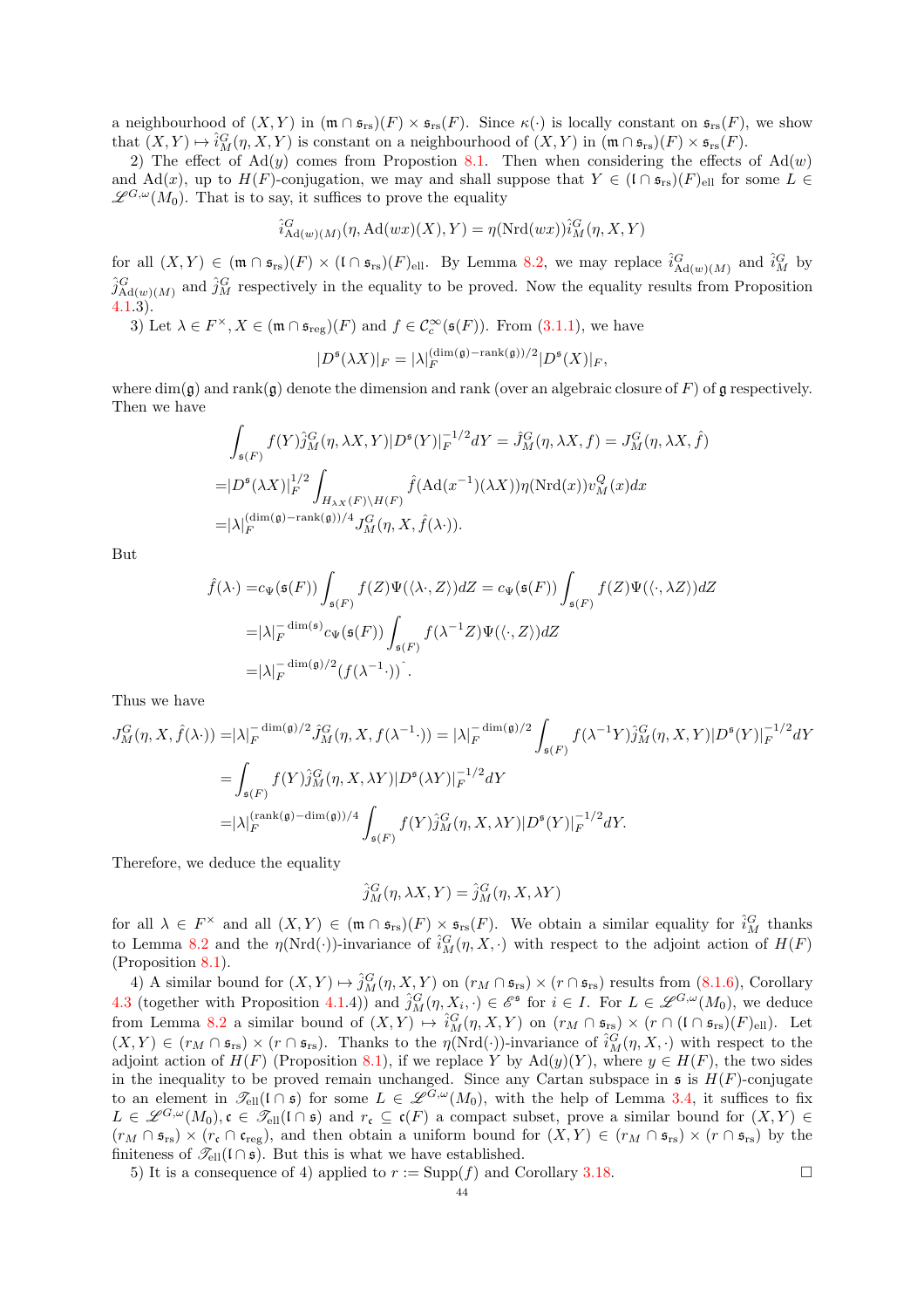<span id="page-44-0"></span>For  $M \in \mathscr{L}^{G,\omega}(M_0)$  and  $X \in (\mathfrak{m} \cap \mathfrak{s}_{rs})(F)$ , we define a distribution  $I^G_M(\eta,X,\cdot)$  on  $\mathfrak{s}(F)$  by

 $(8.1.7)$  $I_M^G(\eta, X, \hat{f}) := \hat{I}_M^G(\eta, X, f)$ 

for all  $f \in \mathcal{C}_c^{\infty}(\mathfrak{s}(F)).$ 

Remark 8.4. For  $M = G$ , it is evident that  $I_G^G(\eta, X, f) = J_G^G(\eta, X, f)$  for all  $X \in \mathfrak{s}_{rs}(F)$  and  $f \in$  $\mathcal{C}_c^{\infty}(\mathfrak{s}(F)).$ 

One may easily extend the definitions [\(8.1.1\)](#page-40-1) and [\(8.1.7\)](#page-44-0) to the symmetric pair  $(L, L_H, \text{Ad}(\epsilon))$ , where  $L \in \mathscr{L}^{G,\omega}(M_0)$ , since it appears as the product of some copies of the form  $(G,H, \mathrm{Ad}(\epsilon))$  in lower dimensions.

<span id="page-44-2"></span>**Lemma 8.5.** Let  $M \in \mathscr{L}^{G,\omega}(M_0)$  and  $X \in (\mathfrak{m} \cap \mathfrak{s}_{rs})(F)$ . The distribution  $I^G_M(\eta,X,\cdot)$  on  $\mathfrak{s}(F)$  is independent of the choice of the  $H(F)$ -invariant non-degenerate symmetric bilinear form  $\langle \cdot, \cdot \rangle$  on  $\mathfrak{s}(F)$ or the continuous nontrivial unitary character  $\Psi$  of F.

*Proof.* Suppose that  $\langle \cdot, \cdot \rangle'$  is another bilinear form and that  $\Psi'$  is another character. Denote by  $f \mapsto \tilde{f}$  the associated Fourier transform and by  $\tilde{I}_M^G(\eta, X, \cdot)$  (resp.  $\tilde{J}_M^G(\eta, X, \cdot)$ ) the associated analogue of  $\hat{I}_M^G(\eta, X, \cdot)$ (resp.  $\hat{J}_{M}^{G}(\eta, X, \cdot)$ ). For  $f \in \mathcal{C}_{c}^{\infty}(\mathfrak{s}(F))$ , define  $f_{-} \in \mathcal{C}_{c}^{\infty}(\mathfrak{s}(F))$  by  $f_{-}(Y) := f(-Y)$  for all  $Y \in \mathfrak{s}(F)$ . Since  $\tilde{\tilde{f}} = \hat{f} = f_{-}$  for all  $f \in \mathcal{C}_c^{\infty}(\mathfrak{s}(F))$ , it suffices to prove the equality

$$
\tilde{I}^G_M(\eta,X,\tilde{f})=\hat{I}^G_M(\eta,X,\hat{f})
$$

for all  $f \in \mathcal{C}_c^{\infty}(\mathfrak{s}(F)).$ 

Let  $\tau'$  be the linear automorphism of  $\mathfrak{s}(F)$  such that

$$
\forall Y, Z \in \mathfrak{s}(F), \langle Y, Z \rangle' = \langle \tau'(Y), Z \rangle.
$$

Let  $a \in F^{\times}$  such that  $\Psi'(\cdot) = \Psi(a \cdot)$ . Set  $\tau := a\tau'$ . Then

$$
\tilde{f}(\cdot) = \frac{c_{\Psi'}(\mathfrak{s}(F))}{c_{\Psi}(\mathfrak{s}(F))}\hat{f}(\tau(\cdot))
$$

for all  $f \in \mathcal{C}_c^{\infty}(\mathfrak{s}(F))$ . One may check that  $\tau$  is an  $H(F)$ -equivariant linear automorphism of  $\mathfrak{s}(F)$  thanks to  $H(F)$ -invariance of two bilinear forms. One also deduces that

$$
\forall Y, Z \in \mathfrak{s}(F), \langle \tau(Y), Z \rangle = \langle Y, \tau(Z) \rangle
$$

from the symmetry of two bilinear forms. Now for all  $f \in C_c^{\infty}(\mathfrak{s}(F))$  and all  $Y \in \mathfrak{s}(F)$ , we have

$$
f(-Y) = \tilde{f}(Y) = c_{\Psi'}(\mathfrak{s}(F)) \int_{\mathfrak{s}(F)} \tilde{f}(Z) \Psi'(\langle Y, Z \rangle') dZ = c_{\Psi'}(\mathfrak{s}(F)) \int_{\mathfrak{s}(F)} \frac{c_{\Psi'}(\mathfrak{s}(F))}{c_{\Psi}(\mathfrak{s}(F))} \hat{f}(\tau(Z)) \Psi(\langle \tau(Y), Z \rangle) dZ
$$
  
\n
$$
= \frac{c_{\Psi'}(\mathfrak{s}(F))^2}{c_{\Psi}(\mathfrak{s}(F))} \int_{\mathfrak{s}(F)} \hat{f}(\tau(Z)) \Psi(\langle Y, \tau(Z) \rangle) dZ = \frac{c_{\Psi'}(\mathfrak{s}(F))^2}{c_{\Psi}(\mathfrak{s}(F)) |\det_{\mathfrak{s}(F)}(\tau)|_F} \int_{\mathfrak{s}(F)} \hat{f}(Z') \Psi(\langle Y, Z' \rangle) dZ'
$$
  
\n
$$
= \frac{c_{\Psi'}(\mathfrak{s}(F))^2}{c_{\Psi}(\mathfrak{s}(F))^2 |\det_{\mathfrak{s}(F)}(\tau)|_F} \hat{f}(Y) = \frac{c_{\Psi'}(\mathfrak{s}(F))^2}{c_{\Psi}(\mathfrak{s}(F))^2 |\det_{\mathfrak{s}(F)}(\tau)|_F} f(-Y).
$$

Therefore, we obtain  $\frac{c_{\Psi'}(\mathfrak{s}(F))}{c_{\Psi}(\mathfrak{s}(F))} = |\det_{\mathfrak{s}(F)}(\tau)|_F^{1/2}$  $F^{\frac{1}{2}}$ . Then for all  $f \in \mathcal{C}_c^{\infty}(\mathfrak{s}(F))$ , we have

$$
\tilde{f}(\cdot) = |\det_{\mathfrak{s}(F)}(\tau)|_F^{1/2} \hat{f}(\tau(\cdot)).
$$

Denote by  $\tilde{i}_M^G(\eta, X, \cdot)$  (resp.  $\tilde{j}_M^G(\eta, X, \cdot)$ ) the element of  $\mathscr{E}^{\mathfrak{s}}$  associated to  $\tilde{I}_M^G(\eta, X, \cdot)$  (resp.  $\tilde{J}_M^G(\eta, X, \cdot)$ )  $\in \mathscr{D}^{\mathfrak{s}}$  by [\(7.1.1\)](#page-32-4). For  $f \in \mathcal{C}_c^{\infty}(\mathfrak{s}(F))$ , we have

$$
\tilde{I}_{M}^{G}(\eta, X, \tilde{f}) = \int_{\mathfrak{s}(F)} \tilde{f}(Y) \tilde{i}_{M}^{G}(\eta, X, Y) |D^{\mathfrak{s}}(Y)|_{F}^{-1/2} dY
$$
\n
$$
= |\det_{\mathfrak{s}(F)}(\tau)|_{F}^{1/2} \int_{\mathfrak{s}(F)} \hat{f}(\tau(Y)) \tilde{i}_{M}^{G}(\eta, X, Y) |D^{\mathfrak{s}}(Y)|_{F}^{-1/2} dY
$$
\n
$$
= |\det_{\mathfrak{s}(F)}(\tau)|_{F}^{-1/2} \int_{\mathfrak{s}(F)} \hat{f}(Y) \tilde{i}_{M}^{G}(\eta, X, \tau^{-1}(Y)) |D^{\mathfrak{s}}(\tau^{-1}(Y))|_{F}^{-1/2} dY.
$$

We reduce ourselves to proving the equality

<span id="page-44-1"></span>
$$
(8.1.8) \t|det_{\mathfrak{s}(F)}(\tau)|_{F}^{-1/2}\tilde{i}_{M}^{G}(\eta, X, \tau^{-1}(Y))|D^{\mathfrak{s}}(\tau^{-1}(Y))|_{F}^{-1/2} = \hat{i}_{M}^{G}(\eta, X, Y)|D^{\mathfrak{s}}(Y)|_{F}^{-1/2}
$$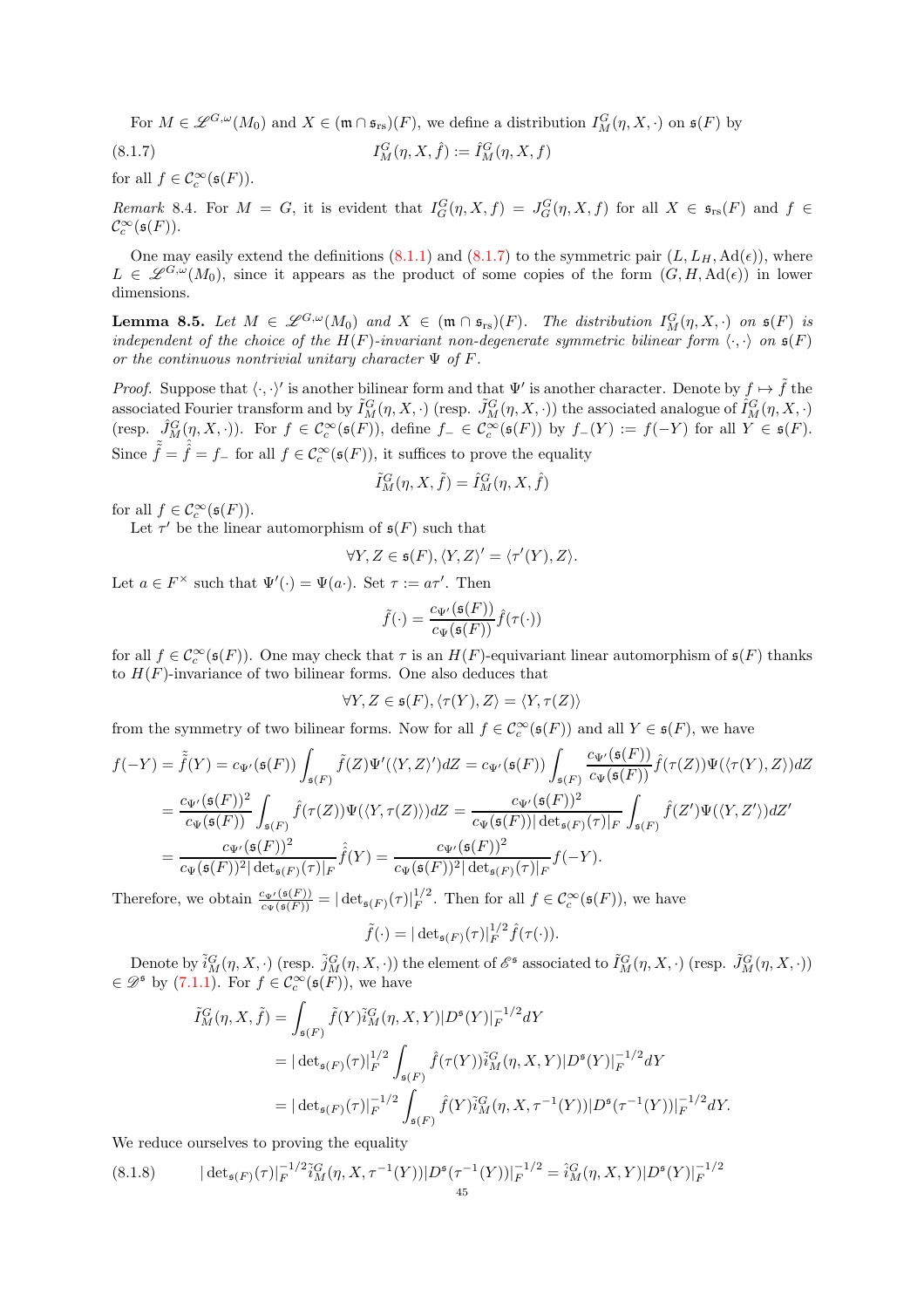for all  $Y \in \mathfrak{s}_{rs}(F)$ . But we have the equality

$$
\tilde{J}_M^G(\eta, X, \tilde{f}) = \hat{J}_M^G(\eta, X, \hat{f})
$$

since both sides equal  $J_M^G(\eta, X, f_-(\cdot))$ , which is defined by [\(4.1.1\)](#page-16-2). The same computation as above shows that the equality [\(8.1.8\)](#page-44-1) is true when one replaces  $\tilde{i}_M^G$  and  $\tilde{i}_M^G$  with  $\tilde{j}_M^G$  and  $\hat{j}_M^G$  respectively. Recall that  $\tau$  is  $H(F)$ -equivariant, so  $H_Y = H_{\tau^{-1}(Y)}$  for  $Y \in \mathfrak{s}_{rs}(F)$ . As a consequence, for  $L \in \mathscr{L}^{G,\omega}(M_0)$ ,  $Y \in (\mathfrak{l} \cap \mathfrak{s}_{rs})(F)_{ell}$  if and only if  $\tau^{-1}(Y) \in (\mathfrak{l} \cap \mathfrak{s}_{rs})(F)_{ell}$ . One may conclude by Lemma [8.2](#page-41-3) together with the  $\eta(\text{Nrd}(\cdot))$ -invariance of  $\hat{i}_M^G(\eta, X, \cdot)$  with respect to the adjoint action of  $H(F)$  (Proposition [8.1\)](#page-40-7).  $\Box$ 

<span id="page-45-0"></span>8.2. The case of  $(G', H')$ . Let  $M' \in \mathscr{L}^{H'}(M'_{0})$  and  $Y \in \widetilde{(\mathfrak{m}'} \cap \mathfrak{s}'_{rs})(F)$ . We shall define a distribution  $\hat{I}_{M'}^{H'}(Y, \cdot) \in \mathscr{D}^{\mathfrak{s}'}$  which is invariant with respect to the adjoint action of  $H'(F)$  by induction on  $dim(H')$ . Suppose that we have defined a distribution  $\hat{I}_{M'}^{L'}(Y, \cdot) \in \mathscr{D}^{\tilde{l}' \cap \mathfrak{s}'}$  which is invariant with respect to the adjoint action of  $L'(F)$  for all  $L' \in \mathscr{L}^{H'}(M'), L' \neq H'$ . This is actually a product form of the induction hypothesis in lower dimensions. Denote by  $\hat{I}_{M'}^{L',H',w}(Y, \cdot)$  its image under  $\text{Ind}_{L'}^{H',w}$  (see [\(7.2.4\)](#page-40-4)). For  $f' \in \mathcal{C}_c^{\infty}(\mathfrak{s}'(F))$ , we set

<span id="page-45-3"></span>(8.2.1) 
$$
\hat{I}_{M'}^{H'}(Y, f') := \hat{J}_{M'}^{H'}(Y, f') - \sum_{L' \in \mathscr{L}^{H'}(M'), L' \neq H'} \hat{I}_{M'}^{L', H', w}(Y, f').
$$

<span id="page-45-1"></span>**Proposition 8.6.** The distribution  $\hat{I}_{M'}^{H'}(Y, \cdot) \in \mathscr{D}^{s'}$  and is invariant with respect to the adjoint action of  $H'(F)$  .

*Proof.* We may apply the argument of Proposition [8.1](#page-40-7) thanks to the representability of  $\hat{J}_{M'}^{H'}(Y, \cdot)$  (Propo-sition [7.10\)](#page-39-0), Corollary [7.13](#page-40-5) and Proposition [4.4.](#page-19-1)6).

Let  $M' \in \mathscr{L}^{H'}(M'_{0})$  and  $Y \in \widetilde{(\mathfrak{m}'} \cap \mathfrak{s}'_{rs}(F))$ . Denote by  $\hat{i}^{H'}_{M'}(Y, \cdot)$  (resp.  $\hat{j}^{H'}_{M'}(Y, \cdot)$ ) the element of  $\mathscr{E}^{\mathfrak{s}'}$ associated to  $\hat{I}_{M'}^{H'}(Y, \cdot)$  (resp.  $\hat{J}_{M'}^{H'}(Y, \cdot) \in \mathscr{D}^{\mathfrak{s}'}$  by [\(7.2.1\)](#page-39-2). That is to say, for all  $f' \in \mathcal{C}_c^{\infty}(\mathfrak{s}'(F)),$ 

$$
\hat{I}_{M'}^{H'}(Y,f') = \int_{\mathfrak{s}'(F)} f'(X)\hat{i}_{M'}^{H'}(Y,X)|D^{\mathfrak{s}'}(X)|_F^{-1/2}dX
$$

and

$$
\hat{J}_{M'}^{H'}(Y, f') = \int_{\mathfrak{s}'(F)} f'(X) \hat{j}_{M'}^{H'}(Y, X) |D^{\mathfrak{s}'}(X)|_F^{-1/2} dX.
$$

One has a similar definition for the symmetric pair  $(\widetilde{M}', M', \mathrm{Ad}(\alpha))$ , where  $M' \in \mathscr{L}^{H'}(M'_{0})$ .

<span id="page-45-2"></span>**Lemma 8.7.** Let  $M' \in \mathscr{L}^{H'}(M'_{0})$  and  $Y \in (\widetilde{\mathfrak{m}'} \cap \mathfrak{s}'_{rs})(F)$ . Let  $L' \in \mathscr{L}^{H'}(M'_{0})$  and  $X \in (\widetilde{\mathfrak{l}'} \cap \mathfrak{s}'_{rs})(F)_{ell}$ . Then  $\hat{i}_{M'}^{H'}(Y,X) = \hat{j}_{M'}^{H'}(Y,X)$ .

Proof. We may apply the argument of Lemma [8.2](#page-41-3) by using Proposition [8.6](#page-45-1) and consulting the proofs of Corollary [7.13,](#page-40-5) Lemmas [7.11](#page-40-6) and [3.20.](#page-13-0)1).

# <span id="page-45-4"></span>Lemma 8.8. Let  $M' \in \mathscr{L}^{H'}(M'_0)$ .

- 1) The function  $(Y, X) \mapsto \hat{i}_{M'}^{H'}(Y, X)$  is locally constant on  $(\widetilde{\mathfrak{m}'} \cap \mathfrak{s}'_{rs})(F) \times \mathfrak{s}'_{rs}(F)$ .
- 2) If  $w \in \text{Norm}_{H'(F)}(M'_0)$ ,  $x \in M'(F)$  and  $y \in H'(F)$ , we have the equality

$$
\hat{i}_{\mathrm{Ad}(w)(M')}^{H'}(\mathrm{Ad}(wx)(Y), \mathrm{Ad}(y)(X)) = \hat{i}_{M'}^{H'}(Y, X)
$$

for all  $(Y, X) \in (\mathfrak{m}' \cap \mathfrak{s}'_{rs})(F) \times \mathfrak{s}'_{rs}(F)$ . 3) If  $\lambda \in F^{\times}$ , we have the equality

$$
\hat{i}^{H'}_{M'}(\lambda Y, X) = \hat{i}^{H'}_{M'}(Y, \lambda X)
$$

for all  $(Y, X) \in (\mathfrak{m}' \cap \mathfrak{s}'_{rs})(F) \times \mathfrak{s}'_{rs}(F)$ .

4) Let  $r'_{M'} \subseteq (\mathfrak{m}' \cap \mathfrak{s}')(F)$  and  $r' \subseteq \mathfrak{s}'(F)$  be two compact subsets. Then there exist constants  $c > 0$ and  $N \in \mathbb{N}$  such that

$$
|\hat{i}_{M'}^{H'}(Y,X)| \leq c \sup\{1, -\log |D^{\mathfrak{s}'}(Y)|_F\}^N \sup\{1, -\log |D^{\mathfrak{s}'}(X)|_F\}^N
$$

for all  $Y \in r'_{M'} \cap \mathfrak{s}'_{rs}$  and  $X \in r' \cap \mathfrak{s}'_{rs}$ .

|

5) Let  $f' \in C_c^{\infty}(\mathfrak{s}'(F))$  and  $r'_{M'} \subseteq (\mathfrak{m}' \cap \mathfrak{s}')(F)$  be a compact subset. Then there exist constants  $c > 0$ and  $N \in \mathbb{N}$  such that ′ N

$$
\hat{I}^{H'}_{M'}(Y,f')| \le c \sup\{1, -\log |D^{\mathfrak{s}'}(Y)|_F\}
$$

for all  $Y \in r'_{M'} \cap \mathfrak{s}'_{rs}$ .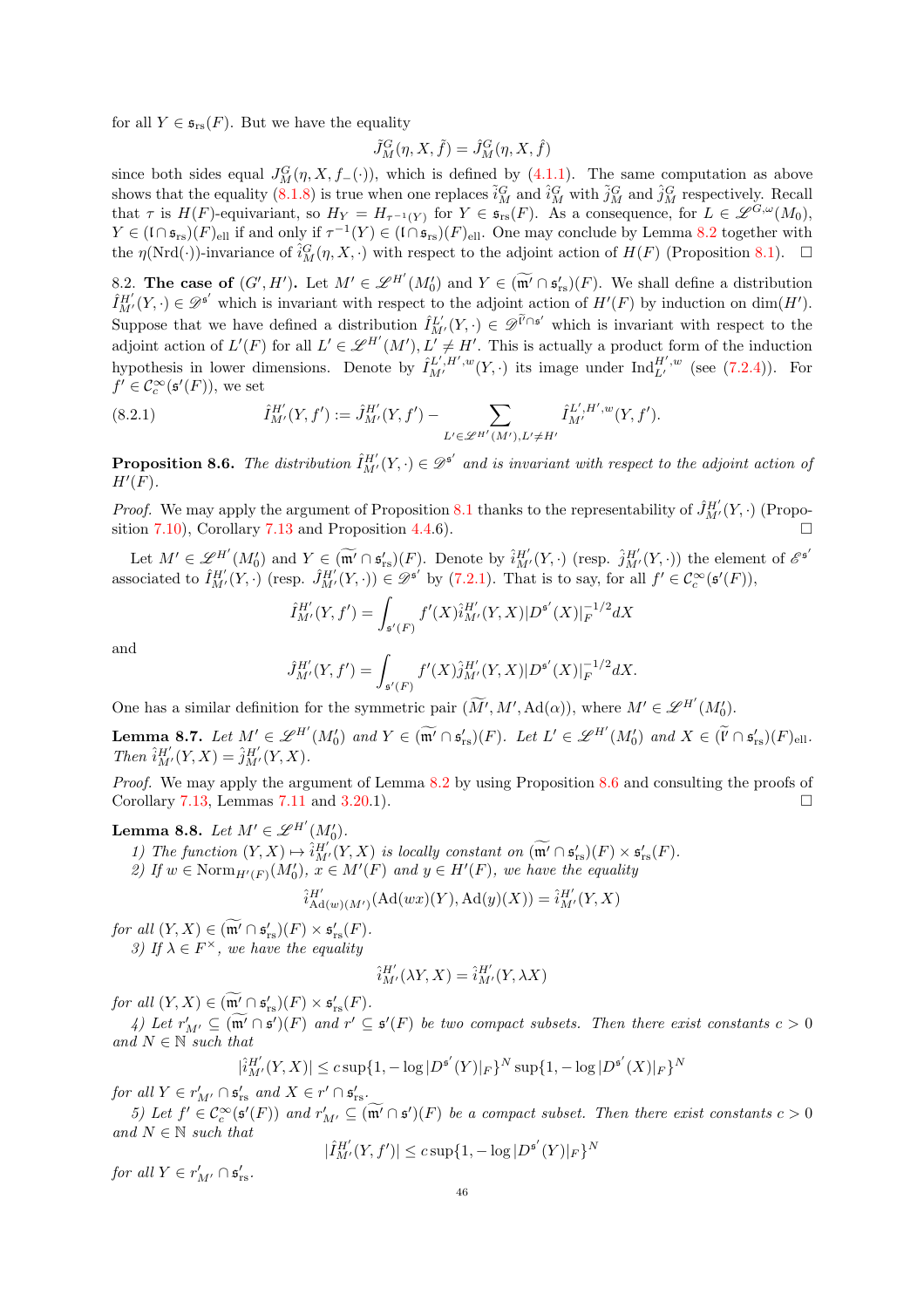Proof. It is almost the same as the proof of Lemma [8.3,](#page-42-2) except that one needs to use Howe's finiteness (Corollary [6.9\)](#page-32-1), Proposition [8.6](#page-45-1) and Lemma [8.7.](#page-45-2) We also need Proposition [4.4.](#page-19-1)2) for 1), Proposition [4.4.](#page-19-1)3) for 2), Corollary [4.6](#page-19-3) for 4) and Corollary [3.24](#page-14-3) for 5).

For 
$$
M' \in \mathcal{L}^{H'}(M'_0)
$$
 and  $Y \in (\widetilde{\mathfrak{m}'} \cap \mathfrak{s}'_{rs})(F)$ , we define a distribution  $I^{H'}_{M'}(Y, \cdot)$  on  $\mathfrak{s}'(F)$  by

(8.2.2) 
$$
I_{M'}^{H'}(Y, \hat{f}') := \hat{I}_{M'}^{H'}(Y, f')
$$

for all  $f' \in \mathcal{C}_c^{\infty}(\mathfrak{s}'(F))$ . One may easily extend the definitions [\(8.2.1\)](#page-45-3) and [\(8.2.2\)](#page-46-2) to the symmetric pair  $(\widetilde{L}', L', \mathrm{Ad}(\alpha)), \text{ where } L' \in \mathscr{L}^{H'}(M'_0).$ 

Remark 8.9. For  $M' = H'$ , it is evident that  $I_{H'}^{H'}(Y, f') = J_{H'}^{H'}(Y, f')$  for all  $Y \in \mathfrak{s}'_{rs}(F)$  and  $f' \in$  $\mathcal{C}_c^\infty(\mathfrak{s}'(F)).$ 

**Lemma 8.10.** Let  $M' \in \mathscr{L}^{H'}(M'_0)$  and  $Y \in (\widetilde{\mathfrak{m}'} \cap \mathfrak{s}'_{rs})(F)$ . The distribution  $I^{H'}_{M'}(Y, \cdot)$  on  $\mathfrak{s}'(F)$  is independent of the choice of the  $H'(F)$ -invariant non-degenerate symmetric bilinear form  $\langle \cdot, \cdot \rangle$  on  $\mathfrak{s}'(F)$ or the continuous nontrivial unitary character  $\Psi$  of F.

<span id="page-46-0"></span>*Proof.* We may apply the argument of Lemma [8.5](#page-44-2) thanks to Proposition [8.6](#page-45-1) and Lemma [8.7.](#page-45-2)  $\Box$ 

#### <span id="page-46-2"></span>9. The invariant trace formula

9.1. The case of  $(G, H)$ . For  $f, f' \in C_c^{\infty}(\mathfrak{s}(F))$ , we define

<span id="page-46-4"></span>
$$
(9.1.1) \quad I^G(\eta, f, f') := \sum_{M \in \mathcal{L}^{G, \omega}(M_0)} |W_0^{M_n}| |W_0^{GL_n}|^{-1} (-1)^{\dim(A_M/A_G)} \sum_{\mathfrak{c} \in \mathcal{F}_{\text{ell}}(\mathfrak{m} \cap \mathfrak{s})} |W(M_H, \mathfrak{c})|^{-1} \int_{\mathfrak{c}_{\text{reg}}(F)} |W_0^{G_n} \mathfrak{c}_{\text{reg}}(F)|^{-1} \int_{\mathfrak{c}_{\text{reg}}(F)} |W_0^{G_n} \mathfrak{c}_{\text{reg}}(F)|^{-1} \int_{\mathfrak{c}_{\text{reg}}(F)} |W_0^{G_n} \mathfrak{c}_{\text{reg}}(F)|^{-1} \int_{\mathfrak{c}_{\text{reg}}(F)} |W_0^{G_n} \mathfrak{c}_{\text{reg}}(F)|^{-1} \int_{\mathfrak{c}_{\text{reg}}(F)} |W_0^{G_n} \mathfrak{c}_{\text{reg}}(F)|^{-1} \int_{\mathfrak{c}_{\text{reg}}(F)} |W_0^{G_n} \mathfrak{c}_{\text{reg}}(F)|^{-1} \int_{\mathfrak{c}_{\text{reg}}(F)} |W_0^{G_n} \mathfrak{c}_{\text{reg}}(F)|^{-1} \int_{\mathfrak{c}_{\text{reg}}(F)} |W_0^{G_n} \mathfrak{c}_{\text{reg}}(F)|^{-1} \int_{\mathfrak{c}_{\text{reg}}(F)} |W_0^{G_n} \mathfrak{c}_{\text{reg}}(F)|^{-1} \int_{\mathfrak{c}_{\text{reg}}(F)} |W_0^{G_n} \mathfrak{c}_{\text{reg}}(F)|^{-1} \int_{\mathfrak{c}_{\text{reg}}(F)} |W_0^{G_n} \mathfrak{c}_{\text{reg}}(F)|^{-1} \int_{\mathfrak{c}_{\text{reg}}(F)} |W_0^{G_n} \mathfrak{c}_{\text{reg}}(F)|^{-1} \int_{\mathfrak{c}_{\text{reg}}(F)} |W_0^{G_n} \mathfrak{c}_{\text{reg}}(F)|^{-1} \int_{\mathfrak{c}_{\text{reg}}(F)} |W_0^{G_n} \mathfrak{c}_{\text{reg}}(F)|^{-1} \int_{\mathfrak{c}_{\text{reg}}(F)}
$$

From Proposition [4.1.](#page-16-3)2), for any  $\mathfrak{c} \in \mathcal{I}_{ell}(\mathfrak{m} \cap \mathfrak{s})$ ,  $I_G^G(\eta, \cdot, f')$  vanishes outside a compact subset of  $\mathfrak{c}(F)$ , so one may apply Lemma [8.3.](#page-42-2)5) to show that this expression is absolutely convergent with the help of Proposition [3.16](#page-11-1) and Corollary [3.7.](#page-8-2)

<span id="page-46-1"></span>**Theorem 9.1** (Invariant trace formula). For all  $f, f' \in C_c^{\infty}(\mathfrak{s}(F))$ , we have the equality

$$
I^G(\eta, f, f') = I^G(\eta, f', f).
$$

The rest of this section is devoted to the proof of Theorem [9.1.](#page-46-1) We shall follow the main steps in [\[33,](#page-55-2) §VII.2-3]. The theorem will be proved by induction on the dimension of G.

Let  $f \in \mathcal{C}_c^{\infty}(\mathfrak{s}_{rs}(F))$  and  $M \in \mathscr{L}^{G,\omega}(M_0)$ . By Proposition [4.1.](#page-16-3)2) and 3), the function  $\kappa(\cdot)J_M^G(\eta, \cdot, f)$ :  $(\mathfrak{m} \cap \mathfrak{s}_{rs})(F) \to \mathbb{C}$  is locally constant and invariant by the adjoint action of  $M_H(F)$ , where  $\kappa$  is defined by [\(4.1.2\)](#page-16-4). Moreover, the support of its restriction to  $\mathfrak{c}(F)$  for any  $\mathfrak{c} \in \mathcal{T}(\mathfrak{m} \cap \mathfrak{s})$  is included in the compact subset  $\mathfrak{c}_{reg}(F) \cap \text{Ad}(H(F))(\text{Supp}(f))$ . Then  $\kappa(\cdot)J_M^G(\eta, \cdot, f)$  defines a locally constant function on  $(\mathfrak{m} \cap \mathfrak{s})_{rs}(F)$  (see Section [3.2](#page-8-0) for the notation) via the extension by zero on the complement. From Harish-Chandra's submersion principle (Lemma [3.9\)](#page-8-5), there exists  $f' \in C_c^{\infty}((\mathfrak{m} \cap \mathfrak{s})_{rs}(F))$  such that

<span id="page-46-3"></span>
$$
\kappa(X)J_M^G(\eta, X, f) = |D^{\mathfrak{m}\cap\mathfrak{s}}(X)|_F^{1/2} \int_{M_{H,X}(F)\backslash M_H(F)} f'(\text{Ad}(x^{-1})(X))dx
$$

for all  $X \in (\mathfrak{m} \cap \mathfrak{s}_{rs})(F)$ . Let  $f'' := \kappa f' \in C_c^{\infty}((\mathfrak{m} \cap \mathfrak{s})_{rs}(F))$ , where we extend the definition of  $\kappa$  to the product form. Then we have

(9.1.2) 
$$
J_M^G(\eta, X, f) = J_M^M(\eta, X, f''), \forall X \in (\mathfrak{m} \cap \mathfrak{s}_{rs})(F).
$$

We have shown that for  $f \in C_c^{\infty}(\mathfrak{s}_{rs}(F))$  and  $M \in \mathscr{L}_{G,\omega}(M_0)$ , there exists a function  $f'' \in C_c^{\infty}((\mathfrak{m} \cap$  $(\mathfrak{s})_{rs}(F)$  such that  $(9.1.2)$  holds. We shall fix such an  $f''$  and denote it by  $\phi_M^G(f)$ .

As before, one may extend in the obvious way the definition  $(9.1.1)$  and the notation  $\phi_M^G(f)$  to the symmetric pair  $(M, M_H, \text{Ad}(\epsilon))$ , where  $M \in \mathscr{L}^{G,\omega}(M_0)$ , since it appears as the product of some copies of the form  $(G, H, \mathrm{Ad}(\epsilon))$  in lower dimensions.

<span id="page-46-6"></span><span id="page-46-5"></span>**Lemma 9.2.** Let  $M \in \mathscr{L}^{G,\omega}(M_0), X \in (\mathfrak{m} \cap \mathfrak{s}_{rs})(F)_{ell}$  and  $f, f' \in \mathcal{C}_c^{\infty}(\mathfrak{s}_{rs}(F))$ . Then we have the equality  $(9.1.3)$  $G_M^G(\eta, X, \hat{f}, f') = \sum$  $L\in\mathscr{L}^G(M)$  $\overline{\phantom{0}}$  $L_1, L_2 \in \mathscr{L}^G(L)$  $d_{L}^{G}(L_1,L_2)\hat{I}_{M}^{L}(\eta,X,\phi_{L}^{L_1}(f_{\overline{G}}^{\eta}% ,\partial_{\theta}^{L_1}(Q_{L_1}^{\eta},Q_{L_2}^{\eta}))$  $(\frac{\eta}{Q_1})$ ] $I_L^L(\eta, X, \phi_L^{L_2}(f''_{Q_2})),$ 

where  $J_M^G(\eta, X, \hat{f}, f')$  is defined by  $(5.1.1)$ , and  $(Q_1, Q_2) := s(L_1, L_2)$  (see Section [2.7\)](#page-5-1).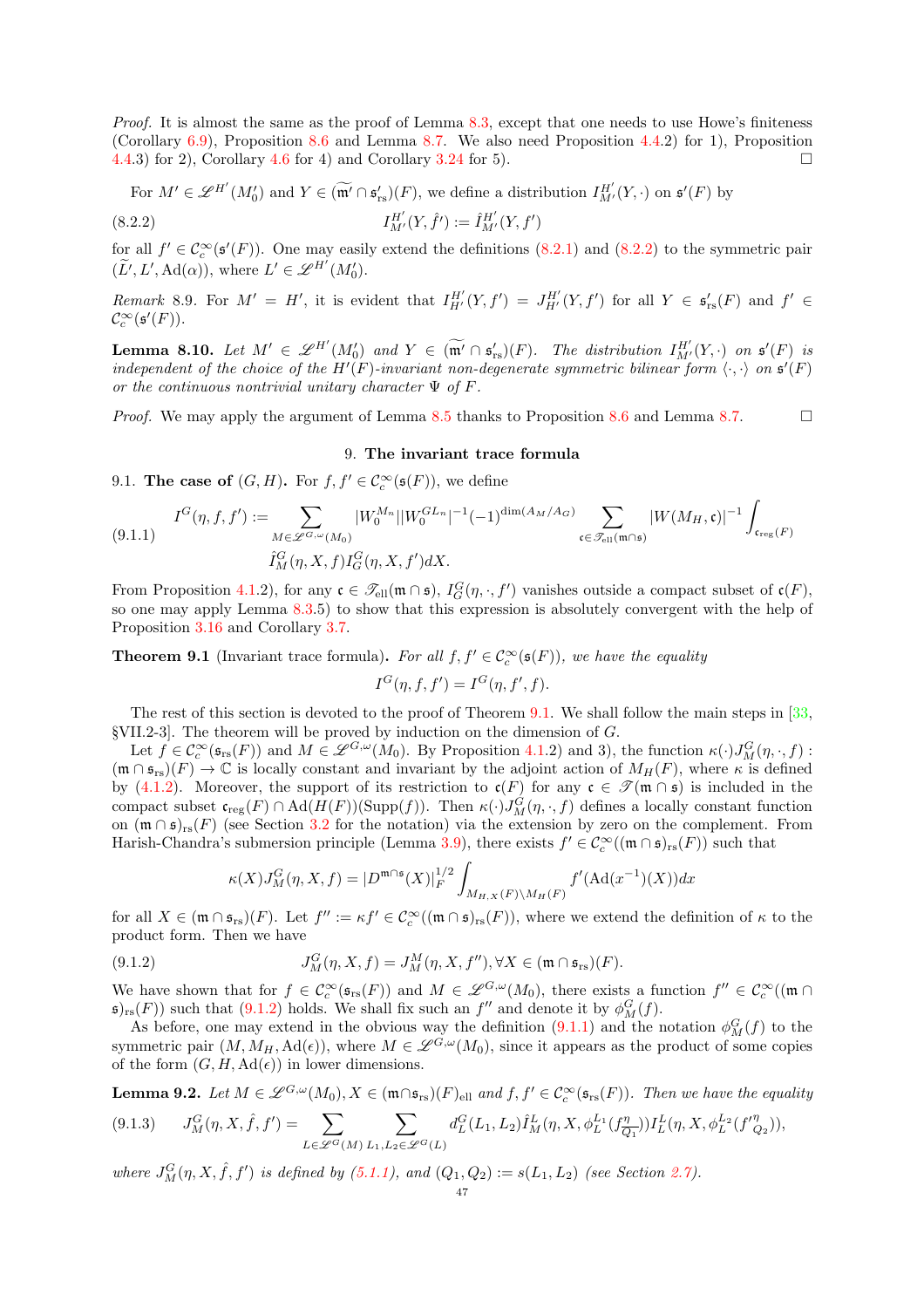Proof. By definition,

$$
J_M^G(\eta, X, \hat{f}, f') = |D^{\mathfrak{s}}(X)|_F^{1/2} \int_{A_M(F)\backslash H(F)} f'(\text{Ad}(y^{-1})(X)) \eta(\text{Nrd}(y)) \varphi_1(y) dy,
$$

where

$$
\varphi_1(y) := |D^{\mathfrak{s}}(X)|_F^{1/2} \int_{A_M(F)\backslash H(F)} \hat{f}(\text{Ad}(x^{-1})(X)) \eta(\text{Nrd}(x^{-1})) v_M(x, y) dx.
$$

For  $L \in \mathcal{L}^G(M)$  and  $L_2 \in \mathcal{L}^G(L)$ , since  $Q_2 \in \mathcal{P}^G(L_2)$ , by Proposition [4.1.](#page-16-3)4), we have  $(9.1.4)$  $L^L(\eta, X, \phi_L^{L_2}(f''_{Q_2})) = J_L^{L_2}(\eta, X, f''_{Q_2}) = J_L^{Q_2}(\eta, X, f').$ 

Since  $X \in (\mathfrak{m} \cap \mathfrak{s}_{rs})(F)_{ell}$ , the right hand side of  $(9.1.3)$  is

<span id="page-47-0"></span>
$$
|D^{\mathfrak{s}}(X)|_F^{1/2} \int_{A_M(F)\backslash H(F)} f'(Ad(y^{-1})(X)) \eta(\mathrm{Nrd}(y)) \varphi_2(y) dy,
$$

where

$$
\varphi_2(y) := \sum_{L \in \mathcal{L}^G(M)} \sum_{L_1, L_2 \in \mathcal{L}^G(L)} d_L^G(L_1, L_2) \hat{I}_M^L(\eta, X, \phi_L^{L_1}(\mathbf{f}_{\overline{Q_1}}^{\eta})) v_L^{Q_2}(y).
$$

It suffices to fix  $y \in H(F)$  and prove that  $\varphi_1(y) = \varphi_2(y)$ . Let  $L \in \mathscr{L}^G(M)$  and

$$
h_L := \sum_{L_1, L_2 \in \mathcal{L}^G(L)} d_L^G(L_1, L_2) \phi_L^{L_1}(f_{\overline{Q_1}}^{\eta}) v_L^{Q_2}(y).
$$

Then

$$
\varphi_2(y) = \sum_{L \in \mathcal{L}^G(M)} \hat{I}_M^L(\eta, X, h_L).
$$

For  $Y \in (\mathfrak{l} \cap \mathfrak{s}_{rs})(F)$ , we have

$$
J_L^L(\eta, Y, h_L) = \sum_{L_1, L_2 \in \mathcal{L}^G(L)} d_L^G(L_1, L_2) J_L^L(\eta, Y, \phi_L^{L_1}(f_{\overline{Q_1}}^{\eta})) v_L^{Q_2}(y).
$$

For  $L_1 \in \mathscr{L}^G(L)$ , as in [\(9.1.4\)](#page-47-0), we have

$$
J_L^L(\eta, Y, \phi_L^{L_1}(f_{\overline{Q_1}}^{\eta})) = J_L^{L_1}(\eta, Y, f_{\overline{Q_1}}^{\eta}) = J_L^{\overline{Q_1}}(\eta, Y, f).
$$

Then

$$
J_L^L(\eta, Y, h_L) = |D^{\mathfrak{s}}(Y)|_F^{1/2} \int_{H_Y(F)\backslash H(F)} f(\text{Ad}(x^{-1})(Y)) \eta(\text{Nrd}(x)) h(x, y) dx,
$$

where

$$
h(x,y):=\sum_{L_1,L_2\in \mathscr{L}^G(L)}d^G_L(L_1,L_2)v^{\overline{Q_1}}_L(x)v^{Q_2}_L(y).
$$

It is shown in the proof of [\[33,](#page-55-2) Lemme VII.2] that

$$
h(x,y) = v_L(x,y) = \sum_{Q \in \mathscr{F}^G(L)} v'_Q(y) v_L^{\overline{Q}}(x).
$$

Thus

$$
J^L_L(\eta,Y,h_L)=\sum_{Q\in \mathscr{F}^G(L)}v'_Q(y)J^{\overline{Q}}_L(\eta,Y,f).
$$

As in  $(9.1.4)$ , we have

$$
J_L^{\overline{Q}}(\eta, Y, f) = J_L^{M_Q}(\eta, Y, f_{\overline{Q}}^{\eta}) = J_L^L(\eta, Y, \phi_L^{M_Q}(f_{\overline{Q}}^{\eta})).
$$

Let

<span id="page-47-1"></span>
$$
h'_L:=\sum_{Q\in \mathscr{F}^G(L)}v'_Q(y)\phi_L^{M_Q}(f_{\overline{Q}}^{\eta}).
$$

Then we obtain

(9.1.5) 
$$
J_L^L(\eta, Y, h_L) = J_L^L(\eta, Y, h'_L)
$$
 for all  $Y \in (\mathfrak{l} \cap \mathfrak{s}_{rs})(F).$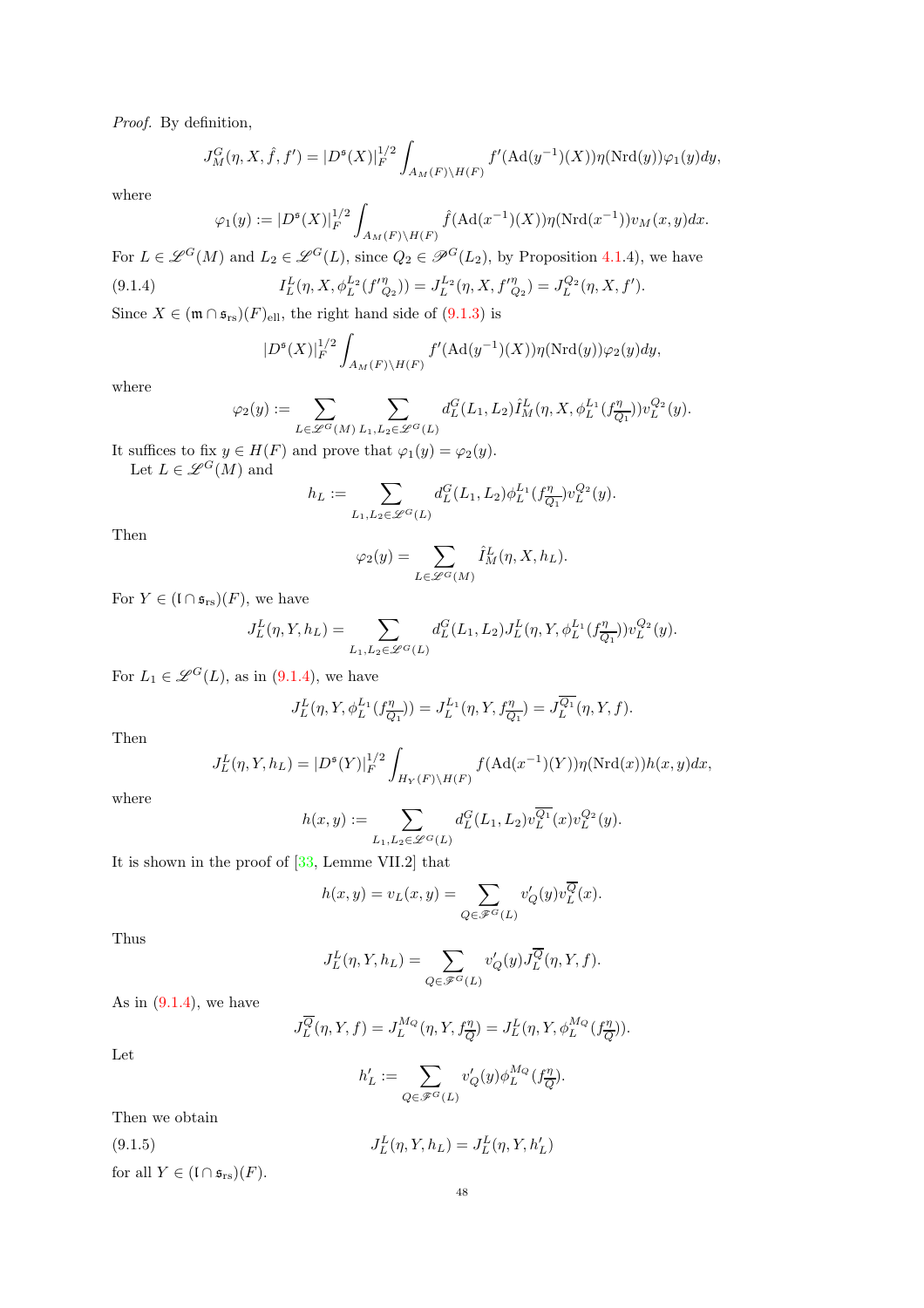By a product form of Proposition [8.1,](#page-40-7) the distribution  $d := \hat{I}^L_M(\eta, X, \cdot) \in \mathscr{D}^{\mathfrak{l} \cap \mathfrak{s}}$  and is  $\eta(\mathrm{Nrd}(\cdot))$ invariant with respect to the adjoint action of  $L_H(F)$ . By a product form of  $(7.1.2)$ , we deduce from [\(9.1.5\)](#page-47-1) that

$$
\hat{I}_M^L(\eta, X, h_L) = \hat{I}_M^L(\eta, X, h'_L).
$$

Therefore,

$$
\varphi_2(y) = \sum_{L \in \mathcal{L}^G(M)} \hat{I}_M^L(\eta, X, h_L) = \sum_{L \in \mathcal{L}^G(M)} \hat{I}_M^L(\eta, X, h'_L)
$$
  
= 
$$
\sum_{Q \in \mathcal{F}^G(M)} v'_Q(y) \sum_{L \in \mathcal{L}^M(Q(M))} \hat{I}_M^L(\eta, X, \phi_L^{M_Q}(f_{\overline{Q}}^{\eta})).
$$

By  $(7.1.10)$  and  $(7.1.2)$  (actually their product forms are needed), we have

$$
\hat{I}_{M}^{L,M_{Q},w}(\eta, X, f_{\overline{Q}}^{\eta}) = \text{Ind}_{L}^{M_{Q},w}(d)(f_{\overline{Q}}^{\eta})
$$
\n
$$
= \sum_{\{L' \in \mathcal{L}^{G}, \omega(M_{0}): L' \subseteq L\}} |W_{0}^{L'_{n}}| |W_{0}^{L_{n}}|^{-1} \sum_{\mathfrak{c} \in \mathcal{I}_{\text{ell}}(V \cap \mathfrak{s})} |W(L'_{H}, \mathfrak{c})|^{-1} \int_{\mathfrak{c}_{\text{reg}}(F)} J_{L}^{M_{Q}}(\eta, Z, f_{\overline{Q}}^{\eta}) e_{d}(Z) dZ
$$
\n
$$
= \sum_{\{L' \in \mathcal{L}^{G}, \omega(M_{0}): L' \subseteq L\}} |W_{0}^{L'_{n}}| |W_{0}^{L_{n}}|^{-1} \sum_{\mathfrak{c} \in \mathcal{I}_{\text{ell}}(V \cap \mathfrak{s})} |W(L'_{H}, \mathfrak{c})|^{-1} \int_{\mathfrak{c}_{\text{reg}}(F)} J_{L}^{L}(\eta, Z, \phi_{L}^{M_{Q}}(f_{\overline{Q}}^{\eta})) e_{d}(Z) dZ
$$
\n
$$
= d(\phi_{L}^{M_{Q}}(f_{\overline{Q}}^{\eta})) = \hat{I}_{M}^{L}(\eta, X, \phi_{L}^{M_{Q}}(f_{\overline{Q}}^{\eta})).
$$

Then by  $(8.1.1)$ , we get

$$
\sum_{L \in \mathscr{L}^{M_Q}(M)} \hat{I}_M^L(\eta, X, \phi_L^{M_Q}(f_{\overline{Q}}^{\eta})) = \sum_{L \in \mathscr{L}^{M_Q}(M)} \hat{I}_M^{L, M_Q, w}(\eta, X, f_{\overline{Q}}^{\eta})
$$
  
=  $\hat{J}_M^{M_Q}(\eta, X, f_{\overline{Q}}^{\eta}) = J_M^{M_Q}(\eta, X, \hat{f}_{\overline{Q}}^{\eta}) = J_M^{\overline{Q}}(\eta, X, \hat{f}).$ 

Hence,

$$
\begin{split} \varphi_2(y) & = \sum_{Q \in \mathscr{F}^G(M)} v_Q'(y) J_M^{\overline{Q}}(\eta,X,\widehat{f}) \\ & = |D^{\mathfrak{s}}(X)|_F^{1/2} \int_{A_M(F)\backslash H(F)} \widehat{f}(\text{Ad}(x^{-1})(X)) \eta(\text{Nrd}(x)) \sum_{Q \in \mathscr{F}^G(M)} v_Q'(y) v_M^{\overline{Q}}(x) dx. \end{split}
$$

But

$$
\sum_{Q \in \mathscr{F}^G(M)} v'_Q(y) v_M^{\overline{Q}}(x) = v_M(x, y),
$$

which implies that  $\varphi_1(y) = \varphi_2(y)$ .

Proof of Theorem [9.1.](#page-46-1) We use induction on the dimension of G. Suppose that the equality is true for  $L \in \mathscr{L}^{G,\omega}(M_0), L \neq G$ , which is actually a product form in lower dimensions. Now we would like to prove the equality for G. The argument below is also valid for the case  $\mathscr{L}^{G,\omega}(M_0) = \{G\}$ , i.e.,  $n = 1$ .

First of all, suppose that  $f, f' \in C_c^{\infty}(\mathfrak{s}_{rs}(F))$ . Applying Lemma [9.2](#page-46-6) to the definition [\(5.1.2\)](#page-20-3) of  $J^G(\eta, \hat{f}, f')$ , we obtain

$$
J^{G}(\eta, \hat{f}, f') = \sum_{M \in \mathcal{L}^{G, \omega}(M_{0})} |W_{0}^{M_{n}}| |W_{0}^{GL_{n}}|^{-1} (-1)^{\dim(A_{M}/A_{G})} \sum_{\mathfrak{c} \in \mathcal{F}_{\text{ell}}(\mathfrak{m} \cap \mathfrak{s})} |W(M_{H}, \mathfrak{c})|^{-1} \int_{\mathfrak{c}_{\text{reg}}(F)}
$$
  
\n
$$
J^{G}_{M}(\eta, X, \hat{f}, f') dX
$$
  
\n
$$
= \sum_{M \in \mathcal{L}^{G, \omega}(M_{0})} |W_{0}^{M_{n}}| |W_{0}^{GL_{n}}|^{-1} (-1)^{\dim(A_{M}/A_{G})} \sum_{\mathfrak{c} \in \mathcal{F}_{\text{ell}}(\mathfrak{m} \cap \mathfrak{s})} |W(M_{H}, \mathfrak{c})|^{-1} \int_{\mathfrak{c}_{\text{reg}}(F)}
$$
  
\n
$$
\sum_{L \in \mathcal{L}^{G}(M)} \sum_{L_{1}, L_{2} \in \mathcal{L}^{G}(L)} d^{G}_{L}(L_{1}, L_{2}) \hat{I}^{L}_{M}(\eta, X, \phi_{L}^{L_{1}}(f_{\overline{Q_{1}}}^{\eta})) I^{L}_{L}(\eta, X, \phi_{L}^{L_{2}}(f_{\overline{Q_{2}}}^{\eta})) dX
$$
  
\n
$$
= \sum_{L \in \mathcal{L}^{G, \omega}(M_{0})} |W_{0}^{L_{n}}| |W_{0}^{GL_{n}}|^{-1} (-1)^{\dim(A_{L}/A_{G})} B_{L}(\eta, f, f'),
$$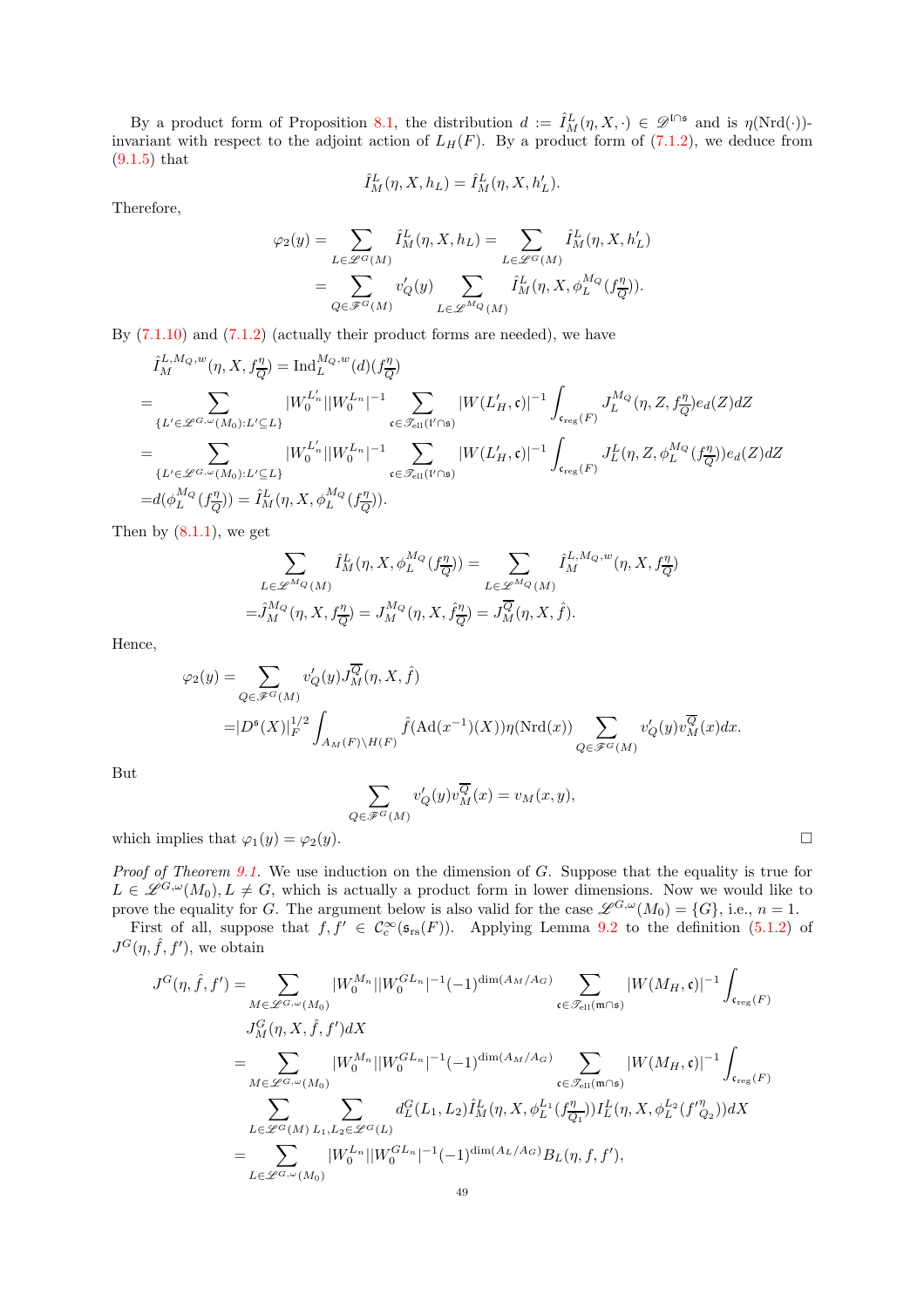where

$$
B_{L}(\eta, f, f') := \sum_{L_1, L_2 \in \mathcal{L}^G(L)} d_L^G(L_1, L_2) \sum_{\{M \in \mathcal{L}^{G, \omega}(M_0): M \subseteq L\}} |W_0^{M_n}| |W_0^{L_n}|^{-1} (-1)^{\dim(A_M/A_L)} \sum_{\mathfrak{c} \in \mathcal{I}_{\text{ell}}(\mathfrak{m} \cap \mathfrak{s})} |W(M_H, \mathfrak{c})|^{-1} \int_{\mathfrak{c}_{\text{reg}}(F)} \hat{I}_M^L(\eta, X, \phi_L^{L_1}(f_{\overline{Q_1}}^{\eta})) I_L^L(\eta, X, \phi_L^{L_2}(f_{\overline{Q_2}}^{\eta})) dX = \sum_{L_1, L_2 \in \mathcal{L}^G(L_1)} d_L^G(L_1, L_2) I^L(\eta, \phi_L^{L_1}(f_{\overline{Q_1}}^{\eta}), \phi_L^{L_2}(f_{\overline{Q_2}}^{\eta})).
$$

Here we have used the absolute convergence of the expressions above to exchange the order of sums, and  $I^L(\eta,\phi_L^{L_1}(f_{\overline{Q}}^{\eta}$  $(\frac{\eta}{Q_1}), \phi_L^{L_2}(f''_{Q_2}))$  is defined by a product form of [\(9.1.1\)](#page-46-4).

By the noninvariant trace formula (Theorem [5.3\)](#page-21-0) and Remark [5.2,](#page-20-4) we have the equality  $J^G(\eta, \hat{f}, f') =$  $J^G(\eta, \hat{f}', f)$ . Therefore,

$$
(9.1.6)\qquad \qquad \sum_{L\in\mathscr{L}^{G,\omega}(M_0)}|W_0^{L_n}||W_0^{GL_n}|^{-1}(-1)^{\dim(A_L/A_G)}(B_L(\eta,f,f')-B_L(\eta,f',f))=0.
$$

Let  $L \in \mathscr{L}^{G,\omega}(M_0), L \neq G$ . Applying the induction hypothesis, we have

<span id="page-49-0"></span>
$$
B_L(\eta,f,f')=\sum_{L_1,L_2\in \mathscr{L}^G(L)}d^G_L(L_1,L_2)I^L(\eta,\phi_L^{L_2}(f''_{Q_2}),\phi_L^{L_1}(f''_{\overline{Q_1}})).
$$

By exchanging  $L_1$  and  $L_2$  and by using (2) and (5) in Section [2.7,](#page-5-1) we obtain  $B_L(\eta, f, f') = B_L(\eta, f', f)$ . We deduce from [\(9.1.6\)](#page-49-0) that  $B_G(\eta, f, f') = B_G(\eta, f', f)$ . But

$$
B_G(\eta, f, f') = I^G(\eta, f, f'),
$$

which implies  $I^G(\eta, f, f') = I^G(\eta, f', f)$ .

Now consider  $f, f' \in C_c^{\infty}(\mathfrak{s}(F))$  in general. Let  $\{\Omega_i\}_{i\geq 1}$  be a sequence of increasing open compact subsets of  $\mathfrak{s}_{rs}(F)$  such that  $\bigcup^{\infty} \Omega_i = \mathfrak{s}_{rs}(F)$ . Such a consequence exists. For example, one may take i≥1  $\Omega_i := \{ X \in \mathfrak{s}_{rs}(F) : ||X|| \leq i \}$  for all  $i \geq 1$ , where  $|| \cdot ||$  denotes the abstract norm on  $\mathfrak{s}_{rs}(F)$  defined by [\[22,](#page-55-11) (18.2.1) in §18.2]. From [\[22,](#page-55-11) Proposition 18.1.(3)], since  $\|\cdot\|$  is continuous, we deduce that  $\Omega_i$  is compact for all  $i \geq 1$ . It is obvious that  $\Omega_i$  is open for all  $i \geq 1$  and that  $\bigcup_{i=1}^{\infty} \Omega_i = \mathfrak{s}_{rs}(F)$ . For all  $i \geq 1$ ,  $i \geq 1$ denote by  $1_{\Omega_i}$  the characteristic function of  $\Omega_i$ . Let  $f_i := f 1_{\Omega_i}$  and  $f'_i := f' 1_{\Omega_i}$ .

Let  $M \in \mathscr{L}^{G,\omega}(M_0)$  and  $\mathfrak{c} \in \mathscr{L}_{ell}(\mathfrak{m} \cap \mathfrak{s})$ . For all  $X \in \mathfrak{c}_{reg}(F)$ , by Lebesgue's dorminated convergence theorem, we have  $\lim_{i\to\infty} I_G^G(\eta, X, f_i') = I_G^G(\eta, X, f')$ . For  $X \in (\mathfrak{m} \cap \mathfrak{s}_{rs})(F)$ , because  $\hat{I}_M^G(\eta, X, \cdot) \in \mathscr{D}^{\mathfrak{s}}$  $i \rightarrow \infty$ (see Proposition [8.1\)](#page-40-7), again by Lebesgue's dorminated convergence theorem, we have  $\lim_{i\to\infty} \hat{I}_{M}^G(\eta, X, f_i) =$  $\hat{I}_{M}^{G}(\eta, X, f)$ . Because of Lemma [3.4](#page-7-1) applied to Supp $(f')$ , there exists a compact subset  $r \subseteq \mathfrak{c}(F)$  such that for all  $X \in \mathfrak{c}_{\text{reg}}(F) - r, I_G^G(\eta, X, f_i') = 0$  for all  $i \ge 1$ . By Lemma [8.3.](#page-42-2)4) applied to r and Supp $(f')$ , there exist constants  $c > 0$  and  $N \in \mathbb{N}$  such that

$$
\begin{aligned} |\hat{I}_M^G(\eta, X, f_i)| &= \int_{\mathfrak{s}(F)} |f_i(Y)\hat{i}_M^G(\eta, X, Y)||D^{\mathfrak{s}}(Y)|_F^{-1/2}dY \\ &\leq c \sup\{1, -\log|D^{\mathfrak{s}}(X)|_F\}^N \int_{\mathfrak{s}(F)} |f(Y)| \sup\{1, -\log|D^{\mathfrak{s}}(Y)|_F\}^N |D^{\mathfrak{s}}(Y)|_F^{-1/2}dY \end{aligned}
$$

for all  $i \geq 1$  and  $X \in r \cap \mathfrak{c}_{reg}$ . For all  $X \in \mathfrak{s}_{rs}(F)$ , we also have  $|I_G^G(\eta, X, f'_i)| \leq I_X(|f'|)$ , where  $I_X$  is defined by  $(3.1.3)$ . Combining Corollary [3.18,](#page-12-0) Corollary [3.7](#page-8-2) and Proposition [3.16,](#page-11-1) we deduce that  $\{\hat{I}_{M}^{G}(\eta, X, f_i)I_{G}^{G}(\eta, X, f'_i)\}_{i\geq 1}$  is bounded by an integrable function on  $\mathfrak{c}_{\text{reg}}(F)$ . Using Lebesgue's dorminated convergence theorem once again, we obtain

$$
\int_{\mathfrak{c}_{\text{reg}}(F)} \hat{I}_M^G(\eta, X, f) I_G^G(\eta, X, f') dX = \lim_{i \to \infty} \int_{\mathfrak{c}_{\text{reg}}(F)} \hat{I}_M^G(\eta, X, f_i) I_G^G(\eta, X, f'_i) dX.
$$

Therefore,

$$
I^G(\eta, f, f') = \lim_{i \to \infty} I^G(\eta, f_i, f'_i).
$$

By exchanging f and  $f'$  and using the regular semi-simple support case that we have proved, we draw the conclusion.  $\Box$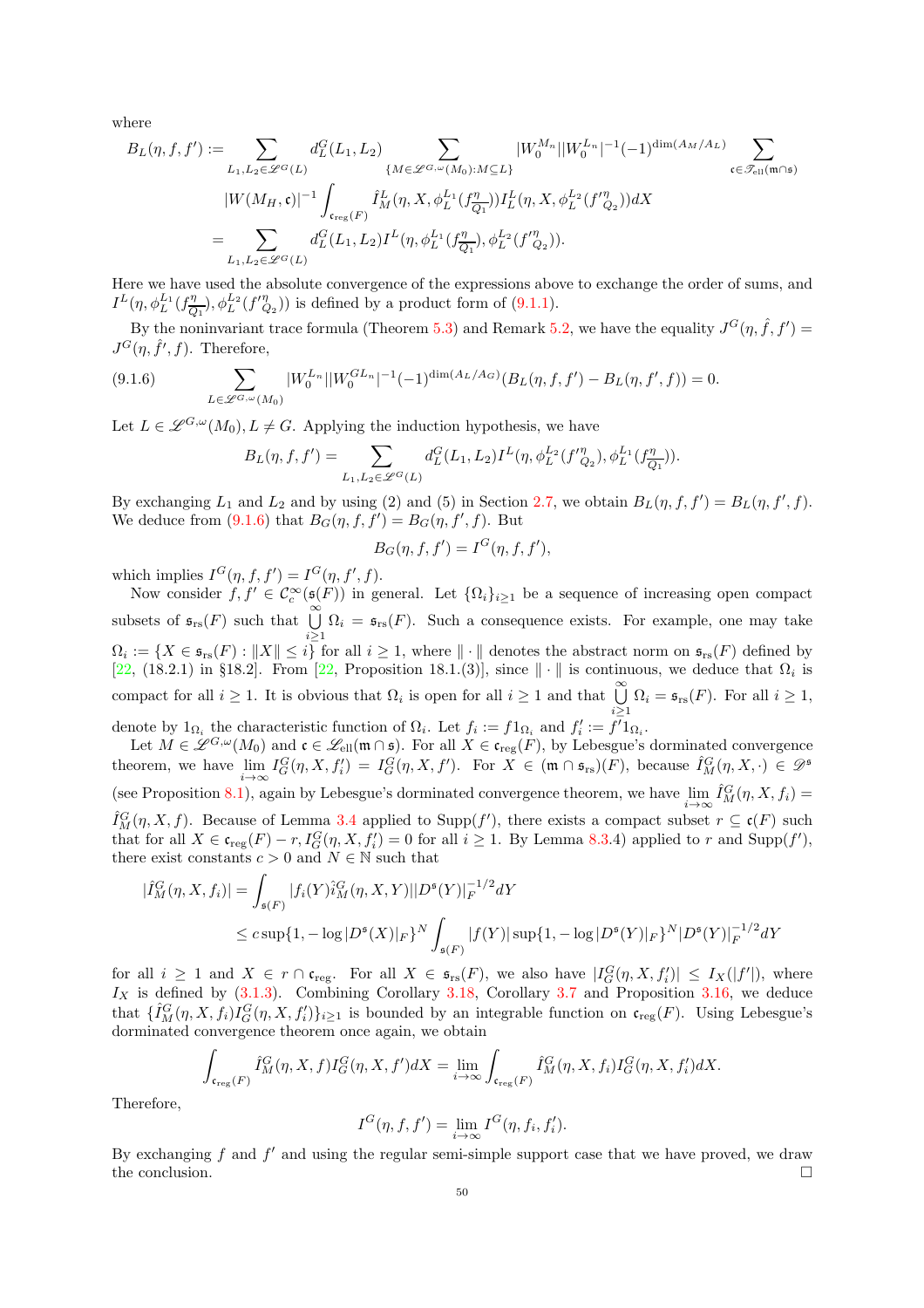<span id="page-50-2"></span>**Corollary 9.3.** Let  $M, L \in \mathscr{L}^{G, \omega}(M_0), X \in (\mathfrak{m} \cap \mathfrak{s}_{rs})(F)_{ell}$  and  $Y \in (\mathfrak{l} \cap \mathfrak{s}_{rs})(F)_{ell}$ . Then we have the equality

$$
(-1)^{\dim(A_M/A_G)}\hat{i}_M^G(\eta, X, Y) = (-1)^{\dim(A_L/A_G)}\hat{i}_L^G(\eta, Y, X).
$$

*Proof.* By Lemma [8.3.](#page-42-2)2), up to  $M_H(F)$ -conjugation on X and  $L_H(F)$ -conjugation on Y, we may and shall suppose that there exist Cartan subspaces  $\mathfrak{c}_1 \in \mathcal{T}_{ell}(\mathfrak{m} \cap \mathfrak{s})$  and  $\mathfrak{c}_2 \in \mathcal{T}_{ell}(\mathfrak{l} \cap \mathfrak{s})$  such that  $X \in \mathfrak{c}_{1,reg}(F)$ and  $Y \in \mathfrak{c}_{2,\text{reg}}(F)$ . As in the proof of Proposition [7.2,](#page-33-0) we can choose an open compact neighbourhood  $V_1$ of X in  $\mathfrak{c}_{1,\text{reg}}$  (resp.  $V_2$  of Y in  $\mathfrak{c}_{2,\text{reg}}$ ) such that if two elements in  $V_1$  (resp.  $V_2$ ) are  $H(F)$ -conjugate, then they are the same. Let  $f, f' \in C_c^{\infty}(\mathfrak{s}(F))$  with  $\text{Supp}(f) \subseteq \text{Ad}(H(F))(V_2)$  and  $\text{Supp}(f') \subseteq \text{Ad}(H(F))(V_1)$ . By an analogous calculation to that of  $J^G(\eta, \hat{f}, f')$  in the proof of Proposition [7.2,](#page-33-0) with the help of Lemma  $8.3.2$  $8.3.2$ ) and Proposition  $4.1.3$  $4.1.3$ ), we show the equalities

$$
I^{G}(\eta, f, f') = (-1)^{\dim(A_M/A_G)} \int_{V_1} \hat{I}^{G}_M(\eta, X_1, f) I^{G}_G(\eta, X_1, f') dX_1
$$

and

$$
\hat{I}_{M}^{G}(\eta, X_1, f) = \int_{V_2} \hat{i}_{M}^{G}(\eta, X_1, Y_2) I_{G}^{G}(\eta, Y_2, f) dY_2
$$

for all  $X_1 \in V_1$  by  $(7.1.2)$ . Then

$$
I^G(\eta, f, f') = (-1)^{\dim(A_M/A_G)} \int_{V_1 \times V_2} \hat{i}_M^G(\eta, X_1, Y_2) I_G^G(\eta, Y_2, f) I_G^G(\eta, X_1, f') dY_2 dX_1.
$$

Similarly, we have

$$
I^{G}(\eta, f', f) = (-1)^{\dim(A_L/A_G)} \int_{V_2 \times V_1} \hat{i}_L^G(\eta, Y_2, X_1) I_G^G(\eta, X_1, f') I_G^G(\eta, Y_2, f) dX_1 dY_2.
$$

By Harish-Chandra's submersion principle (Lemma [3.9\)](#page-8-5), when f' varies, the function  $X_1 \mapsto I_{X_1}(f') =$  $\kappa(X_1)I_G^G(\eta,X_1,\kappa f')$  on  $V_1$  runs over all  $\mathcal{C}_c^{\infty}(V_1)$ , so the function  $I_G^G(\eta,\cdot,f')$  on  $V_1$  also runs over all  $\mathcal{C}_c^{\infty}(V_1)$ . Similarly, when f varies, the function  $I_G^G(\eta, \cdot, f)$  on  $V_2$  runs over all  $\mathcal{C}_c^{\infty}(V_2)$ . Then from the invariant trace formula (Theorem [9.1\)](#page-46-1), we deduce that

$$
(-1)^{\dim(A_M/A_G)}{}_{M}^{G}(\eta, X_1, Y_2) = (-1)^{\dim(A_L/A_G)}{}_{L}^{G}(\eta, Y_2, X_1)
$$

for all  $(X_1, Y_2) \in V_1 \times V_2$ . We conclude by  $(X, Y) \in V_1 \times V_2$ .

9.2. The case of  $(G', H')$ . For  $f, f' \in C_c^{\infty}(\mathfrak{s}'(F))$ , we define

<span id="page-50-1"></span>
$$
(9.2.1) \tIH'(f, f') := \sum_{M' \in \mathcal{L}^{H'}(M'_0)} |W_0^{H'}||W_0^{M'}|^{-1}(-1)^{\dim(A_{M'}/A_{H'})} \sum_{\mathfrak{c}' \in \mathcal{F}_{\text{ell}}(\widetilde{\mathfrak{m}}' \cap \mathfrak{s}')} |W(M', \mathfrak{c}')|^{-1} \int_{\mathfrak{c}'_{\text{reg}}(F)} |W(M', \mathfrak{c}')|^{-1} d\mathfrak{c}' \int_{\mathfrak{c}'_{\text{reg}}(F)} |W(M', \mathfrak{c}')|^{-1} d\mathfrak{c}'
$$

From Proposition [4.4.](#page-19-1)2), for any  $\mathfrak{c}' \in \mathcal{T}_{ell}(\widetilde{\mathfrak{m}'} \cap \mathfrak{s}')$ ,  $I_{H'}^{H'}(\cdot, f')$  vanishes outside a compact subset of  $\mathfrak{c}'(F)$ , so one may apply Lemma [8.8.](#page-45-4)5) to show that this expression is absolutely convergent with the help of Proposition [3.23](#page-14-0) and Corollary [3.7.](#page-8-2) One may extend in the obious way the definition [\(9.2.1\)](#page-50-1) to the symmetric pair  $(\widetilde{M}', M', \mathrm{Ad}(\alpha)),$  where  $M' \in \mathscr{L}^{H'}(M'_{0}).$ 

<span id="page-50-0"></span>**Theorem 9.4** (Invariant trace formula). For all  $f, f' \in C_c^{\infty}(\mathfrak{s}'(F))$ , we have the equality

$$
I^{H'}(f, f') = I^{H'}(f', f).
$$

Proof. We may apply the argument of Theorem [9.1](#page-46-1) with obvious modifications. It is deduced from the noninvariant trace formula (Theorem [5.12\)](#page-26-1) and other results that we have prepared in previous sections.  $\Box$ 

Corollary 9.5. Let  $M', L' \in \mathscr{L}^{H'}(M'_0), Y \in (\widetilde{\mathfrak{m}'} \cap \mathfrak{s}'_{rs})(F)_{ell}$  and  $X \in (\widetilde{\mathfrak{l}'} \cap \mathfrak{s}'_{rs})(F)_{ell}$ . Then we have the equality

$$
(-1)^{\dim(A_{M'}/A_{H'})}\hat{i}_{M'}^{H'}(Y,X) = (-1)^{\dim(A_{L'}/A_{H'})}\hat{i}_{L'}^{H'}(Y,X).
$$

Proof. We may apply the argument of Corollary [9.3](#page-50-2) by using the invariant trace formula (Theorem [9.4\)](#page-50-0) and consulting the proof of Proposition [7.10.](#page-39-0)

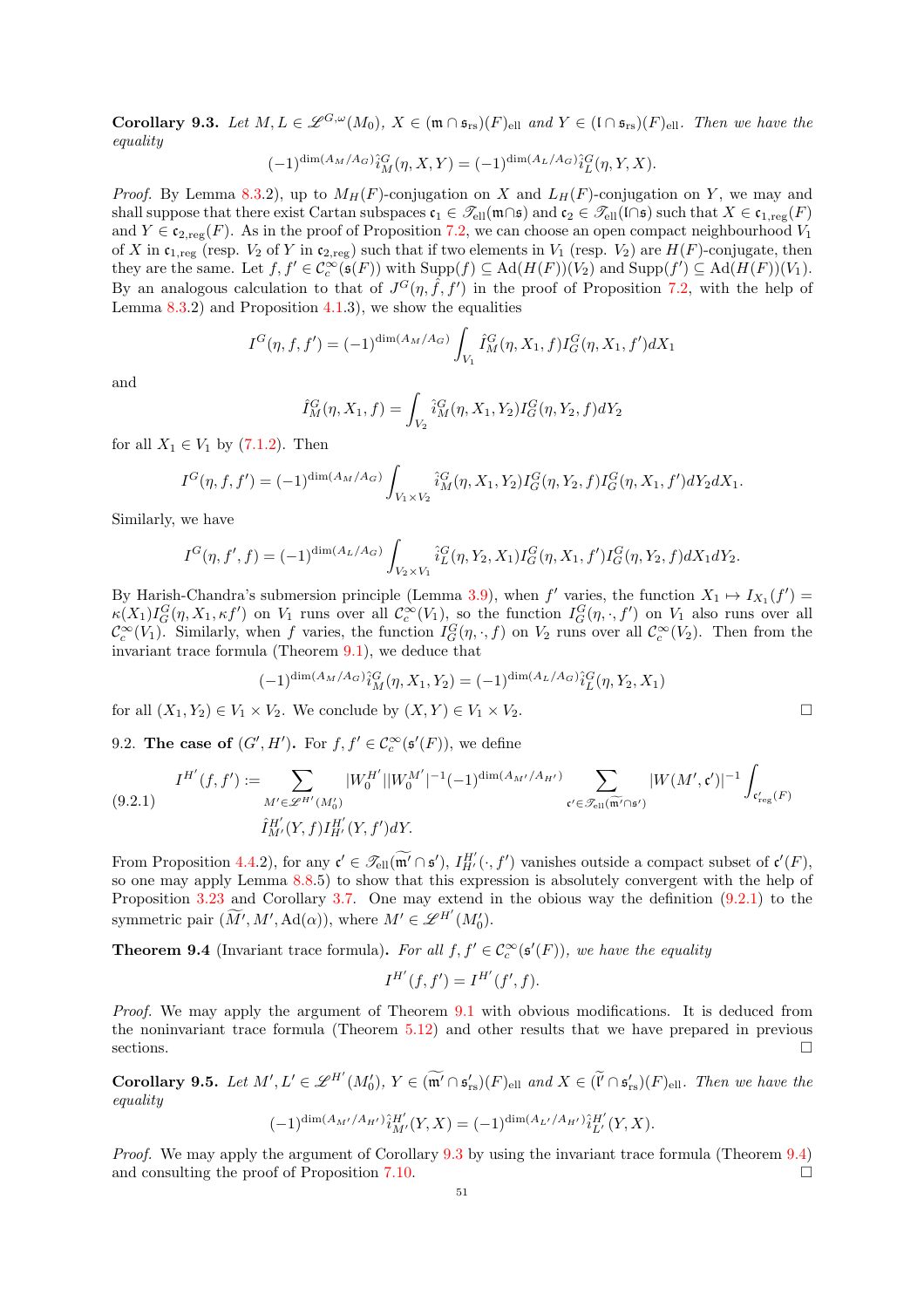## 10. A vanishing property at infinity

<span id="page-51-0"></span>10.1. The case of  $(G, H)$ . The following proposition is an analogue of [\[9,](#page-54-6) Proposition 2.2].

<span id="page-51-1"></span>**Proposition 10.1.** Let  $M \in \mathscr{L}^{G,\omega}(M_0), M \neq G$ . Let  $X \in (\mathfrak{m} \cap \mathfrak{s}_{rs})(F)$  and  $Y \in \mathfrak{s}_{rs}(F)$ . Then there exists  $N \in \mathbb{N}$  such that if  $\lambda \in F^{\times}$  satisfies  $v_F(\lambda) < -N$ , we have

$$
\hat{i}_M^G(\eta, \lambda X, Y) = 0.
$$

Remark 10.2. A limit formula at infinity for  $\hat{i}^G_G(\eta, \lambda X, Y)$  in the spirit of Laplace transform is given in [\[37,](#page-55-1) Proposition 7.1] (see also [\[36,](#page-55-5) Proposition 6.4]), which is an analogue of [\[33,](#page-55-2) Proposition VIII.1].

Proof of Proposition [10.1.](#page-51-1) We shall imitate the proof of [\[9,](#page-54-6) Proposition 2.2].

By Lemma [8.3.](#page-42-2)2), up to  $H(F)$ -conjugation on Y, we may and shall suppose that there exists  $L \in$  $\mathscr{L}^{G,\omega}(M_0)$  and an L-elliptic Cartan subspace  $\mathfrak{c} \subseteq \mathfrak{l} \cap \mathfrak{s}$  such that  $Y \in \mathfrak{c}_{\text{reg}}(F)$ . By Lemma [8.2,](#page-41-3) we have the equality

$$
\hat{i}_M^G(\eta, \lambda X, Y) = \hat{j}_M^G(\eta, \lambda X, Y).
$$

Thus it suffices to prove that there exists  $N \in \mathbb{N}$  such that if  $\lambda \in F^{\times}$  satisfies  $v_F(\lambda) < -N$ , we have

$$
\hat{j}_M^G(\eta, \lambda X, Y) = 0.
$$

Fix an  $\mathcal{O}_F$ -lattice  $k_{\mathfrak{h}}$  (resp.  $k_{\mathfrak{s}}$ ) of  $\mathfrak{h}(F)$  (resp.  $\mathfrak{s}(F)$ ). Denote by  $\widetilde{k}_{\mathfrak{s}}$  the dual  $\mathcal{O}_F$ -lattice of  $k_{\mathfrak{s}}$  in  $\mathfrak{s}(F)$ , i.e.,

$$
\widetilde{k}_{\mathfrak{s}} := \{ Z \in \mathfrak{s}(F) : \forall Z' \in k_{\mathfrak{s}}, \Psi(\langle Z, Z' \rangle) = 1 \}.
$$

Set

$$
\mathfrak{c}(X) := \{ X' \in \mathfrak{c}(F) : \exists x \in H(F), \mathrm{Ad}(x)(X') = X \},
$$

which is a finite (perhaps empty) set. For  $\lambda \in F^{\times}$ , choose  $h_{\lambda} \in \mathbb{N}$  such that both of the functions  $\hat{j}_M^G(\eta, \lambda X, \cdot)$  and  $|D^{\mathfrak{s}}(\cdot)|_F$  are constant on  $Y + \varpi^{h_\lambda} k_{\mathfrak{s}}$ .

Let  $f(\text{resp. } f') \in C_c^{\infty}(\mathfrak{s}(F))$  be the characteristic function of  $Y + \varpi^{h_{\lambda}} k_{\mathfrak{s}}$  (resp.  $\varpi^{-h_{\lambda}} k_{\mathfrak{s}}$ ). Then for  $Z \in \mathfrak{s}(F)$ , we see that

$$
\hat{f}(Z) = c_{\Psi}(\mathfrak{s}(F)) \int_{Y + \varpi^{h_{\lambda}} k_{\mathfrak{s}}} \Psi(\langle Z, Z' \rangle) dZ' = c_{\Psi}(\mathfrak{s}(F)) \Psi(\langle Z, Y \rangle) \int_{\varpi^{h_{\lambda}} k_{\mathfrak{s}}} \Psi(\langle Z, Z' \rangle) dZ' \n= c_{\Psi}(\mathfrak{s}(F)) \text{vol}(\varpi^{h_{\lambda}} k_{\mathfrak{s}}) \Psi(\langle Z, Y \rangle) f'(Z).
$$

Now there are two expressions for  $J_M^G(\eta, \lambda X, \hat{f})$ . One the one hand, (10.1.1)

<span id="page-51-3"></span>
$$
J_M^G(\eta, \lambda X, \hat{f}) = \int_{\mathfrak{s}(F)} f(Z) \hat{j}_M^G(\eta, \lambda X, Z) |D^{\mathfrak{s}}(Z)|_F^{-1/2} dZ = \text{vol}(\varpi^{h_{\lambda}} k_{\mathfrak{s}}) \hat{j}_M^G(\eta, \lambda X, Y) |D^{\mathfrak{s}}(Y)|_F^{-1/2}.
$$

On the other hand,

(10.1.2)

<span id="page-51-2"></span>
$$
J_M^G(\eta, \lambda X, \hat{f}) = |D^{\mathfrak{s}}(\lambda X)|_F^{1/2} \int_{H_{\lambda X}(F)\backslash H(F)} \hat{f}(\text{Ad}(x^{-1})(\lambda X)) \eta(\text{Nrd}(x)) v_M^G(x) dx
$$
  
=  $c_{\Psi}(\mathfrak{s}(F)) \text{vol}(\varpi^{h_{\lambda}} k_{\mathfrak{s}}) |D^{\mathfrak{s}}(\lambda X)|_F^{1/2} \int_{H_X(F)\backslash H(F)} \Psi(\langle \text{Ad}(x^{-1})(\lambda X), Y \rangle) f'(\text{Ad}(x^{-1})(\lambda X)) \eta(\text{Nrd}(x)) v_M^G(x) dx.$ 

Fix an open neighbourhood  $\mathcal{V}_h$  of 0 in  $\mathfrak{h}(F)$  which is invariant by the adjoint action of  $H(F)$  such that a homeomorphic exponential map is defined on  $\mathscr{V}_{\mathfrak{h}}$ . Choose  $a \in \mathbb{N}$  verifying the following conditions:

(1)  $\varpi^a k_{\mathfrak{h}} \subseteq \mathscr{V}_{\mathfrak{h}};$ 

(2)  $K_a := \exp(\varpi^a k_b)$  is a subgroup of  $K_H$ ;

(3)  $\eta(\text{Nrd}(K_a)) = 1;$ 

(4) the adjoint action of  $K_a$  stabilises  $k_{\mathfrak{s}}$  (and thus  $\widetilde{k}_{\mathfrak{s}}$ ).

Fix a set  $\Gamma$  of representatives in  $H(F)$  of double cosets  $H_X(F) \backslash H(F)/K_a$ . We may and shall suppose that if  $x \in \Gamma$  and  $y \in H_X(F)xK_a$  verify  $\text{Ad}(y^{-1})(X) \in \mathfrak{c}(F)$ , then  $\text{Ad}(x^{-1})(X) \in \mathfrak{c}(F)$ .

The integral in  $(10.1.2)$  can be decomposed as

$$
\sum_{x \in \Gamma} \int_{H_X(F) \backslash H_X(F) \times K_a} \Psi(\langle \mathrm{Ad}(y^{-1})(\lambda X), Y \rangle) f'(\mathrm{Ad}(y^{-1})(\lambda X)) \eta(\mathrm{Nrd}(y)) v_M^G(y) dy.
$$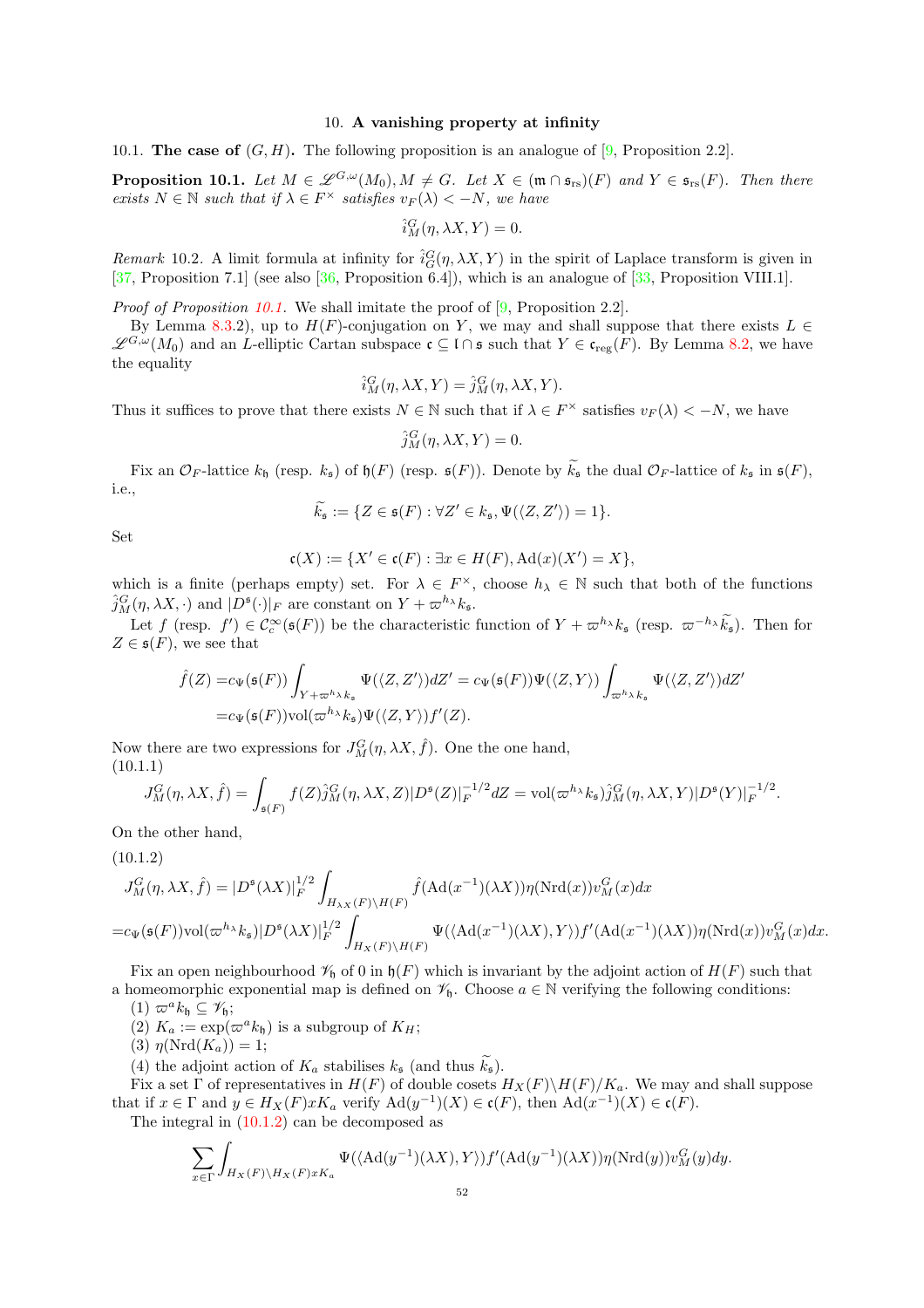By the conditions (2), (3) and (4) on a respectively, the factors  $v_M^G$ ,  $\eta$  and  $f'$  can be extracted from the integral. By comparing [\(10.1.1\)](#page-51-3) and [\(10.1.2\)](#page-51-2), since  $\langle \cdot, \cdot \rangle$  is invariant by the adjoint action of  $K_a$ , we obtain

$$
(10.1.3)
$$

<span id="page-52-3"></span>
$$
\hat{j}_M^G(\eta, \lambda X, Y) = c_{\Psi}(\mathfrak{s}(F)) |D^{\mathfrak{s}}(\lambda X) D^{\mathfrak{s}}(Y)|_F^{1/2} \sum_{x \in \Gamma} f'(\mathrm{Ad}(x^{-1})(\lambda X)) \eta(\mathrm{Nrd}(x)) v_M^G(x) \int_{H_X(F) \backslash H_X(F)xK_a}
$$
  
\n
$$
\Psi(\langle \mathrm{Ad}(y^{-1})(\lambda X), Y \rangle) dy
$$
  
\n
$$
= c_{\Psi}(\mathfrak{s}(F)) |D^{\mathfrak{s}}(\lambda X) D^{\mathfrak{s}}(Y)|_F^{1/2} \mathrm{vol}(K_a)^{-1} \sum_{x \in \Gamma} \mathrm{vol}(H_X(F) \backslash H_X(F)xK_a) f'(\mathrm{Ad}(x^{-1})(\lambda X))
$$
  
\n
$$
\eta(\mathrm{Nrd}(x)) v_M^G(x) i(x),
$$

where

<span id="page-52-1"></span>
$$
i(x):=\int_{K_a}\Psi(\langle \mathrm{Ad}(x^{-1})(\lambda X), \mathrm{Ad}(y)(Y)\rangle)dy.
$$

For  $x \in \Gamma$ , consider the map  $K_a \to F$  defined by

(10.1.4) 
$$
\forall y \in K_a, y \mapsto \langle \mathrm{Ad}(x^{-1})(X), \mathrm{Ad}(y)(Y) \rangle.
$$

Its differential at the point  $y_0 \in K_a$  is the map  $\mathfrak{h}(F) \to F$  defined by

(10.1.5) 
$$
\forall Z \in \mathfrak{h}(F), Z \mapsto \langle \mathrm{Ad}(x^{-1})(X), \mathrm{Ad}(y_0)([Z, Y]) \rangle.
$$

Since  $\langle \cdot, \cdot \rangle$  is invariant by the adjoint action of  $G(F)$ , we see that

<span id="page-52-0"></span>
$$
\langle \mathrm{Ad}(x^{-1})(X), \mathrm{Ad}(y_0)([Z, Y]) \rangle = \langle [Y, \mathrm{Ad}(xy_0)^{-1}(X)], Z \rangle.
$$

Because the restriction of  $\langle \cdot, \cdot \rangle$  to  $\mathfrak{h}(F)$  is non-degenerate, the map [\(10.1.5\)](#page-52-0) is not surjective if and only if

$$
[Y, \mathrm{Ad}(xy_0)^{-1}(X)] = 0.
$$

Since  $Y \in \mathfrak{c}_{\text{reg}}(F)$ , this condition is equivalent to

$$
\mathrm{Ad}(xy_0)^{-1}(X)\in\mathfrak{c}(F).
$$

From our choice of Γ, as  $y_0 \in K_a$ , it implies that

$$
\mathrm{Ad}(x^{-1})(X) \in \mathfrak{c}(F).
$$

Let

$$
\Gamma' := \{ x \in \Gamma : \mathrm{Ad}(x^{-1})(X) \in \mathfrak{c}(F) \},
$$

which is a finite (perhaps empty) subset of  $\Gamma$ . Then for  $x \in \Gamma - \Gamma'$ , the map [\(10.1.4\)](#page-52-1) is a submersion. Define

$$
\Omega:=\bigcup_{x\in \Gamma-\Gamma'}H_X(F)xK_a,
$$

which is an open and closed subset of  $H(F)$ . Fix a basis of the F-linear space  $\mathfrak{s}(F)$ . For  $Z \in \mathfrak{s}(F)$ , define its norm  $||Z|| \in \mathbb{R}_{\geq 0}$  as the maximum of normalised absolute values of coefficients of Z with respect to the fixed basis. For  $Z \in \mathfrak{s}(F) - \{0\}$ , define  $\nu(Z) \in \mathbb{Z}$  by  $||Z|| = |\varpi^{\nu(Z)}|_F$ . Let  $S_X$  be the closure of

$$
S_X^0 := \{ \varpi^{-\nu(\text{Ad}(y^{-1})(X))} \text{Ad}(y^{-1})(X) : y \in \Omega \}
$$

in the unit sphere  $S_{\mathfrak{s}} := \{ Z \in \mathfrak{s}(F) : ||Z|| = 1 \}.$  Then  $S_X$  is compact. Recall that we denote by  $\mathcal{N}^{\mathfrak{s}}$  the set of nilpotent elements in  $\mathfrak{s}(F)$ .

<span id="page-52-2"></span>Lemma 10.3. We have

$$
S_X - S_X^0 \subseteq \mathcal{N}^{\mathfrak{s}} - \{0\}.
$$

*Proof of Lemma [10.3.](#page-52-2)* Since  $S_X \subseteq S_{\mathfrak{s}}$ , it is obvious that  $\{0\} \notin S_X$ . Let  $Z \in S_X$ . There exists a sequence  $\{y_i\}$  in  $\Omega$  such that when  $i \to \infty$ ,

$$
\varpi^{-\nu(\mathrm{Ad}(y_i^{-1})(X))}\mathrm{Ad}(y_i^{-1})(X) \to Z.
$$

We distinguish two cases.

i) Suppose that the sequence  $\{\Vert \mathrm{Ad}(y_i^{-1})(X)\Vert\}$  remains bounded. By Harish-Chandra's compactness lemma for symmetric spaces (Lemma [3.2\)](#page-7-2), the projection of the sequence  $\{y_i\}$  to  $H_X(F)\backslash H(F)$  is contained in a compact subset. By taking a subsequence, since the projection of  $\Omega$  to  $H_X(F)\backslash H(F)$  is closed, we may assume that when  $i \to \infty$ ,  $\text{Ad}(y_i^{-1})(X) \to \text{Ad}(y^{-1})(X)$  with  $y \in \Omega$ . Thus  $Z \in S_X^0$  in this case.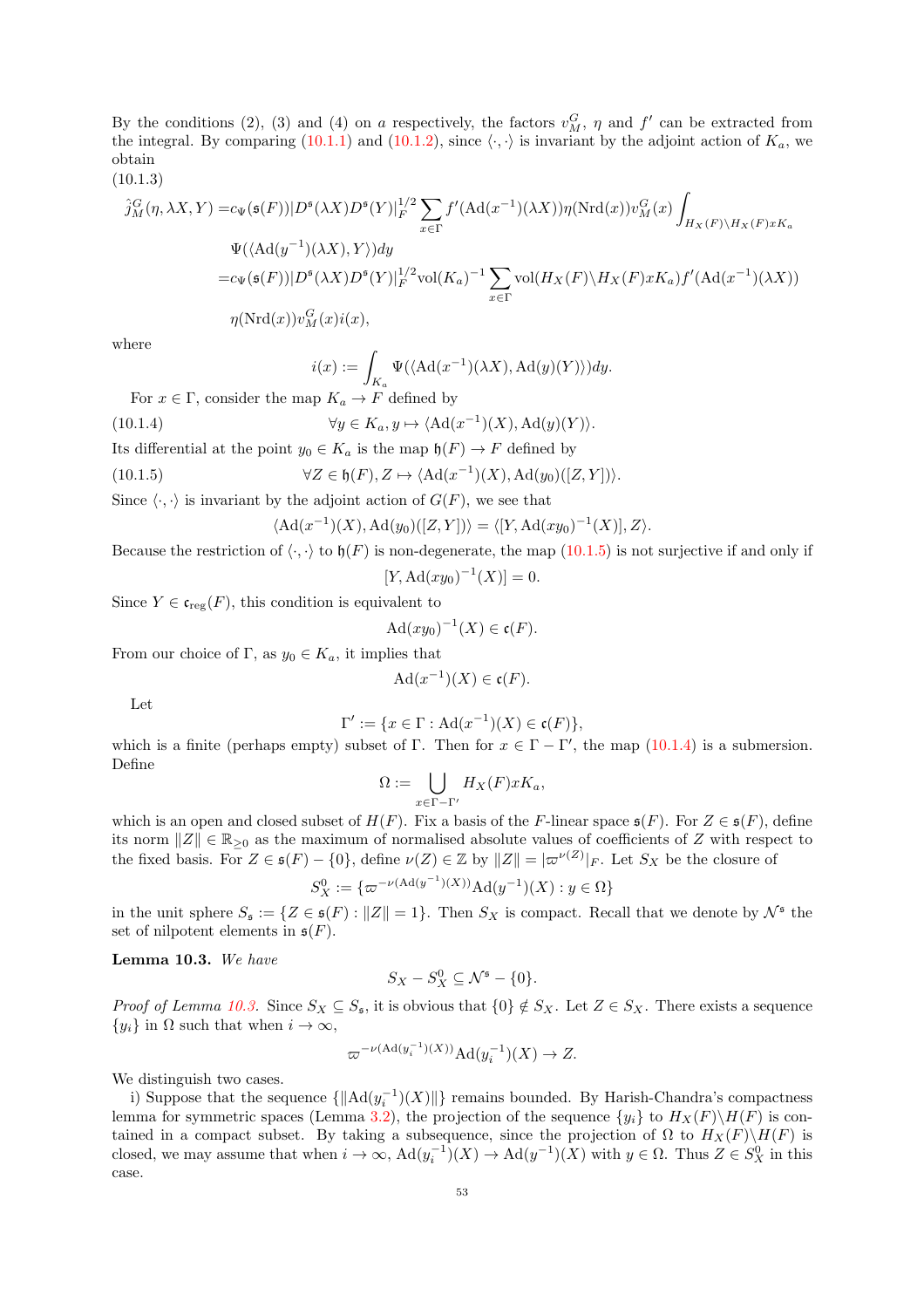ii) Suppose that the sequence  $\{||Ad(y_i^{-1})(X)||\}$  is unbounded. By taking a subsequence, we may assume that when  $i \to \infty$ ,  $\| \text{Ad}(y_i^{-1})(X) \| \to +\infty$ . The eigenvalues of  $\text{ad}(\text{Ad}(y_i^{-1})(X))$  are the same as those of  $\text{ad}(X)$ ; here  $\text{ad}(\text{Ad}(y_i^{-1})(X))$  and  $\text{ad}(X)$  are viewed as linear endomorphisms of  $\mathfrak g$ . Thus the eigenvalues of  $\text{ad}(\varpi^{-\nu(\text{Ad}(y_i^{-1})(X))}\text{Ad}(y_i^{-1})(X))$  tend to zero when  $i \to \infty$ . Hence  $\text{ad}(Z)$  is nilpotent. We shall prove that  $Z \in \mathcal{N}^{\mathfrak{s}}$  in this case.

Since g is reductive, one has  $g = \mathfrak{z} \oplus g_{\text{der}}$ , where  $\mathfrak{z}$  denotes the centre of g and  $g_{\text{der}}$  denotes the derived algebra of g, and g<sub>der</sub> is semi-simple. Let  $Z = Z_1 + Z_2$  with  $Z_1 \in \mathfrak{z}(F)$  and  $Z_2 \in \mathfrak{g}_{der}(F)$ . Since  $ad(Z)$  is nilpotent as a linear endomorphism of  $\mathfrak{g}$ , we deduce that  $\text{ad}(Z_2)$  is nilpotent as a linear endomorphism of  $\mathfrak{g}_{der}$ . As  $\mathfrak{g}_{der}$  is semi-simple, we obtain that  $Z_2$  is a nilpotent element in  $\mathfrak{g}$ . Let  $X = X_1 + X_2$ with  $X_1 \in \mathfrak{z}(F)$  and  $X_2 \in \mathfrak{g}_{der}(F)$ . The projection of  $\varpi^{-\nu(\text{Ad}(y_i^{-1})(X))}\text{Ad}(y_i^{-1})(X)$  to  $\mathfrak{z}(F)$  is equal to  $\varpi^{-\nu(\text{Ad}(y_i^{-1})(X))}X_1$ , which tends to zero when  $i \to \infty$ . Thus  $Z_1 = 0$ , and  $Z = Z_2$  is a nilpotent element in  $\mathfrak{a}$ . Hence  $Z \in \mathcal{N}^{\mathfrak{s}}$ . .

For  $U \in \mathcal{N}^{\mathfrak{s}} - \{0\}$ , consider the map  $K_a \to F$  defined by

(10.1.6) 
$$
\forall y \in K_a, y \mapsto \langle U, \mathrm{Ad}(y)(Y) \rangle.
$$

Its differential at the point  $y_0 \in K_a$  is the map  $\mathfrak{h}(F) \to F$  defined by

$$
\forall Z \in \mathfrak{h}(F), Z \mapsto \langle U, \mathrm{Ad}(y_0)([Z, Y]) \rangle = \langle [Y, \mathrm{Ad}(y_0^{-1})(U)], Z \rangle
$$

by the  $G(F)$ -invariance of  $\langle \cdot, \cdot \rangle$ . Since  $Y \in \mathfrak{c}_{reg}(F)$  and  $\text{Ad}(y_0^{-1})(U) \in \mathcal{N}^{\mathfrak{s}} - \{0\}$ , we have

<span id="page-53-0"></span> $[Y, \mathrm{Ad}(y_0^{-1})(U)] \neq 0.$ 

Then the map [\(10.1.6\)](#page-53-0) is a submersion by the non-degeneration of  $\langle \cdot, \cdot \rangle$  on  $\mathfrak{h}(F)$ .

Using Lemma  $10.3$  and combining our discussion on the maps  $(10.1.4)$  and  $(10.1.6)$ , we deduce that there exists an open compact neighbourhood  $\widetilde{S_X}$  of  $S_X$  in  $S_{\mathfrak{s}}$  such that the map  $\varphi: K_a \times \widetilde{S_X} \to F \times \widetilde{S_X}$ defined by

$$
\forall (y, Z) \in K_a \times \widetilde{S_X}, (y, Z) \mapsto (\langle Z, \mathrm{Ad}(y)(Y) \rangle, Z)
$$

is a submersion. Since any submersion is open, the image of  $\varphi$  (denoted by Im( $\varphi$ )) is an open compact subset of  $F \times S_X$ . Then the map  $\varphi$  induces a surjective submersion  $\varphi' : K_a \times S_X \to \text{Im}(\varphi)$ . Applying Harish-Chandra's submersion principle [\[17,](#page-54-9) Theorem 11] to  $\varphi'$ , there exists a function  $\phi \in C_c^{\infty}(\text{Im}(\varphi))$ such that for all  $\Phi' \in C_c^{\infty}(\text{Im}(\varphi)),$ 

$$
\int_{K_a \times \widetilde{S_X}} \Phi'(\langle Z, \mathrm{Ad}(y)(Y) \rangle, Z) dZ dy = \int_{\mathrm{Im}(\varphi)} \phi(t,Z) \Phi'(t,Z) dZ dt.
$$

Fix such a  $\phi$ . Denote by  $\mathcal{C}^{\infty}(F \times \widetilde{S_X})$  the space of locally constant, complexed-valued functions on  $F \times S_X$ . For  $\Phi \in C^{\infty}(F \times S_X)$ , the restriction of  $\Phi$  to  $\text{Im}(\varphi)$  belongs to  $\mathcal{C}_c^{\infty}(\text{Im}(\varphi))$ , so we obtain

$$
\int_{K_a \times \widetilde{S_X}} \Phi(\langle Z, \mathrm{Ad}(y)(Y) \rangle, Z) dZ dy = \int_{F \times \widetilde{S_X}} \phi(t, Z) \Phi(t, Z) dZ dt.
$$

By taking  $\Phi(t, Z) := \Psi(\mu t) \beta(Z)$  with  $\mu \in F$  and  $\beta \in C_c^{\infty}(S_X)$ , we deduce that for all  $Z \in S_X$ ,

$$
\int_{K_a} \Psi(\mu \langle Z, \mathrm{Ad}(y)(Y) \rangle) dy = \int_F \phi(t, Z) \Psi(\mu t) dt.
$$

Since  $\text{Im}(\phi)$  is an open compact subset of  $F \times S_X$ , we see that  $\phi \in C_c^{\infty}(\text{Im}(\varphi)) \subseteq C_c^{\infty}(F \times S_X) =$  $\mathcal{C}_c^{\infty}(F) \otimes \mathcal{C}_c^{\infty}(\widetilde{S_X}).$  Suppose that  $\phi = \sum_{\alpha \in \mathcal{C}_c}$  $\sum_{1 \leq j \leq m} c_j \cdot \xi_j \otimes \chi_j$  with  $c_j \in \mathbb{C}, \xi_j \in \mathcal{C}_c^{\infty}(F)$  and  $\chi_j \in \mathcal{C}_c^{\infty}(\widetilde{S_X})$ . Then

$$
\int_F \phi(t, Z)\Psi(\mu t)dt = \sum_{1 \le j \le m} c_j \hat{\xi}_j(\mu) \chi_j(Z),
$$

where  $\hat{\xi}_j \in C_c^{\infty}(F)$  is the Fourier transform of  $\xi_j$ . We see that there exists  $N_0 \in \mathbb{N}$  such that for all  $\mu \in F^{\times}$  satisfying  $v_F(\mu) < -N_0$  and all  $Z \in S_X$ , we have

$$
\int_{K_a} \Psi(\mu \langle Z, \mathrm{Ad}(y)(Y) \rangle) dy = 0.
$$

Fix such an  $N_0$ .

Recall that for  $x \in \Gamma$ ,

$$
i(x) = \int_{K_a} \Psi(\mu \langle Z, \mathrm{Ad}(y)(Y) \rangle) dy,
$$
  
54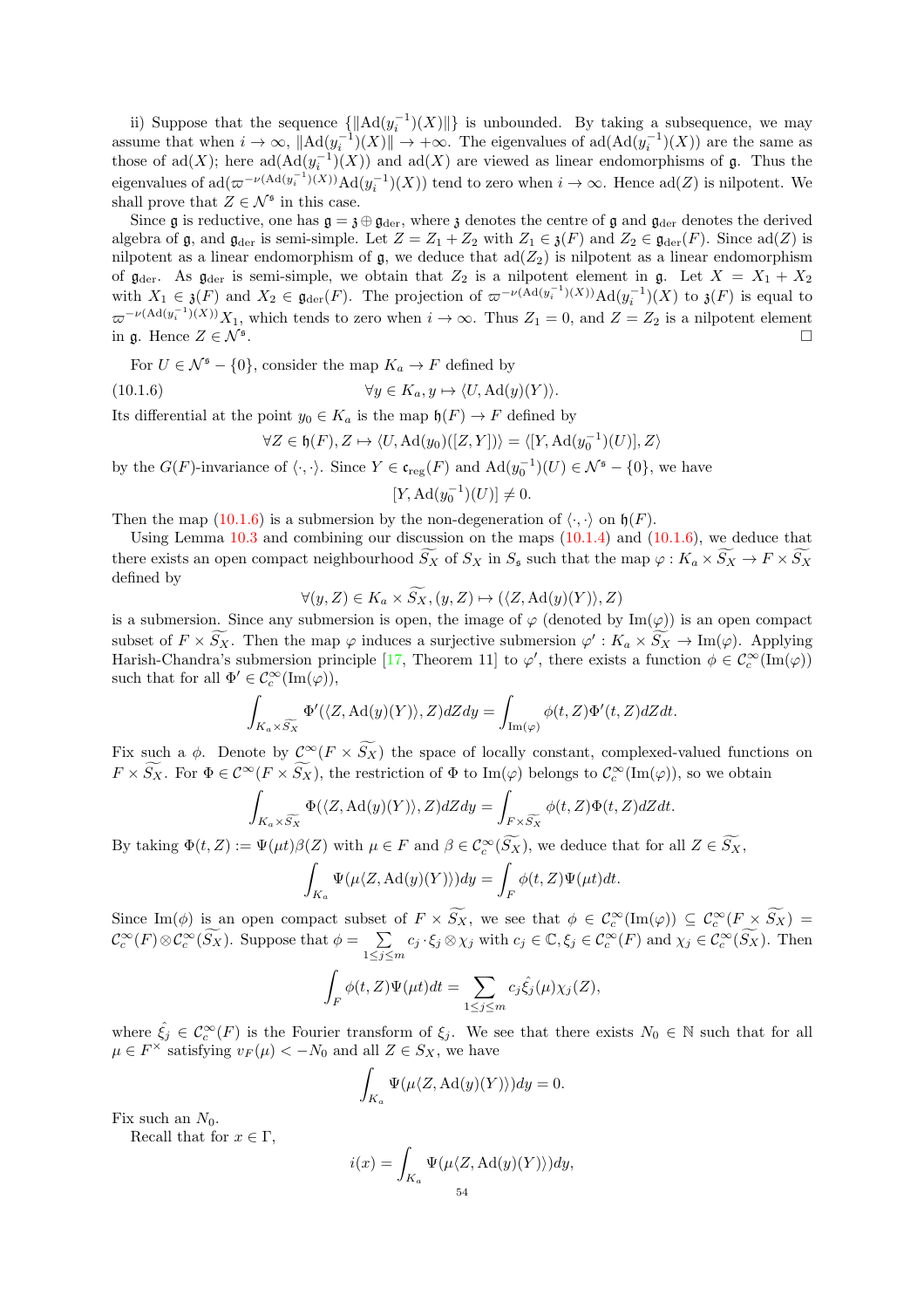where  $\mu := \lambda \varpi^{\nu(\text{Ad}(x^{-1})(X))}$  and  $Z := \varpi^{-\nu(\text{Ad}(x^{-1})(X))} \text{Ad}(x^{-1})(X)$ . For  $x \in \Gamma - \Gamma'$ , we have  $Z \in S_X$ , so  $i(x) = 0$  if

$$
v_F(\lambda) + \nu(\operatorname{Ad}(x^{-1})(X)) < -N_0.
$$

Set

$$
\nu_0 := \sup_{x \in \Gamma} \nu(\mathrm{Ad}(x^{-1})(X)),
$$

which is finite thanks to Harish-Chandra's compactness lemma for symmetric spaces (Lemma [3.2\)](#page-7-2). Now let

$$
N:=N_0+\nu_0.
$$

Suppose that  $v_F(\lambda) < -N$ . From [\(10.1.3\)](#page-52-3), to show  $\hat{j}_M^G(\eta, \lambda X, Y) = 0$ , it suffices to prove  $v_M^G(x) = 0$  for all  $x \in \Gamma'$ .

For  $x \in \Gamma'$ , we have  $\text{Ad}(x^{-1})(X) \in \mathfrak{c}_{\text{reg}}(F)$ . Then  $\text{Ad}(x^{-1})(H_X) = T_{\mathfrak{c}}$ . Since  $X \in (\mathfrak{m} \cap \mathfrak{s}_{\text{rs}})(F)$ , we see that  $\text{Ad}(x^{-1})(A_M)$  is an F-split torus in  $T_c$ . As  $\mathfrak{c} \subseteq \mathfrak{l} \cap \mathfrak{s}$  is L-elliptic,  $A_L$  is the maximal F-split torus in  $T_c$ . Thus  $\text{Ad}(x^{-1})(A_M) \subseteq A_L$ . Then  $A_M \subseteq \text{Ad}(x)(A_L) \subseteq \text{Ad}(x)(A_{M_0})$ . We deduce that  $\text{Ad}(x)(A_{M_0})$  is a maximal F-split torus in  $M_H$ , so it is  $M_H(F)$ -conjugate to  $A_{M_0}$ . Therefore,  $x \in M_H(F) \text{Norm}_{H(F)}(M_0) \subseteq M_H(F)K_H$ . Consequently, we have  $v_M^G(x) = 0$  and conclude.

10.2. The case of  $(G', H')$ .

<span id="page-54-12"></span>**Proposition 10.4.** Let  $M' \in \mathscr{L}^{H'}(M'_0), M' \neq H'$ . Let  $Y \in (\widetilde{\mathfrak{m}'} \cap \mathfrak{s}'_{rs})(F)$  and  $X \in \mathfrak{s}'_{rs}(F)$ . Then there **EXECUTE:** FOR SIGN TO: 4. Let  $M \in \mathbb{Z}$   $\{M_0\}, M \neq H$ . Let  $I \in \{0, 0\}$ <br>exists  $N \in \mathbb{N}$  such that if  $\lambda \in F^\times$  satisfies  $v_F(\lambda) < -N$ , we have

$$
\hat{i}^{H'}_{M'}(\lambda Y, X) = 0.
$$

Proof. It is almost the same as the proof of Proposition [10.1,](#page-51-1) except that one needs to use Lemma [8.8.](#page-45-4)2) and Lemma [8.7.](#page-45-2)

## <span id="page-54-0"></span>**REFERENCES**

- <span id="page-54-10"></span>[1] Avraham Aizenbud and Dmitry Gourevitch. Generalized Harish-Chandra descent, Gelfand pairs, and an Archimedean analog of Jacquet-Rallis's theorem. Duke Math. J., 149(3):509–567, 2009. With an appendix by the authors and Eitan Sayag.
- <span id="page-54-5"></span>[2] James Arthur. A trace formula for reductive groups. I. Terms associated to classes in  $G(\mathbf{Q})$ . Duke Math. J., 45(4):911– 952, 1978.
- <span id="page-54-15"></span><span id="page-54-13"></span>James Arthur. The trace formula in invariant form. Ann. of Math.  $(2)$ , 114(1):1–74, 1981.
- <span id="page-54-8"></span>[4] James Arthur. The invariant trace formula. I. Local theory. J. Amer. Math. Soc., 1(2):323-383, 1988.
- <span id="page-54-14"></span>[5] James Arthur. A local trace formula. Inst. Hautes Études Sci. Publ. Math.,  $(73):5-96$ , 1991.
- [6] James Arthur. An introduction to the trace formula. In Harmonic analysis, the trace formula, and Shimura varieties, volume 4 of Clay Math. Proc., pages 1–263. Amer. Math. Soc., Providence, RI, 2005.
- <span id="page-54-21"></span>[7] Roger W. Carter. Finite groups of Lie type. Pure and Applied Mathematics (New York). John Wiley & Sons, Inc., New York, 1985. Conjugacy classes and complex characters, A Wiley-Interscience Publication.
- <span id="page-54-6"></span><span id="page-54-4"></span>Pierre-Henri Chaudouard. La formule des traces pour les algèbres de Lie. Math. Ann., 322(2):347-382, 2002.
- [9] Pierre-Henri Chaudouard. Sur certaines identités endoscopiques entre transformées de Fourier. J. Reine Angew. Math., 585:1–59, 2005.
- <span id="page-54-7"></span>[10] Pierre-Henri Chaudouard. Sur le changement de base stable des intégrals orbitales pondérées. Ann. Sci. École Norm. Sup. (4), 40(1):51-112, 2007.
- <span id="page-54-17"></span>[11] Pierre-Henri Chaudouard. Le transfert lisse des intégrales orbitales d'après Waldspurger. In On the stabilization of the trace formula, volume 1 of Stab. Trace Formula Shimura Var. Arith. Appl., pages 145–180. Int. Press, Somerville, MA, 2011.
- <span id="page-54-19"></span>[12] Marion Chommaux. Distinction of the Steinberg representation and a conjecture of Prasad and Takloo-Bighash. J. Number Theory, 202:200–219, 2019.
- <span id="page-54-22"></span>[13] Neil Chriss and Victor Ginzburg. Representation theory and complex geometry. Modern Birkhäuser Classics. Birkhäuser Boston, Ltd., Boston, MA, 2010. Reprint of the 1997 edition.
- <span id="page-54-3"></span>[14] Brooke Feigon, Kimball Martin, and David Whitehouse. Periods and nonvanishing of central L-values for  $GL(2n)$ . Israel J. Math., 225(1):223–266, 2018.
- <span id="page-54-20"></span><span id="page-54-1"></span>[15] Jiandong Guo. On a generalization of a result of Waldspurger. Canad. J. Math., 48(1):105–142, 1996.
- <span id="page-54-9"></span>[16] Jiandong Guo. Uniqueness of generalized Waldspurger model for GL(2n). Pacific J. Math., 180(2):273–289, 1997.
- [17] Harish-Chandra. Harmonic analysis on reductive p-adic groups. Lecture Notes in Mathematics, Vol. 162. Springer-Verlag, Berlin-New York, 1970. Notes by G. van Dijk.
- <span id="page-54-11"></span>[18] Roger Howe. The Fourier transform and germs of characters (case of  $Gl_n$  over a p-adic field). Math. Ann., 208:305–322, 1974.
- <span id="page-54-18"></span><span id="page-54-2"></span>[19] Hervé Jacquet. Sur un résultat de Waldspurger. Ann. Sci. École Norm. Sup.  $(4)$ , 19(2):185–229, 1986.
- <span id="page-54-16"></span>[20] Hervé Jacquet and Stephen Rallis. Uniqueness of linear periods. Compositio Math., 102(1):65–123, 1996.
- [21] B. Kostant and S. Rallis. Orbits and representations associated with symmetric spaces. Amer. J. Math., 93:753–809, 1971.